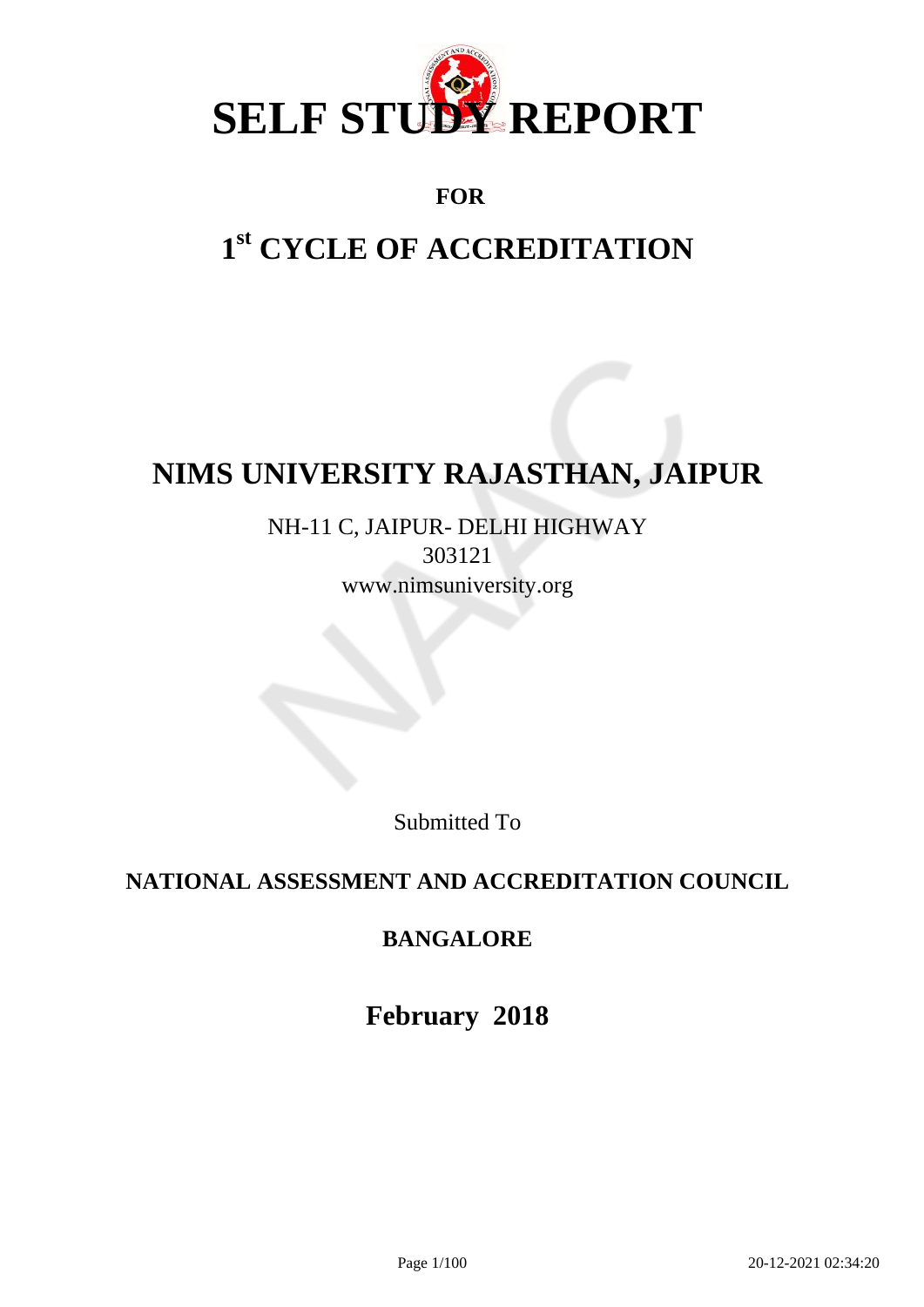## **1. EXECUTIVE SUMMARY**

## **1.1 INTRODUCTION**

From a scratch, this institution was set up as National Institute of Medical Sciences in 2002 to lead with advanced knowledge in health and medical science. Being an affiliated college of Rajasthan University and later of Rajasthan University of Health Sciences, Jaipur, this institution was transformed to university and was established by an Act of Rajasthan Government in January, 2008. And as of now, the university deals with many facilities including Medical, Dental, Pharmacy, Paramedical, Engineering, Management, Law, Nursing and Social Sciences. Nims International School affiliated with CBSC is an added of facility that caters to school education from Nursery to Senior Secondary Level. The Nims University owes its existence and support to Indian Medial Trust through an Act of Rajasthan Legislature. Within a short span, Nims has attained the status of 2(f) of the University Grant Commission and has gained recognition by Medical Council of India, Dental Council of India, Pharmacy Council of India, Indian Nursing College, Council of Architecture, Bar Council of India, Distance Education Bureau and the AICTE

#### **Vision**

To Provide Outstanding Learning Experience for Excellence in Education, Healthcare and have a transformative impact on Society through continual innovation in Education, Research and Entrepreneurship.

#### **Mission**

To provide affordable education to the society in all walks of life. To provide modern technical, medical and other Professional courses with emphasis on developing value based ethical career orientation. To carry out cutting-edge research and development for the benefit of society To produce skilled and competent manpower with commitment to societal needs. To develop employability and entrepreneurship of stakeholders.

## **1.2 Strength, Weakness, Opportunity and Challenges(SWOC)**

#### **Institutional Strength**

Nims University Rajasthan Jaipur is one of the best private Universities in India and National Institute of Medical Science ranked as 5th emerging Institute of the nation by India Today (2016) and **University of the Future- 2017** By India Today (Aspire Ed. April 2017). It has produced more than 1000 doctors of Medicine and dentistry, serving India and overseas.

#### **Institutional Weakness**

- Student recession in technical education
- Government funding for research
- Shortage of PhD quailed faculty in medical and allied health sciences.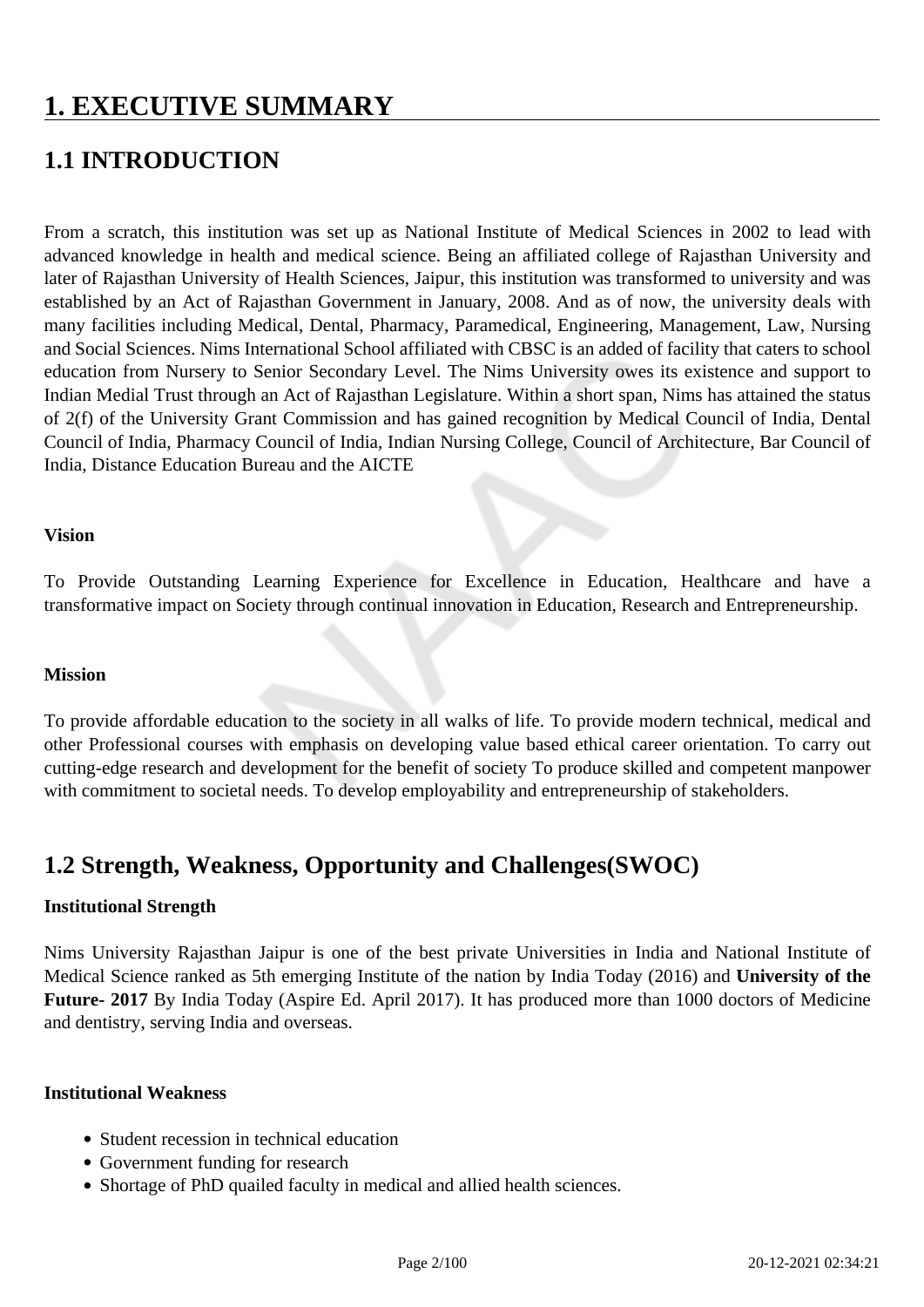- Weak Academic industry collaborations
- Alumni collaborations
- Placement
- Students burden on hostel accommodation
- Faculty and staff burden on staff quarters

#### **Institutional Opportunity**

- Providing campus placement opportunities to students
- Collaboration with National and International universities for implementation of evidence based education system in every stage of healt

#### **Institutional Challenge**

- Providing campus placement opportunities to students
- Collaboration with National and International universities for implementation of evidence based education system in every stage of healt

## **1.3 CRITERIA WISE SUMMARY**

#### **Curricular Aspects**

The University envisions holistic development of the learners through higher education which is very well reflected in the academic programmes. Academic programmes are enriched with professional development oriented courses in all the disciplines viz. Medical, Dental, Pharmacy, Nursing, Law, Management and Engineering to fulfill the objectives envisaged in the vision and mission of the University. The curriculum also emphasizes training of students keeping in view the employability in private and public sectors. Further, University has incorporated the themes on ethics and social responsibility in the course curriculum of various departments that help the students to develop themselves into professionals who are not only equipped with technical knowledge and skills but also develop their emotional, social and spiritual skills by making them successful and responsible citizens of the society. The university adopts a systematic process for designing and developing the curriculum. Curriculum is designed taking into consideration the guidelines / specifications prescribed by the UGC and other Regulatory Bodies such as Medical Council of India (MCI), Dental Council of India (DCI), Pharmacy Council of India (PCI), Bar Council of India (BCI), Indian Nursing Council (INC), All India Council for Technical Education (AICTE), Council of Architecture (COA) and Rajasthan Paramedical Council. Curriculum is designed/ revised at the departmental level by the respective Boards of Studies of each department taking into account the feedback and suggestions received from various stake holders like students, faculty, industry experts and alumni.

#### **Teaching-learning and Evaluation**

Teacher quality is another important area receiving high priority attention, as it directly affects the quality of our graduates and post graduates. The Faculty is regularly exposed to Faculty development programmes both in campus and also off campus. The University ensures that qualified faculty are appointed for technical and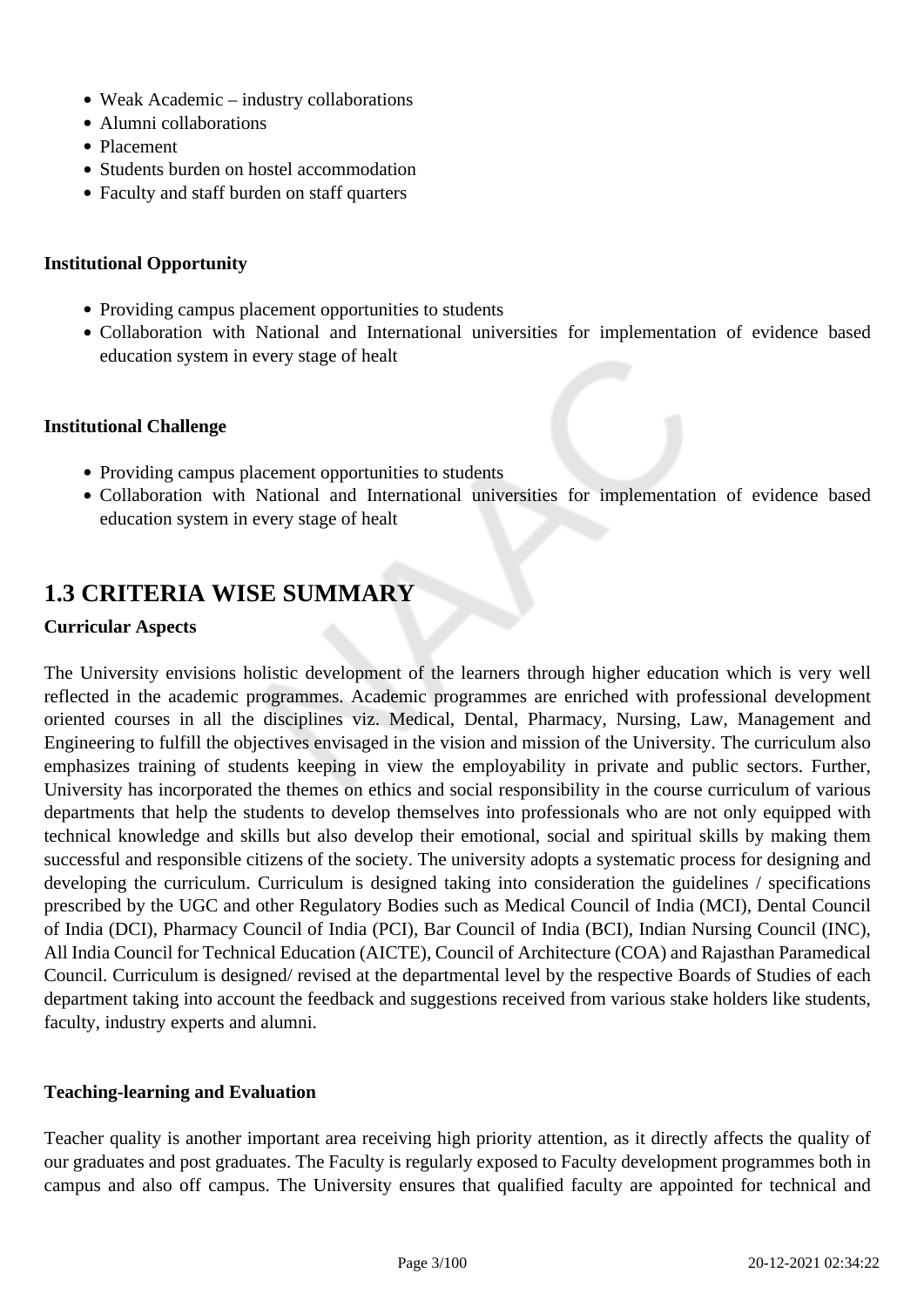nontechnical programmes. Nims University has also adopted online appraisal system. The Academic and research ambience provided by the University, in campus programs for PhD and research. A lot of innovations and modifications have started in our UG & PG assessment like MCQs and online assessment have been started as innovative practice of assesement and evaluation. The learning process is also made more 'Student centric' than 'Teacher centric'. Experts and People of eminence from reputed Institutions from India and abroad are invited to augment teaching learning activities. Various seminars and workshops in biostatistics, evidence based medicine, medical education and research, development of soft skills have been conducted by national and international speakers.

#### **Research, Innovations and Extension**

Research is a major thrust area for our University. The faculty members of the Nims University Rajasthan Jaipur have strived hard to excel in the field of medical and allied sciences, engineering and technology, management, pharmaceutical, law and humanities. They have publications in national and international peer reviewed journals. Majority of the faculty members have an i10 index above 5. The faculty members have also contributed in receiving intramural grant in various colleges / institutes. University encourages and promote faculty members for filing patent. Several faculty members have received awards and recognition for eminence in teaching and research, leadership awards, best papers and posters at national & international conferences. The Faculty is also contributing to different journals as members of Editorial Board and Reviewer Board. Excellence in research and development across the academic departments of the university is our mission. We firmly believe and have been employing high impact based training and research practices. The university witness commendable performance of its faculty and research scholars, particularly of their quality research output, which is evidenced by more than 700 publications in the last five years by research scholars and 333 by faculty members. The Ph.D programme of the university is successfully conducted and in order to promote unique content, each thesis is checked for plagiarism before it is sent for external evaluation.

#### **Infrastructure and Learning Resources**

The academia believes in best pedagogical practices that contact students with immediate environment. Students are given free accessibility to Wi-Fi to draw maximum benefits from online and virtual world. Health, physical education and adequate recreational facilities have been placed within university system, thus enabling a sound mind to grow with a sound physique.

The University offers excellent library services to a wide spectrum of users, including students, scholars, faculty members and visiting scholars. The University library system comprises of more than 30 libraries attached to different departments/ Colleges/ institutions in addition to central library facility located at National Institute of Medical Science & Research. The resources of library include 22,687 titles, 52,015 books, 1093 back volumes, 2276 hard copy of journals, 16,120 full text online journals, 52 micro documents in Digital Library, Micro film facility, skill laboratory. Full air-conditioned, with J Gate & E Journal Portals internet is visited by its users and has a capacity of accommodating more than 1200 students and faculty at one point of time.National Institute of Medical Science & Research has progressed much since its inception 2004. The recognition was given for MBBS degree by MCI in the year 2009. Latest most modern and sophisticated equipment have been added to the central diagnostic division of the NIMS Hospital. Lecture theatres have been equipped with audio-visual aids of which the faculty takes full advantage for facilitating teaching learning process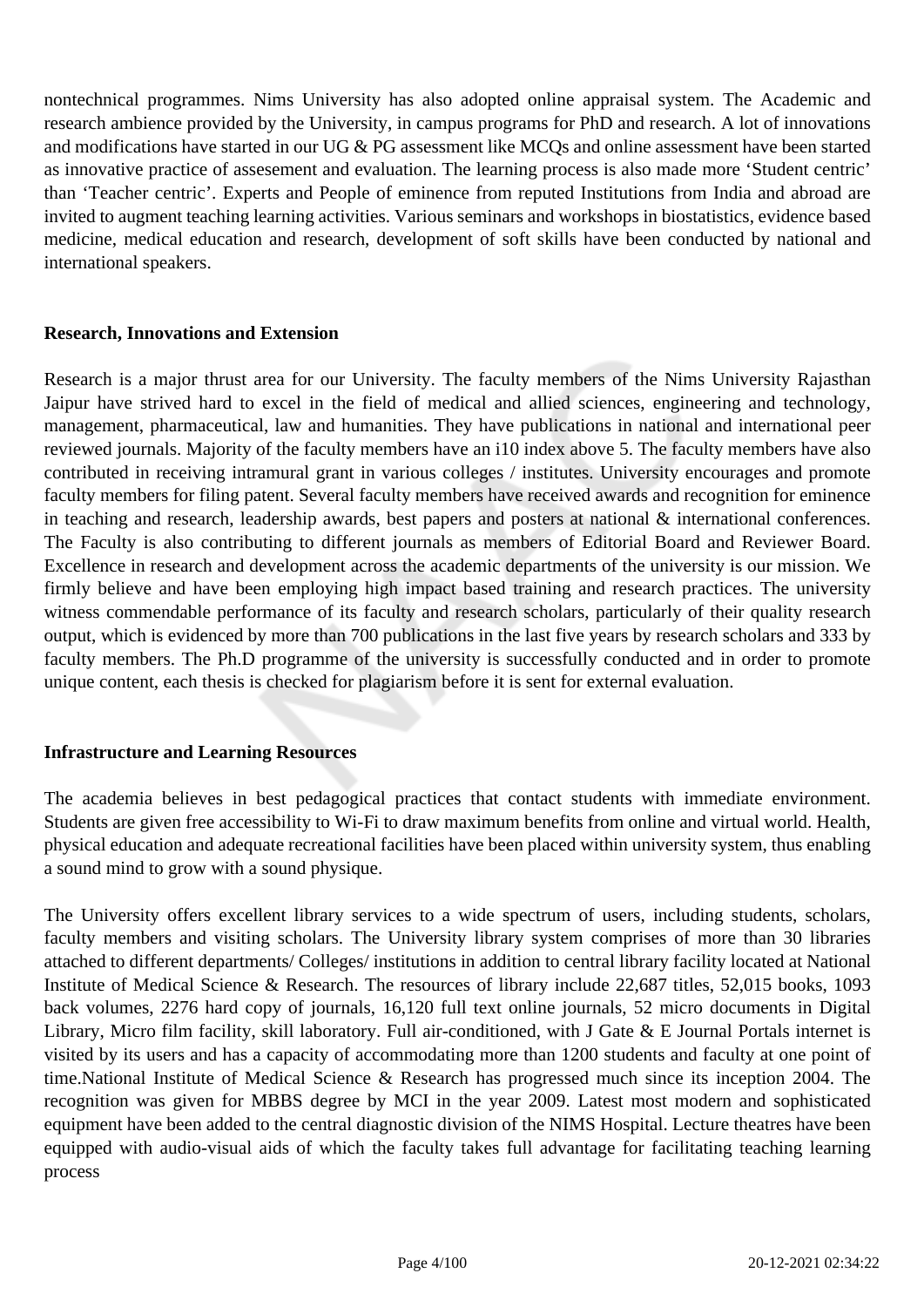#### **Student Support and Progression**

The university being self financed is aware of and undertakes its social responsibility for the socially and economically backward section of the society. We provide fee concession to poor and scholarship to meritorious ones. Students take advantage of Government agencies and many opt for bank loans which are readily provided by bank on campus. Research scholars pursuing for their Ph.D programme are provided with scholarship for non-stipendiary. The university provides round the clock students support services in health, entertainment and security. The transport facility connects the day scholars to our academic programmes and hostels have been comfortable shelters for those who reside within campus. Since youth unemployment is a crisis world over, we render support to our alumni to acquire jobs for their livelihood. The university has provisions for employing extra ordinary talented students them and support to continue for further education.

#### **Governance, Leadership and Management**

The BoM headed by the Chairperson, is the authority entrusted with the task of developing, implementing and improving participatory and decentralized management systems to achieve the Vision, Mission and the Goals of the institution. University reinforces a culture of excellence by way of rewarding good performances, encouraging participatory leadership, promoting culture of research with interactive pedagogy and imbibing value and ethics. Teaching/non-teaching staff are members of various committees.

The university has prepared 5-years perspective plan keeping in view the vision, mission and strategic growth objectives. IQAC was formed in March 2017. Since its inception, it has been working towards the quality improvement. IQAC takes feedback from all stakeholders including students, teachers, parents, alumni, employers and formulates strategic plan of action. IQAC has also been instrumental in implementing ICTfacilities including automated Exam Management System, LMS etc. All students may access uploaded course content from mobile-app.

Academic and Administrative Audit, Green Audit and Gender Audit are conducted every year by external agencies. University has identified strategies for alternate sources of income and has created resource mobilization policy to optimize utilization of all available resources.

Employee-welfare has always been a key focus area at NIMS. Faculties are provided with luxurious accommodation and an option to get their ward admitted to the associated school. To promote research culture, Principal Investigator of a research project is provided with additional time-off and seed money. Faculties are encouraged to pursue Ph.D. at 50% discounted fee. FDP and training programs are organized for the faculties and non-teaching-staff.

#### **Institutional Values and Best Practices**

NIMS University Rajasthan, Jaipur, is focused on providing affordable and quality education to all students. The University focuses on the holistic development of each student studying in the University. Accordingly the University organizes various types of workshops and programmes such as

- Gender Equity
- National Values
- Human Values and Ethics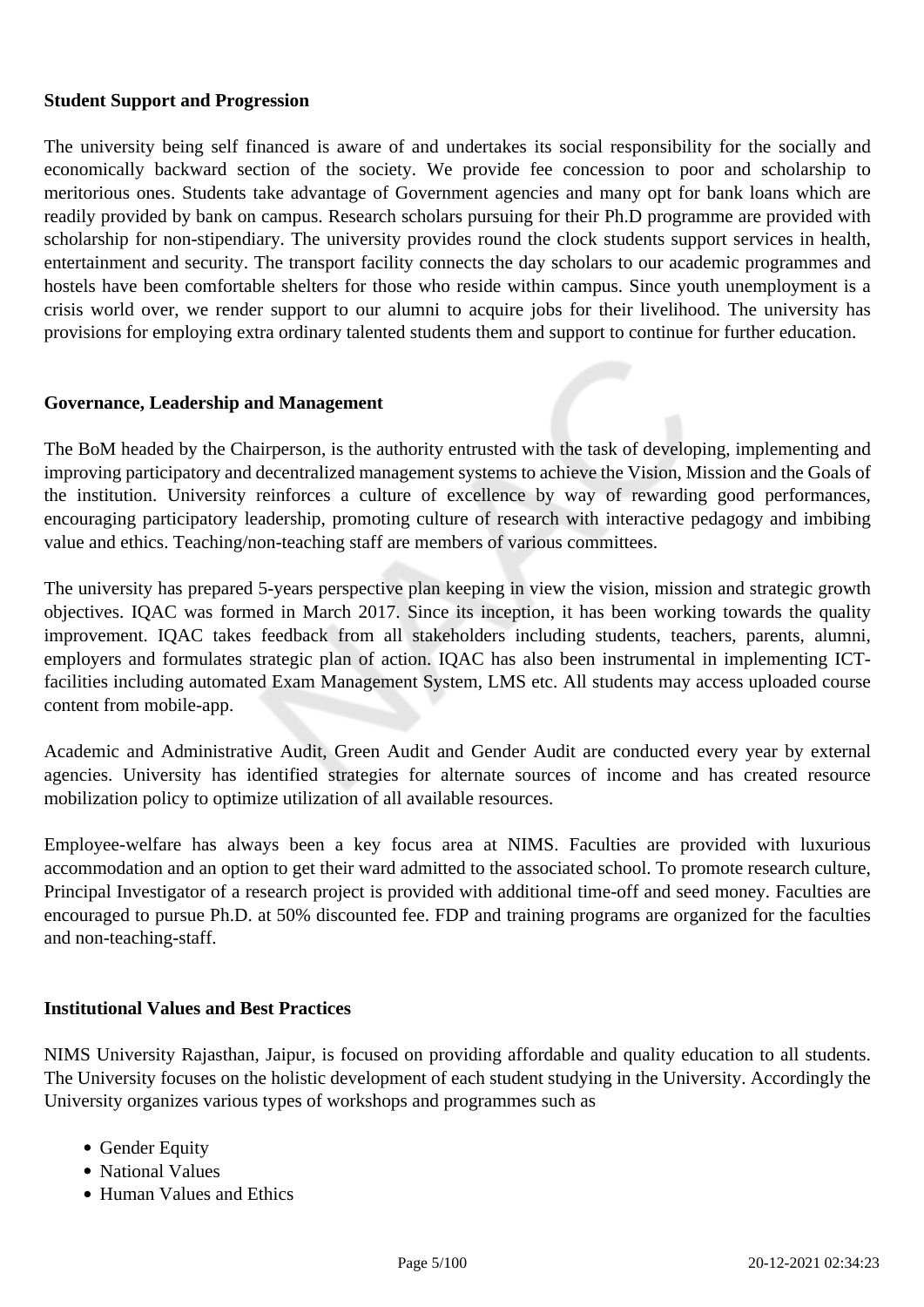- Social Commitment
- Green Initiative

The IQAC has implemented a no plastic zone in the campus. The University has a horticulture garden. Being located in the state of Rajasthan, there is scarcity of naturally available water in the campus. The University has implemented a Rain Water Harvesting System with soak pits in multiple places in the campus. Agro forestry is practiced to some extent to preserve the ground water level in the campus. Green Audit is conducted by external agencies. Waste management system is in place with coloured bins placed at various collection points to collect dry and wet waste. MOUs are in place with recycling companies to collect e-waste, Bio-medical waste. To reduce the impact on the environment car-pooling policy is actively promoted. Switch off drill is conducted at regular intervals.

The registration of different events and feedback is taken through the mobile app.There are number of courses integrating human values and ethics in the curriculum. Focus is given on interdisciplinary collaboration and research. CCTVs are installed. Personal and academic counselling is provided through the mobile app. Adequate facilities are arranged for the students who are differently abled. Common room is provided for the girls and the boys.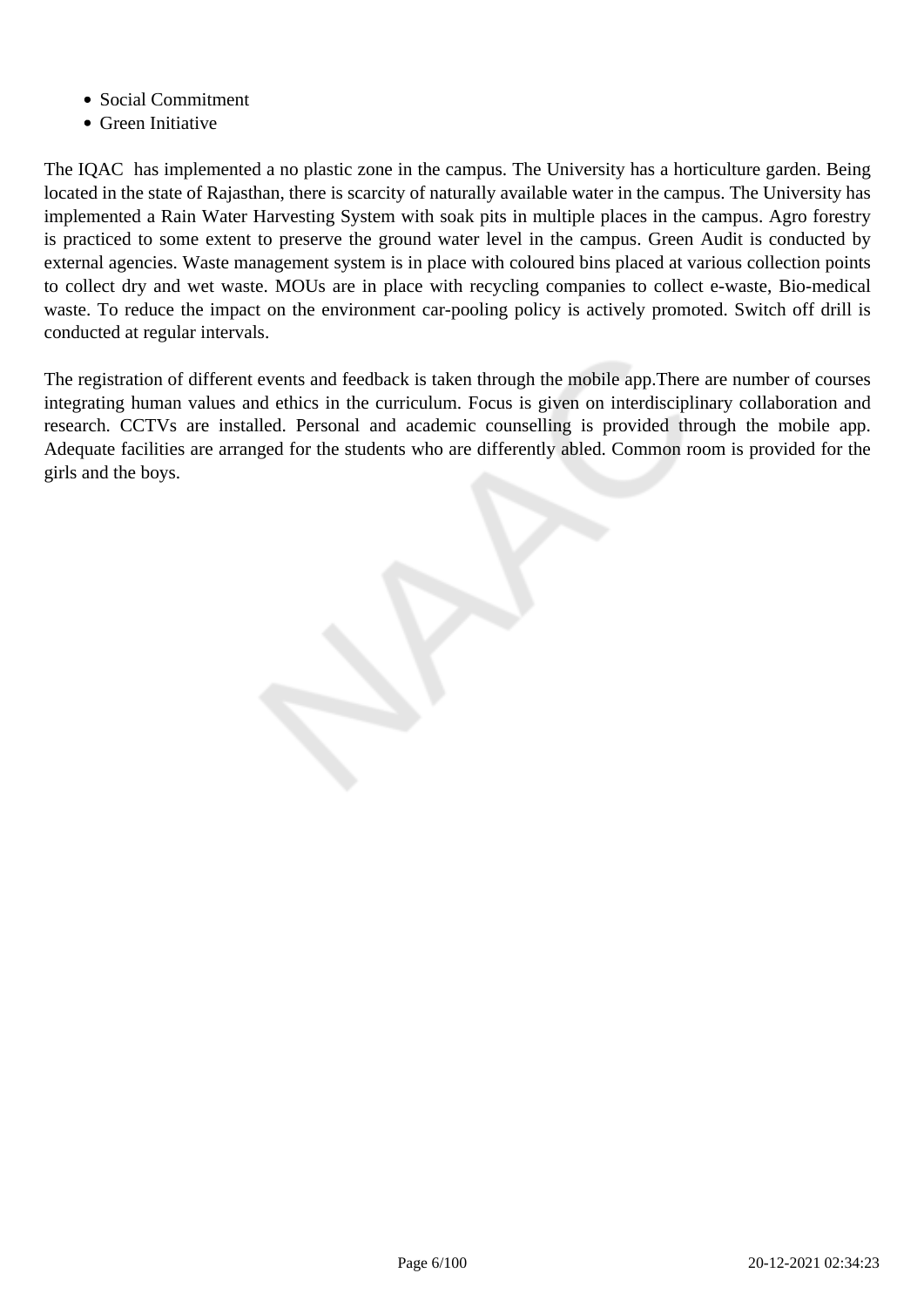## **2. PROFILE**

## **2.1 BASIC INFORMATION**

| Name and Address of the University |                                   |  |  |  |
|------------------------------------|-----------------------------------|--|--|--|
| Name                               | NIMS UNIVERSITY RAJASTHAN, JAIPUR |  |  |  |
| Address                            | NH-11 C, Jaipur- Delhi Highway    |  |  |  |
| City                               | Jaipur                            |  |  |  |
| <b>State</b>                       | Rajasthan                         |  |  |  |
| Pin                                | 303121                            |  |  |  |
| Website                            | www.nimsuniversity.org            |  |  |  |

| <b>Contacts for Communication</b> |             |                                          |               |                          |                                  |  |  |
|-----------------------------------|-------------|------------------------------------------|---------------|--------------------------|----------------------------------|--|--|
| <b>Designation</b>                | <b>Name</b> | <b>Telephone with</b><br><b>STD Code</b> | <b>Mobile</b> | Fax                      | Email                            |  |  |
| Vice<br>Chancellor                | B.R.Meena   | 0141-2388964                             | 9116010405    | $\overline{\phantom{0}}$ | registrar@nimsuni<br>versity.org |  |  |
| Registrar                         | K.P.Singh   | 0141-2388956                             | 8769953286    | $\overline{\phantom{0}}$ | stripathi@nimsuni<br>versity.org |  |  |

| <b>Nature of University</b> |                                 |
|-----------------------------|---------------------------------|
| Nature of University        | <b>State Private University</b> |

| Type of University |         |
|--------------------|---------|
| Type of University | Unitary |
|                    |         |

| Establishment Details                        |            |  |  |  |  |
|----------------------------------------------|------------|--|--|--|--|
| Establishment Date of the University         | 19-01-2008 |  |  |  |  |
| Status Prior to Establishment, If applicable |            |  |  |  |  |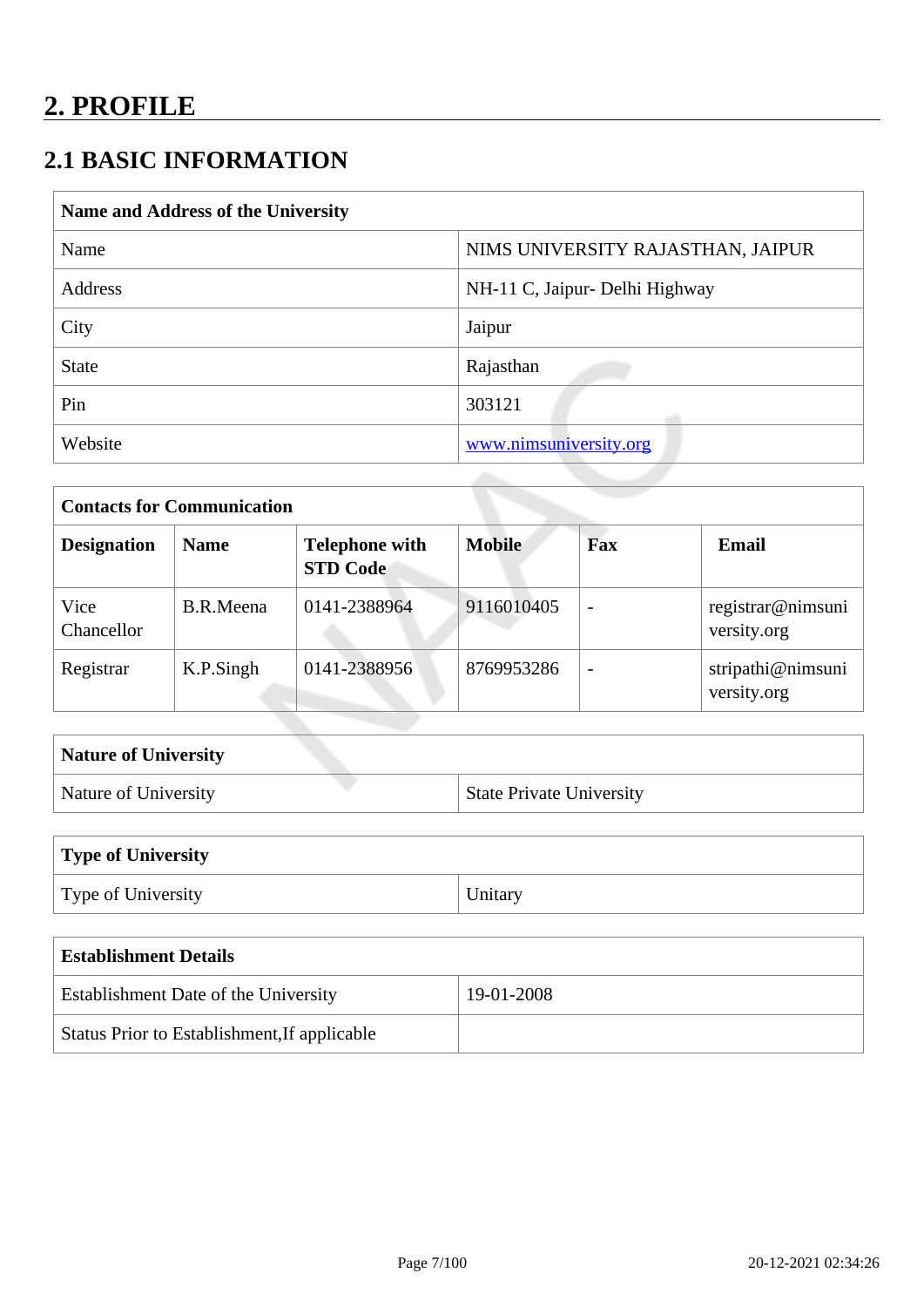| <b>Recognition Details</b>                                                |            |                      |  |  |  |  |  |
|---------------------------------------------------------------------------|------------|----------------------|--|--|--|--|--|
| Date of Recognition as a University by UGC or Any Other National Agency : |            |                      |  |  |  |  |  |
| <b>Under Section</b><br><b>View Document</b><br>Date                      |            |                      |  |  |  |  |  |
| 2f of UGC                                                                 | 03-07-2008 | <b>View Document</b> |  |  |  |  |  |
| 12B of UGC                                                                |            |                      |  |  |  |  |  |

| <b>University with Potential for Excellence</b>                                                 |    |  |  |  |  |  |
|-------------------------------------------------------------------------------------------------|----|--|--|--|--|--|
| Is the University Recognised as a University with<br>Potential for Excellence (UPE) by the UGC? | No |  |  |  |  |  |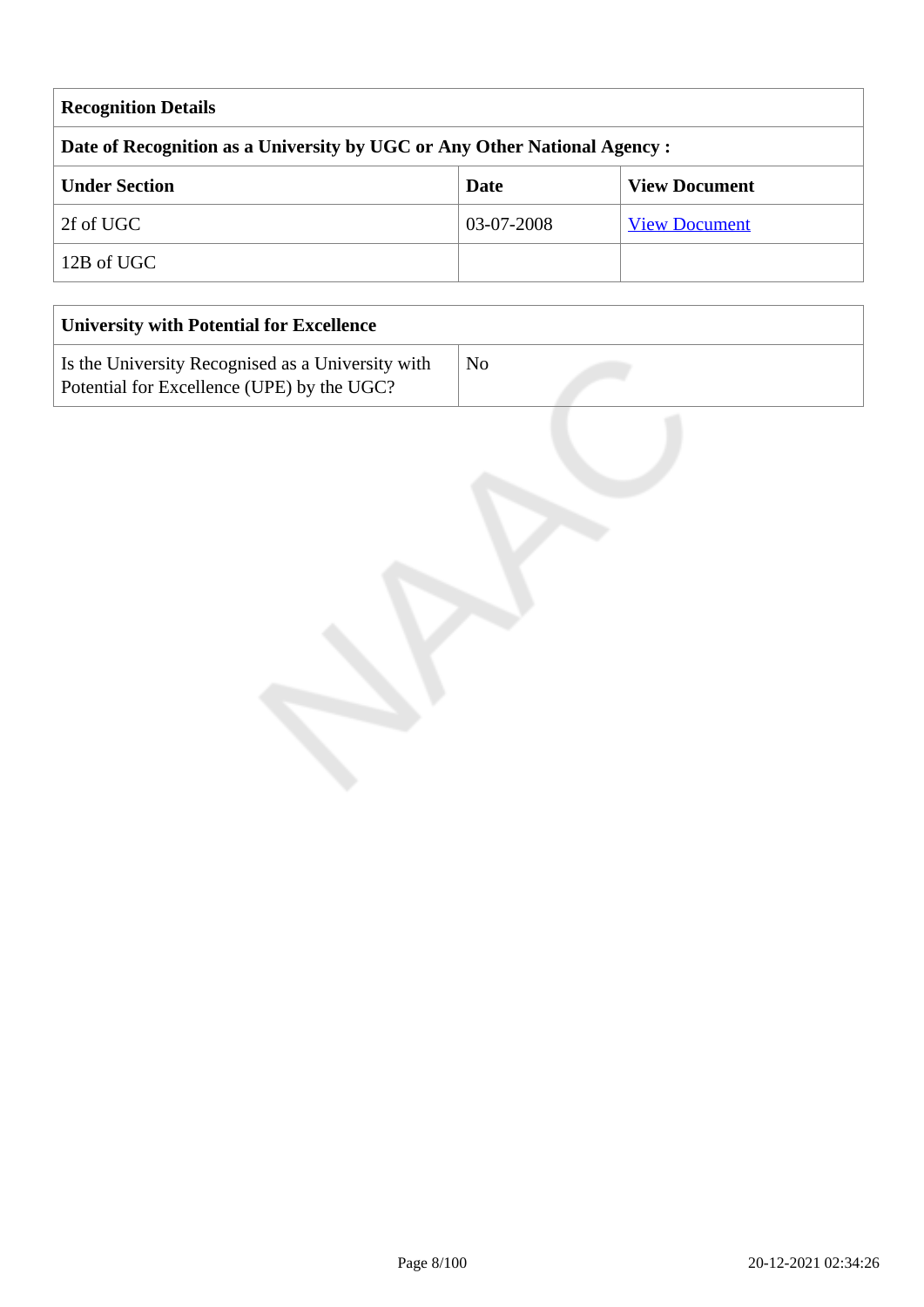| <b>Location, Area and Activity of Campus</b> |                                                  |           |                                   |                                       |                                                                                                                                                                                                                                                                                                                                         |                                 |                                                 |  |
|----------------------------------------------|--------------------------------------------------|-----------|-----------------------------------|---------------------------------------|-----------------------------------------------------------------------------------------------------------------------------------------------------------------------------------------------------------------------------------------------------------------------------------------------------------------------------------------|---------------------------------|-------------------------------------------------|--|
| <b>Campus</b><br><b>Type</b>                 | <b>Address</b>                                   | Location* | <b>Campus</b><br>Area in<br>Acres | <b>Built up</b><br>Area in<br>sq.mts. | Program<br>mes<br><b>Offered</b>                                                                                                                                                                                                                                                                                                        | Date of<br><b>Establishment</b> | Date of<br>Recognition<br>by<br><b>UGC/MHRD</b> |  |
| Main<br>campus                               | $NH-11$<br>C,<br>Jaipur-<br>Delhi<br>Highwa<br>y | Urban     | 60.67                             | 1858                                  | MBBS,<br>BDS,<br>B.Tech,<br>MBA,<br>BA,<br>B.Sc,<br>B.Com,<br>BPT,<br>B.Pharm,<br>LLB,<br>LLM,<br>Ph.D,<br>M.Tech,<br>M.Com,<br>BBA,<br>MCA,<br>MFA,<br>MVA,<br>M.Lib,<br>B.Lib,<br>B.Arch,<br>MD, MS,<br>MCH,<br>DM,<br>MDS,<br>GNM,<br>MLT,<br>BOT,<br>MPT,<br>BJMC,<br>MJMC,<br>Pharm D,<br>D pharm,<br>BHMCT,<br>MSW,<br><b>BSW</b> |                                 |                                                 |  |

## **2.2 ACADEMIC INFORMATION**

## **Furnish the Details of Colleges of University**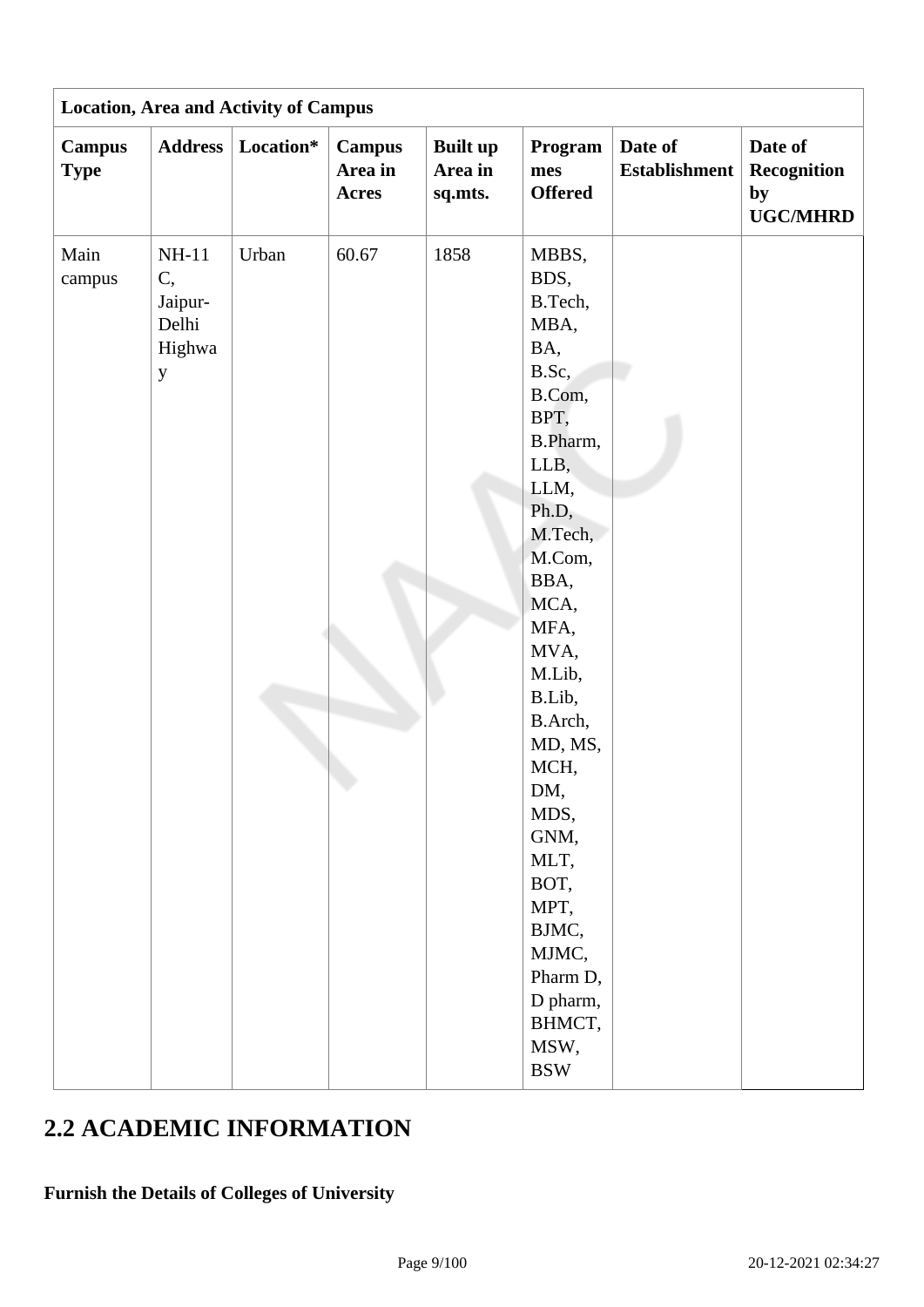| <b>Type Of Colleges</b>                           | <b>Numbers</b> |
|---------------------------------------------------|----------------|
| <b>Constituent Colleges</b>                       | 11             |
| <b>Affiliated Colleges</b>                        | $\overline{0}$ |
| Colleges Under $2(f)$                             | $\theta$       |
| Colleges Under 2(f) and 12B                       | $\theta$       |
| <b>NAAC</b> Accredited Colleges                   | $\theta$       |
| Colleges with Potential for Excellence (UGC)      | $\overline{0}$ |
| <b>Autonomous Colleges</b>                        | $\theta$       |
| Colleges with Postgraduate Departments            | $\theta$       |
| <b>Colleges with Research Departments</b>         | $\overline{0}$ |
| University Recognized Research Institutes/Centers | $\overline{0}$ |

| Is the University Offering any Programmes Recognised by any Statutory<br><b>Regulatory Authority (SRA)</b> | : Yes             |  |
|------------------------------------------------------------------------------------------------------------|-------------------|--|
| SRA program                                                                                                | Document          |  |
| <b>AICTE</b>                                                                                               | 100222 546 1.pdf  |  |
| <b>PCI</b>                                                                                                 | 100222_546_6.pdf  |  |
| <b>DCI</b>                                                                                                 | 100222_546_5.pdf  |  |
| <b>INC</b>                                                                                                 | 100222 546 7.pdf  |  |
| <b>BCI</b>                                                                                                 | 100222_546_8.pdf  |  |
| <b>COA</b>                                                                                                 | 100222_546_18.pdf |  |
| <b>MCI</b>                                                                                                 | 100222 546 2.pdf  |  |

**Details Of Teaching & Non-Teaching Staff Of University**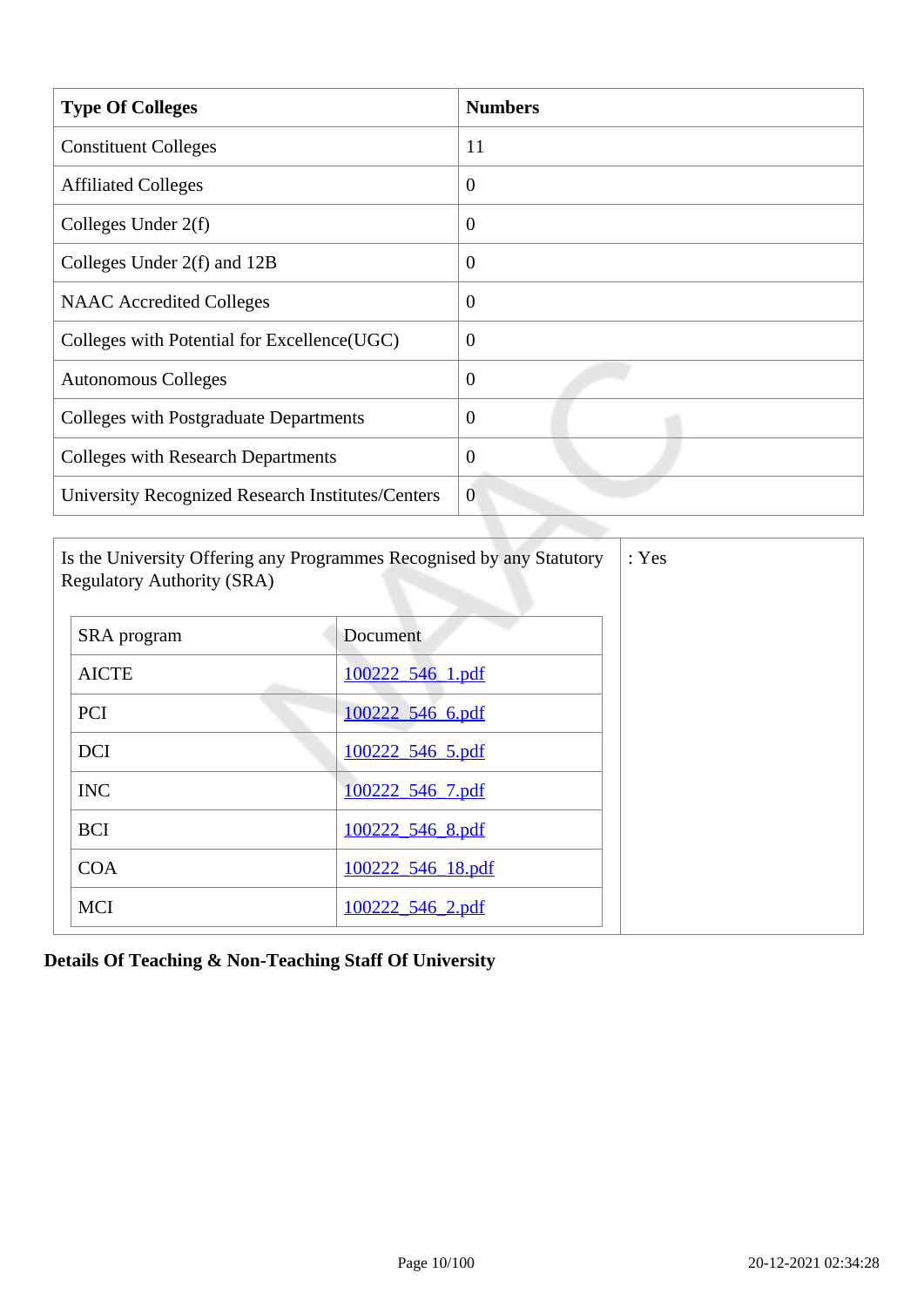| <b>Teaching Faculty</b> |                  |          |                |                            |          |                |               |                |                            |                |                  |                  |
|-------------------------|------------------|----------|----------------|----------------------------|----------|----------------|---------------|----------------|----------------------------|----------------|------------------|------------------|
|                         | <b>Professor</b> |          |                | <b>Associate Professor</b> |          |                |               |                | <b>Assistant Professor</b> |                |                  |                  |
|                         | Male             | Female   | <b>Others</b>  | Total                      | Male     | Female         | <b>Others</b> | Total          | Male                       | Female         | Others           | Total            |
| Sanctioned              |                  |          |                | 110                        |          |                |               | 215            |                            |                |                  | 546              |
| Recruited               | 54               | 23       | $\overline{0}$ | 77                         | 51       | 15             | $\theta$      | 66             | 135                        | $\overline{0}$ | $\overline{0}$   | 135              |
| <b>Yet to Recruit</b>   |                  |          |                | 33                         |          |                |               | 149            |                            |                |                  | 411              |
| <b>On Contract</b>      | $\overline{0}$   | $\theta$ | $\overline{0}$ | $\overline{0}$             | $\theta$ | $\overline{0}$ | $\theta$      | $\overline{0}$ | $\theta$                   | $\overline{0}$ | $\boldsymbol{0}$ | $\boldsymbol{0}$ |

| <b>Non-Teaching Staff</b> |                |                |                |              |  |  |  |
|---------------------------|----------------|----------------|----------------|--------------|--|--|--|
|                           | <b>Male</b>    | <b>Female</b>  | <b>Others</b>  | <b>Total</b> |  |  |  |
| Sanctioned                |                |                |                | 550          |  |  |  |
| Recruited                 | 455            | 48             | $\overline{0}$ | 503          |  |  |  |
| <b>Yet to Recruit</b>     |                |                |                | 47           |  |  |  |
| On Contract               | $\overline{0}$ | $\overline{0}$ | $\theta$       | O            |  |  |  |

| <b>Technical Staff</b> |                  |        |                  |              |  |  |  |  |  |
|------------------------|------------------|--------|------------------|--------------|--|--|--|--|--|
|                        | <b>Male</b>      | Female | <b>Others</b>    | <b>Total</b> |  |  |  |  |  |
| Sanctioned             |                  |        |                  | 700          |  |  |  |  |  |
| Recruited              | 375              | 267    | $\theta$         | 642          |  |  |  |  |  |
| <b>Yet to Recruit</b>  |                  |        |                  | 58           |  |  |  |  |  |
| <b>On Contract</b>     | $\boldsymbol{0}$ | O      | $\boldsymbol{0}$ | $\theta$     |  |  |  |  |  |

**Qualification Details of the Teaching Staff**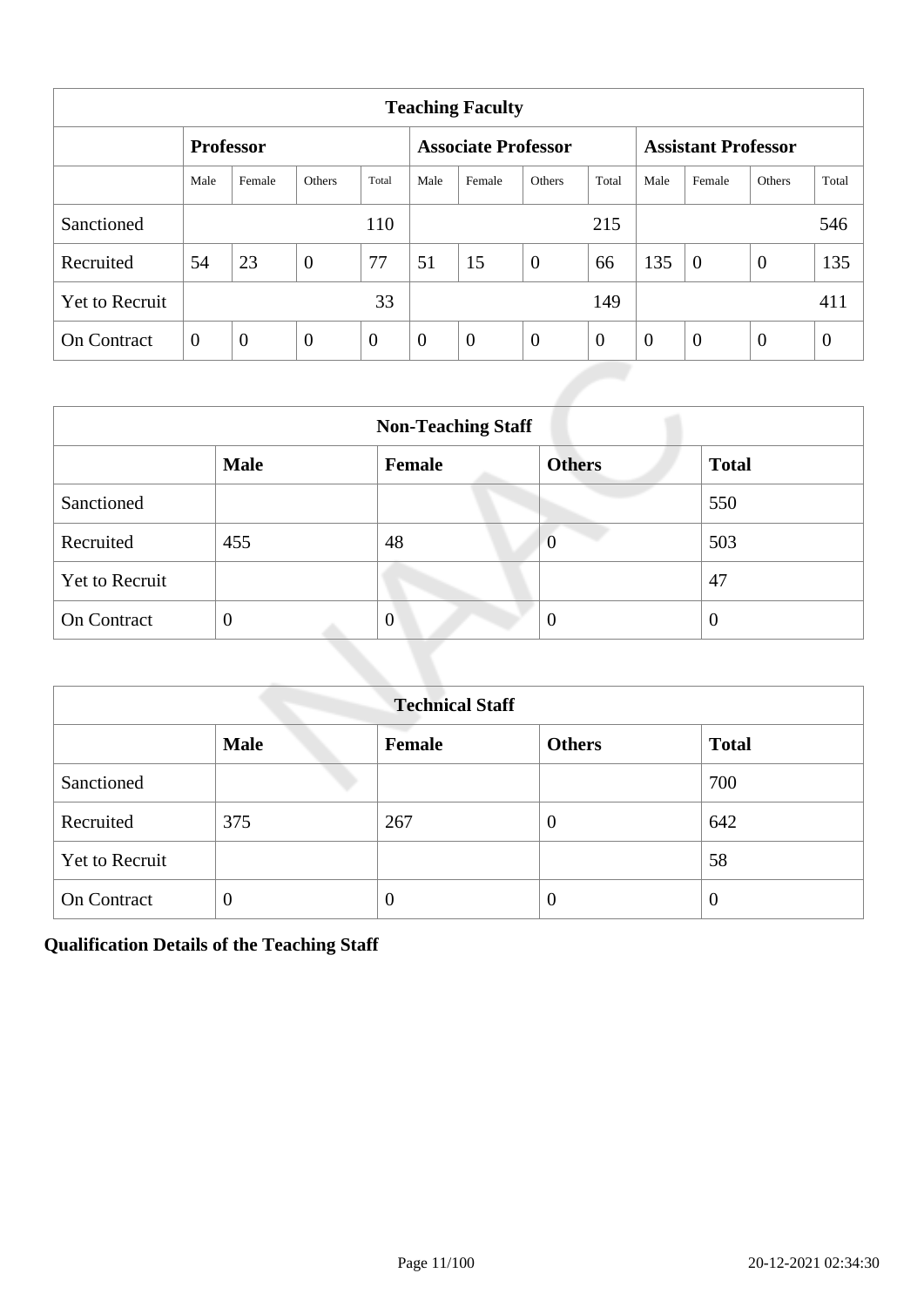| <b>Permanent Teachers</b>           |                  |                |                            |                |                            |                |                  |                |              |                  |  |
|-------------------------------------|------------------|----------------|----------------------------|----------------|----------------------------|----------------|------------------|----------------|--------------|------------------|--|
| <b>Highest</b><br>Qualificatio<br>n | <b>Professor</b> |                | <b>Associate Professor</b> |                | <b>Assistant Professor</b> |                |                  |                |              |                  |  |
|                                     | Male             | Female         | Others                     | Male           | Female                     | Others         | Male             | Female         | Others       | Total            |  |
| D.sc/D.Litt.                        | $\overline{0}$   | $\overline{0}$ | $\boldsymbol{0}$           | $\theta$       | $\overline{0}$             | $\overline{0}$ | $\boldsymbol{0}$ | $\overline{0}$ | $\mathbf{0}$ | $\boldsymbol{0}$ |  |
| Ph.D.                               | 14               | 5              | $\boldsymbol{0}$           | 17             | $\overline{4}$             | $\overline{0}$ | 23               | 11             | $\mathbf{0}$ | 74               |  |
| M.Phil.                             | $\overline{0}$   | $\overline{0}$ | $\boldsymbol{0}$           | $\overline{0}$ | $\overline{0}$             | $\overline{0}$ | 1                | $\overline{2}$ | $\mathbf{0}$ | 3                |  |
| PG                                  | 40               | 18             | $\boldsymbol{0}$           | 35             | <sup>11</sup>              | $\theta$       | 94               | 36             | $\theta$     | 234              |  |

|                                                                                                                     | <b>Temporary Teachers</b> |                |                  |                |                |                |                |                |                  |              |  |  |
|---------------------------------------------------------------------------------------------------------------------|---------------------------|----------------|------------------|----------------|----------------|----------------|----------------|----------------|------------------|--------------|--|--|
| <b>Associate Professor</b><br><b>Highest</b><br><b>Professor</b><br><b>Assistant Professor</b><br>Qualificatio<br>n |                           |                |                  |                |                |                |                |                |                  |              |  |  |
|                                                                                                                     | Male                      | Female         | Others           | Male           | Female         | Others         | Male           | Female         | Others           | Total        |  |  |
| D.sc/D.Litt.                                                                                                        | $\overline{0}$            | $\overline{0}$ | $\theta$         | $\overline{0}$ | $\overline{0}$ | $\overline{0}$ | $\overline{0}$ | $\overline{0}$ | $\theta$         | $\mathbf{0}$ |  |  |
| Ph.D.                                                                                                               | $\mathbf{0}$              | $\overline{0}$ | $\boldsymbol{0}$ | $\overline{0}$ | $\overline{0}$ | $\mathbf{0}$   | $\theta$       | $\overline{0}$ | $\overline{0}$   | $\theta$     |  |  |
| M.Phil.                                                                                                             | $\overline{0}$            | $\overline{0}$ | $\overline{0}$   | $\mathbf{0}$   | $\theta$       | $\overline{0}$ | $\overline{0}$ | $\overline{0}$ | $\overline{0}$   | $\theta$     |  |  |
| PG                                                                                                                  | $\mathbf{0}$              | $\mathbf{0}$   | $\overline{0}$   | $\overline{0}$ | $\overline{0}$ | $\mathbf{0}$   | $\overline{0}$ | $\theta$       | $\boldsymbol{0}$ | $\theta$     |  |  |

|                                     | <b>Part Time Teachers</b> |                  |                            |                |                            |                |                |                |                |                |  |  |
|-------------------------------------|---------------------------|------------------|----------------------------|----------------|----------------------------|----------------|----------------|----------------|----------------|----------------|--|--|
| <b>Highest</b><br>Qualificatio<br>n | <b>Professor</b>          |                  | <b>Associate Professor</b> |                | <b>Assistant Professor</b> |                |                |                |                |                |  |  |
|                                     | Male                      | Female           | Others                     | Male           | Female                     | Others         | Male           | Female         | Others         | Total          |  |  |
| D.sc/D.Litt.                        | $\theta$                  | $\boldsymbol{0}$ | $\theta$                   | $\theta$       | $\boldsymbol{0}$           | $\overline{0}$ | $\overline{0}$ | $\overline{0}$ | $\overline{0}$ | $\overline{0}$ |  |  |
| Ph.D.                               | $\overline{0}$            | $\overline{0}$   | $\overline{0}$             | $\overline{0}$ | $\overline{0}$             | $\overline{0}$ | $\overline{0}$ | $\overline{0}$ | $\theta$       | $\overline{0}$ |  |  |
| M.Phil.                             | $\theta$                  | $\boldsymbol{0}$ | $\overline{0}$             | $\overline{0}$ | $\boldsymbol{0}$           | $\overline{0}$ | $\overline{0}$ | $\overline{0}$ | $\theta$       | $\overline{0}$ |  |  |
| PG                                  | $\overline{0}$            | $\overline{0}$   | $\overline{0}$             | $\overline{0}$ | $\overline{0}$             | $\overline{0}$ | $\overline{0}$ | $\overline{0}$ | $\overline{0}$ | $\overline{0}$ |  |  |

**Distinguished Academicians Appointed As**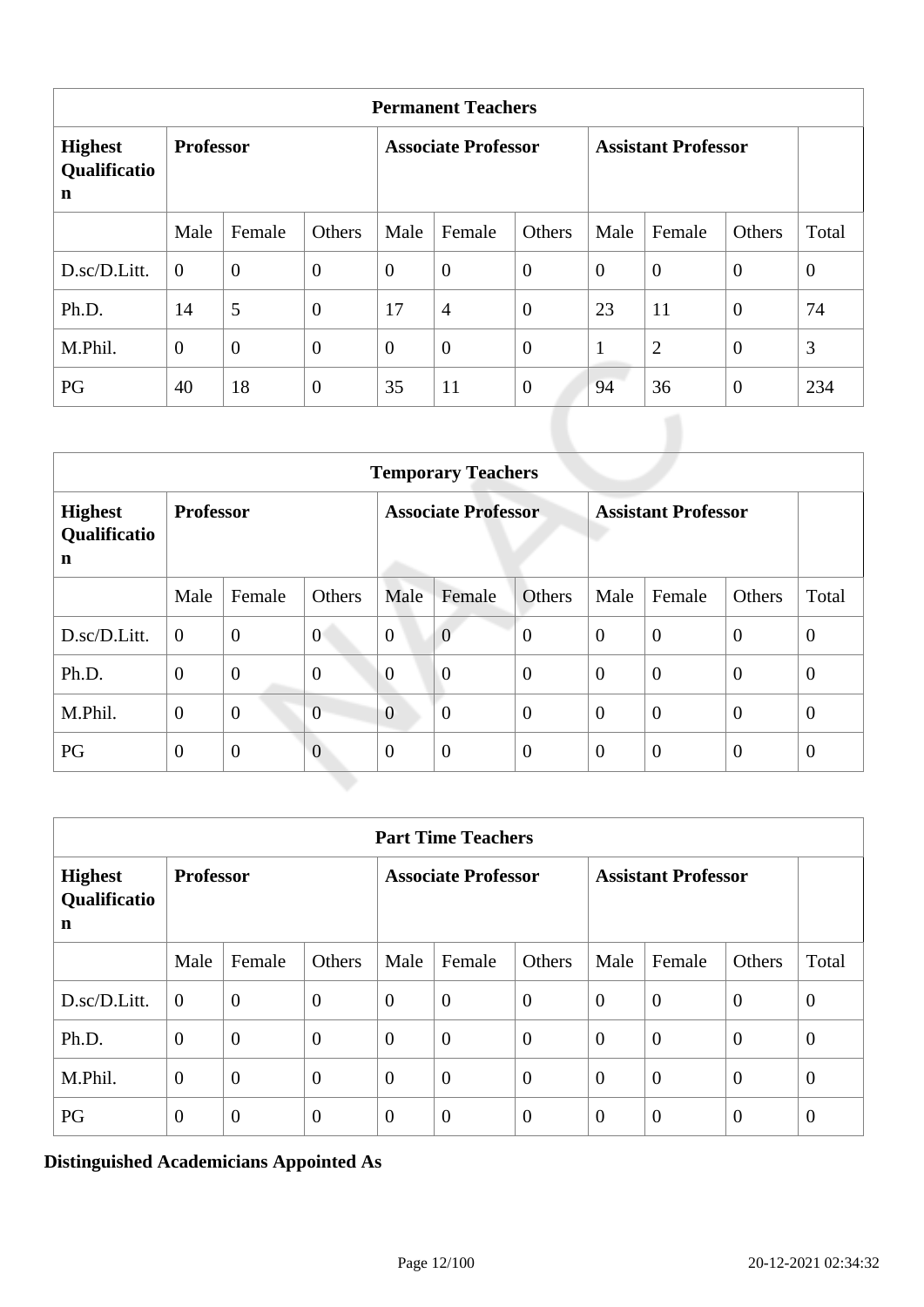|                           | <b>Male</b>      | Female | <b>Others</b> | <b>Total</b> |
|---------------------------|------------------|--------|---------------|--------------|
| Emeritus Professor   12   |                  |        |               | 13           |
| <b>Adjunct Professor</b>  | $\theta$         | v      |               |              |
| <b>Visiting Professor</b> | $\boldsymbol{0}$ |        |               |              |

## **Chairs Instituted by the University**

| Sl.No | Name of the<br><b>Department</b> | <b>Name of the Chair</b> | Name of the Sponsor<br><b>Organisation/Agency</b> |
|-------|----------------------------------|--------------------------|---------------------------------------------------|
|       | <b>NIET</b>                      | Shri Devnarayan Chair    | <b>Indian Medical Trust</b>                       |

**Provide the Following Details of Students Enrolled in the University During the Current Academic Year**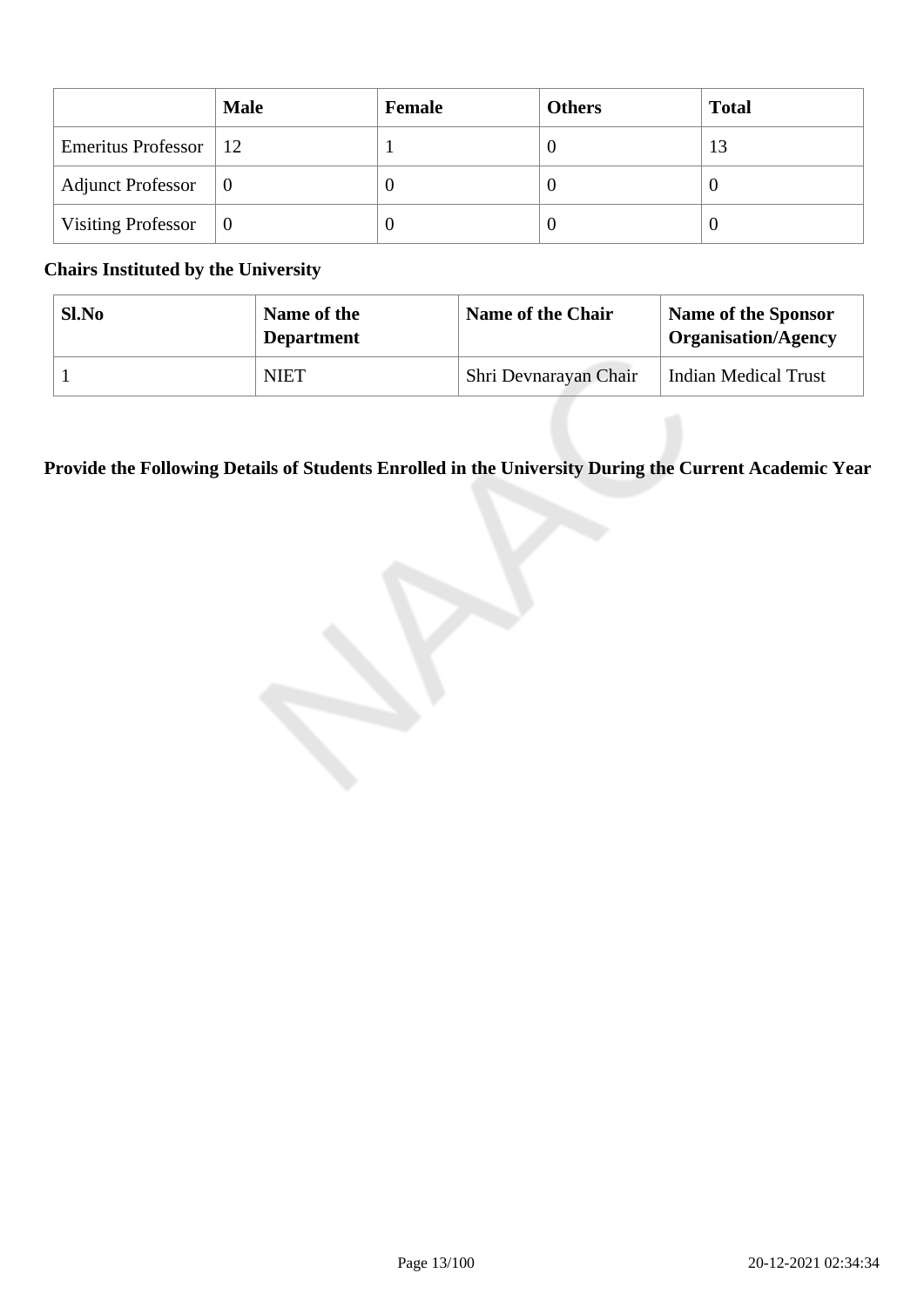| Programme                            |        | <b>From the State</b><br><b>Where</b><br><b>University</b> is<br><b>Located</b> | <b>From Other</b><br><b>States of India</b> | <b>NRI Students</b> | Foreign<br><b>Students</b> | <b>Total</b>     |
|--------------------------------------|--------|---------------------------------------------------------------------------------|---------------------------------------------|---------------------|----------------------------|------------------|
| <b>UG</b>                            | Male   | 177                                                                             | 362                                         | $\boldsymbol{0}$    | 64                         | 603              |
|                                      | Female | 102                                                                             | 170                                         | $\boldsymbol{0}$    | 5                          | 277              |
|                                      | Others | $\boldsymbol{0}$                                                                | $\boldsymbol{0}$                            | $\boldsymbol{0}$    | $\boldsymbol{0}$           | $\boldsymbol{0}$ |
| PG                                   | Male   | 78                                                                              | 84                                          | $\boldsymbol{0}$    | 10                         | 172              |
|                                      | Female | 10                                                                              | 50                                          | $\boldsymbol{0}$    | $\mathbf{2}$               | 62               |
|                                      | Others | $\overline{0}$                                                                  | $\boldsymbol{0}$                            | $\boldsymbol{0}$    | $\boldsymbol{0}$           | $\mathbf{0}$     |
| PG Diploma                           | Male   | $\overline{0}$                                                                  | $\boldsymbol{0}$                            | $\overline{0}$      | $\overline{0}$             | $\mathbf{0}$     |
| recognised by<br>statutory           | Female | $\overline{0}$                                                                  | $\boldsymbol{0}$                            | $\boldsymbol{0}$    | $\boldsymbol{0}$           | $\mathbf{0}$     |
| authority<br>including<br>university | Others | $\boldsymbol{0}$                                                                | $\boldsymbol{0}$                            | $\mathbf{0}$        | $\boldsymbol{0}$           | $\boldsymbol{0}$ |
| Doctoral (Ph.D)                      | Male   | $\boldsymbol{0}$                                                                | $\boldsymbol{0}$                            | $\boldsymbol{0}$    | $\boldsymbol{0}$           | $\boldsymbol{0}$ |
|                                      | Female | $\overline{0}$                                                                  | $\overline{0}$                              | $\boldsymbol{0}$    | $\boldsymbol{0}$           | $\boldsymbol{0}$ |
|                                      | Others | $\boldsymbol{0}$                                                                | $\overline{0}$                              | $\boldsymbol{0}$    | $\boldsymbol{0}$           | $\boldsymbol{0}$ |
| Post Master's                        | Male   | $\mathbf{1}$                                                                    | $\boldsymbol{0}$                            | $\boldsymbol{0}$    | $\boldsymbol{0}$           | $\mathbf{1}$     |
| (DM, Ayurveda<br>Vachaspathi, M.     | Female | $\overline{0}$                                                                  | $\boldsymbol{0}$                            | $\boldsymbol{0}$    | $\boldsymbol{0}$           | $\overline{0}$   |
| Ch)                                  | Others | $\boldsymbol{0}$                                                                | $\boldsymbol{0}$                            | $\boldsymbol{0}$    | $\boldsymbol{0}$           | $\boldsymbol{0}$ |
| Pre Doctoral                         | Male   | $\overline{0}$                                                                  | $\boldsymbol{0}$                            | $\boldsymbol{0}$    | $\boldsymbol{0}$           | $\boldsymbol{0}$ |
| (M.Phil)                             | Female | $\overline{0}$                                                                  | $\mathbf{2}$                                | $\boldsymbol{0}$    | $\boldsymbol{0}$           | $\overline{2}$   |
|                                      | Others | $\overline{0}$                                                                  | $\boldsymbol{0}$                            | $\boldsymbol{0}$    | $\boldsymbol{0}$           | $\boldsymbol{0}$ |

## **Does the University offer any Integrated Programmes?** No

## **Details of UGC Human Resource Development Centre, If applicable**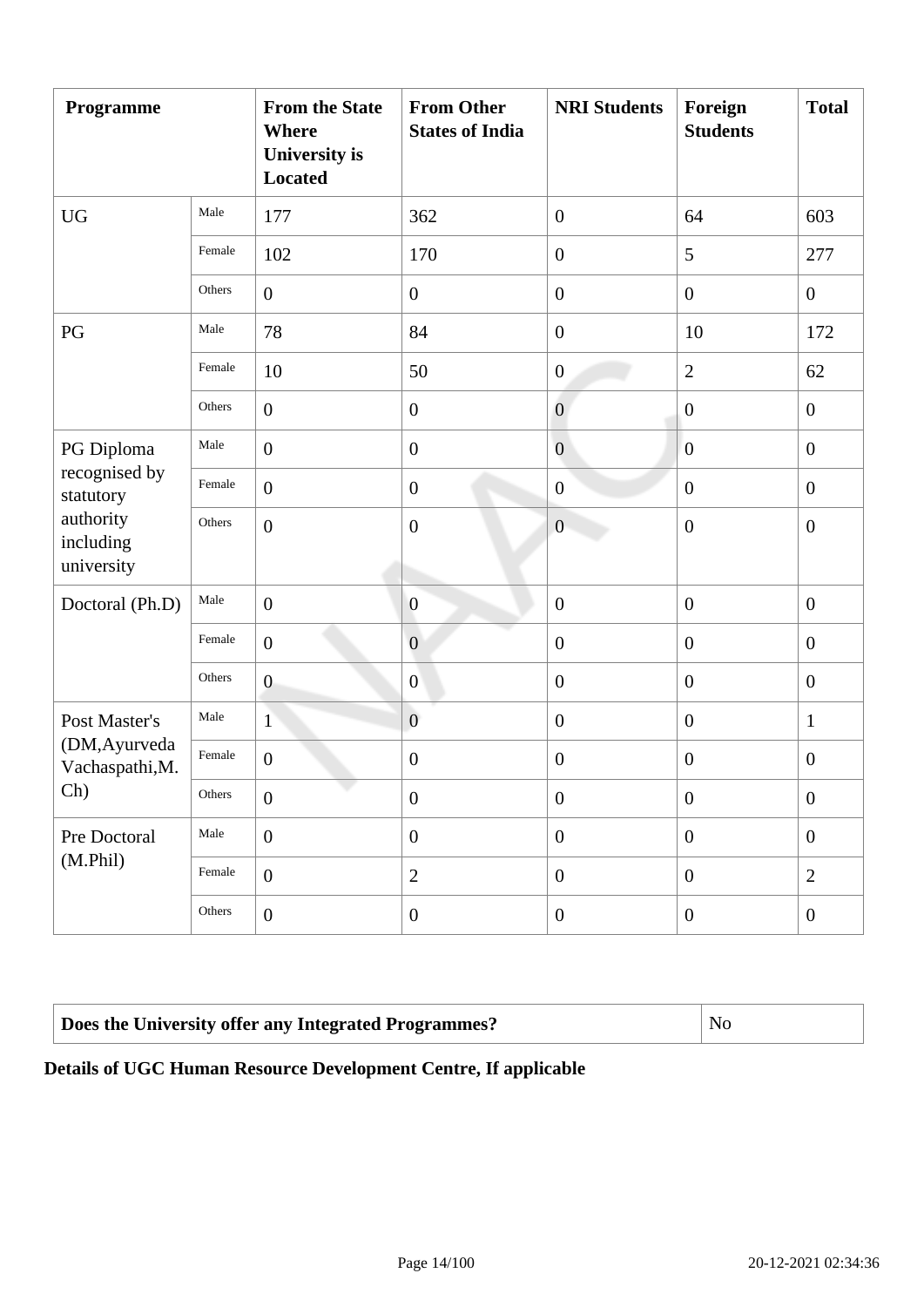| <b>Year of Establishment</b>                               | 28-02-2018 |
|------------------------------------------------------------|------------|
| Number of UGC Orientation Programmes                       | $\theta$   |
| Number of UGC Refresher Course                             | $\theta$   |
| Number of University's own Programmes                      | $\theta$   |
| Total Number of Programmes Conducted (last five)<br>years) | $\theta$   |

## **2.3 EVALUATIVE REPORT OF THE DEPARTMENTS**

| <b>Department Name</b>                                    | <b>Upload Report</b> |
|-----------------------------------------------------------|----------------------|
| National Institute Of Medical Science And<br>Research     | <b>View Document</b> |
| Nims College Of Paramedical Technology                    | <b>View Document</b> |
| Nims College Of Physiotherapy                             | <b>View Document</b> |
| <b>Nims Dental College</b>                                | <b>View Document</b> |
| Nims Institute Of Engineering And Technology              | <b>View Document</b> |
| Nims Institute Of Management And Computer<br>Science      | <b>View Document</b> |
| Nims Institute Of Pharmacy                                | <b>View Document</b> |
| Nims Nursing College                                      | <b>View Document</b> |
| Nims School Of Architecture And Planning                  | <b>View Document</b> |
| Nims School Of Humanities Social Sciences And<br>Commerce | <b>View Document</b> |
| Nims School Of Law                                        | <b>View Document</b> |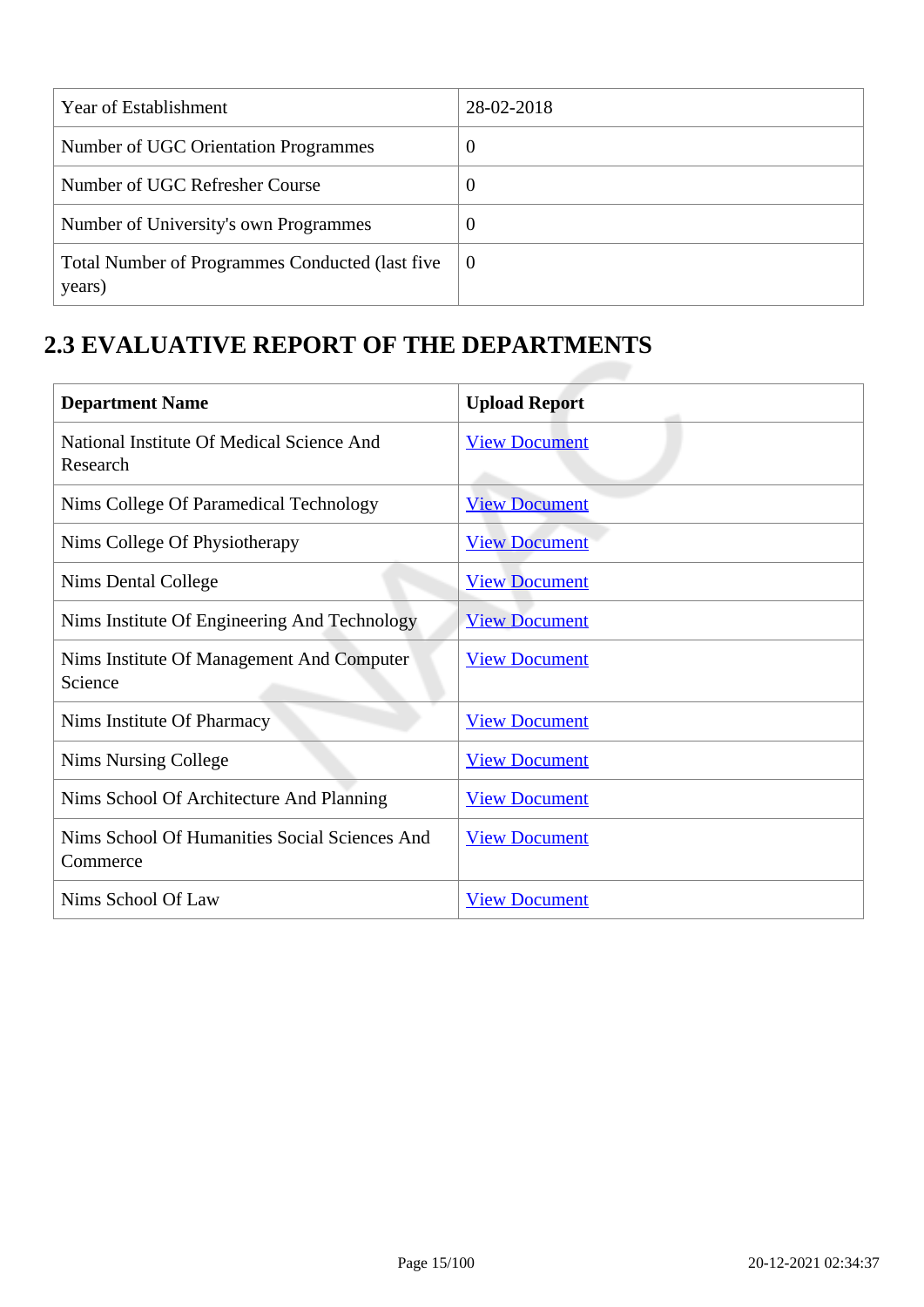## **Extended Profile**

## **1 Program**

### **1.1**

#### **Number of programs offered year-wise for last five years**

| 2016-17    | 2015-16      | 2014-15 | 2013-14 | 2012-13               |
|------------|--------------|---------|---------|-----------------------|
| .221       | 221          | 232     | 232     | 22 <sup>1</sup>       |
| $\sim$ 201 | $\omega_{1}$ |         |         | $\angle$ <sup>1</sup> |

#### **1.2**

#### **Number of all programs offered by the institution during the last five years**

#### **Response: 231**

## **2 Students**

#### **2.1**

#### **Number of students year-wise during the last five years**

| 2016-17 | 2015-16 | 2014-15 | 2013-14 | 2012-13 |
|---------|---------|---------|---------|---------|
| 4345    | 4116    | 4057    | 3588    | 3254    |

#### **2.2**

#### **Number of outgoing / final year students year-wise during the last five years**

| 2016-17 | 2015-16 | 2014-15 | 2013-14 | 2012-13 |
|---------|---------|---------|---------|---------|
| 1070    | 916     | 829     | 515     | 559     |

#### **2.3**

#### **Total number of outgoing / final year students**

#### **Response: 3889**

#### **2.4**

**Number of students appeared in the examination conducted by the Institution, year-wise during the last five years**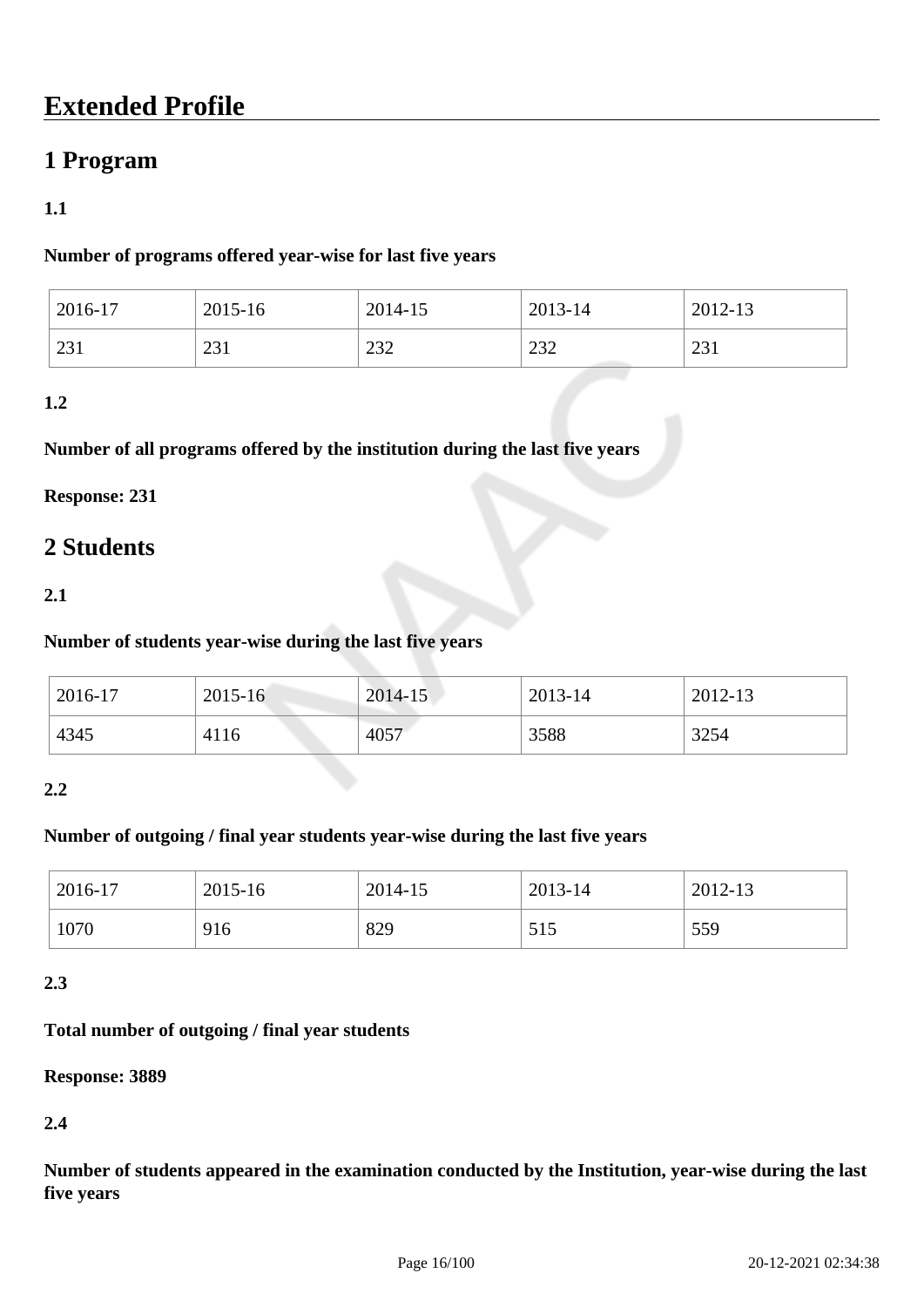| 2016-17 | 2015-16 | 2014-15 | 2013-14 | 2012-13 |
|---------|---------|---------|---------|---------|
| 3422    | 3657    | 3451    | 3089    | 2825    |

#### **2.5**

#### **Number of revaluation applications year-wise during the last 5 years**

| 2016-17 | 2015-16 | 2014-15 | 2013-14 | 2012-13 |
|---------|---------|---------|---------|---------|
| 320     | 519     | 578     | 278     | 228     |

## **3 Teachers**

#### **3.1**

#### **Number of courses in all programs year-wise during the last five years**

| 2016-17 | 2015-16 | 2014-15 | 2013-14 | 2012-13 |
|---------|---------|---------|---------|---------|
| 4120    | 4098    | 4128    | 4018    | 3892    |

#### **3.2**

#### **Number of courses offered by the institution across all programs during the last five years**

**Response: 20830**

**3.3**

#### **Number of full time teachers year-wise during the last five years**

| 2016-17 | 2015-16 | 2014-15                | 2013-14 | 2012-13 |
|---------|---------|------------------------|---------|---------|
| 203     | 209     | 212<br>$\overline{21}$ | 195     | 179     |

#### **3.4**

#### **Number of full time teachers worked in the institution during the last 5 years**

#### **Response: 998**

**3.5**

#### **Number of teachers recognized as guides during the last five years**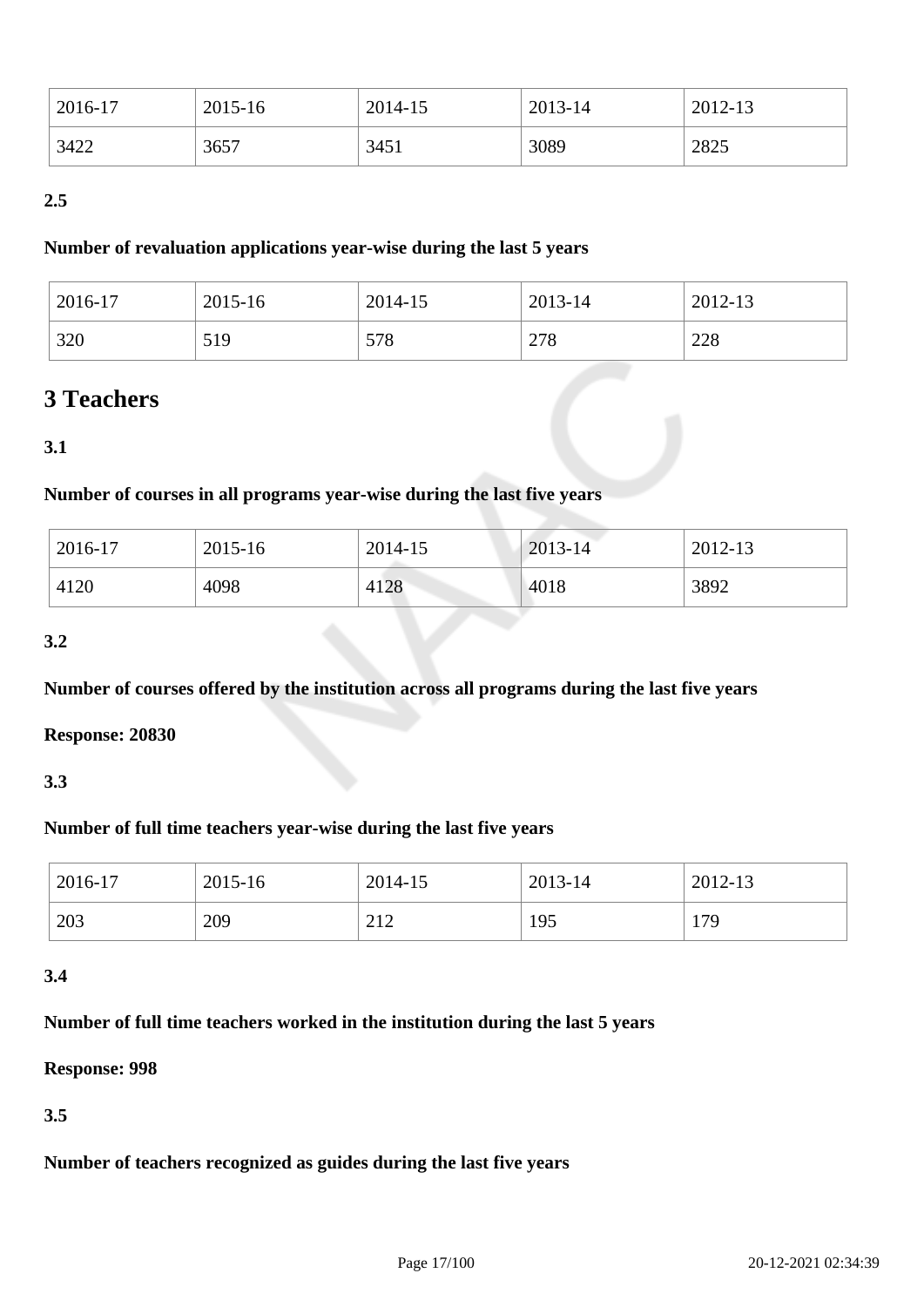#### **Response: 69**

**3.6**

#### **Number of sanctioned posts year-wise during the last five years**

| 2016-17        | 2015-16 | 2014-15 | 2013-14 | 2012-13 |
|----------------|---------|---------|---------|---------|
| $^{\circ}$ 871 | 871     | 880     | 880     | 871     |

**3.7**

**Total number of publications during the last 5 years, which are included in online databases such as SCOPUS, web of science or PubMed/ Indian Citation Index**

#### **Response: 496**

## **4 Institution**

#### **4.1**

**Number of eligible applications received for admissions to all the programs year-wise during the last five years**

| 2016-17 | $2015 - 16$ | $2014 - 15$ | 2013-14 | 2012-13 |
|---------|-------------|-------------|---------|---------|
| 6174    | 6270        | 5776        | 5899    | 5474    |

#### **4.2**

**Number of seats earmarked for reserved category as per GOI/State Govt rule year-wise during the last five years**

| 2016-17 | 2015-16 | 2014-15 | 2013-14 | 2012-13                 |
|---------|---------|---------|---------|-------------------------|
| 2738    | 2759    | 2624    | 2631    | 2521<br>2J <sub>4</sub> |

#### **4.3**

### **Total number of classrooms and seminar halls**

**Response: 402**

## **4.4**

**Total number of computers in the campus for academic purpose**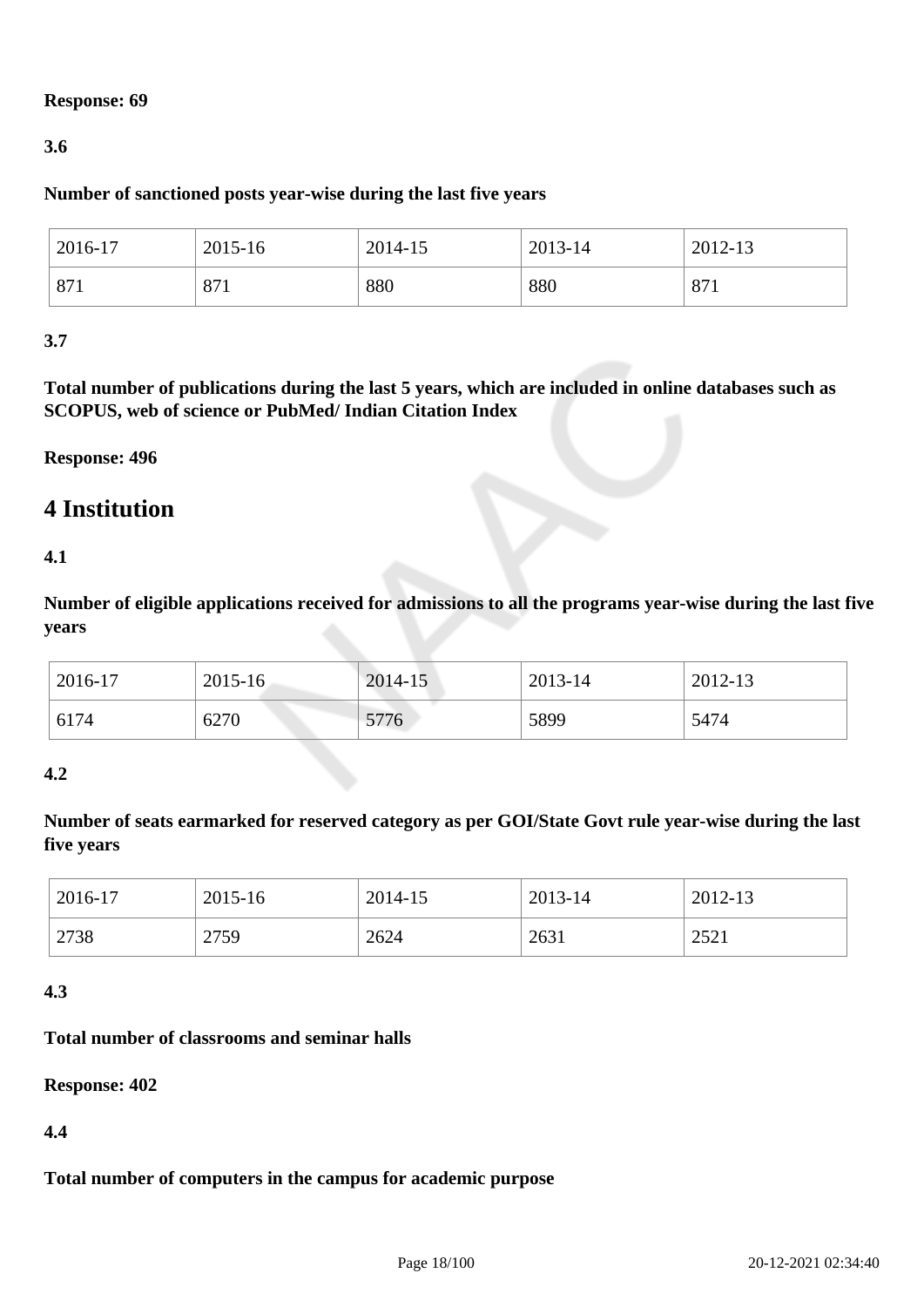#### **Response: 627**

**4.5**

#### **Total Expenditure excluding salary year-wise during the last five years ( INR in Lakhs)**

| 2016-17 | 2015-16 | 2014-15 | 2013-14 | 2012-13 |
|---------|---------|---------|---------|---------|
| 682     | 1069    | 827     | 553     | 499     |

**4.6**

**Annual lighting power requirement (in KWH)**

**Response: 621510**

**4.7**

**Annual power requirement of the institution (in KWH)**

**Response: 1221510**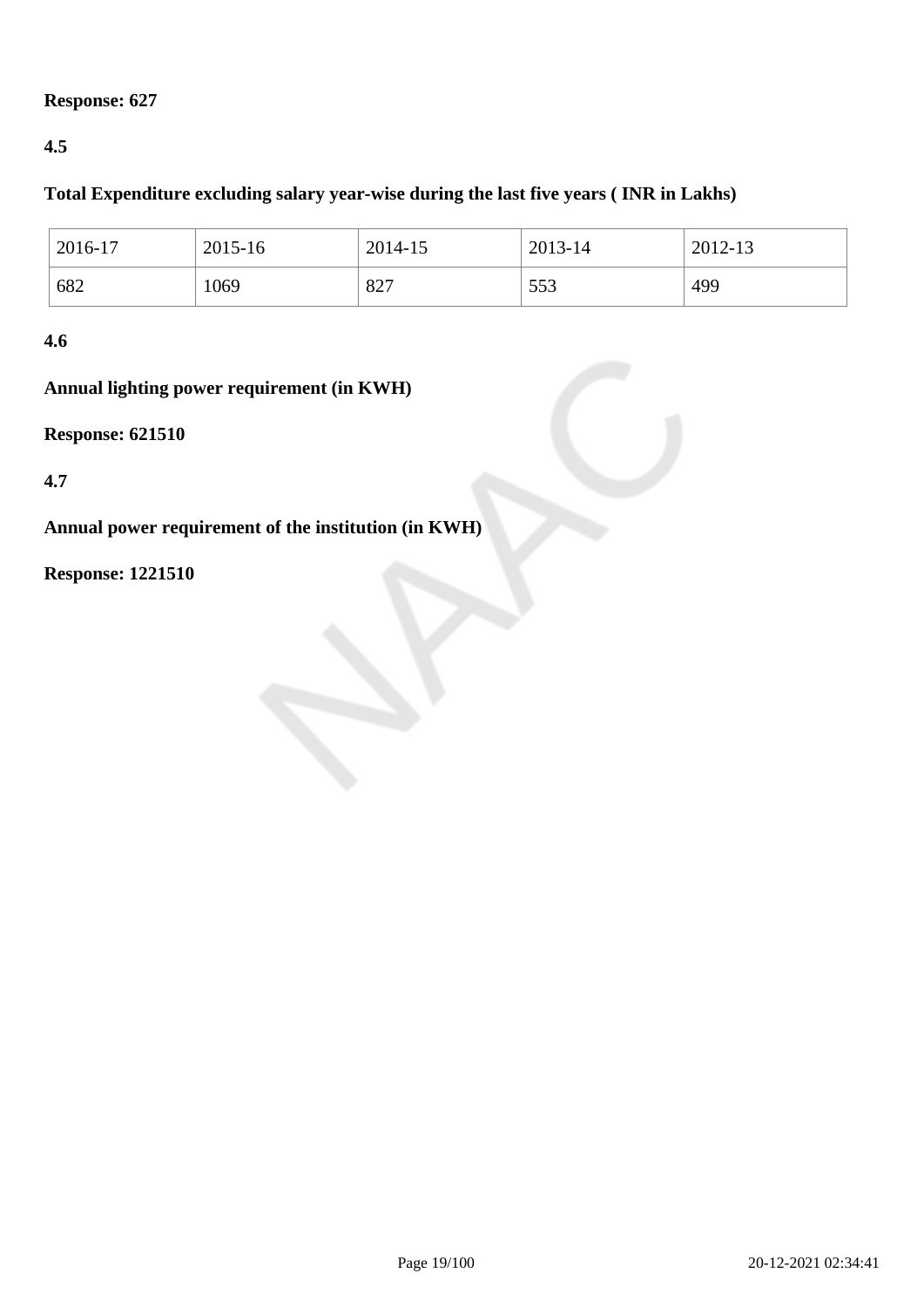## **Criterion 1 - Curricular Aspects**

### **1.1 Curriculum Design and Development**

 **1.1.1 Curricula developed /adopted have relevance to the local/ national / regional/global developmental needs with learning objectives including program outcomes, program specific outcomes and course outcomes of all the program offered by the University**

#### **Response:**

The University envisions holistic development of the learners through higher education which is very well reflected in the academic programmes. Academic programmes are enriched with professional development oriented courses in all the disciplines viz. Medical, Dental, Pharmacy, Nursing, Law, Management and Engineering to fulfill the objectives envisaged in the vision and mission of the University. The University undertakes teaching, training, research and extension activities that promote relevant knowledge and requisite competencies which are of immense importance in the context of emerging regional, national and international needs. The curriculum also emphasizes training of students keeping in view the employability in private and public sectors. Further, University has incorporated the themes on ethics and social responsibility in the course curriculum of various departments that help the students to develop themselves into professionals who are not only equipped with technical knowledge and skills but also develop their emotional, social and spiritual skills by making them successful and responsible citizens of the society.

The university adopts a systematic process for designing and developing the curriculum. Curriculum is designed taking into consideration the guidelines / specifications prescribed by the UGC and other Regulatory Bodies such as Medical Council of India (MCI), Dental Council of India (DCI), Pharmacy Council of India (PCI), Bar Council of India (BCI), Indian Nursing Council (INC), All India Council for Technical Education (AICTE), Council of Architecture (COA) and Rajasthan Paramedical Council. Curriculum is designed/ revised at the departmental level by the respective Boards of Studies of each department taking into account the feedback and suggestions received from various stake holders like students, faculty, industry experts and alumni. Recommendations of the Boards of Studies of each department are implemented by the respective departments after getting approval from the Academic council of the University.

Employability, Innovation and Research these are the three pillars of the curriculum development

? Employability

While designing and developing the curriculum, employability factor is given due consideration by incorporating the industry requirements obtained through feed backs from the experts while their visit to the campus and alumni interactions. Subsequently, various aspects of the feedback are suitably incorporated in the curriculum such as field work, laboratory work, OPD, IPD activities, soft skills, industrial visits, study tours and internships.

? Innovation

The university curriculum is designed in such a manner that it nurtures the innovative skills through new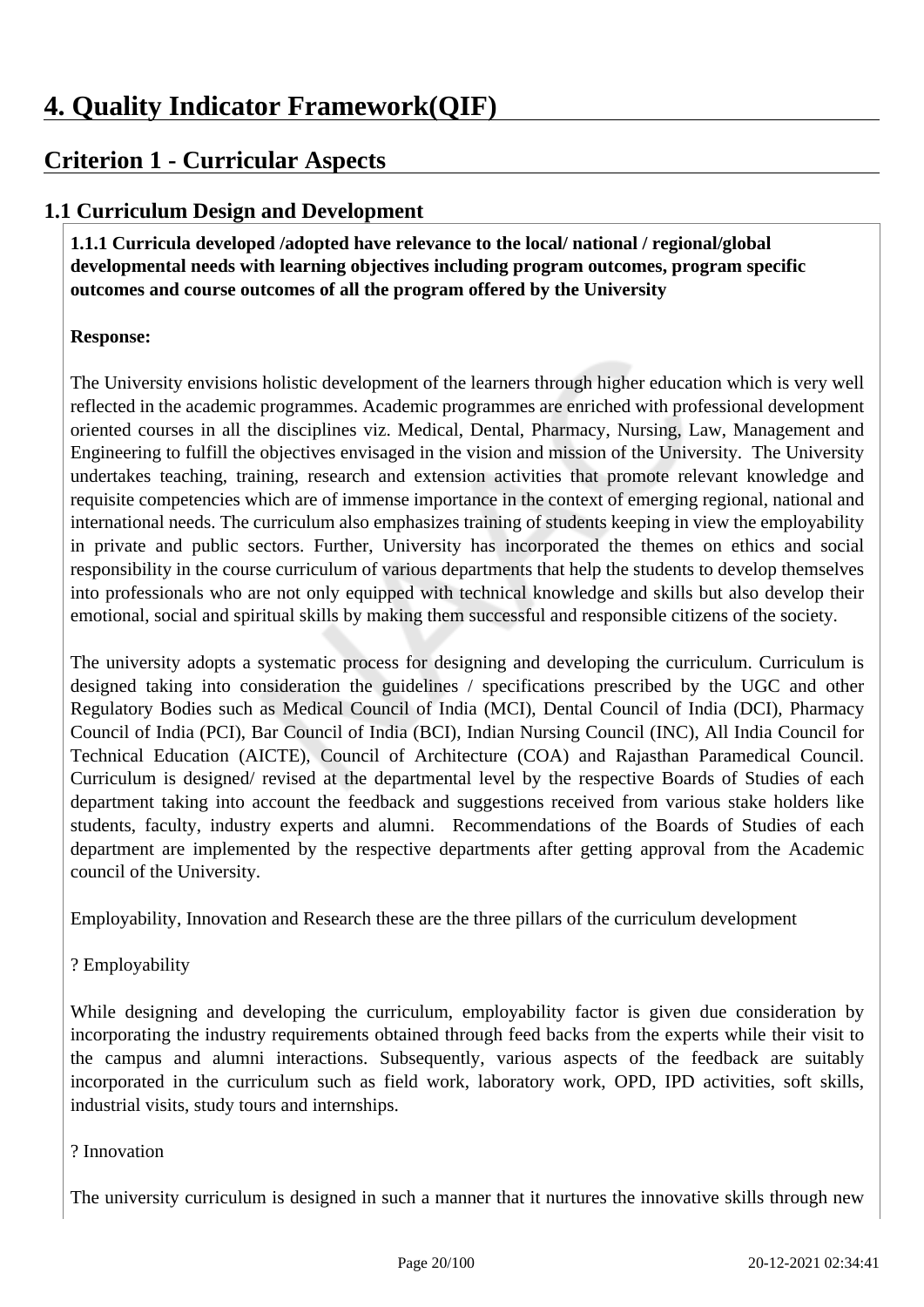ideas generation, creative thinking and analytical decision making both of faculty members and students. The curriculum also emphasizes on experimental and experiential learning, project work both at UG and PG level, case studies, tutorials and doctoral research work

#### ? Research

Curriculum encourages enhancement of research acumen in the students by incorporating dissertations, research based projects and assignments which cover all the aspects of research methodology. The understanding of the detailed research methodology is developed in the research scholars during the Pre Ph. D course work

| <b>File Description</b>         | <b>Document</b>      |
|---------------------------------|----------------------|
| Any additional information      | <b>View Document</b> |
| Link for Additional Information | <b>View Document</b> |

#### **1.1.2 Percentage of programs where syllabus revision was carried out during the last five years**

#### **Response:** 30.74

1.1.2.1 How many programs were revised out of total number of programs offered during the last five years

#### Response: 71

| <b>File Description</b>                              | <b>Document</b>      |
|------------------------------------------------------|----------------------|
| Minutes of relevant Academic Council/BOS<br>meeting  | <b>View Document</b> |
| Details of program syllabus revision in last 5 years | <b>View Document</b> |

#### **1.1.3 Average percentage of courses having focus on Employability/ Entrepreneurship/ Skill development during the last five years**

#### **Response:** 2.4

1.1.3.1 Number of courses having focus on employability/ entrepreneurship/ skill development year-wise during the last five years

| 133<br>82<br>91<br>111<br>− |
|-----------------------------|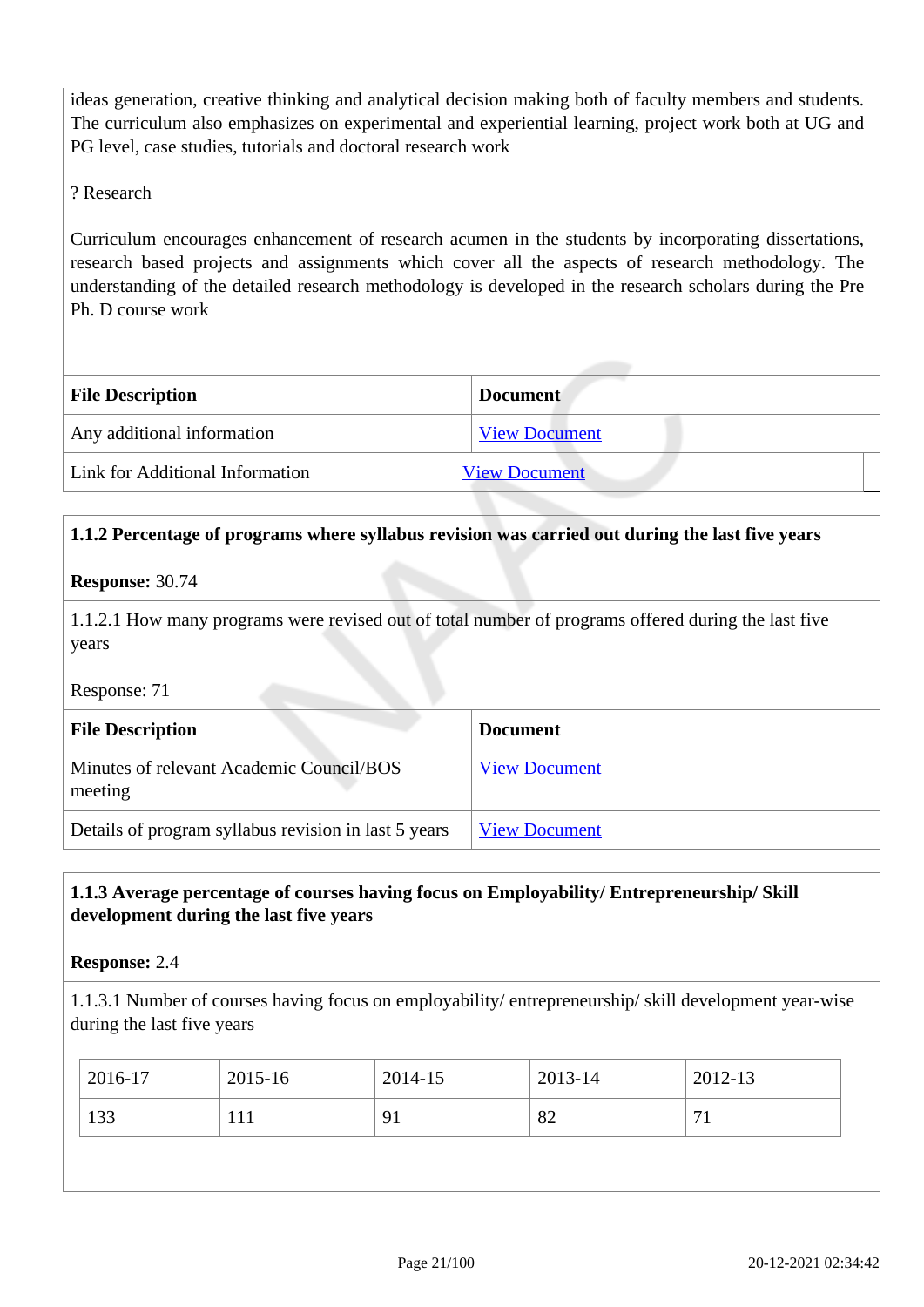| <b>File Description</b>                                                                        | <b>Document</b>      |
|------------------------------------------------------------------------------------------------|----------------------|
| Program/Curriculum/Syllabus of the courses                                                     | <b>View Document</b> |
| Minutes of the Boards of Studies/Academic<br>Council meetings with approvals for these courses | <b>View Document</b> |
| Average percentage of courses having focus on<br>employability/entrepreneurship                | <b>View Document</b> |

## **1.2 Academic Flexibility**

| 1.2.1 Percentage of new Courses introduced out of the total number of courses across all Programs<br>offered during last five years |                      |  |
|-------------------------------------------------------------------------------------------------------------------------------------|----------------------|--|
| <b>Response:</b> 0.41                                                                                                               |                      |  |
| 1.2.1.1 How many new courses are introduced within the last five years<br>Response: 85                                              |                      |  |
| <b>Document</b><br><b>File Description</b>                                                                                          |                      |  |
| Minutes of relevant Academic Council/BOS<br>meetings                                                                                | <b>View Document</b> |  |
| Institutional data in prescribed format                                                                                             | <b>View Document</b> |  |

#### **1.2.2 Percentage of programs in which Choice Based Credit System (CBCS)/Elective course system has been implemented**

**Response:** 59.8

1.2.2.1 Number of programmes in which CBCS/ Elective course system implemented.

Response: 122

| <b>File Description</b>                              | <b>Document</b>      |
|------------------------------------------------------|----------------------|
| Minutes of relevant Academic Council/BOS<br>meetings | <b>View Document</b> |
| Institutional data in prescribed format              | <b>View Document</b> |

### **1.3 Curriculum Enrichment**

 **1.3.1 Institution integrates cross cutting issues relevant to Gender, Environment and Sustainability, Human Values and Professional Ethics into the Curriculum**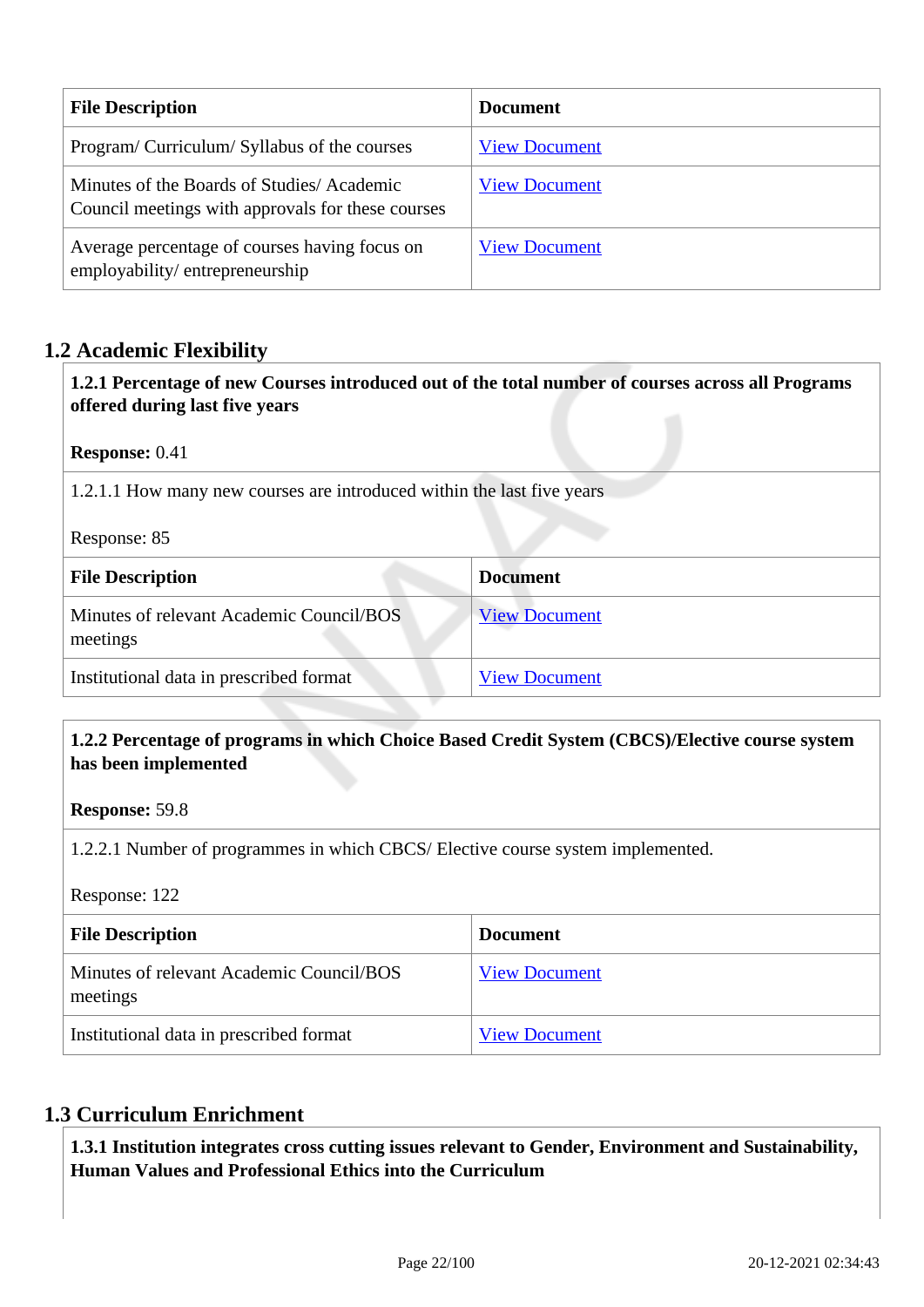#### **Response:**

The University has effective mechanism to implement a well designed curriculum. The teachers, alumni and industry persons regularly participate in the syllabus designing workshops. Some of the teachers are working as a member on Board of Studies. Choice based Credit Systems are introduced to provide the academic flexibility at various programmes. Cross cutting issues have been implemented in the curriculum like gender, environment and sustainability, human values, professional ethics and equality. Supplementary enrichment programmes and value added courses are organized. The curriculum is designed by the university. It includes many of these subjects namely Environmental science, Value education, human rights and legislative procedures, Business communication and presentation skill, English and communication skill and Fundamentals of computers in the first year. There is an online feedback mechanisms introduced where students are asked to provide feedback online. The analysis of the feedbcak taken is also done automatically. There are many activities conducted for students to bring about awareness among student and staff. These activities include

University has different committees for students welfare namely Student Grievance Redressal, Anti Sexual Harassment Committee, Anti-Ragging Committee, Student Welfare Committee, Internal Complaint Committee, ST, SC Cell Committee, O.B.C. Committee and Minority Cell Committee.

List of courses in different programmes

- 1.Business Ethics
- 2.Environmental Law
- 3.Environmental Science
- 4.Environmental Studies
- 5.HUMAN RIGHTS AND VALUES
- 6.Human Rights Law and Practice
- 7.Value Education, Human Rights and Legislative Procedures
- 8.Professional Ethics
- 9.Management of Nursing services and Education
- 10.Professional Ethics and Bar-Bench relations

| <b>File Description</b>                                                                                                                                                                               | <b>Document</b> |
|-------------------------------------------------------------------------------------------------------------------------------------------------------------------------------------------------------|-----------------|
| Upload the list and description of the courses which $\frac{V_i}{V_i}$ Document<br>address the Gender, Environment and Sustainability,<br>Human Values and Professional Ethics into the<br>Curriculum |                 |

#### **1.3.2 Number of value-added courses imparting transferable and life skills offered during the last five years**

#### **Response:** 125

1.3.2.1 Number of value-added courses are added within the last five years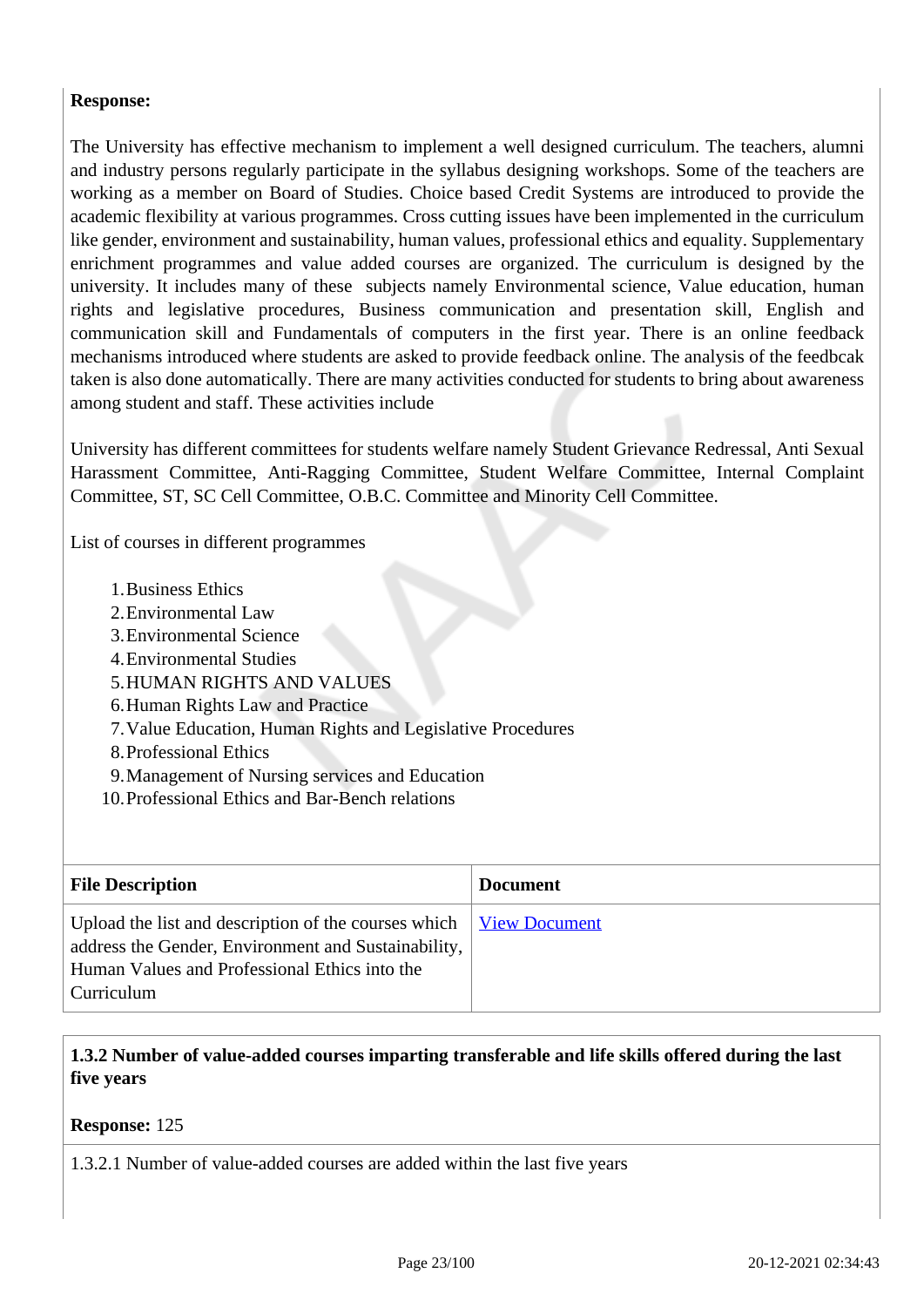Response: 125

| <b>File Description</b>                                           | <b>Document</b>      |
|-------------------------------------------------------------------|----------------------|
| List of value added courses                                       | <b>View Document</b> |
| Brochure or any other document relating to value<br>added courses | <b>View Document</b> |

#### **1.3.3 Average percentage of students enrolled in the courses under 1.3.2 above**

#### **Response:** 12.59

1.3.3.1 Number of students enrolled in value-added courses imparting transferable and life skills offered year-wise during the last five years

| 2016-17 | 2015-16 | 2014-15 | 2013-14 | 2012-13        |
|---------|---------|---------|---------|----------------|
| 1065    | 695     | 503     | 205     | $\overline{1}$ |

| <b>File Description</b>    | <b>Document</b>      |
|----------------------------|----------------------|
| List of students enrolled  | <b>View Document</b> |
| Any additional information | <b>View Document</b> |

#### **1.3.4 Percentage of students undertaking field projects / internships**

**Response:** 39.13

1.3.4.1 Number of students undertaking field projects or internships

Response: 1663

| <b>File Description</b>                                                             | <b>Document</b>      |
|-------------------------------------------------------------------------------------|----------------------|
| List of programs and number of students<br>undertaking field projects / internships | <b>View Document</b> |
| Any additional information                                                          | <b>View Document</b> |

#### **1.4 Feedback System**

 **1.4.1 Structured feedback received from 1) Students, 2) Teachers, 3) Employers, 4) Alumni 5) Parents for design and review of syllabus Semester wise /year-wise**

**Response:** A. Any 4 of above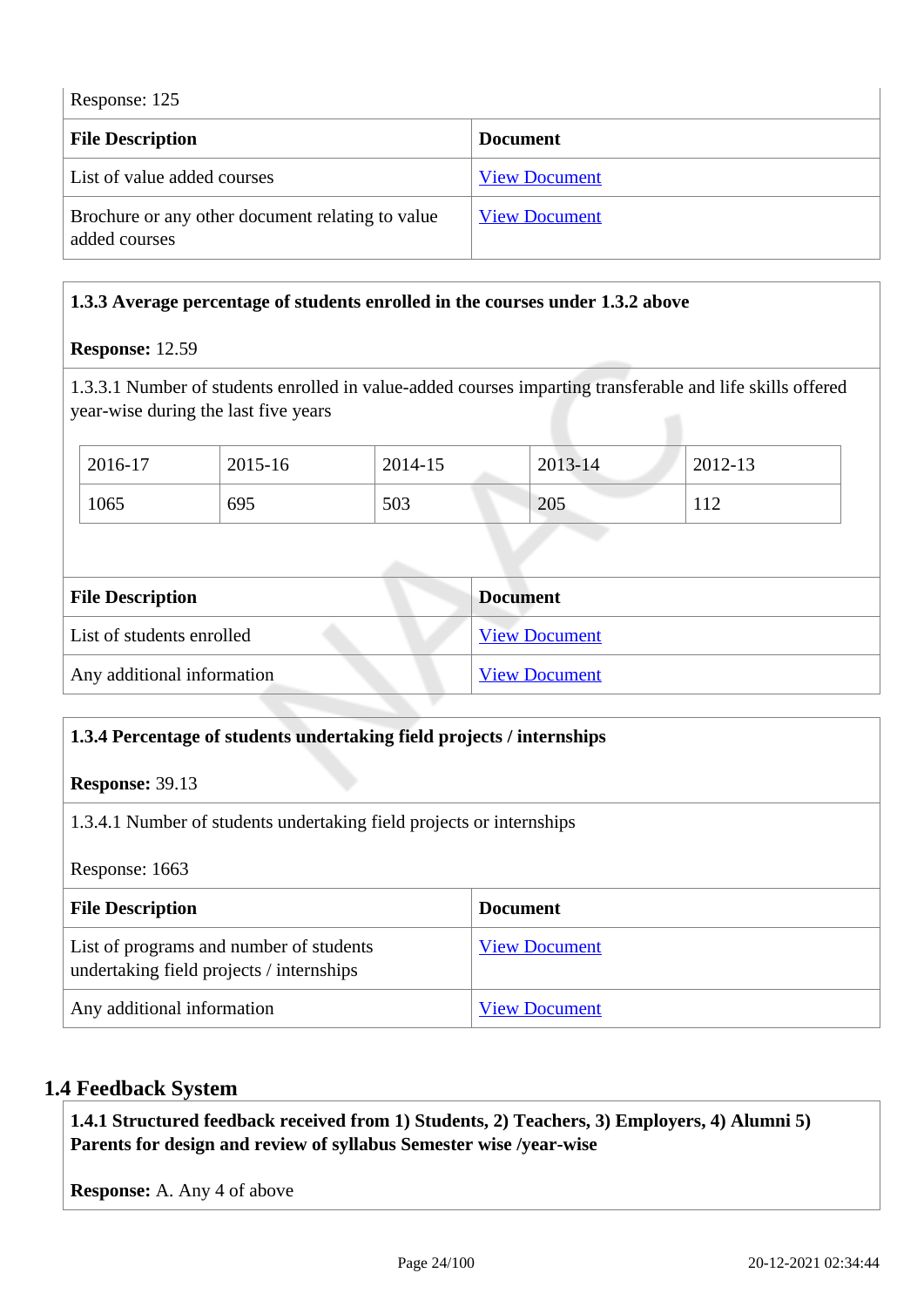#### **1.4.2 Feedback processes of the institution may be classified as follows:**

**Response:** B. Feedback collected, analysed and action has been taken

| <b>File Description</b> | <b>Document</b>      |
|-------------------------|----------------------|
| URL for feedback report | <b>View Document</b> |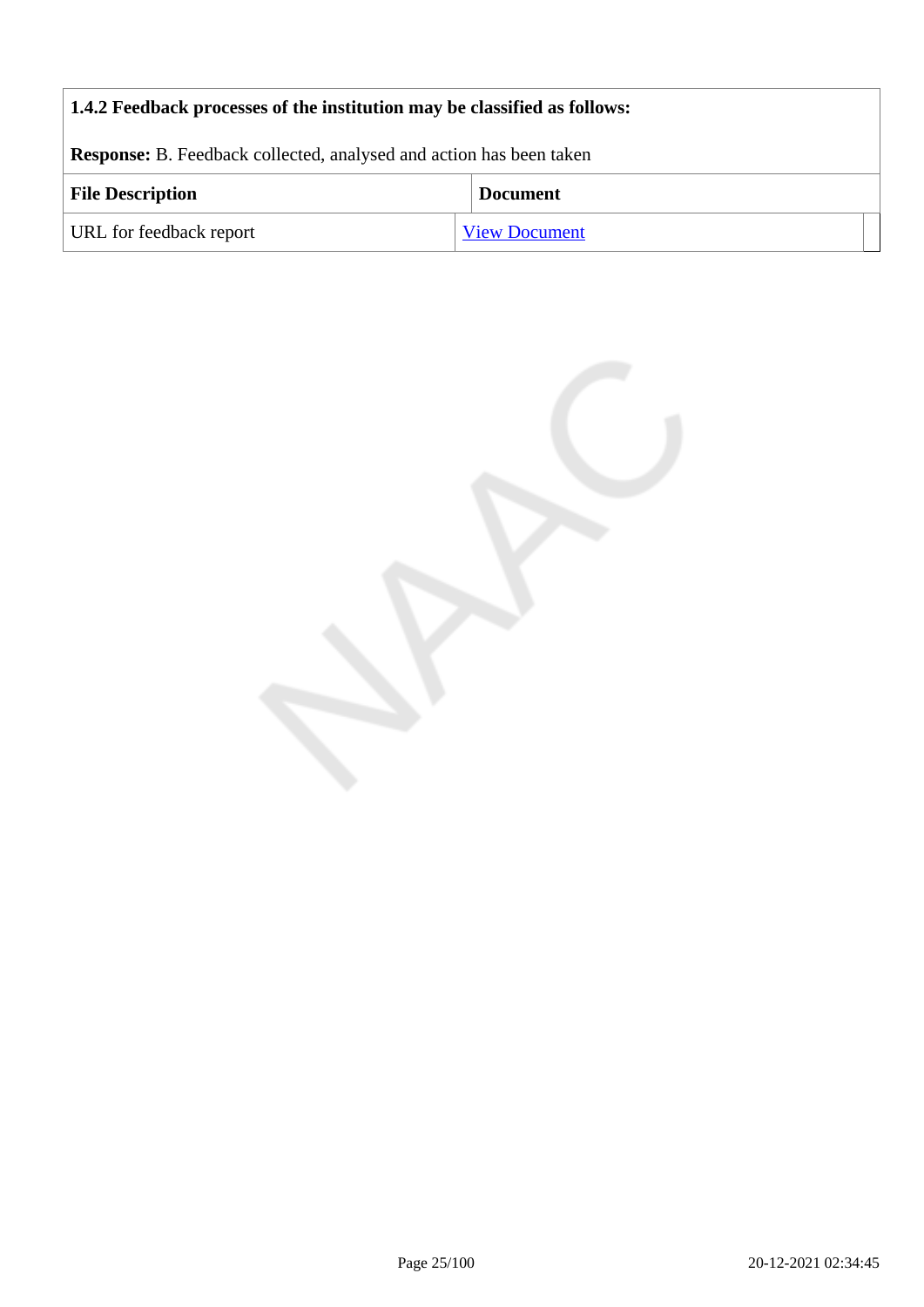### **2.1 Student Enrollment and Profile**

#### **2.1.1 Average percentage of students from other States and Countries during the last five years**

#### **Response:** 16.59

2.1.1.1 Number of students from other states and countries year-wise during the last five years

| 2016-17 | 2015-16 | 2014-15 | 2013-14 | 2012-13 |
|---------|---------|---------|---------|---------|
| 611     | 814     | 684     | 680     | 433     |

| <b>File Description</b>                       | <b>Document</b>      |
|-----------------------------------------------|----------------------|
| List of students (other states and countries) | <b>View Document</b> |
| Institutional data in prescribed format       | <b>View Document</b> |

# **2.1.2 Demand Ratio(Average of last five years) Response:** 1.11 2.1.2.1 Number of seats available year-wise during the last five years 2016-17 2015-16 2014-15 2013-14 2012-13 5477 5517 5249 5262 5041 **File Description Document** Demand Ratio (Average of Last five years) [View Document](https://assessmentonline.naac.gov.in/storage/app/hei/SSR/100222/2.1.2_1519642436_546.xls)

#### **2.1.3 Average percentage of seats filled against seats reserved for various categories as per applicable reservation policy during the last five years**

#### **Response:** 18.54

2.1.3.1 Number of actual students admitted from the reserved categories year-wise during the last five years

| 2016-17 | 2015-16 | 2014-15 | 2013-14    | 2012-13 |
|---------|---------|---------|------------|---------|
| 525     | 551     | 574     | 512<br>JIJ | 307     |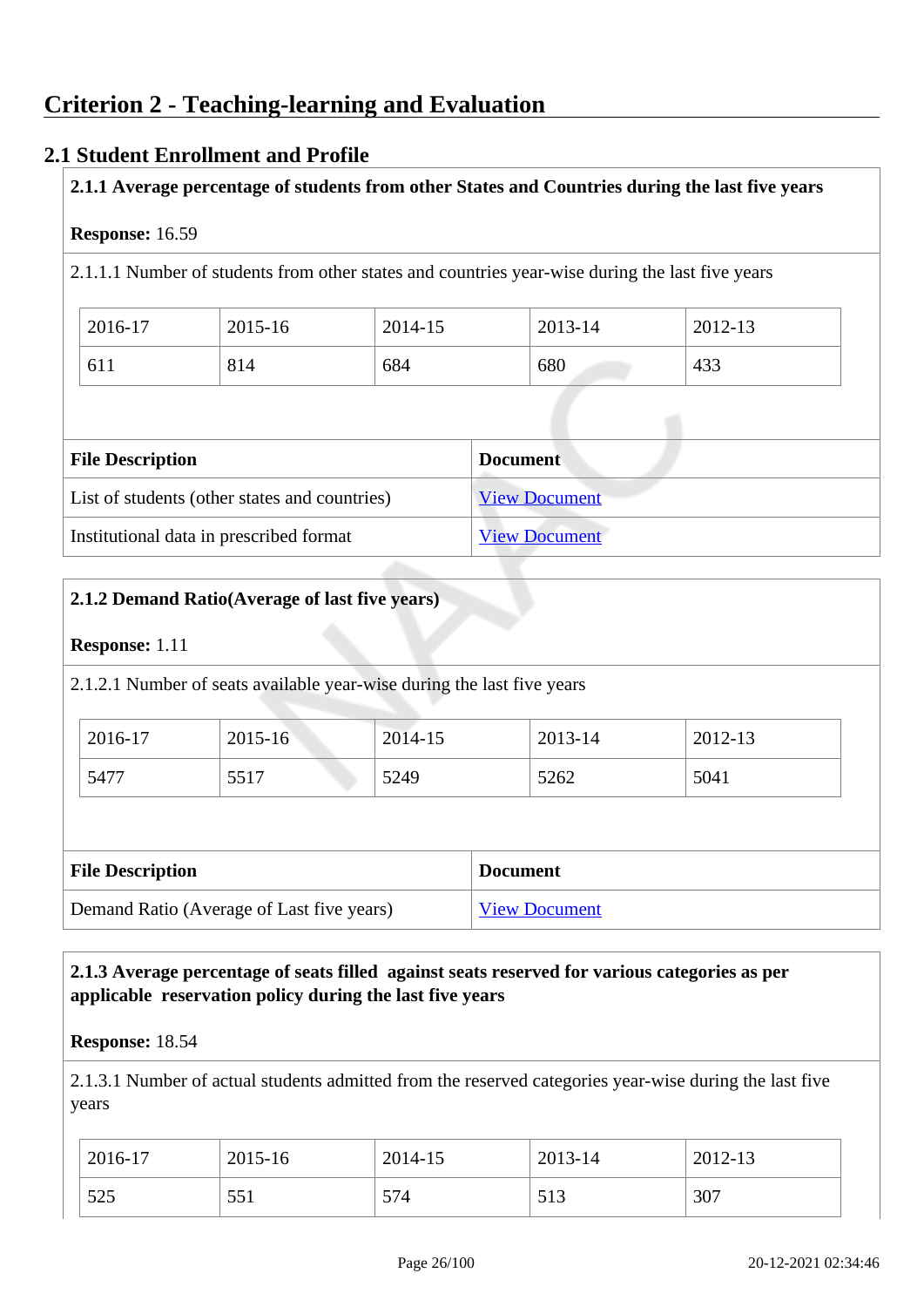| <b>File Description</b>                                      | <b>Document</b>      |
|--------------------------------------------------------------|----------------------|
| Average percentage of seats filled against seats<br>reserved | <b>View Document</b> |

### **2.2 Catering to Student Diversity**

 **2.2.1 The institution assesses the learning levels of the students, after admission and organises special programs for advanced learners and slow learners**

**Response:** 

Students admitted in the University are often from different backgrounds and the programs selected by them are sometimes not aligned with the educational background. All students are admitted in the University by clearing admission test, which is the criterion for admission. The results of the admission test are considered as a basic idea the faculties on rely on to identify the slow and advanced learners. Bridge course is arranged for all students in the beginning of their Program to ensure that all the students from different backgrounds share the same knowledge pool. On the commencement of classes, the teachers evaluate the learning abilities of the students by direct assessment such as internal assessment, exams, tests, viva, open book test, etc. and indirect assessment such as projects, practical examination, group discussion, presentation etc.

Slow learners identified are given special attention to by arranging remedial classes outside class hours. These classes are conducted as and when the faculty feels it is necessary for special attention for the slow learners, such as before exams, or during times when they are having difficulty understanding. Students are also mentored to identify if there is a problem area and solve it. Advanced learners are identified based on direct and indirect assessment by the faculty, and adequate and appropriate support is given to them to support them. Advanced learners are provided with extra study materials and library access hours etc. They are encouraged to work with the faculty on the projects they are working on and assist them. Opportunities to be a part of short research projects are provided and the students are encouraged to take them up. Advanced learners are also encouraged to take seminars and presentations in the class, thus promoting peer learning, which in turn helps the slow learners too.

The students also get support of study materials and course materials available on the go, in the mobile app for LMS. Online assignments and MCQs are available on the LMS software, which helps the staff assess the learning abilities of the students efficiently and continuously.

#### **2.2.2 Student - Full time teacher ratio**

**Response:** 21.4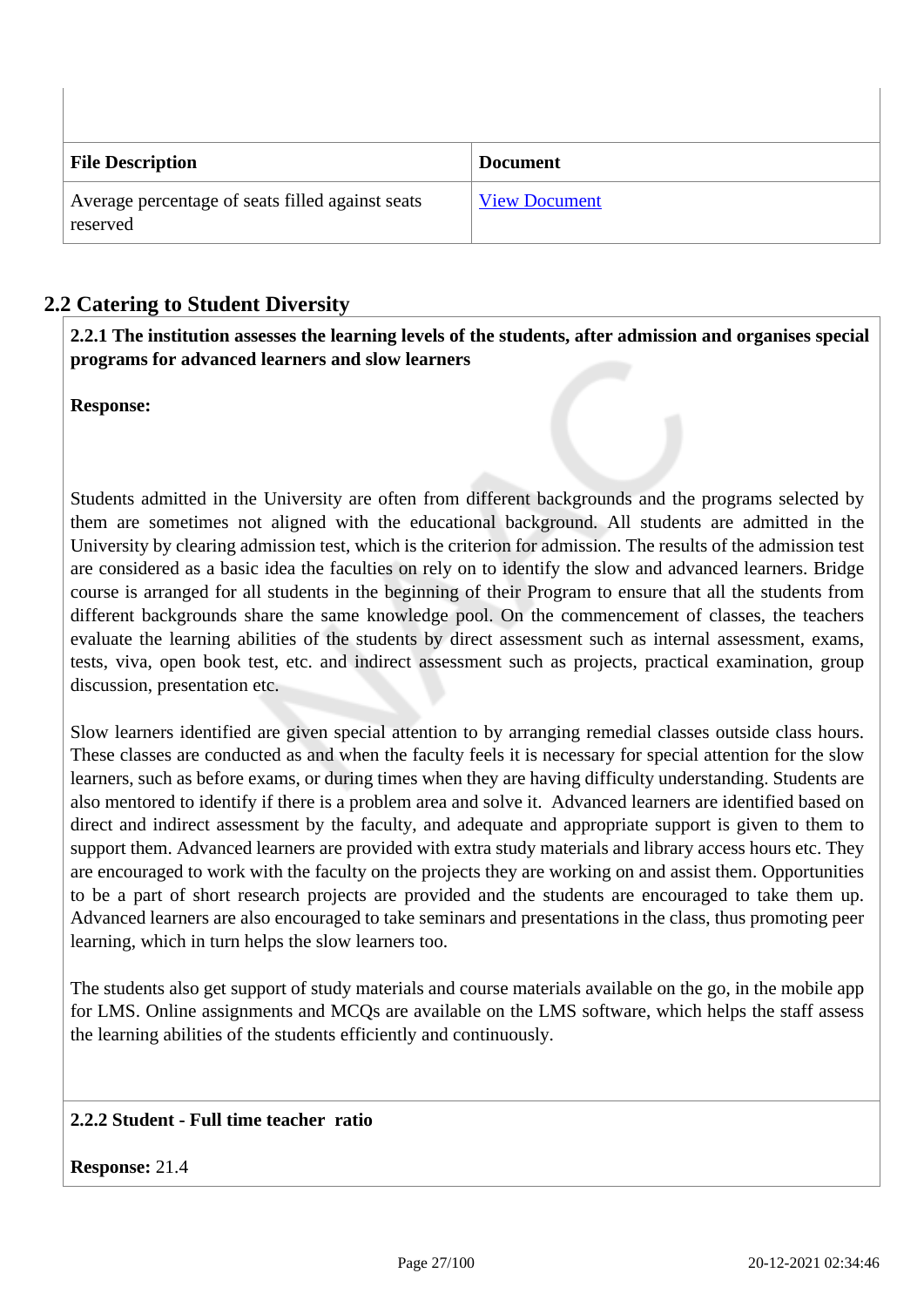| <b>File Description</b>                 | <b>Document</b>      |
|-----------------------------------------|----------------------|
| Institutional data in prescribed format | <b>View Document</b> |

| 2.2.3 Percentage of differently abled students (Divyangjan) on rolls           |                      |  |
|--------------------------------------------------------------------------------|----------------------|--|
| <b>Response: 0.05</b><br>2.2.3.1 Number of differently abled students on rolls |                      |  |
|                                                                                |                      |  |
| <b>File Description</b>                                                        | <b>Document</b>      |  |
| List of students (differently abled)                                           | <b>View Document</b> |  |
| Institutional data in prescribed format                                        | <b>View Document</b> |  |

#### **2.3 Teaching- Learning Process**

#### **2.3.1 Student centric methods, such as experiential learning, participative learning and problem solving methodologies are used for enhancing learning experiences**

#### **Response:**

The University believes that as a part of imparting quality education usage of ICT in teaching-learning is very necessary. There is an Learning Management System that is being used in the college where the faculties are uploading study materials, PPT's, videos related to the subjects for the students to access. Students can login using the app available and access these materials. There is also open book tests that are conducted for many subjects as a part of examination reform. Case studies, group discussions, debate, student seminars, etc are conducted. PPT's, videos are also used in classes as an supplement to chalk and talk teaching methodology.

| <b>File Description</b>    | Document             |
|----------------------------|----------------------|
| Any additional information | <b>View Document</b> |

 **2.3.2 Percentage of teachers using ICT for effective teaching with Learning Management Systems (LMS), E-learning resources etc.**

**Response:** 145.32

2.3.2.1 Number of teachers using ICT

Response: 295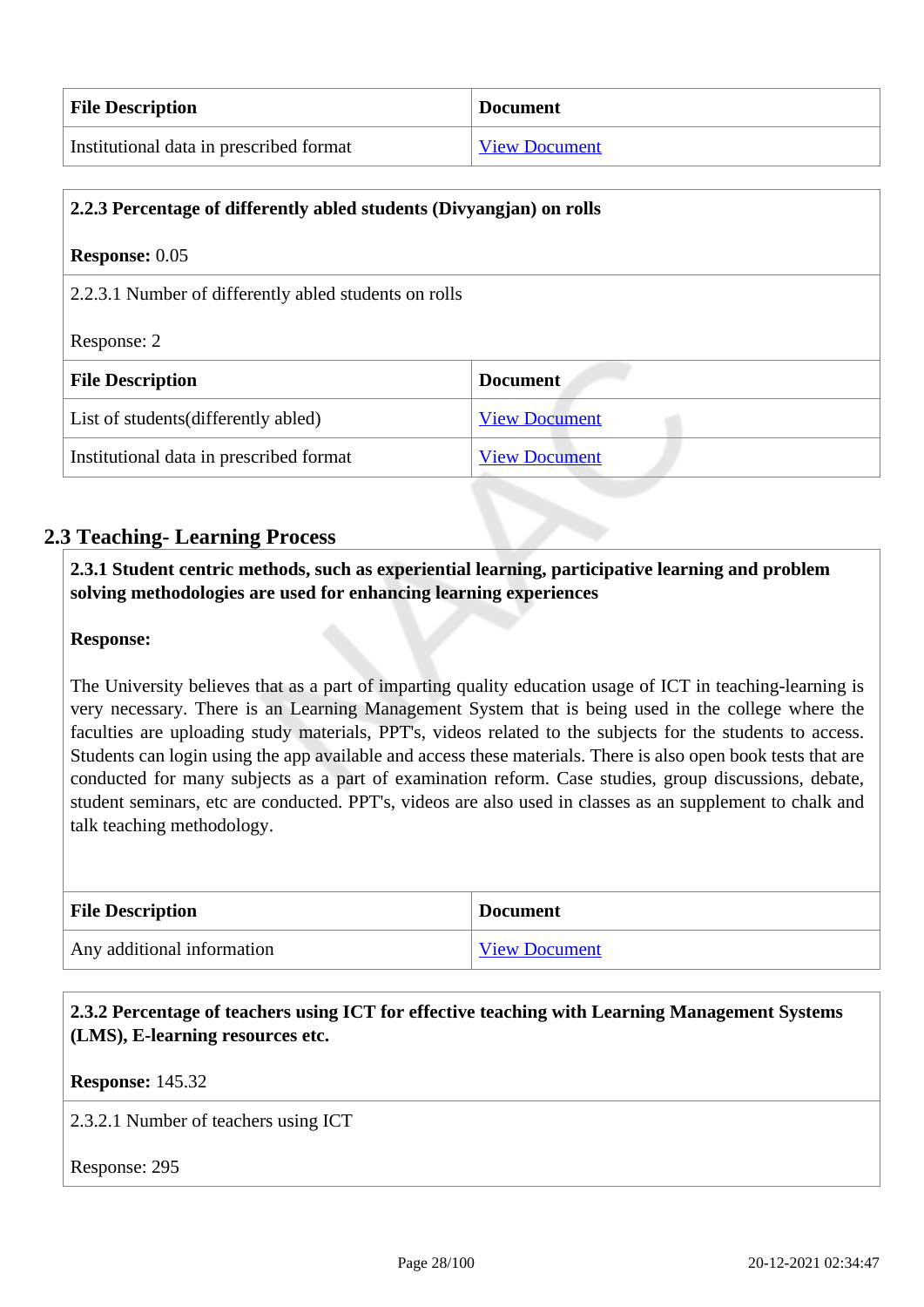| <b>File Description</b>                   | <b>Document</b>      |
|-------------------------------------------|----------------------|
| List of teachers (using ICT for teaching) | <b>View Document</b> |

| 2.3.3 Ratio of students to mentor for academic and stress related issues            |                      |  |
|-------------------------------------------------------------------------------------|----------------------|--|
| <b>Response: 19.4</b>                                                               |                      |  |
| 2.3.3.1 Number of mentors                                                           |                      |  |
| Response: 224                                                                       |                      |  |
| <b>File Description</b>                                                             | <b>Document</b>      |  |
| Year wise list of number of students, full time<br>teachers and mentor/mentee ratio | <b>View Document</b> |  |

### **2.4 Teacher Profile and Quality**

**2.4.1 Average percentage of full time teachers against sanctioned posts during the last five years**

| <b>Response: 22.82</b>                                           |                      |
|------------------------------------------------------------------|----------------------|
| <b>File Description</b>                                          | <b>Document</b>      |
| Year wise full time teachers and sanctioned posts<br>for 5 years | <b>View Document</b> |

#### **2.4.2 Average percentage of full time teachers with Ph.D. during the last five years**

**Response:** 15.08

2.4.2.1 Number of full time teachers with Ph.D. year-wise during the last five years

| 2016-17 | 2015-16                  | 2014-15 | 2013-14 | 2012-13 |
|---------|--------------------------|---------|---------|---------|
| 41      | $\sim$<br>$\mathcal{I}'$ | 32      | 23      | 19      |

| <b>File Description</b>                                                                       | <b>Document</b>      |
|-----------------------------------------------------------------------------------------------|----------------------|
| List of number of full time teachers with PhD and<br>number of full time teachers for 5 years | <b>View Document</b> |

#### **2.4.3 Teaching experience per full time teacher in number of years**

#### **Response:** 18.55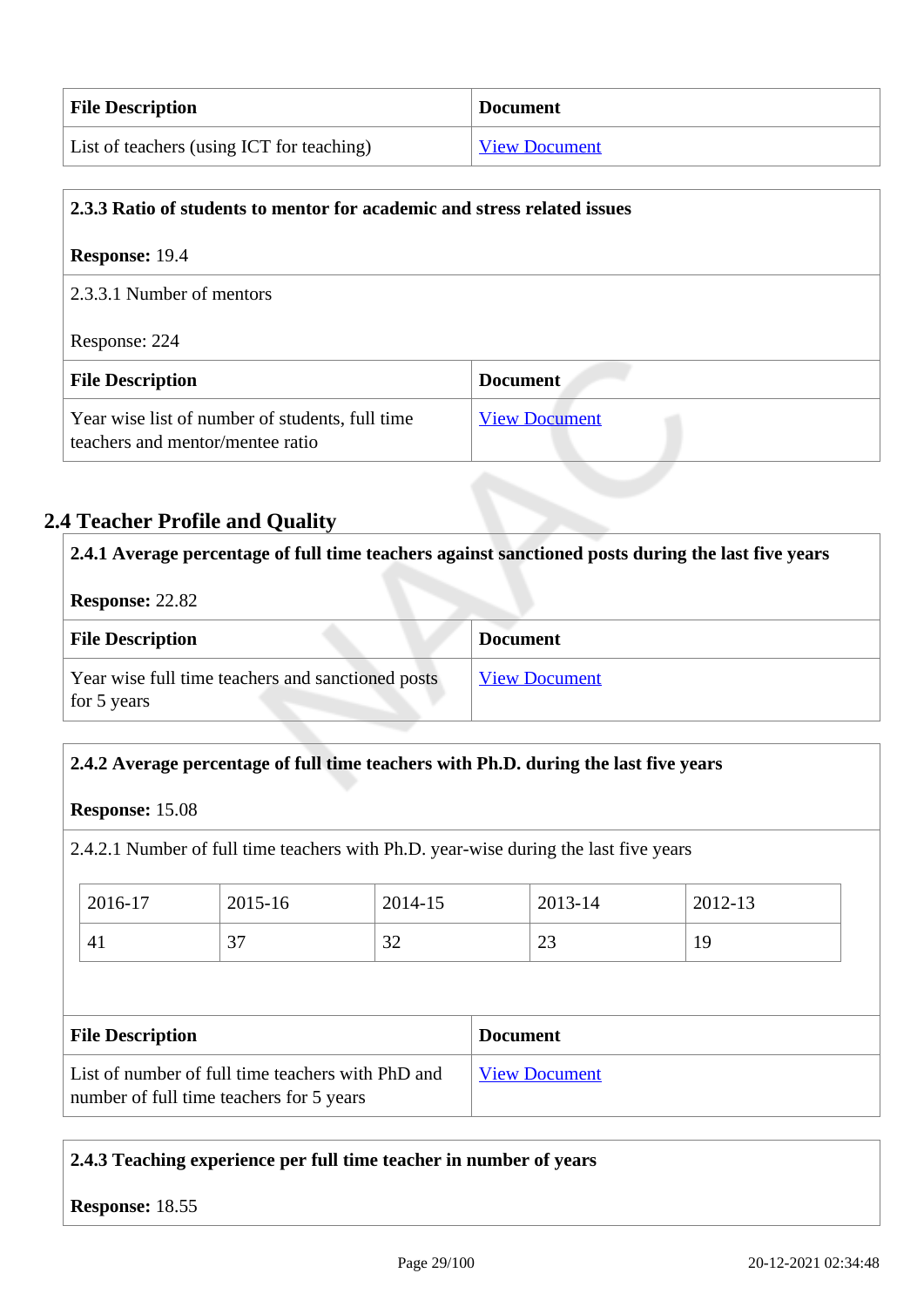| 2.4.3.1 Total experience of full-time teachers                                    |                      |  |
|-----------------------------------------------------------------------------------|----------------------|--|
| Response: 3766                                                                    |                      |  |
| <b>File Description</b>                                                           | <b>Document</b>      |  |
| List of Teachers including their PAN,<br>designation, dept and experience details | <b>View Document</b> |  |

#### **2.4.4 Percentage of full time teachers who received awards, recognition, fellowships at State, National, International level from Government, recognised bodies during the last five years**

#### **Response:** 28.06

2.4.4.1 Number of full time teachers receiving awards from state /national /international level from Government recognised bodies year-wise during the last five years

| 2016-17 | 2015-16 | 2014-15 | 2013-14 | 2012-13 |
|---------|---------|---------|---------|---------|
| 24      |         |         | 10      | ັ       |

| <b>File Description</b>                 | <b>Document</b>      |
|-----------------------------------------|----------------------|
| Institutional data in prescribed format | <b>View Document</b> |

#### **2.4.5 Average percentage of full time teachers from other States against sanctioned posts during the last five years**

**Response:** 5.1

2.4.5.1 Number of full time teachers from other states year-wise during the last five years

| 2016-17<br>2015-16<br>2014-15 |  |    |    | 2013-14         | 2012-13 |    |
|-------------------------------|--|----|----|-----------------|---------|----|
| 40                            |  | 43 | 54 |                 | 50      | 36 |
|                               |  |    |    |                 |         |    |
| <b>File Description</b>       |  |    |    |                 |         |    |
|                               |  |    |    | <b>Document</b> |         |    |

## **2.5 Evaluation Process and Reforms**

**2.5.1 Average number of days from the date of last semester-end/ year- end examination till the**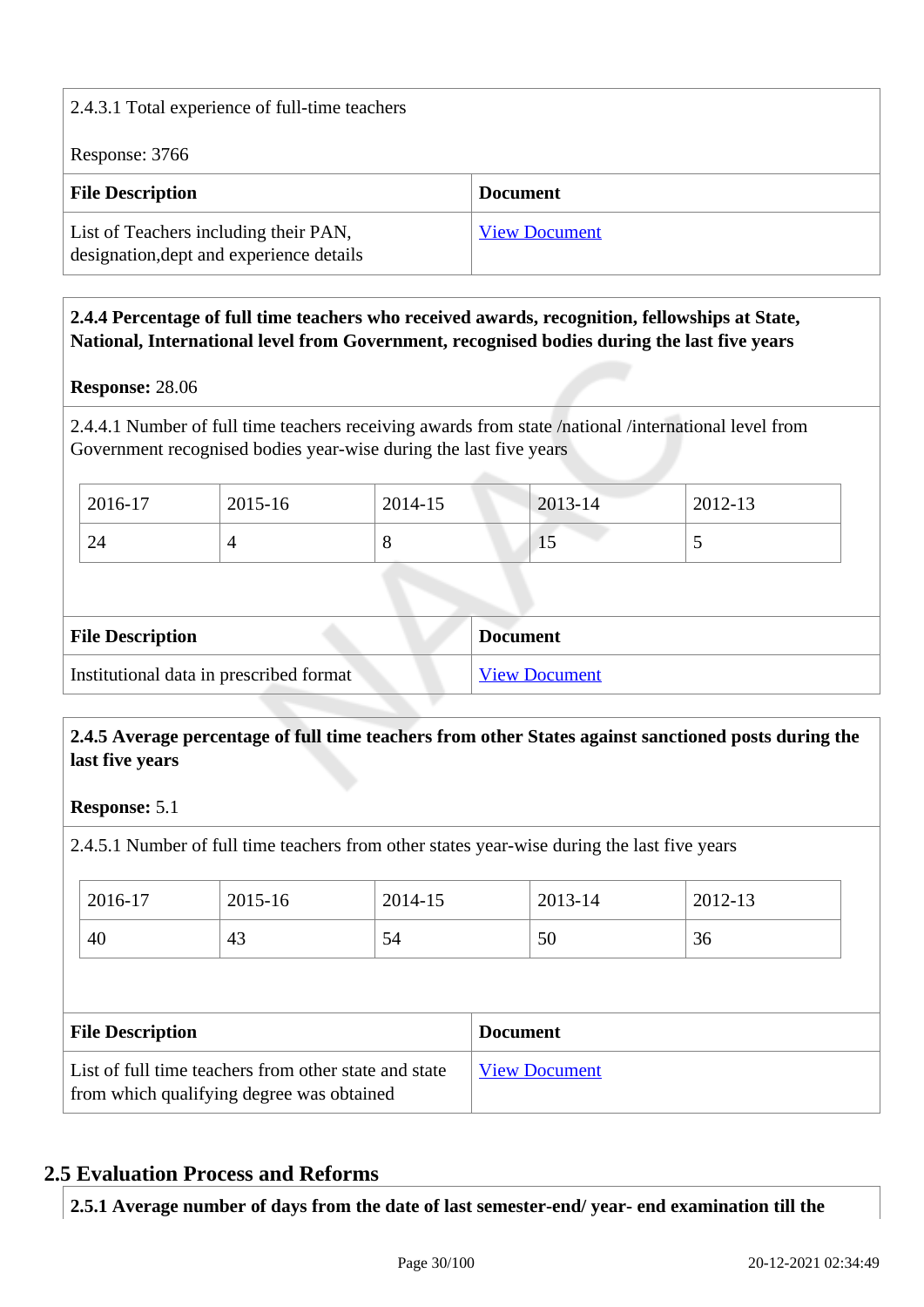#### **declaration of results during the last five years**

#### **Response:** 23

2.5.1.1 Number of days from the date of last semester-end/ year- end examination till the declaration of results year-wise during the last five years

| 2016-17      | 2015-16                   | 2014-15       | 2013-14 | 2012-13 |
|--------------|---------------------------|---------------|---------|---------|
| $\sim$<br>∠∠ | $\Delta$ $\epsilon$<br>رے | $\sim$<br>، ب | 24      |         |

| <b>File Description</b>                                                         | <b>Document</b>      |
|---------------------------------------------------------------------------------|----------------------|
| List of programs and date of last semester and date<br>of declaration of result | <b>View Document</b> |

#### **2.5.2 Average percentage of student complaints/grievances about evaluation against total number appeared in the examinations during the last five years**

**Response:** 11.47

2.5.2.1 Number of complaints/grievances about evaluation year-wise during the last five years

| 2016-17 | 2015-16 | 2014-15 | 2013-14    | 2012-13    |
|---------|---------|---------|------------|------------|
| 320     | 519     | 578     | 270<br>210 | 220<br>220 |

| <b>File Description</b>                                                 | <b>Document</b> |
|-------------------------------------------------------------------------|-----------------|
| Number of complaints and total number of students<br>appeared year wise | View Document   |

#### **2.5.3 Average percentage of applications for revaluation leading to change in marks during the last five years**

#### **Response:** 7.9

2.5.3.1 Number of applications for revaluation leading to change in marks year-wise during the last five years

| $\gamma$ | 2016-17 | 2015-16 | 2014-15          | 2013-14 | 2012-13 |
|----------|---------|---------|------------------|---------|---------|
|          | 29      | 70      | $\mathfrak{I}$ . |         | 10      |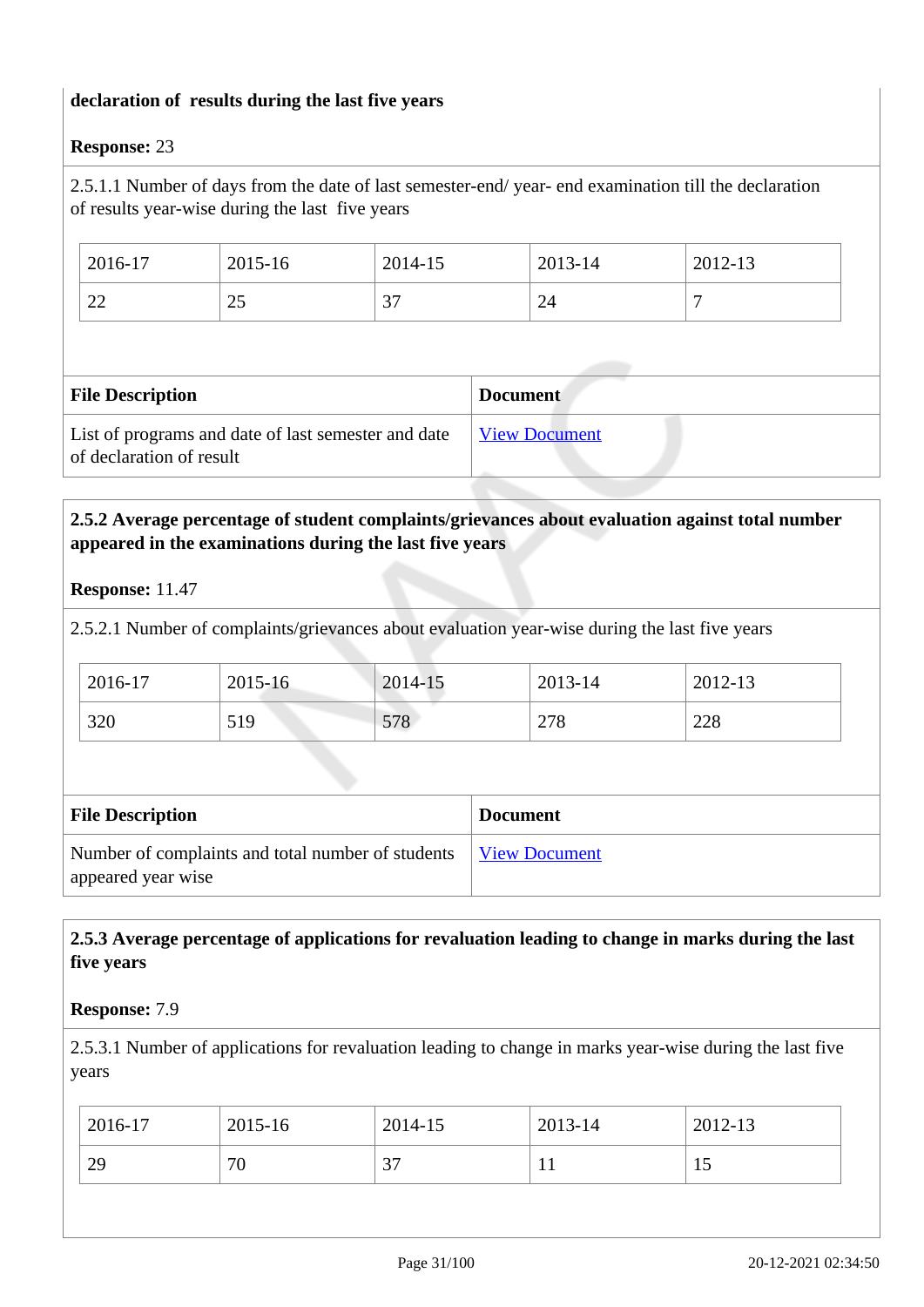| <b>File Description</b>                                             | <b>Document</b>      |
|---------------------------------------------------------------------|----------------------|
| Year wise number of applications, students and<br>revaluation cases | <b>View Document</b> |

#### **2.5.4 Positive impact of reforms on the examination procedures and processes including IT integration and continuous internal assessment on the examination management system**

#### **Response:**

Continuous internal assessment system is conducted through quiz, class tests, and assignments. We have also introduced online MCQ as a part of internal assessment. All the faculties have uploaded question bank of multiple choice questions in the Institution LMS. Online question papers are created by randomly selecting predefined number of questions from the question bank. Students can take the online MCQ through their mobile app POSTO. The exam is timed and the students have an option of reviewing the answers before they submit. Answers are automatically evaluated and scores are generated for every student. For the students an online practice platform is also provided through the mobile app.

Reforms on examination procedures-

- Online MCQ has been included as a part of internal assessment.
- Completely automated exam management system is introduced.
- Efforts are in place to reduce the number of days taken to declare the results of the exam.
- Efforts are in place to digitize the answer script.

#### Positive impact on IT Integration

- Online MCO has been introduced
- Exam management system has been introduced. This system helps in enrolment, registration of students, maintaining marks data, preparing tabulation sheets, creating mark sheets and transcripts.
- Exam management system is controlled by role based access.
- Interface to exam management system with appropriate access level is provided to other department such as foreign cell for easy, efficient and timely verification of student exam records.
- Efforts are in place to automate question paper generation.
- An ERP system is in place and students can login through their mobile app to check their exam marks.
- Students and parents can also check the progress of the student on a regular basis.
- ERP system facilitates centralized entry point of internal and external assessment marks and attendance.
- Eligibility for exam can be easily checked by verifying the attendance of each student and generate the eligible student list.

#### **2.5.5 Status of automation of Examination division along with approved Examination Manual**

**Response:** A. 100% automation of entire division & implementation of Examination Management System (EMS)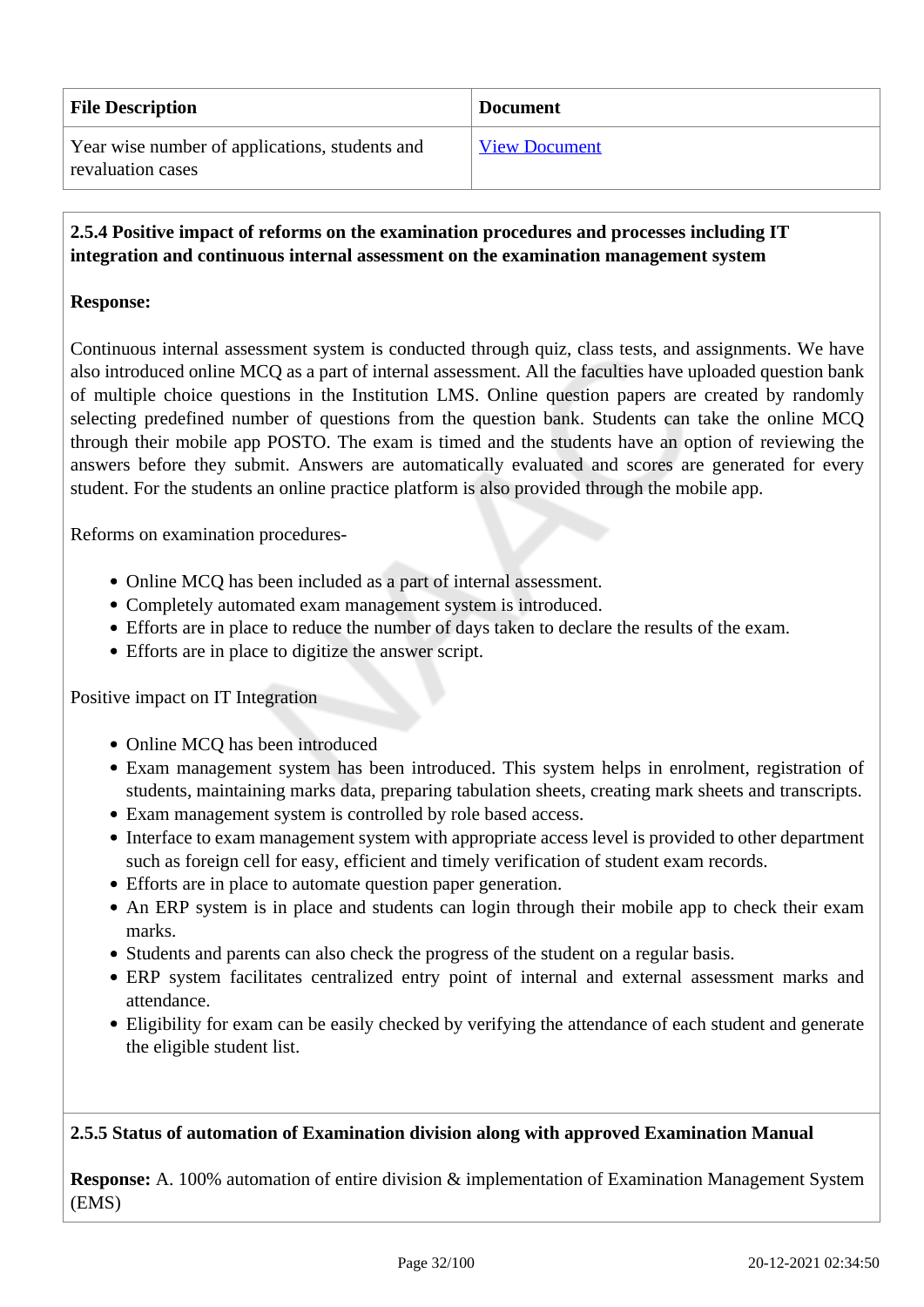| <b>File Description</b>                                                                                                            | <b>Document</b>      |
|------------------------------------------------------------------------------------------------------------------------------------|----------------------|
| Current manual of examination automation system<br>and Annual reports of examination including the<br>present status of automation | <b>View Document</b> |
| Current Manual of examination automation system                                                                                    | <b>View Document</b> |
| Annual reports of examination including the present<br>status of automation                                                        | <b>View Document</b> |

## **2.6 Student Performance and Learning Outcomes**

 **2.6.1 Program outcomes, program specific outcomes and course outcomes for all programs offered by the Institution are stated and displayed on website and communicated to teachers and students**

#### **Response:**

The Program Outcomes for every Program have been formulated keeping in mind the graduate attributes. For every program, Program Specific Outcome (PSO) is also formulated. Course Outcome is created for all the courses running in the University.

The Program Outcome and the Course Outcome are updated in the university website. In addition, PO and CO are also mentioned in the syllabus document. The Institution has a cloud-based online LMS, where the CO and PO are updated in the LMS. The same is also available in the mobile app accessible by all students to keep them updated about their learning outcomes.

The University details the students at the beginning of every year about their course and program outcomes and set the expectations and outcomes of their program and course. The learning outcomes of each module are discussed in the class by the faculty at the beginning of each module. The COs and POs are communicated to the students through various others means such as the notice board, the University handbook, etc. The University strongly believes that the learning and achievement of the Program and Course outcomes is more efficient when the students are aware of it too, and hence ensures the communication of the same.

| <b>File Description</b>                       | <b>Document</b>      |
|-----------------------------------------------|----------------------|
| COs for all courses (exemplars from Glossary) | <b>View Document</b> |

#### **2.6.2 Attainment of program outcomes, program specific outcomes and course outcomes are evaluated by the institution**

#### **Response:**

The IQAC of the university has established a mechanism to calculate the attainment of the program outcome and course outcome for every program and every course. As per the mechanism, the questions in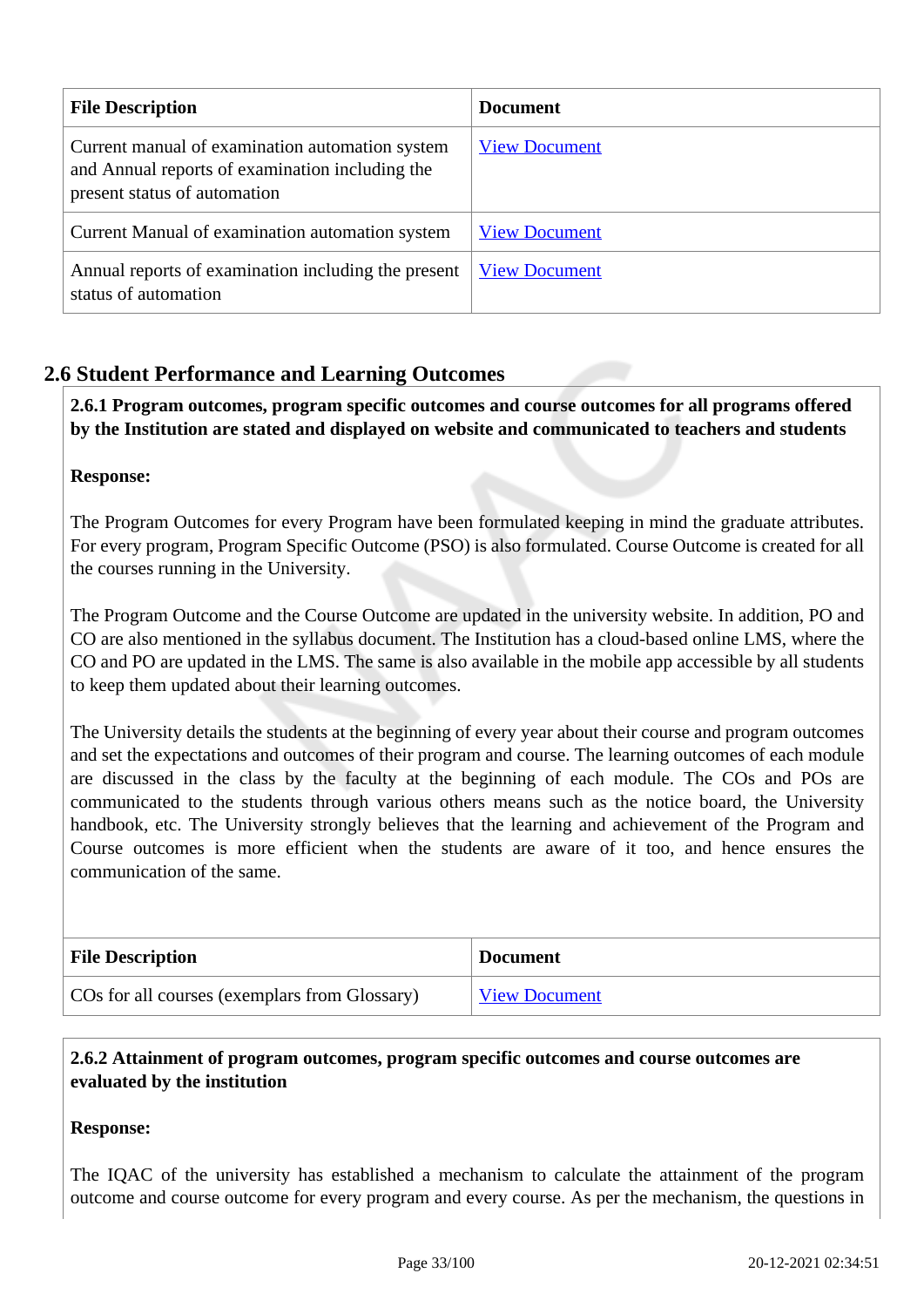the direct assessment and the parameters in the indirect assessment are linked to various PO and CO. Based on the marks obtained by the students in each of these questions or parameters, the attainment level is calculated per student/per program/per course.

To facilitate the process, the university is using an open source software campus.technology. All faculties upload the assessment details and the marks obtained by the students and the attainment level is automatically calculated.

| <b>File Description</b>         | <b>Document</b>      |  |
|---------------------------------|----------------------|--|
| Link for Additional Information | <b>View Document</b> |  |

| 2.6.3 Average pass percentage of Students                                                                 |                      |  |  |  |
|-----------------------------------------------------------------------------------------------------------|----------------------|--|--|--|
| Response: 83.33                                                                                           |                      |  |  |  |
| 2.6.3.1 Total number of final year students who passed the examination conducted by Institution.          |                      |  |  |  |
| Response: 1070                                                                                            |                      |  |  |  |
| 2.6.3.2 Total number of final year students who appeared for the examination conducted by the institution |                      |  |  |  |
| Response: 1284                                                                                            |                      |  |  |  |
| <b>File Description</b>                                                                                   | <b>Document</b>      |  |  |  |
| List of programs and number of students passed and<br>appeared in the final year examination              | <b>View Document</b> |  |  |  |

#### **2.7 Student Satisfaction Survey**

|                       | 2.7.1 Online student satisfaction survey regarding teaching learning process |                      |
|-----------------------|------------------------------------------------------------------------------|----------------------|
| <b>Response: 3.29</b> |                                                                              |                      |
|                       | <b>File Description</b>                                                      | <b>Document</b>      |
|                       | Database of all currently enrolled students                                  | <b>View Document</b> |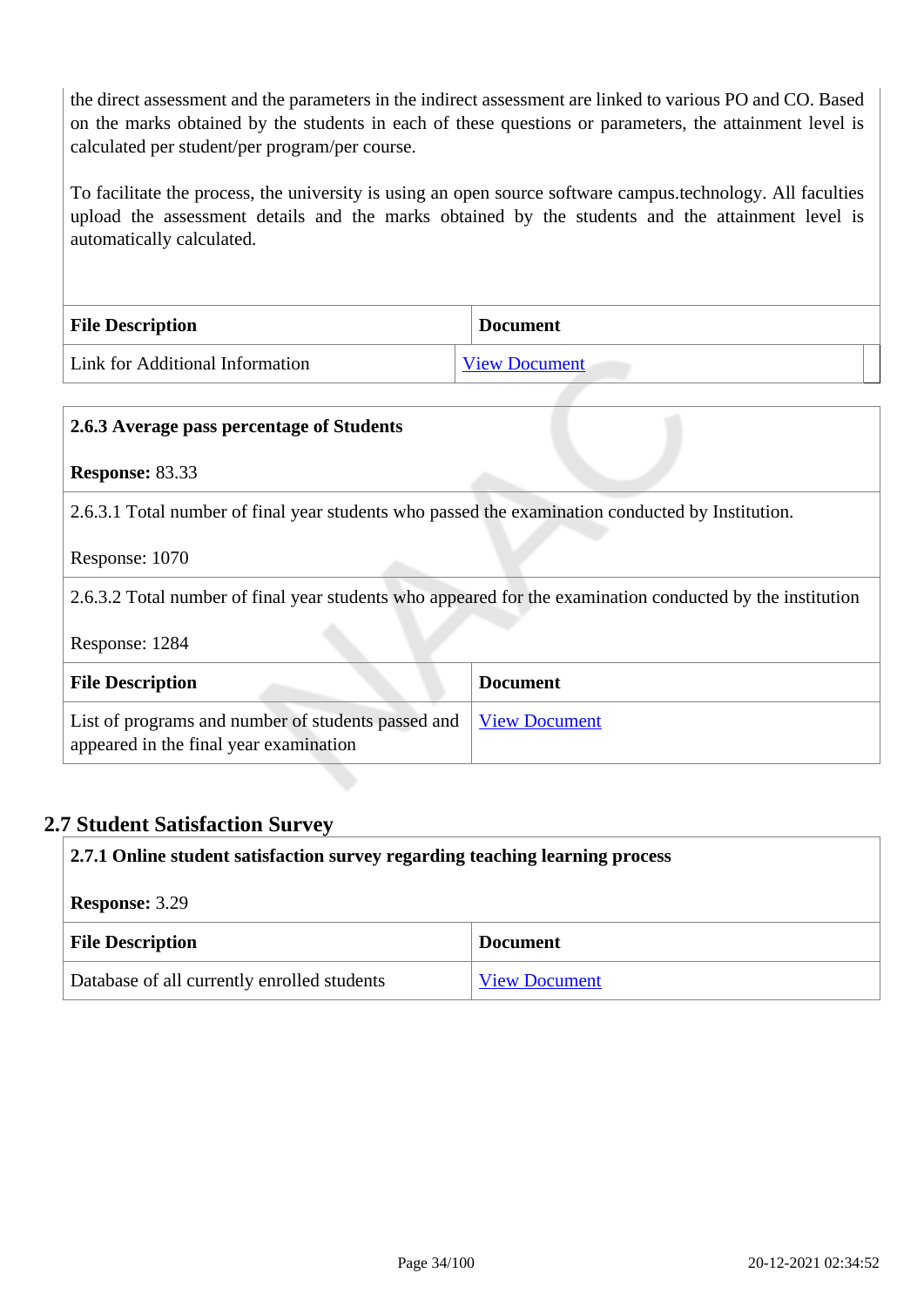## **Criterion 3 - Research, Innovations and Extension**

#### **3.1 Promotion of Research and Facilities**

 **3.1.1 The institution has a well defined policy for promotion of research and the same is uploaded on the institutional website**

#### **Response:** Yes

| <b>File Description</b>                                                                                            | <b>Document</b>      |
|--------------------------------------------------------------------------------------------------------------------|----------------------|
| Minutes of the Governing Council/Syndicate/Board<br>of Management related to research promotion policy<br>adoption | <b>View Document</b> |
| Any additional information                                                                                         | <b>View Document</b> |
| URL of Policy document on promotion of<br>research uploaded on website                                             | <b>View Document</b> |

#### **3.1.2 The institution provides seed money to its teachers for research (average per year)**

#### **Response:** 25.6

3.1.2.1 The amount of seed money provided by institution to its faculty year-wise during the last five years(INR in Lakhs)

| 2016-17 | $2015 - 16$   | 2014-15  | 2013-14 | 2012-13 |
|---------|---------------|----------|---------|---------|
| 44      | $\sim$<br>ا ب | 22<br>ЭJ |         |         |

| <b>File Description</b>                                                                                           | <b>Document</b>      |
|-------------------------------------------------------------------------------------------------------------------|----------------------|
| Minutes of the relevant bodies of the University                                                                  | <b>View Document</b> |
| List of teachers receiving grant and details of grant<br>received                                                 | <b>View Document</b> |
| Budget and expenditure statements signed by the<br>Finance Officer indicating seed money provided and<br>utilized | <b>View Document</b> |

#### **3.1.3 Number of teachers awarded international fellowship for advanced studies/ research during the last five years**

#### **Response:** 0

3.1.3.1 The number of teachers awarded international fellowship for advanced studies / research year-wise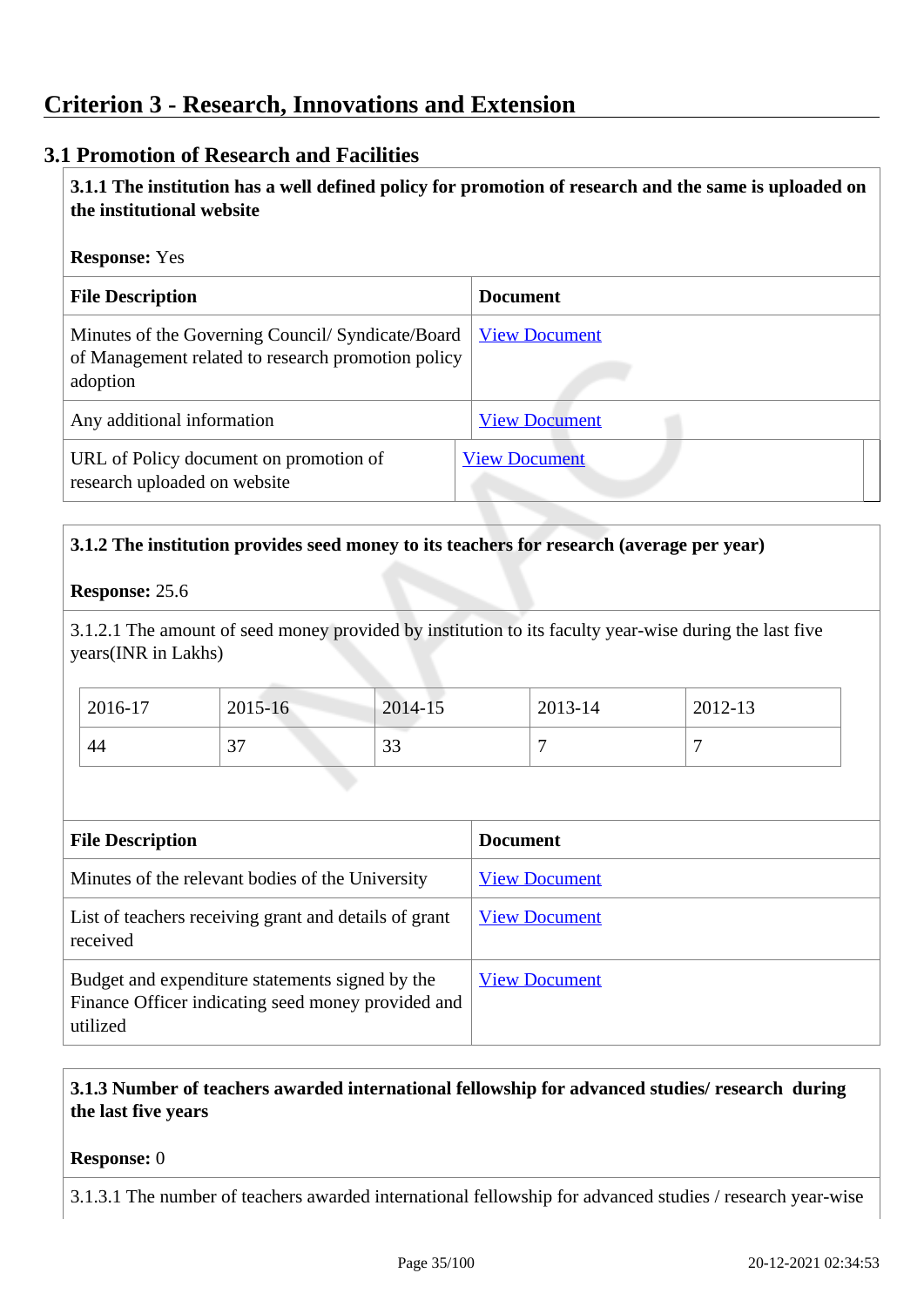#### during the last five years

| 2016-17                 | 2015-16  | 2014-15  | 2013-14         | 2012-13  |  |
|-------------------------|----------|----------|-----------------|----------|--|
| $\theta$                | $\theta$ | $\theta$ | $\theta$        | $\theta$ |  |
|                         |          |          |                 |          |  |
| <b>File Description</b> |          |          |                 |          |  |
|                         |          |          | <b>Document</b> |          |  |

#### **3.1.4 Number of JRFs, SRFs, Post Doctoral Fellows, Research Associates, other research fellows in the university enrolled during the last five years**

#### **Response:** 2

3.1.4.1 The Number of JRFs, SRFs, Post Doctoral Fellows, Research Associates and other research fellows in the university enrolled year-wise during the last five years

| $2016-17$ | 2015-16 | 2014-15 | 2013-14 | 2012-13 |
|-----------|---------|---------|---------|---------|
|           | ν       | v       |         |         |

| <b>File Description</b>                               | <b>Document</b>             |
|-------------------------------------------------------|-----------------------------|
| List of research fellows and their fellowship details | <u><b>View Document</b></u> |
| Any additional information                            | <b>View Document</b>        |

#### **3.1.5 University has the following facilities**

#### **1.Central Instrumentation Centre**

- **2.Animal House/Green House / Museum**
- **3.Central Fabrication facility**
- **4.Media laboratory/Business Lab/Studios**
- **5.Research/Statistical Databases**

#### **Response:** Any four facilities exist

| <b>File Description</b>                                                                                             | <b>Document</b>      |
|---------------------------------------------------------------------------------------------------------------------|----------------------|
| List of facilities provided by the university and their $\sqrt{\frac{1}{2}}$ Niew Document<br>year of establishment |                      |
| Link to videos and photographs geotagged                                                                            | <b>View Document</b> |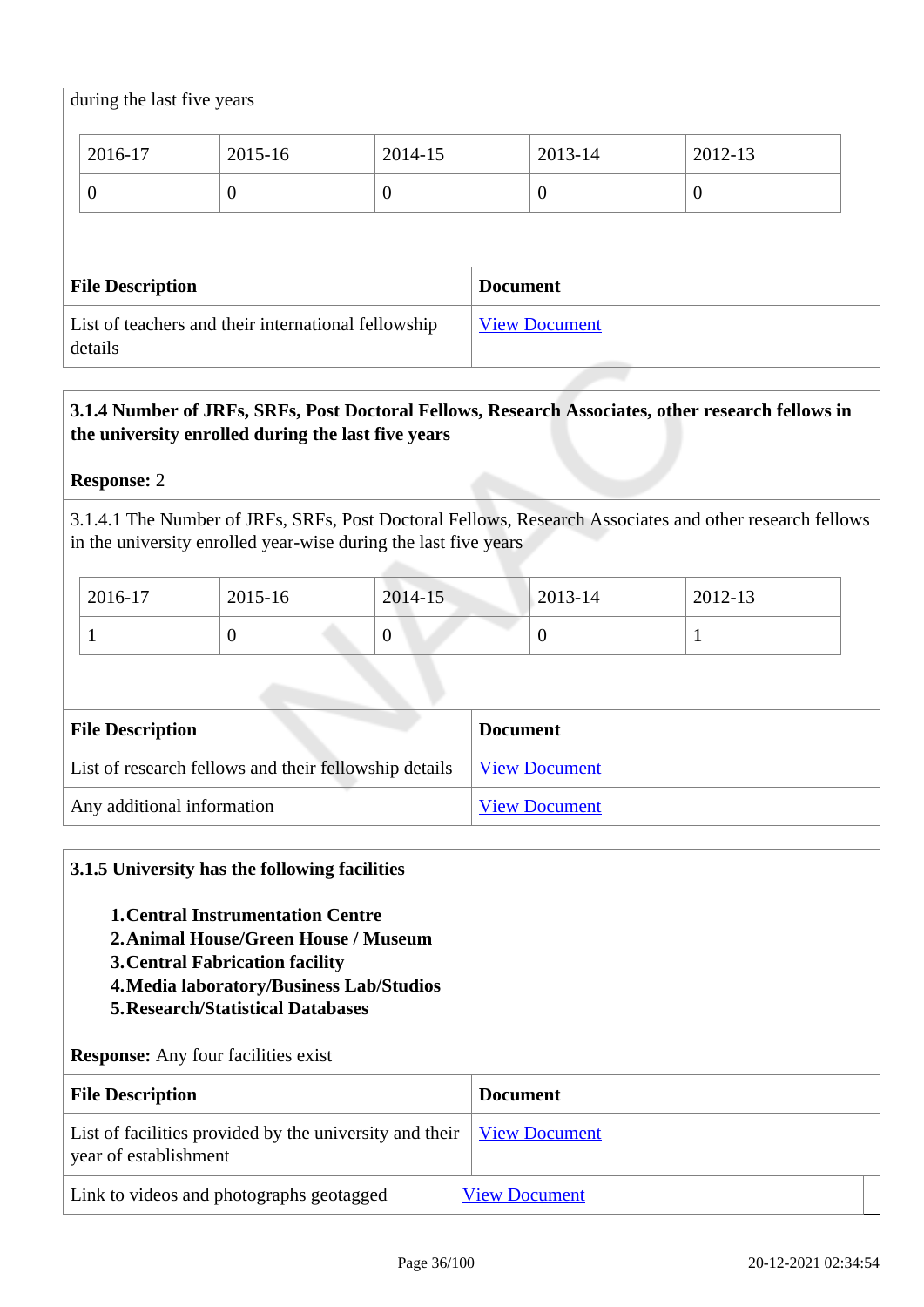## **3.1.6 Percentage of departments with UGC-SAP, CAS, DST-FIST, DBT, ICSSR and other similar recognition by government agency**

## **Response:** 0

3.1.6.1 The Number of departments with UGC-SAP, CAS, DST-FIST ,DBT,ICSSR and other similar recognition by government agency

| <b>File Description</b>               | <b>Document</b>      |
|---------------------------------------|----------------------|
| List of departments and award details | <b>View Document</b> |

## **3.2 Resource Mobilization for Research**

 **3.2.1 Grants for research projects sponsored by the non-government sources such as industry, corporate houses, international bodies, endowments,Chairs in the institution during the last five years (INR in Lakhs)**

## **Response:** 4

3.2.1.1 Total Grants for research projects sponsored by the non-government sources such as industry, corporate houses, international bodies, endowments, Chairs in the institution year-wise during the last five years(INR in Lakhs)

| 2016-17 | $2015 - 16$ | 2014-15           | 2013-14 | 2012-13 |
|---------|-------------|-------------------|---------|---------|
|         |             | <b>CONTRACTOR</b> |         |         |

| <b>File Description</b>                                                                  | <b>Document</b>      |
|------------------------------------------------------------------------------------------|----------------------|
| List of project and grant details                                                        | <b>View Document</b> |
| e-copies of the grant award letters for research<br>projects sponsored by non-government | <b>View Document</b> |

## **3.2.2 Grants for research projects sponsored by the government sources during the last five years**

## **Response:** 0

3.2.2.1 Total Grants for research projects sponsored by the government sources year-wise during the last five years(INR in Lakhs)

| 2016-17 | 2015-16 | 2014-15 | 2013-14 | $2012 - 13$ |
|---------|---------|---------|---------|-------------|
|         |         | ν       | ◡       | U           |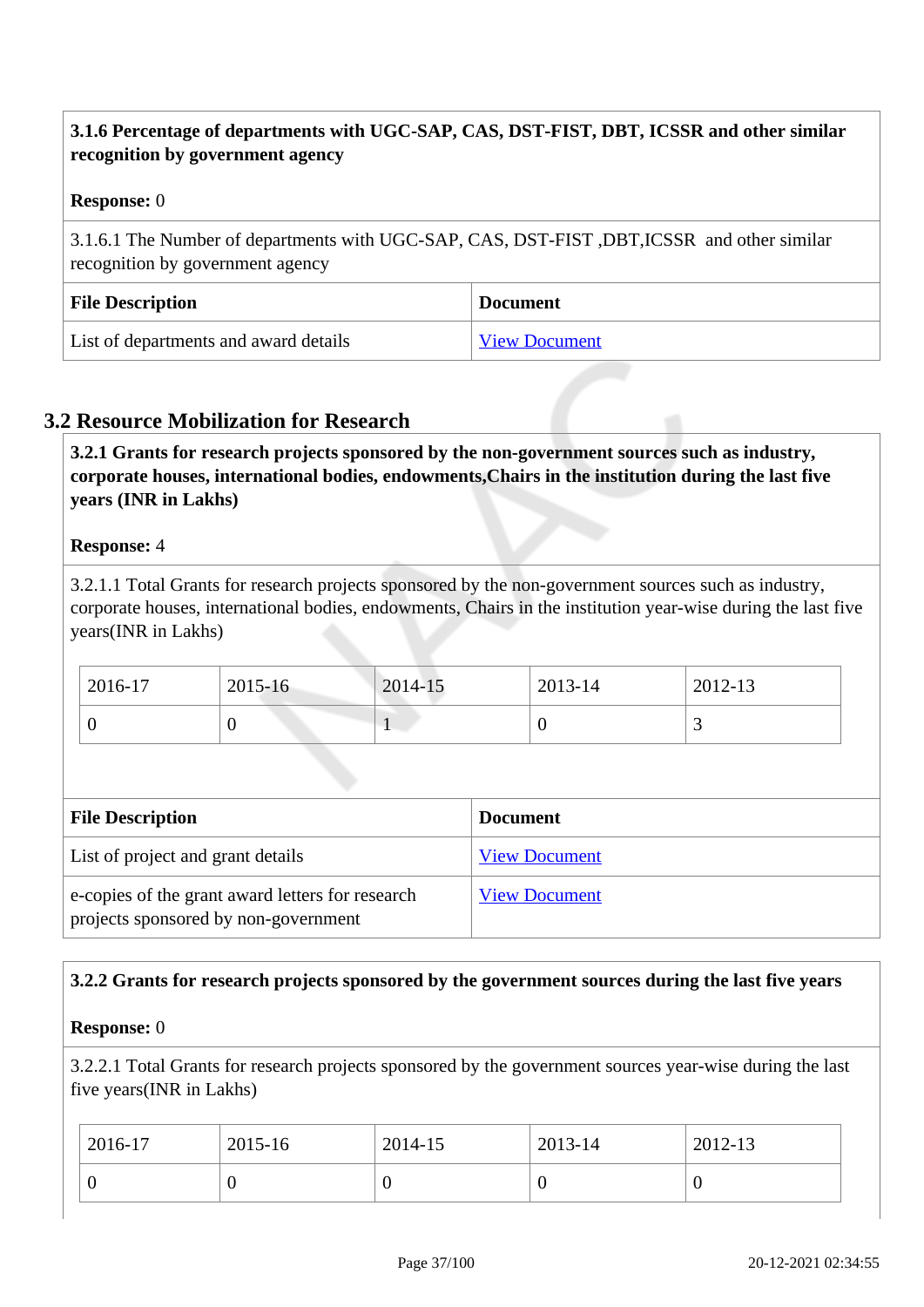| <b>File Description</b>           | <b>Document</b>      |
|-----------------------------------|----------------------|
| List of project and grant details | <b>View Document</b> |

## **3.2.3 Number of research projects per teacher funded, by government and non-government agencies, during the last five year**

## **Response:** 0.14

3.2.3.1 Number of research projects funded by government and non-government agencies during the last five years

#### Response: 140

| <b>File Description</b>                       | <b>Document</b>      |
|-----------------------------------------------|----------------------|
| List of research projects and funding details | <b>View Document</b> |
| Link for funding agency website               | <b>View Document</b> |

## **3.3 Innovation Ecosystem**

 **3.3.1 Institution has created an eco system for innovations including Incubation centre and other initiatives for creation and transfer of knowledge**

## **Response:**

Nims University Rajasthan, Jaipur has Startup Policy 2012 to foster entrepreneurship by promoting innovation by creating an ecosystem that is conductive for the growth of start-ups. Nims University Rajasthan, Jaipur established the Incubation and Innovation Centre to enable startup ecosystem in the state of Rajasthan. The university provides all the basic infrastructural support, Offices, conference and meeting room, wifi, computers and management assistance. Facilities provided to incubates are Mobile and Information Technology, Internet of things, E-commerce, Electronics design and VLSI design, IPR and patenting support, CAD/CAM Applications, Software based Simulation and Optimization, Embedded System, Cyber Security. The university is committed to provide for business incubation activities, training and professional resources, expert mentors, advisors and consultants. Nims university Rajasthan conducted various workshop and seminar of the IPR, Entrepreneurship, skill development and technology specific for incubates.

## **3.3.2 Number of workshops/seminars conducted on Intellectual Property Rights (IPR) and Industry - Academia Innovative practices during the last five years**

#### **Response:** 9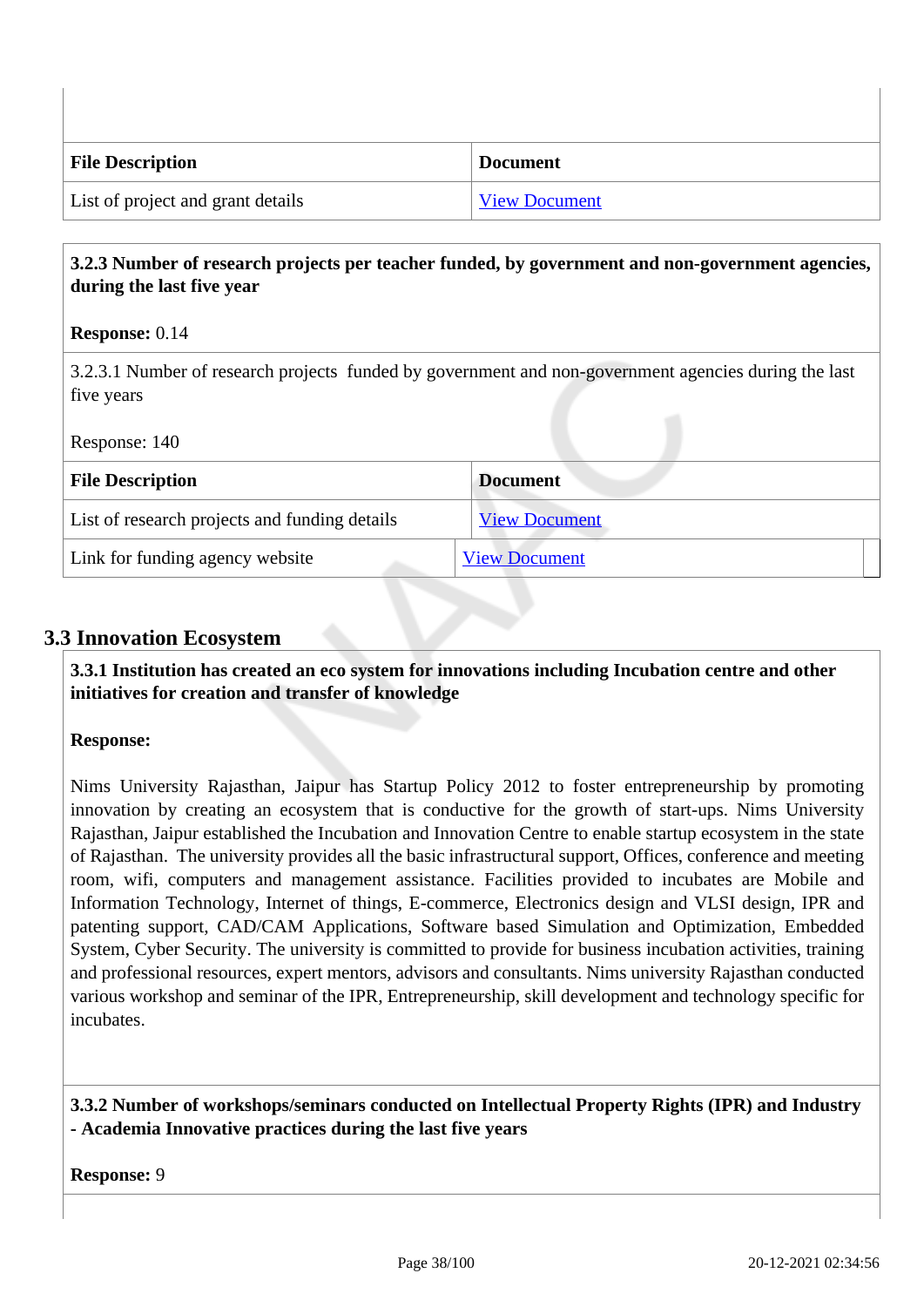3.3.2.1 Number of workshops/seminars conducted on Intellectual Property Rights (IPR) and Industry-Academia Innovative practices year-wise during the last five years

| 2013-14<br>2012-13 | 2014-15 | 2015-16  | 2016-17 |
|--------------------|---------|----------|---------|
| ν                  |         | $\sim$ . |         |
|                    |         |          |         |

| <b>File Description</b>                            | <b>Document</b>      |
|----------------------------------------------------|----------------------|
| Report of the event                                | <b>View Document</b> |
| List of workshops/seminars during the last 5 years | <b>View Document</b> |

## **3.3.3 Number of awards for innovation won by institution/ teachers/ research scholars/students during the last five years**

## **Response:** 17

3.3.3.1 Total number of awards for innovation won by institution/teachers/research scholars/students yearwise during the last five years

| 2016-17 | 2015-16            | 2014-15 | 2013-14 | 2012-13 |
|---------|--------------------|---------|---------|---------|
|         | ∼<br><b>Common</b> |         | ∼       |         |

| <b>File Description</b>              | <b>Document</b>      |
|--------------------------------------|----------------------|
| List of innovation and award details | <b>View Document</b> |
| e-copies of award letters            | <b>View Document</b> |

## **3.3.4 Number of start-ups incubated on campus during the last five years**

#### **Response:** 3

3.3.4.1 Total number of start-ups incubated on campus year-wise during the last five years

| U<br>U |  |
|--------|--|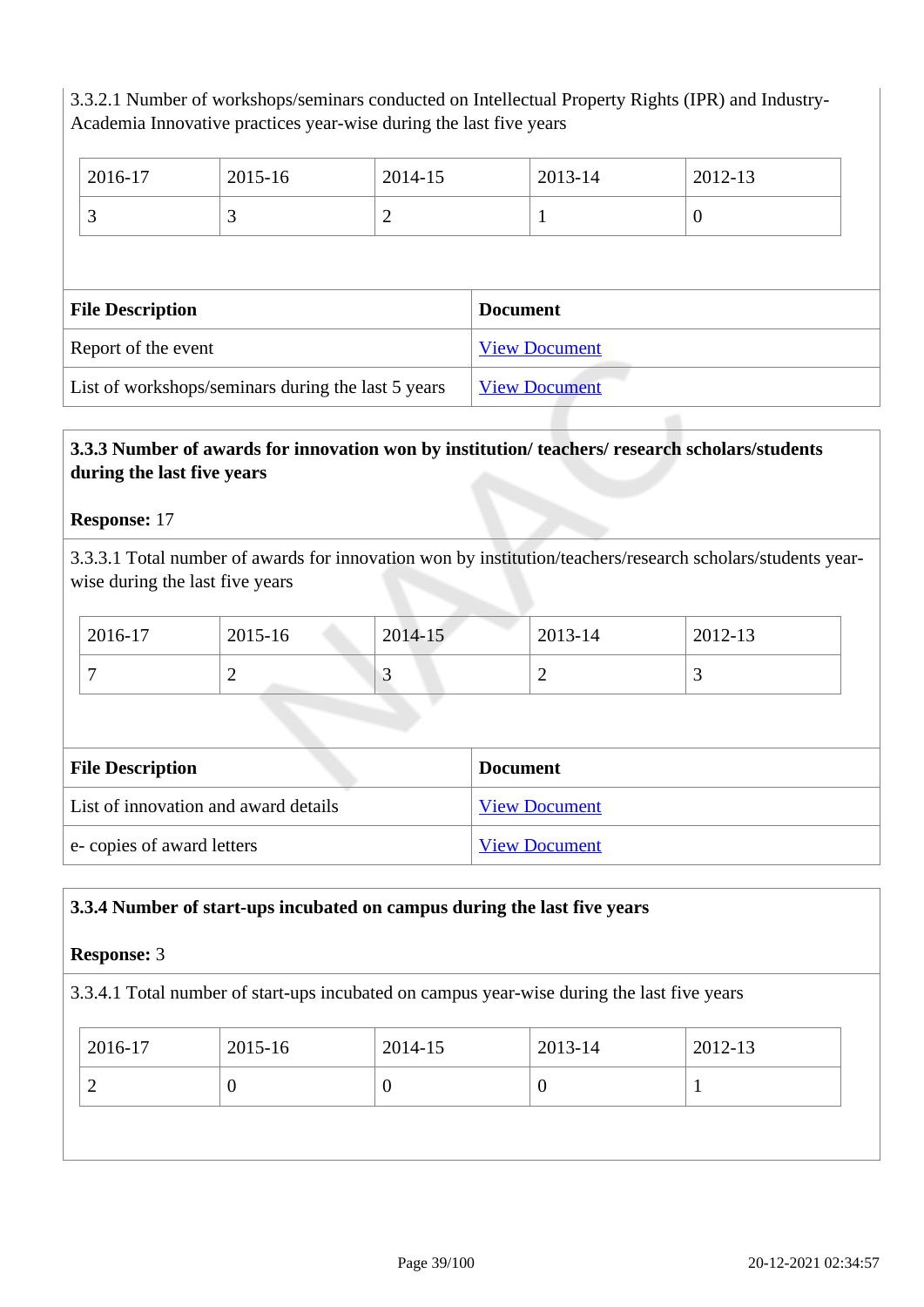| <b>File Description</b>                                                             | <b>Document</b>      |
|-------------------------------------------------------------------------------------|----------------------|
| List of startups details like name of startup, nature,<br>year of commencement etc. | <b>View Document</b> |
| e-sanction order of the University for the start ups<br>on campus                   | <b>View Document</b> |
| Contact details of the promoters for information                                    | <b>View Document</b> |

## **3.4 Research Publications and Awards**

| 3.4.1 The institution has a stated Code of Ethics to check malpractices and plagiarism in Research |                      |
|----------------------------------------------------------------------------------------------------|----------------------|
| <b>Response:</b> Yes                                                                               |                      |
| <b>File Description</b>                                                                            | Document             |
| Institutional data in prescribed format                                                            | <b>View Document</b> |
| Any additional information                                                                         | <b>View Document</b> |

## **3.4.2 The institution provides incentives to teachers who receive state, national and international recognition/awards**

#### **Response:** Yes

| <b>File Description</b>            | <b>Document</b>      |
|------------------------------------|----------------------|
| List of Awardees and Award details | <b>View Document</b> |
| e-copies of the letters of awards  | <b>View Document</b> |

## **3.4.3 Number of Patents published/awarded during the last five years**

## **Response:** 1

3.4.3.1 Total number of Patents published/awarded year-wise during the last five years

| 2016-17 | 2015-16 | 2014-15 | 2013-14 | 2012-13 |
|---------|---------|---------|---------|---------|
|         |         | v       |         | ິ       |

| <b>File Description</b>                 | <b>Document</b>      |
|-----------------------------------------|----------------------|
| List of patents and year it was awarded | <b>View Document</b> |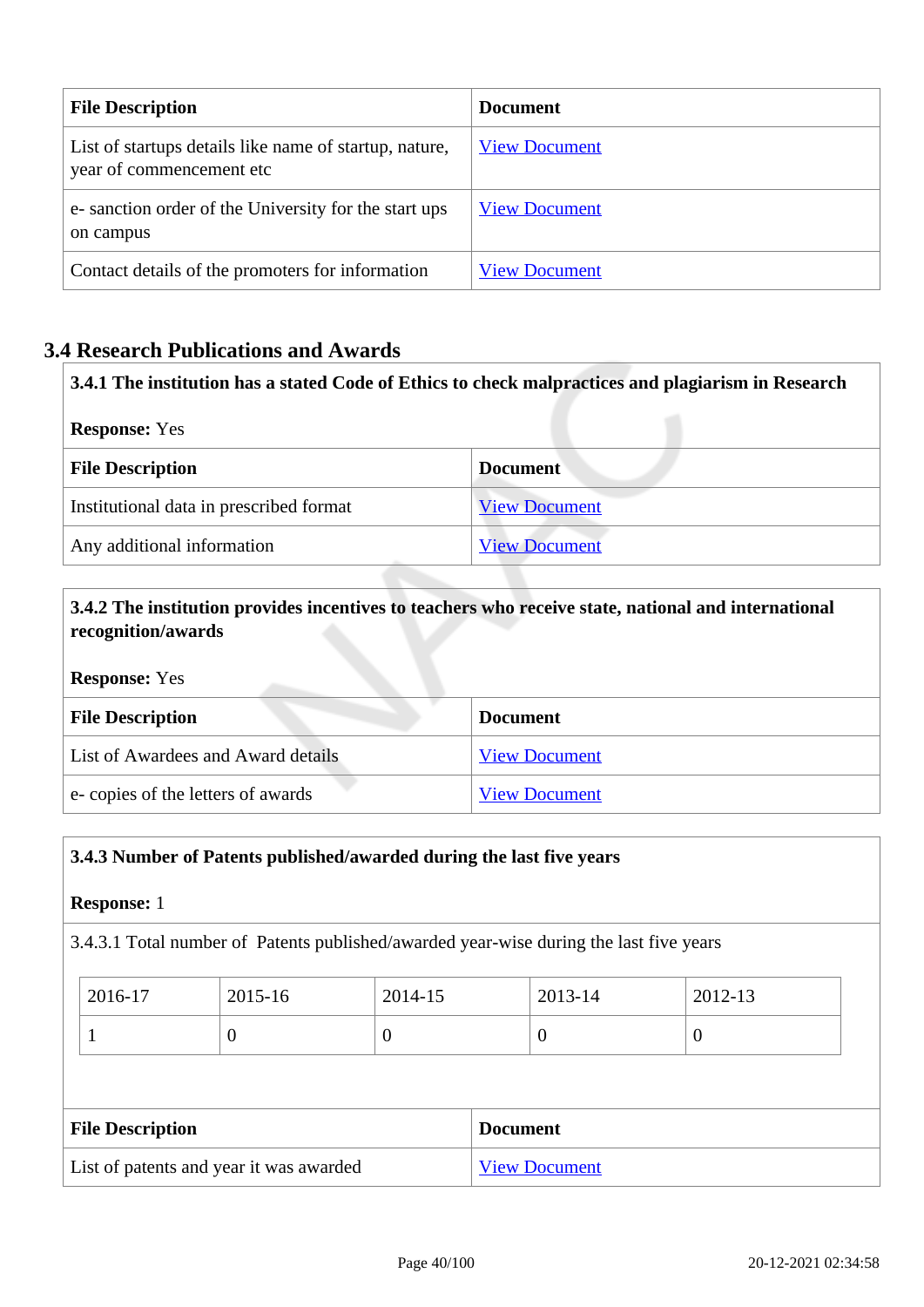## **3.4.4 Number of Ph.D.s awarded per teacher during the last five years**

#### **Response:** 3.38

3.4.4.1 How many Ph.Ds are registered within last 5 years

Response: 233

| <b>File Description</b>                                                                              | <b>Document</b>      |
|------------------------------------------------------------------------------------------------------|----------------------|
| List of PhD scholars and their details like name of<br>the guide, title of thesis, year of award etc | <b>View Document</b> |
| URL to the research page on HEI web site                                                             | <b>View Document</b> |

## **3.4.5 Number of research papers per teacher in the Journals notified on UGC website during the last five years**

#### **Response:** 3.36

3.4.5.1 Number of research papers in the Journals notified on UGC website during the last five years

| 2016-17 | 2015-16 | 2014-15     | $2013 - 14$ | 2012-13 |
|---------|---------|-------------|-------------|---------|
| 179     | 187     | 53<br>1 J J | 107         | 45      |

| <b>File Description</b>                                                               | <b>Document</b>      |
|---------------------------------------------------------------------------------------|----------------------|
| List of research papers by title, author, department,<br>name and year of publication | <b>View Document</b> |

## **3.4.6 Number of books and chapters in edited volumes / books published, and papers in national/international conference-proceedings per teacher during the last five years**

**Response:** 0.19

3.4.6.1 Total number of books and chapters in edited volumes / books published, and papers in national/international conference-proceedings year-wise during the last five years

| 2016-17 | 2015-16 | 2014-15                  | 2013-14 | 2012-13 |
|---------|---------|--------------------------|---------|---------|
| 16      | U       | $\overline{\phantom{0}}$ | 10      |         |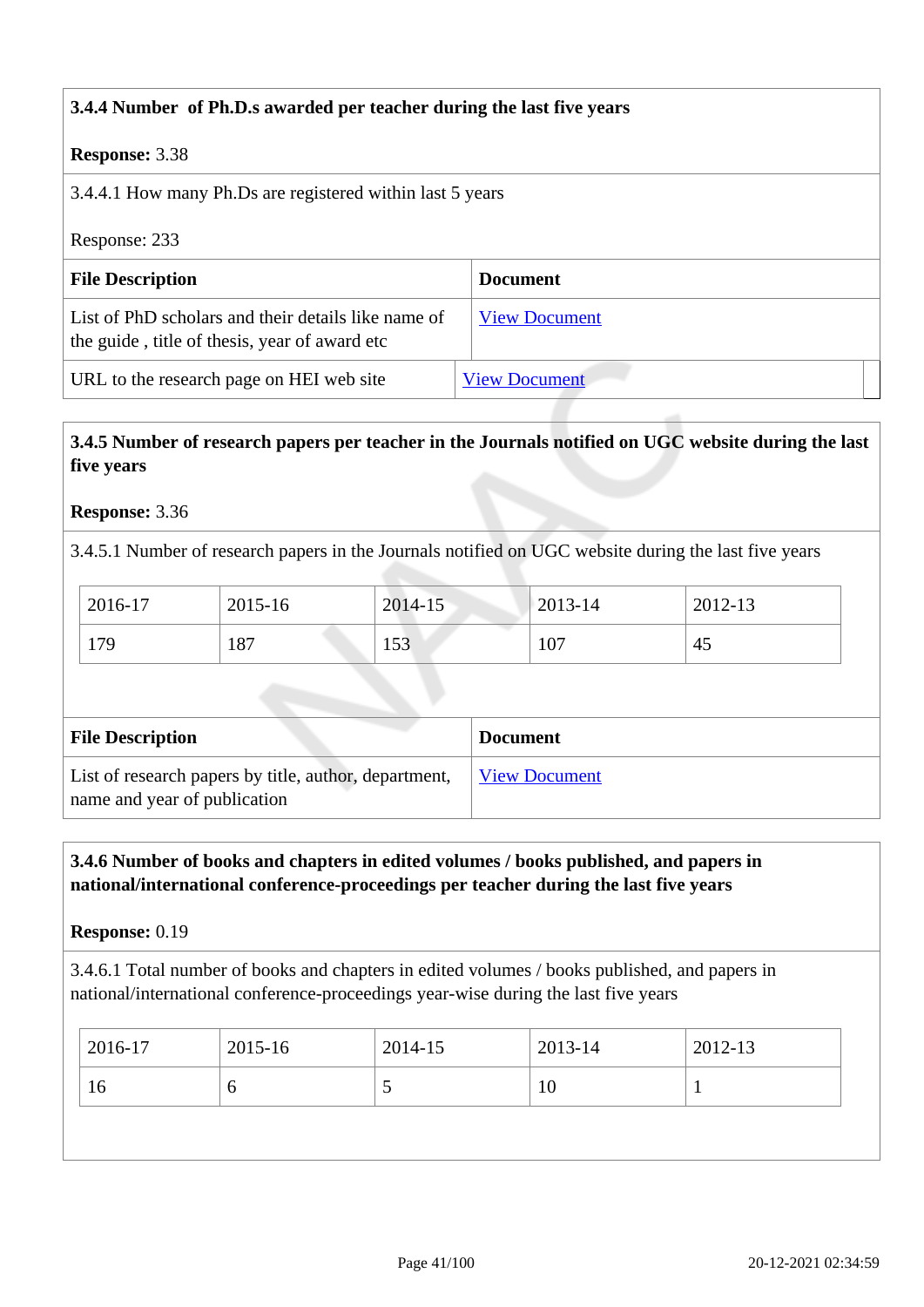| <b>File Description</b>                                        | <b>Document</b>      |
|----------------------------------------------------------------|----------------------|
| List books and chapters in edited volumes / books<br>published | <b>View Document</b> |

## **3.4.7 Bibliometrics of the publications during the last five years based on average citation index in Scopus/ Web of Science or PubMed**

#### **Response:** 2.83

3.4.7.1 Total number of citations received by publications in the last 5 years, which are included in online databases such as SCOPUS, web of science or PubMed/ Indian Citation Index

Response: 496

| <b>File Description</b>                                                     | <b>Document</b> |
|-----------------------------------------------------------------------------|-----------------|
| BiblioMetrics of the publications during the last five <u>View Document</u> |                 |
| years                                                                       |                 |

## **3.4.8 Bibliometrics of the publications during the last five years based on Scopus/ Web of Science - hindex of the Institution**

**Response:** 11.5

3.4.8.1 Number of citations received by individual research publications in the last 5 years

Response: 491

3.4.8.2 Number of publications receiving proportionately maximum number of citation in the last five years

Response: 57

| <b>File Description</b>                                                                       | <b>Document</b>      |
|-----------------------------------------------------------------------------------------------|----------------------|
| Bibiliometrics of publications based on Scopus/<br>Web of Science - h-index of the University | <b>View Document</b> |

## **3.5 Consultancy**

 **3.5.1 Institution has a policy on consultancy including revenue sharing between the institution and the individual**

**Response:** Yes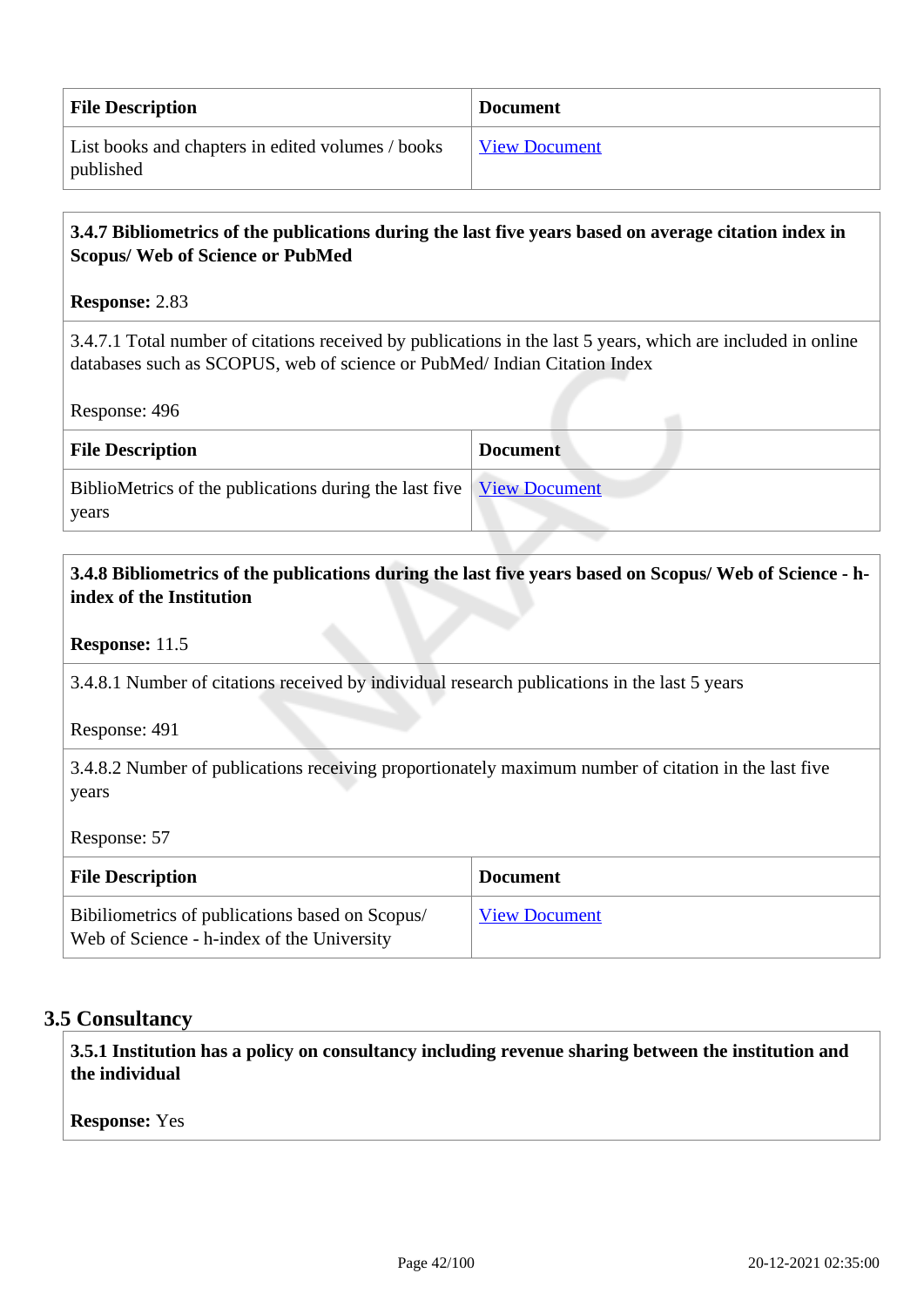| <b>File Description</b>                                                                         | <b>Document</b>      |
|-------------------------------------------------------------------------------------------------|----------------------|
| Soft copy of the Consultancy Policy                                                             | <b>View Document</b> |
| Minutes of the Governing Council/Syndicate/Board<br>of Management related to Consultancy policy | <b>View Document</b> |
| URL of the consultancy policy document                                                          | <b>View Document</b> |

## **3.5.2 Revenue generated from consultancy during the last five years**

## **Response:** 154

3.5.2.1 Total amount generated from consultancy year-wise during the last five years (INR in Lakhs)

| 2016-17 | 2015-16 | 2014-15     | 2013-14 | 2012-13 |
|---------|---------|-------------|---------|---------|
| 50.8    | 30.6    | 257<br>JJ.I | 26.1    | .0.8    |

| <b>File Description</b>                           | <b>Document</b>      |
|---------------------------------------------------|----------------------|
| List of consultants and revenue generated by them | <b>View Document</b> |

## **3.5.3 Revenue generated from corporate training by the institution during the last five years**

**Response:** 1662

3.5.3.1 Total amount generated from corporate training by the institution year-wise during the last five years (INR in Lakhs)

| 2016-17                                                      | 2015-16 | 2014-15 |  | 2013-14              | 2012-13 |  |
|--------------------------------------------------------------|---------|---------|--|----------------------|---------|--|
| 535                                                          | 330     | 380     |  | 284                  | 133     |  |
|                                                              |         |         |  |                      |         |  |
| <b>File Description</b>                                      |         |         |  | <b>Document</b>      |         |  |
| List of teacher consultants and revenue generated by<br>them |         |         |  | <b>View Document</b> |         |  |

## **3.6 Extension Activities**

 **3.6.1 Extension activities in the neighbourhood community in terms of impact and sensitising students to social issues and holistic development during the last five years**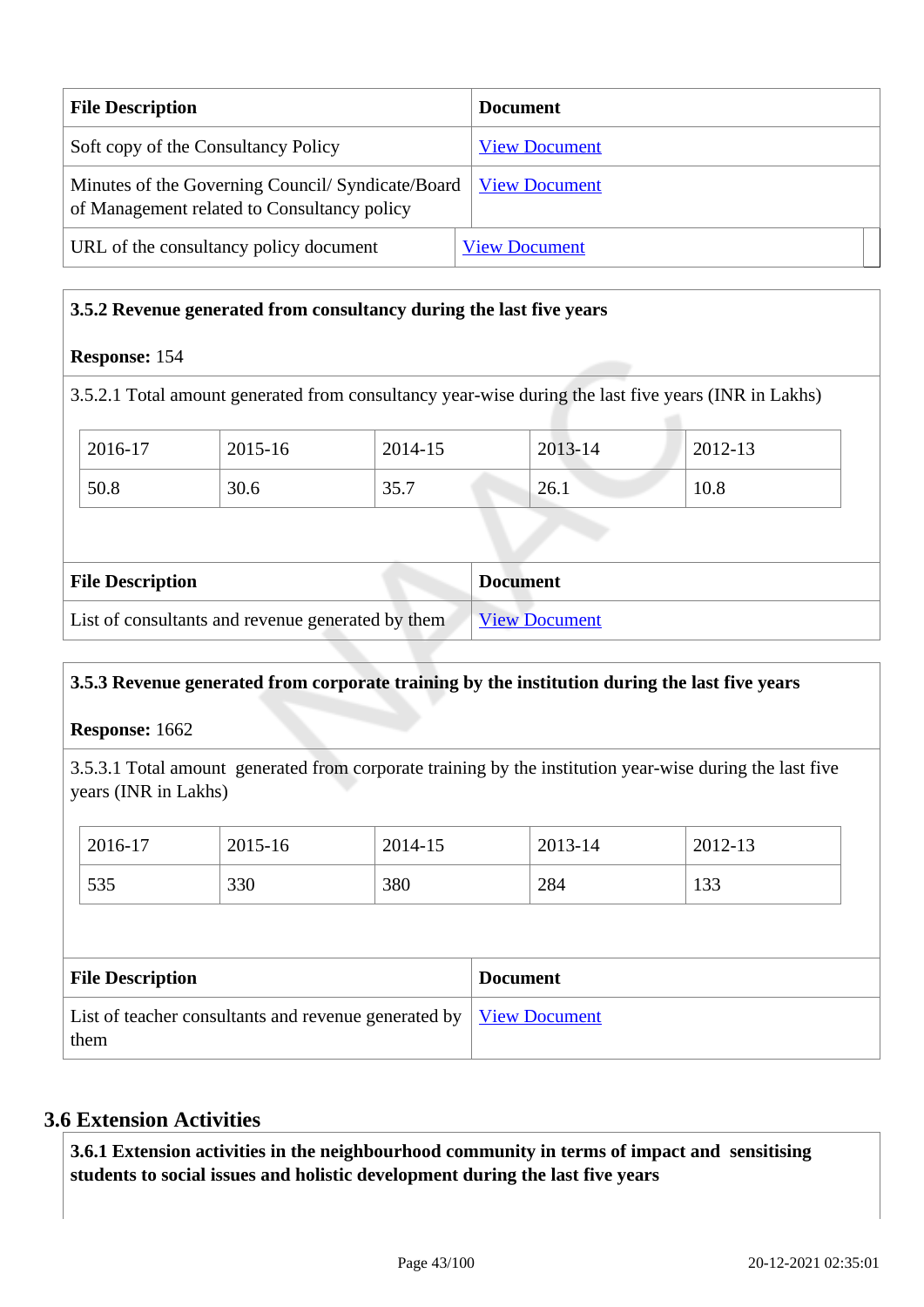## **Response:**

The university along with imparting quality education also gives importance to neighbourhood, community services. These activities also help in bringing about an awareness among the students, staff and the common community. Activities are conducted round the year for sensitising the local community. These include Bet-bachao beti padao, education to all, abolishing female foeticide, child marriage, dowry system etc.

The local community are asked to participate in these activitie through the gram panchayat, sarpanch and other recognized bodies.

- Free dental check up was conducted for the villagers,
- Villagers were made aware of common oral health problems and how to prevent such problems. Oral health education was delivered and tooth brushing techniques were demonstrated.

The University has a womens cell that initiates conducting activities that benefit the local community. The environment club also has conducted drives to bring about an awareness about keeping the environment green amnd clean, planting more trees, saying no to plastices etc

Activities/workshops/seminars conducted for the benefit of students etc like Basic computer literacy, using ERP for managing the college related activities etc.

## **3.6.2 Number of awards and recognition received for extension activities from Government /recognised bodies during the last five years**

## **Response:** 5

3.6.2.1 Total number of awards and recognition received for extension activities from Government /recognised bodies year-wise during the last five years

|  | 2016-17                                                      | 2015-16 | 2014-15 |                 | 2013-14              | 2012-13  |  |
|--|--------------------------------------------------------------|---------|---------|-----------------|----------------------|----------|--|
|  | $\theta$                                                     | 3       | 1       |                 |                      | $\theta$ |  |
|  |                                                              |         |         |                 |                      |          |  |
|  | <b>File Description</b>                                      |         |         | <b>Document</b> |                      |          |  |
|  | Number of awards for extension activities in last 5<br>years |         |         |                 | <b>View Document</b> |          |  |
|  | e-copy of the award letters                                  |         |         |                 | <b>View Document</b> |          |  |

 **3.6.3 Number of extension and outreach Programs conducted in collaboration with Industry, Community and Non- Government Organizations through NSS/ NCC/ Red Cross/ YRC etc., during**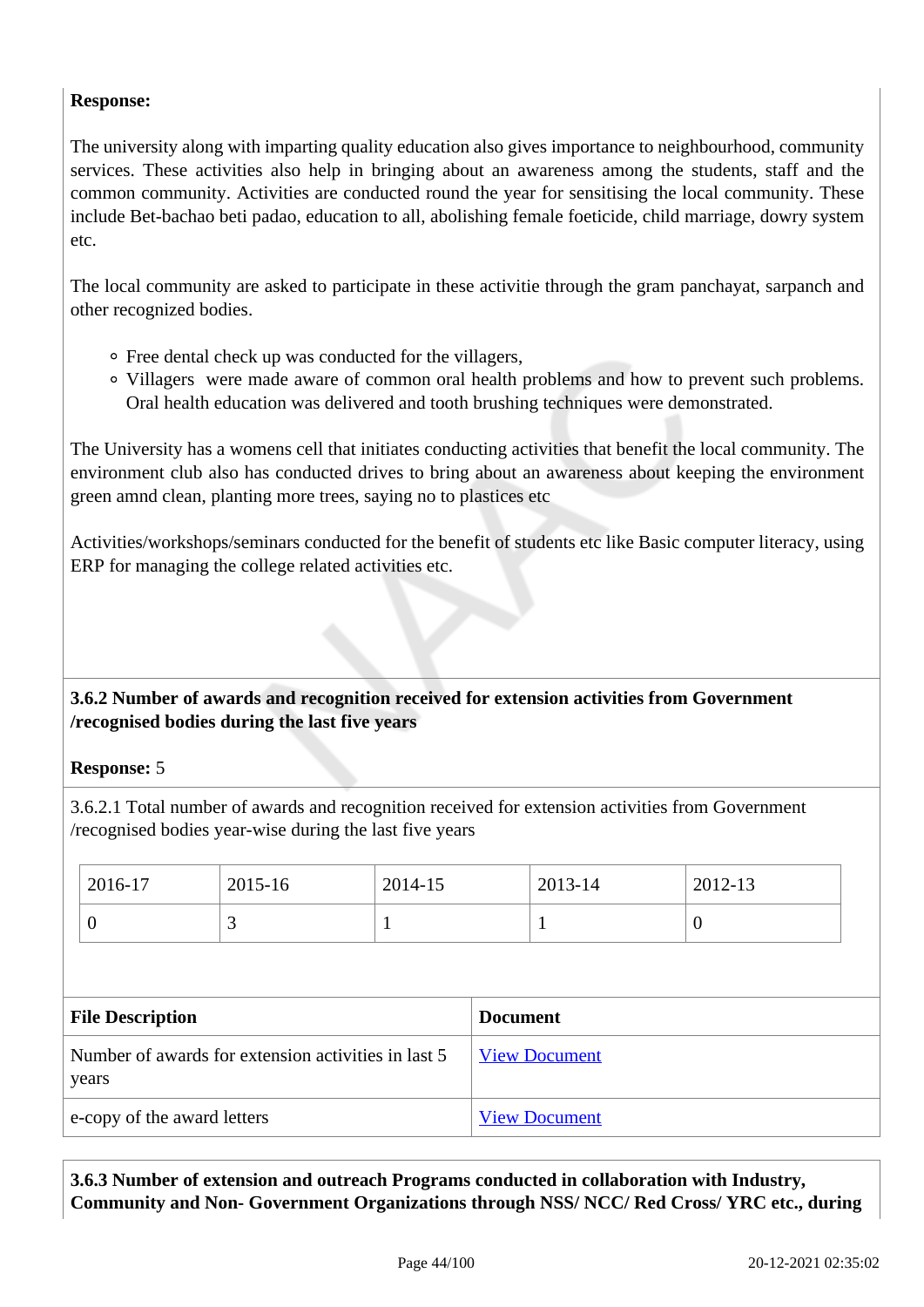## **the last five years**

## **Response:** 282

3.6.3.1 Number of extension and outreach Programs conducted in collaboration with Industry, Community and Non- Government Organizations through NSS/ NCC/ Red Cross/ YRC etc., year-wise during the last five years

| 2016-17               | 2015-16 | 2014-15 | 2013-14 | 2012-13 |
|-----------------------|---------|---------|---------|---------|
| $\overline{a}$<br>ر ا | 67      | 69      | 30      | 43      |

| <b>File Description</b>                                                                                        | <b>Document</b>      |
|----------------------------------------------------------------------------------------------------------------|----------------------|
| Reports of the event organized                                                                                 | <b>View Document</b> |
| Number of extension and outreach programs<br>conducted with industry, community etc for the last<br>five years | <b>View Document</b> |

## **3.6.4 Average percentage of students participating in extension activities with Government Organisations, Non-Government Organisations and programs such as Swachh Bharat, Aids Awareness, Gender Issue, etc. during the last five years**

## **Response:** 10.4

3.6.4.1 Total number of students participating in extension activities with Government Organisations, Non-Government Organisations and programs such as Swachh Bharat, Aids Awareness, Gender Issue, etc. yearwise during the last five years

| 2016-17 | 2015-16 | 2014-15 | 2013-14 | 2012-13              |
|---------|---------|---------|---------|----------------------|
| 1227    | 480     | .77     | 142     | 1 ລາ<br>$1 \angle J$ |

| <b>File Description</b>                                                                        | <b>Document</b>      |
|------------------------------------------------------------------------------------------------|----------------------|
| Report of the event                                                                            | <b>View Document</b> |
| Average percentage of students participating in<br>extension activities with Govt. or NGO etc. | <b>View Document</b> |

## **3.7 Collaboration**

**3.7.1 Number of Collaborative activities for research, faculty exchange, student exchange per year**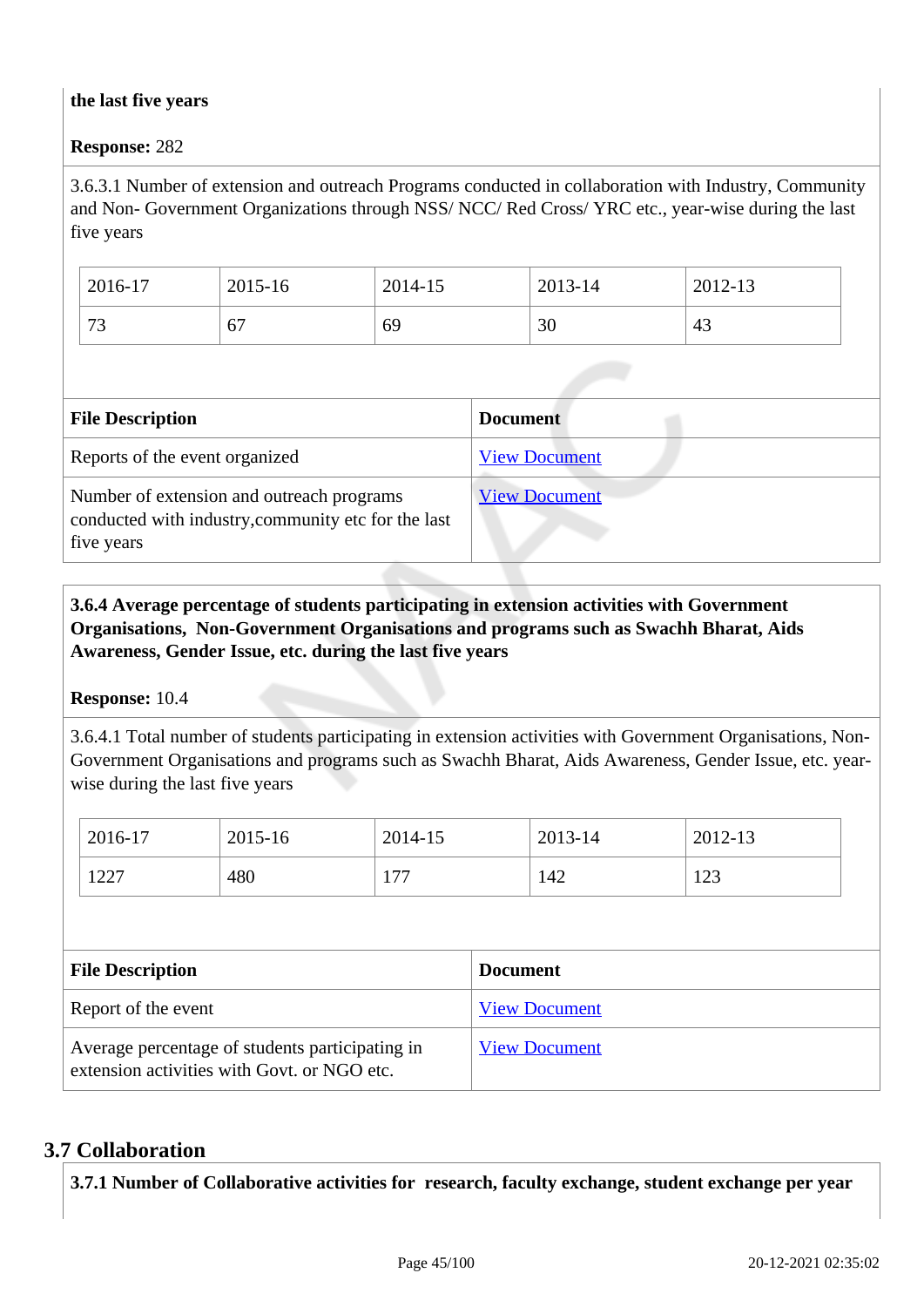#### **Response:** 1.6

3.7.1.1 Total number of Collaborative activities for research, faculty exchange, student exchange yearwise during the last five years

| 2016-17                                    | 2015-16                                          | 2014-15 |  | 2013-14              | 2012-13          |  |
|--------------------------------------------|--------------------------------------------------|---------|--|----------------------|------------------|--|
|                                            |                                                  | 5       |  |                      | $\boldsymbol{0}$ |  |
|                                            |                                                  |         |  |                      |                  |  |
| <b>File Description</b><br><b>Document</b> |                                                  |         |  |                      |                  |  |
|                                            |                                                  |         |  |                      |                  |  |
| faculty etc.                               | Number of Collaborative activities for research, |         |  | <b>View Document</b> |                  |  |

## **3.7.2 Number of linkages with institutions/industries for internship, on-the-job training, project work, sharing of research facilities etc. during the last five years**

#### **Response:** 66

3.7.2.1 Number of linkages for faculty exchange, student exchange, internship, field trip, on-the-job training, research, etc year-wise during the last five years

| 2016-17 | 2015-16 | 2014-15      | 2013-14 | 2012-13 |
|---------|---------|--------------|---------|---------|
| ◡       | 1 J     | $\cap$<br>رے | 28      |         |

| <b>File Description</b>                                            | <b>Document</b>      |
|--------------------------------------------------------------------|----------------------|
| e-copies of linkage related Document                               | <b>View Document</b> |
| Details of linkages with institutions/industries for<br>internship | <b>View Document</b> |

 **3.7.3 Number of functional MoUs with institutions of National/ International importance, Other Institutions, Industries, Corporate houses etc., during the last five years (only functional MoUs with ongoing activities to be considered)** 

#### **Response:** 7

3.7.3.1 Number of functional MoUs with institutions of national, international importance, other universities, industries, corporate houses etc. year-wise during the last five years (only functional MoUs with ongoing activities to be considered)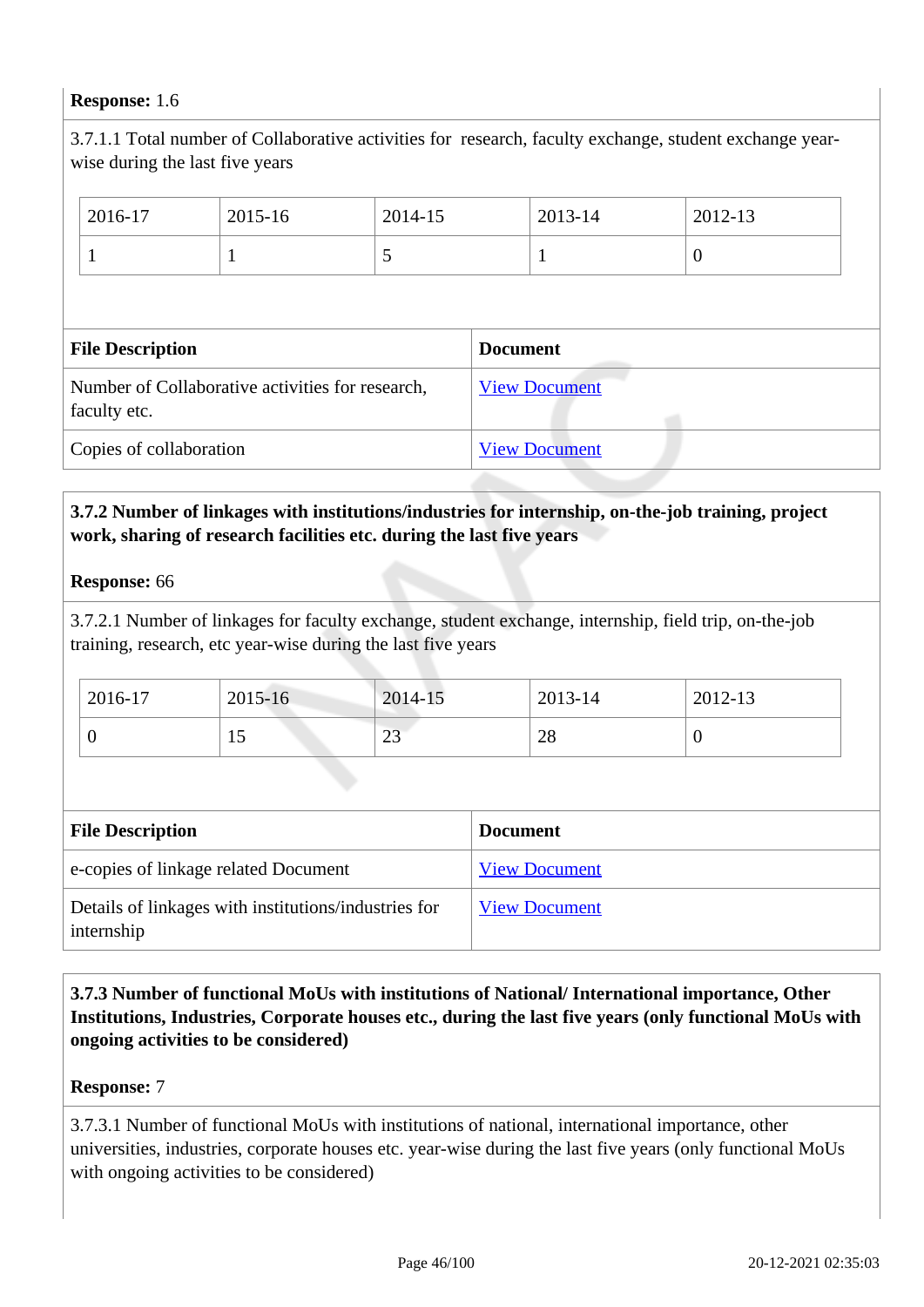| 2016-17                                                                                                                                      | $2015 - 16$ | 2014-15        |  | 2013-14              | 2012-13  |  |
|----------------------------------------------------------------------------------------------------------------------------------------------|-------------|----------------|--|----------------------|----------|--|
| $\mathbf{1}$                                                                                                                                 | 3           | $\overline{2}$ |  |                      | $\theta$ |  |
|                                                                                                                                              |             |                |  |                      |          |  |
| <b>File Description</b>                                                                                                                      |             |                |  | <b>Document</b>      |          |  |
| e-copies of the MoUs with institution/industry/<br>corporate house                                                                           |             |                |  | <b>View Document</b> |          |  |
| Details of functional MoUs with institutions of<br>national, international importance, other universities<br>etc. during the last five years |             |                |  | <b>View Document</b> |          |  |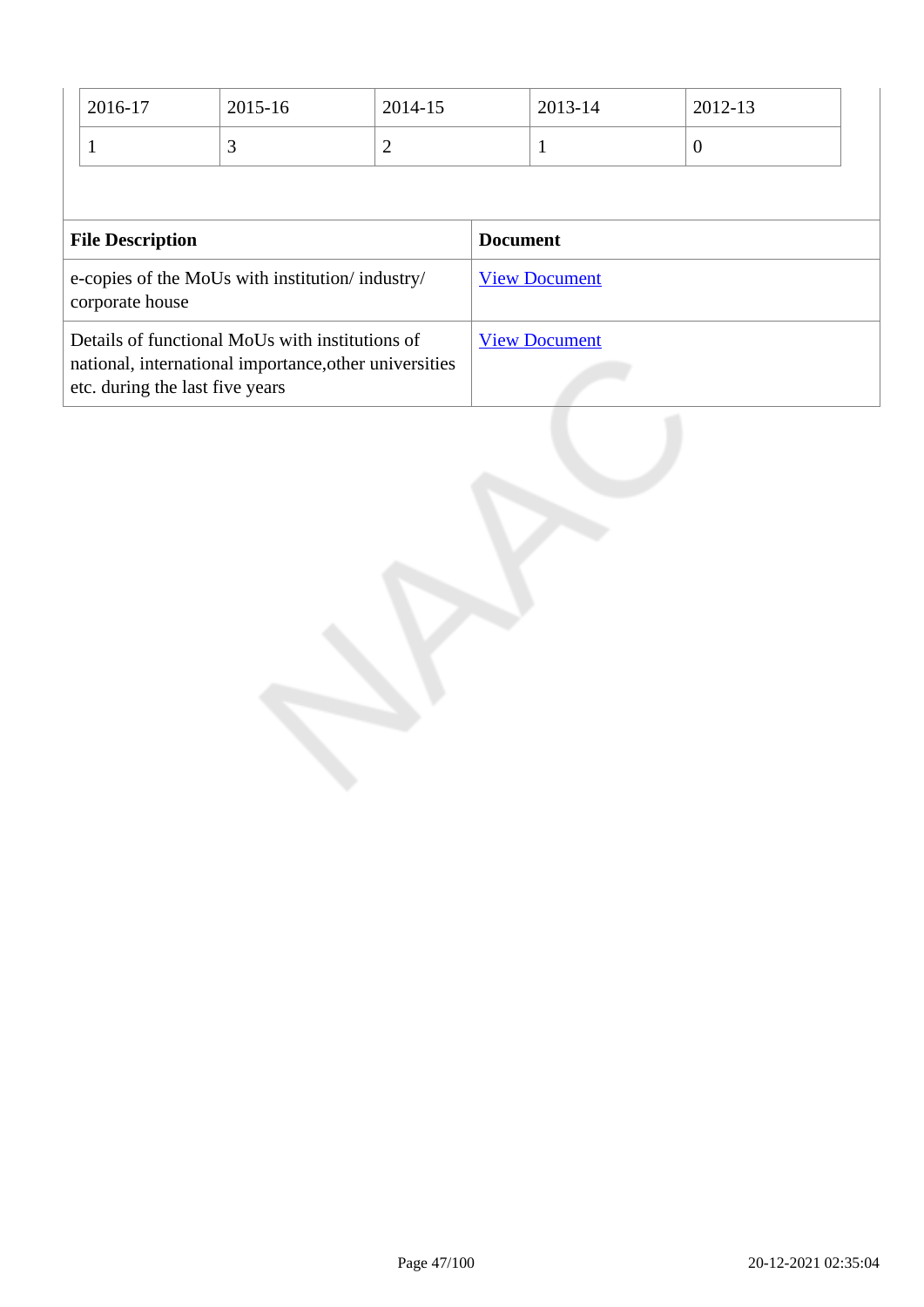# **Criterion 4 - Infrastructure and Learning Resources**

## **4.1 Physical Facilities**

 **4.1.1 The institution has adequate facilities for teaching - learning. viz., classrooms, laboratories, computing equipment, etc**

### **Response:**

The University considers quality education as its utmost priority. Therefore, state-of -the art facilitities are provided for the same. Almost 70% of the classes are equipped with ICT aids such as projectors for teaching-learning. There are also facilities like air-conditioners, wi-fi in the auditoriums/multipurpose halls, mini halls where seminars, conferences, symposiyums etc. are conducted. The seminar hall is also equipped with interactive boards, audio/visual facilities. The auditorium has a seating capacity of 1000 and 5 mini halls with 125 capacity each. Theses facilities are designed in a way to convienently coundut academic and cultural activities. The students and staff are all encouraged to make use of these available amenities to its fullest. The University is conducting its classes and providing required resources to scholars in a planned manner for the optimum utilization of the available infrastructure and equipments. There is also a central library which can be accessible by staff and students 24\*7, round the year. Apart from this there are also departmental libraries available. These libraries are wi-fi enabled and the same can be accessed by Staff and students for acacdemic and research activities. There are also e-jouranls available to help the students and staff with research work, to enhance their academic skills etc. There is a Computer Technology Centre (CTC) attached to the central library providing research facilities like E-journals, databases, e-books, online resources as well as facilities for formatting of research articles and references. These facilities are open for students and staff alike. The entire campus is Wi-fi enabled to aid the students and staff fraternity in research and acacdemic activities.

University has provided all departments with facilities like office room, common room and separate care room for women students and staff as per norms of course regulating council.

- Every department has a room for the Head of Department
- Senior faculties are provided with separate rooms.
- Well-furnished common room is provided for the staff members and a separate room for the girl and boy students.
- Medical facilities in university hospital, ambulance, rest rooms and other welfare facilities are provided by the university.
- Recreational facilities in hostel/s like gymnasium, yoga centre, etc.
- Broadband connectivity and Wi-Fi facility are also made available in the hostels

The University also has a learning-management system where the students access the study materials, PPT's videos uploaded by their respective faculties to understand the subjects better. There is also a process where faculties assign work to the students using the LMS, students can finish the assignments given and submit it online. Faculties check these assignments online and suggest improvements on the same.

| <b>File Description</b>                | <b>Document</b>      |
|----------------------------------------|----------------------|
| <b>Link for Additional Information</b> | <b>View Document</b> |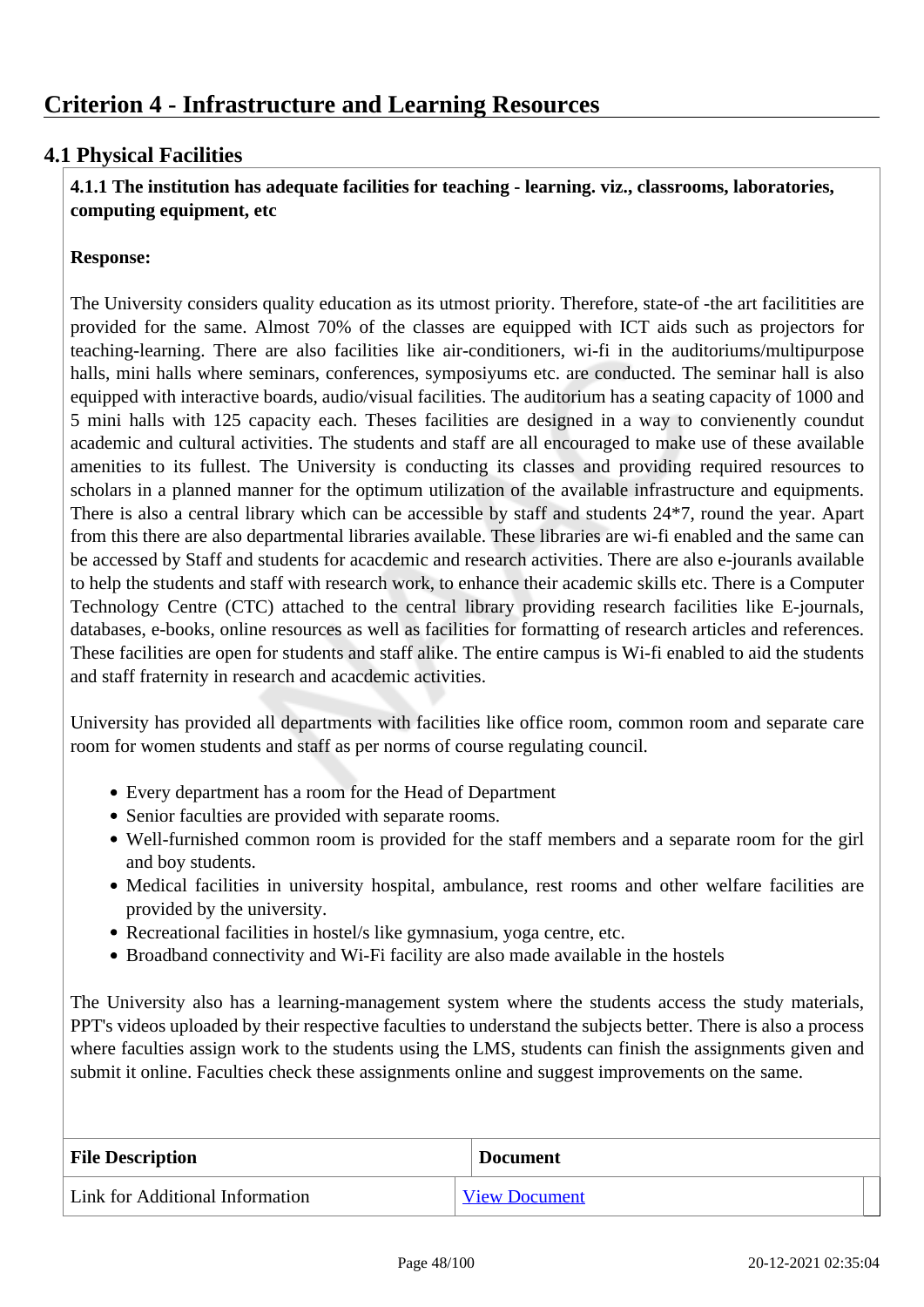## **4.1.2 The institution has adequate facilities for sports, games (indoor, outdoor),gymnasium, yoga centre etc., and cultural activities**

#### **Response:**

The university has following facilities available on campus since 2008 to promote students' interest in sports and cultural events/activities:

• The University has sports ground for basket ball, foot ball, volley ball, cricket, and badminton. Each of this has an adequate area as per the norms.

• University has facilities of indoor games like table tennis, chess, and carom.

• The university organizes intra-university and inter-university tournaments.

• University has an air conditioned auditorium of sitting capacity for 1000 to conduct events and cultural activities.

• University has another five small (125 seats) conference halls for conducting parallel scientific and cultural activities.

| Facilities             | Area / size        | Number of facility | Purpose       |
|------------------------|--------------------|--------------------|---------------|
| <b>Cricket Ground</b>  | 137.16 m2          |                    | Cricket       |
| <b>Football Ground</b> | 90m X 45m          |                    | Footbal       |
| Volley ball Ground     | 30 X 60 feet       |                    | Volley        |
| <b>Basket ball</b>     | 50X94feet          |                    | <b>Basket</b> |
| Badminton              | 20X44feet          |                    | Badmir        |
| Running track          | 400m               |                    | running       |
| Yoga                   | open               |                    | Fitness       |
| Facilities             | Area / size (feet) | Number of facility | Purpose       |
| Badminton              | 20X44              |                    | Badmir        |
| Table Tanis            | 13X28              |                    | Table T       |
| Carrom board           | 30X20              |                    | <b>Sports</b> |
| Chess                  | 30X20              |                    | <b>Sports</b> |
| Meditation             | 17X84              |                    | Meditat       |
| Gymnasium (Boys)       | 52x25              |                    | Fitness       |
| Gymnasium (Girls)      | 52x25              |                    | Fitness       |

| Facilities                     | Area / size  | Number of facility | Purpose |
|--------------------------------|--------------|--------------------|---------|
| Auditorium / multipurpose hall | $1000$ seats |                    | Cultura |
|                                |              |                    | confere |
| Mini Hall                      | 125 Seats    |                    | Cultura |
|                                |              |                    | confere |
| Lounge                         | $600$ meter2 |                    | Cultura |
|                                |              |                    | confere |

| <b>File Description</b>         | <b>Document</b>      |
|---------------------------------|----------------------|
| link for additional information | <b>View Document</b> |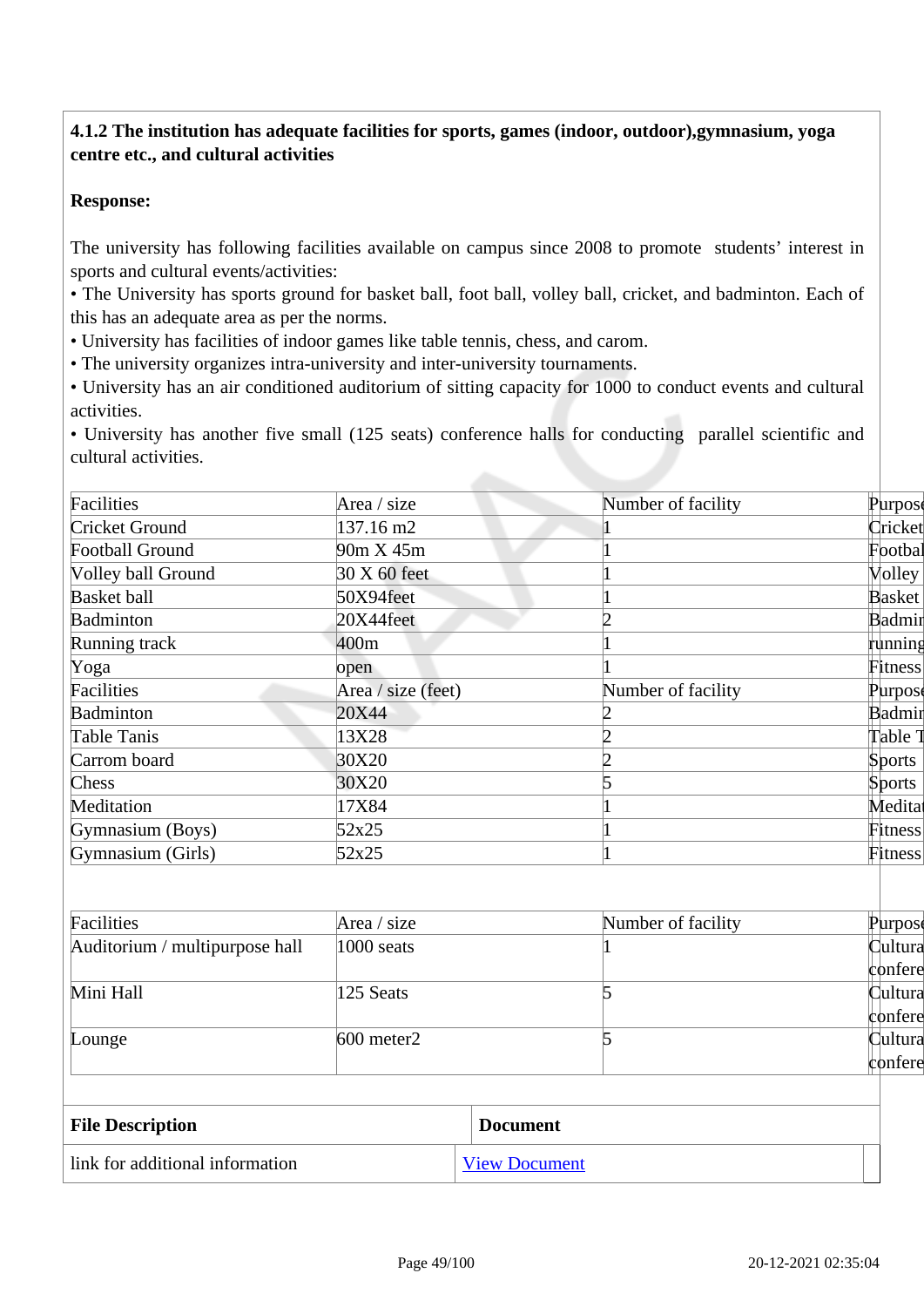## **4.1.3 Percentage of classrooms and seminar halls with ICT - enabled facilities such as smart class, LMS, etc**

### **Response:** 51.49

4.1.3.1 Number of classrooms and seminar halls with ICT facilities

#### Response: 207

| <b>File Description</b>                                               | <b>Document</b>      |
|-----------------------------------------------------------------------|----------------------|
| Number of classrooms and seminar halls with ICT<br>enabled facilities | <b>View Document</b> |
| Link for additional information which is optional                     | <b>View Document</b> |

## **4.1.4 Average percentage of budget allocation, excluding salary for infrastructure augmentation during the last five years.**

#### **Response:** 64.71

4.1.4.1 Budget allocation for infrastructure augmentation, excluding salary year-wise during the last five years (INR in Lakhs)

| $2016-17$ | 2015-16 | 2014-15 | 2013-14 | 2012-13 |
|-----------|---------|---------|---------|---------|
| 575       | 850     | 500     | 150     | 360     |

| <b>File Description</b>                                                                      | <b>Document</b>      |
|----------------------------------------------------------------------------------------------|----------------------|
| Details of budget allocation, excluding salary during   View Document<br>the last five years |                      |
| Audited utilization statements                                                               | <b>View Document</b> |

## **4.2 Library as a Learning Resource**

## **4.2.1 Library is automated using Integrated Library Management System (ILMS)**

#### **Response:**

The library is fully automated using an ILMS. Currently we have one central library and few college libraries. For both central and departmental libraries the books list is uploaded in the Library managment software. The librarian can login and perform the issue return online. Students have an mobile app through which they can view the books they have rented as well as search for the books available. The mobile app is integrated with digital Rights Management so that compatible e-content can be streamed through the app.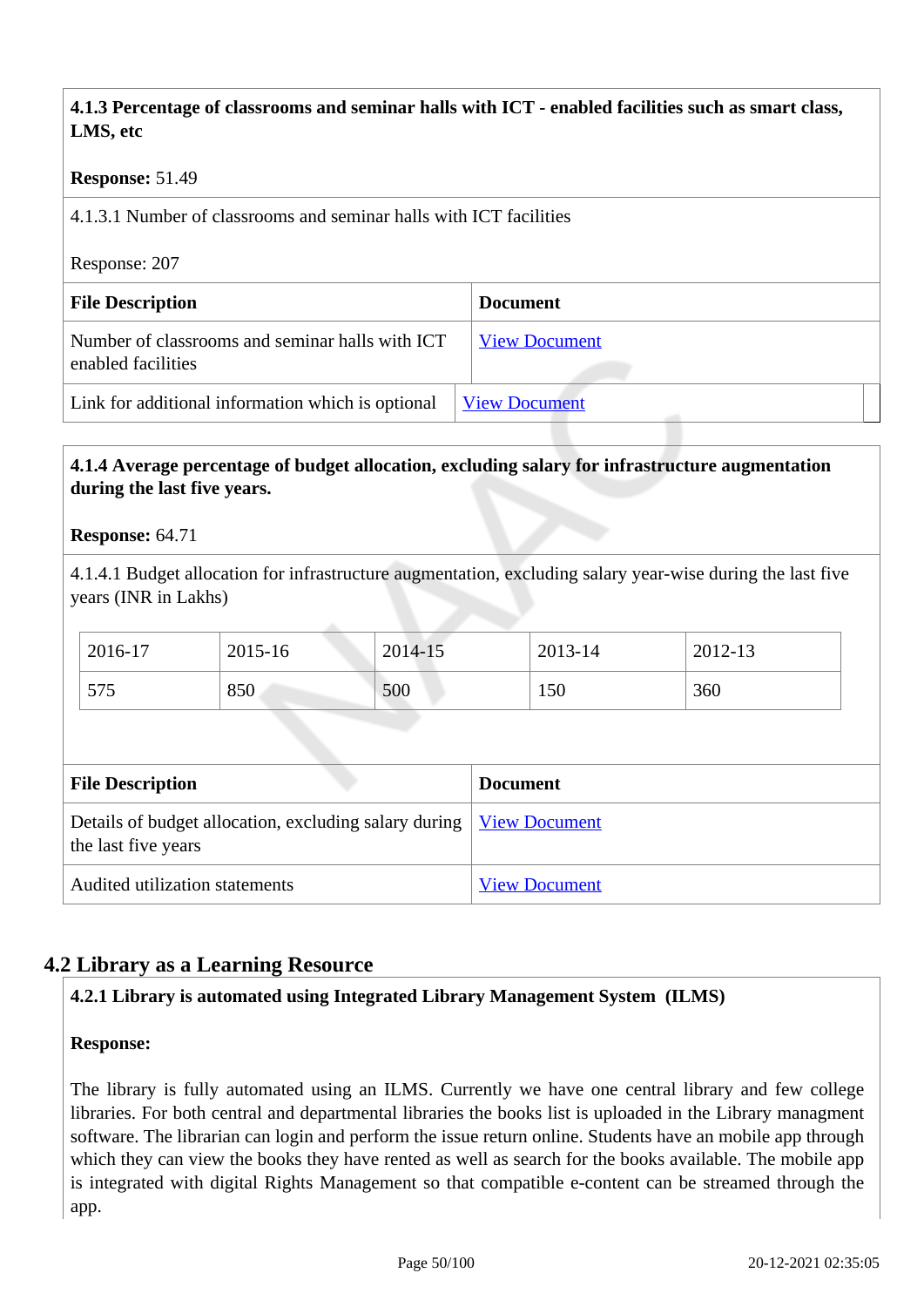The ILMS is integrated with the Learning Management System of the University. Any E-content uploaded by the faculties are available to the library users. The faculties can also upload videos and other materials which is available to the students through the mobile app.

There is a seperate section for assignments. The ILMS is integrated with the assignment database so that the students can search for assignmentsand use it for research purposes.

The ILMS provides option for taking feedback from faculties, students and other library users.The feedback is analysed and the reports are available for download.

ILMS provides useful reports like details and count of books by various parameters such as departments, authors, accession number etc, library attendance and usage report, highest user of library (faculty/student) etc.

The ILMS is hosted in the cloud and OPAC facility is available to all users through online and mobile app.

To facilitate inter library loan and library usage by other users the ILMS provides and option for registration of guest users and also tracking their usage.

The ILMS provides an option for library membership. Students can apply for membership through mobile app. Once approved QR code is also generated for all active users.

The ILMS provides an option for collecting library fee and penalty and genearting library defaulter list.

Library budget and expenditure statement can be maintained in the software. The ILMS also provides an option for creating library annual report.

| <b>File Description</b>         | <b>Document</b>      |  |
|---------------------------------|----------------------|--|
| link for additional information | <b>View Document</b> |  |

## **4.2.2 Collection of rare books, manuscripts, special reports or any other knowledge resource for library enrichment**

## **Response:**

The college has a centrallibrary and a few departmental libraries. These libraries have a good collecetion of books, journals, reference books etc. Subscription to e-journals, e-books etc is also done. There is also collection of rare books, manuscripts, etc. Students and staff are not allowed to take these home, however they are allowed to use it in the library premises. There is also internet connection available in the libaray that can be used for research and academic activities. Staff and students are encouraged to make use of the library facilities as much as possible.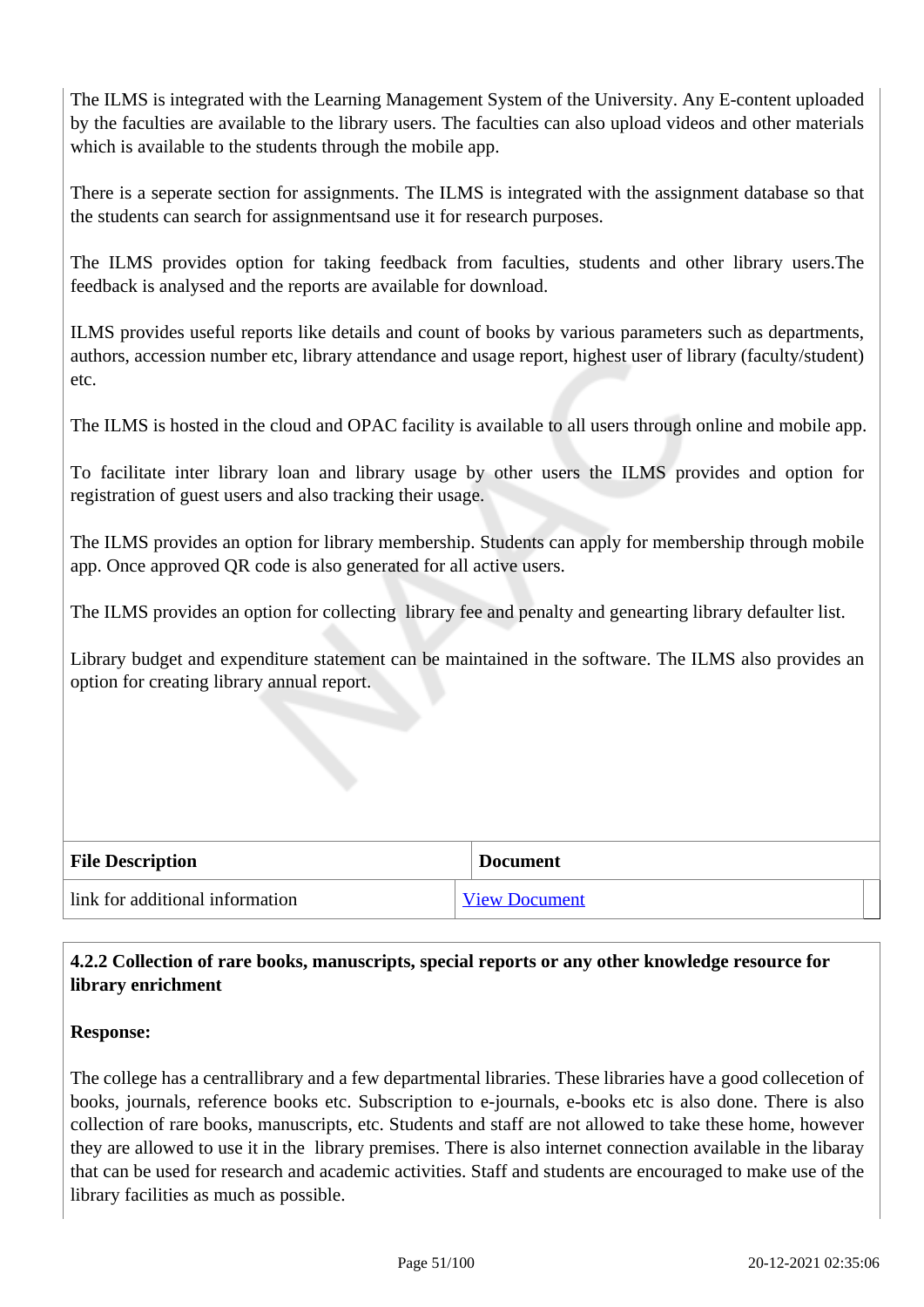The list of rare books and manuscripts available in the library is added as additional information document

| <b>File Description</b>    | <b>Document</b>      |
|----------------------------|----------------------|
| Any additional information | <b>View Document</b> |

| 4.2.3 Does the institution have the following                                                   |                      |
|-------------------------------------------------------------------------------------------------|----------------------|
| 1.e-journals<br>2.e-ShodhSindhu<br>3. Shodhganga Membership<br>4.e-books<br><b>5. Databases</b> |                      |
| <b>Response:</b> Any 4 of the above                                                             |                      |
| <b>File Description</b>                                                                         | <b>Document</b>      |
| Details of subscriptions like e-journals, e-<br>ShodhSindhu,Shodhganga Membership etc.          | <b>View Document</b> |

## **4.2.4 Average annual expenditure for purchase of books and journals during the last five years (INR in Lakhs)**

**Response:** 71.04

4.2.4.1 Annual expenditure for purchase of books and journals year-wise during the last five years (INR in Lakhs)

| 2016-17 | 2015-16 | 2014-15 | 2013-14 | 2012-13       |
|---------|---------|---------|---------|---------------|
| 19.4    | 99.8    | 86.2    | 92.1    | 57 T<br>، ، ر |

| <b>File Description</b>                                                                                               | <b>Document</b>      |
|-----------------------------------------------------------------------------------------------------------------------|----------------------|
| Details of annual expenditure for purchase of books   <u>View Document</u><br>and journals during the last five years |                      |
| Audited statements of accounts                                                                                        | <b>View Document</b> |

## **4.2.5 Availability of remote access to e-resources of the library**

**Response:** Yes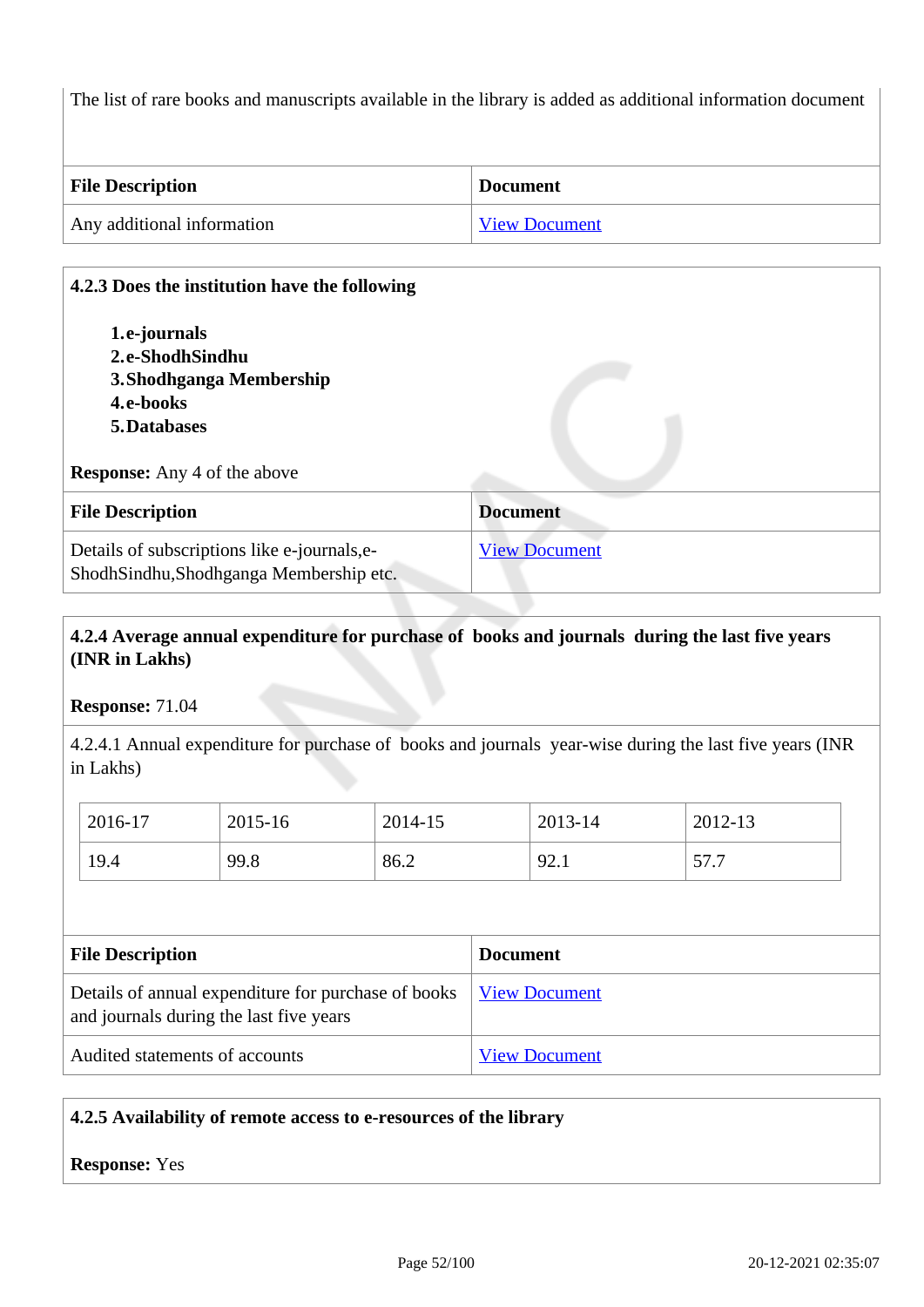| <b>File Description</b>                                                     | <b>Document</b> |
|-----------------------------------------------------------------------------|-----------------|
| Details of remote access to e-resources of the library <u>View Document</u> |                 |

| 4.2.6 Percentage per day usage of library by teachers and students               |                      |
|----------------------------------------------------------------------------------|----------------------|
| <b>Response: 12.36</b>                                                           |                      |
| 4.2.6.1 Number of teachers and students using library per day over last one year |                      |
| Response: 562                                                                    |                      |
| <b>File Description</b>                                                          | <b>Document</b>      |
| Details of library usage by teachers and students                                | <b>View Document</b> |

| 1. For e-PG-Pathshala<br>2. For CEC (Under Graduate)<br><b>3. For SWAYAM</b><br>4. For other MOOCs platform<br><b>5. For NPTEL/NMEICT/any other Government Initiatives</b><br><b>6. For Institutional LMS</b> |                      |
|---------------------------------------------------------------------------------------------------------------------------------------------------------------------------------------------------------------|----------------------|
| <b>Response:</b> Any 2 of the above                                                                                                                                                                           |                      |
| <b>File Description</b>                                                                                                                                                                                       | <b>Document</b>      |
| Details of e-content developed by teachers for e-PG-<br>Pathshala, CEC (UG)                                                                                                                                   | <b>View Document</b> |

## **4.3 IT Infrastructure**

## **4.3.1 Institution frequently updates its IT facilities including Wi-Fi**

## **Response:**

Nims University Rajasthan provides its students and staff with state of the art, well-furnished computer labs, with 1257 computers with internet/wi-fi connections. Internet speed is 1 Gbps which can be used for academic and administrative activities. There is and ERP that is being used by staff for managing daily activities like academic, administration etc. Students also make use of the ERP for taking tests, Internal assessments, providing feedback, E-campus etc.

Internet facilities are upgraded as and when necessary. There are also AMC's available for upgradation of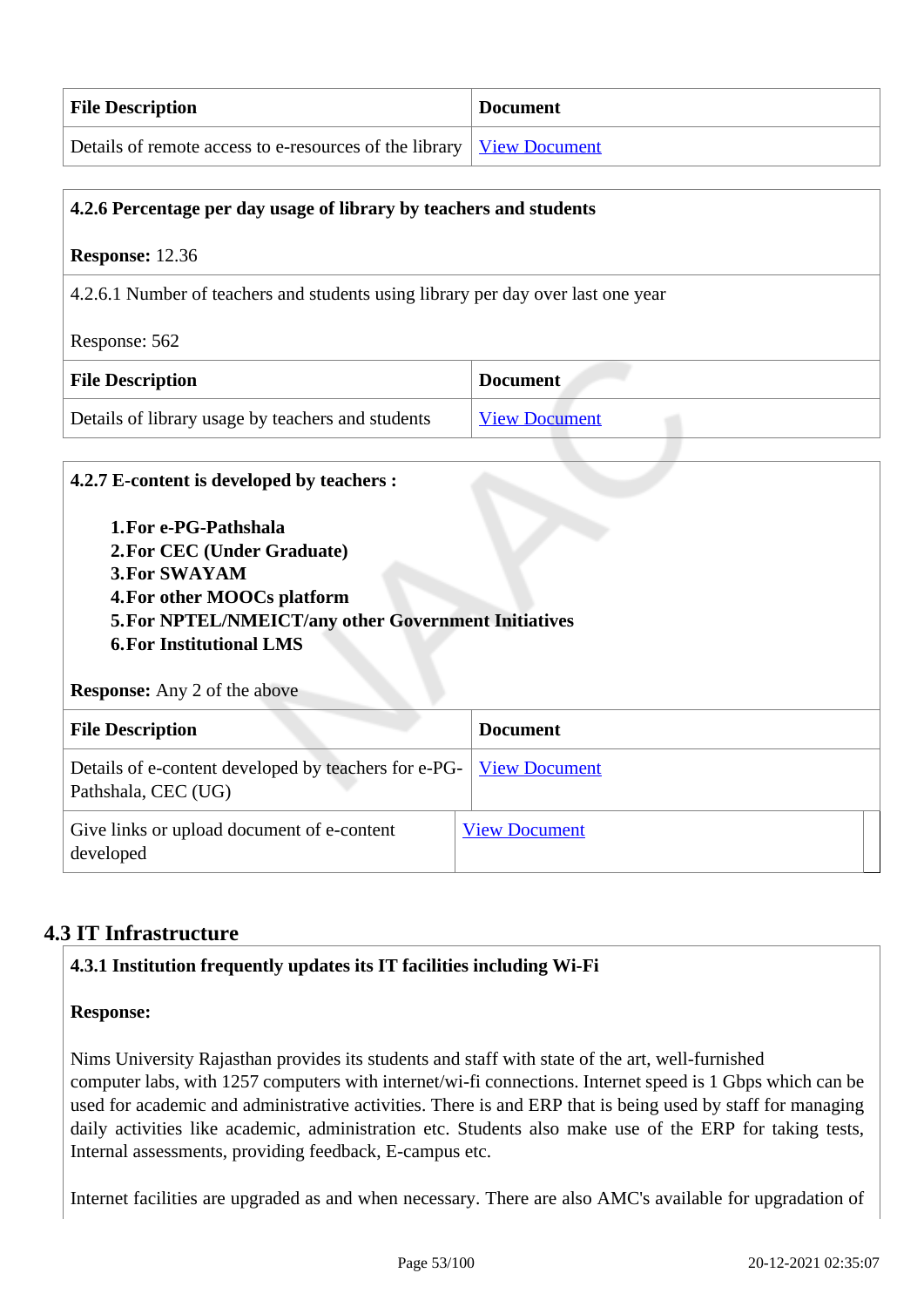softwares that are being used in the Unversity. There is an IT team available on campus to fix issues and undertake general monitoring.

### **4.3.2 Student - Computer ratio**

#### **Response:** 61:9

| <b>File Description</b>  | <b>Document</b>      |  |
|--------------------------|----------------------|--|
| Student - Computer ratio | <b>View Document</b> |  |

## **4.3.3 Available bandwidth of internet connection in the Institution (Lease line)**

| <b>Response: 500 MBPS - 1 GBPS</b>                                          |                      |  |
|-----------------------------------------------------------------------------|----------------------|--|
| <b>File Description</b>                                                     | <b>Document</b>      |  |
| Details of available bandwidth of internet<br>connection in the Institution | <b>View Document</b> |  |

## **4.3.4 Facilities for e-content development such as Media Centre, Recording facility, Lecture Capturing System (LCS)**

| <b>Response:</b> Yes                                                                  |                      |
|---------------------------------------------------------------------------------------|----------------------|
| <b>File Description</b>                                                               | <b>Document</b>      |
| Facilities for e-content development such as Media<br>Centre, Recording facility, LCS | <b>View Document</b> |
| Link to photographs                                                                   | <b>View Document</b> |

## **4.4 Maintenance of Campus Infrastructure**

 **4.4.1 Average Expenditure incurred on maintenance of physical facilities and academic support facilities excluding salary component, as a percentage during the last five years**

**Response:** 49.75

4.4.1.1 Expenditure incurred on maintenance of physical facilities and academic support facilities excluding salary component year-wise during the last five years (INR in Lakhs)

| 2016-17 | 2015-16 | 2014-15 | 2013-14 | 2012-13     |
|---------|---------|---------|---------|-------------|
| 515     | 495     | 309     | 216     | 252<br>ے رے |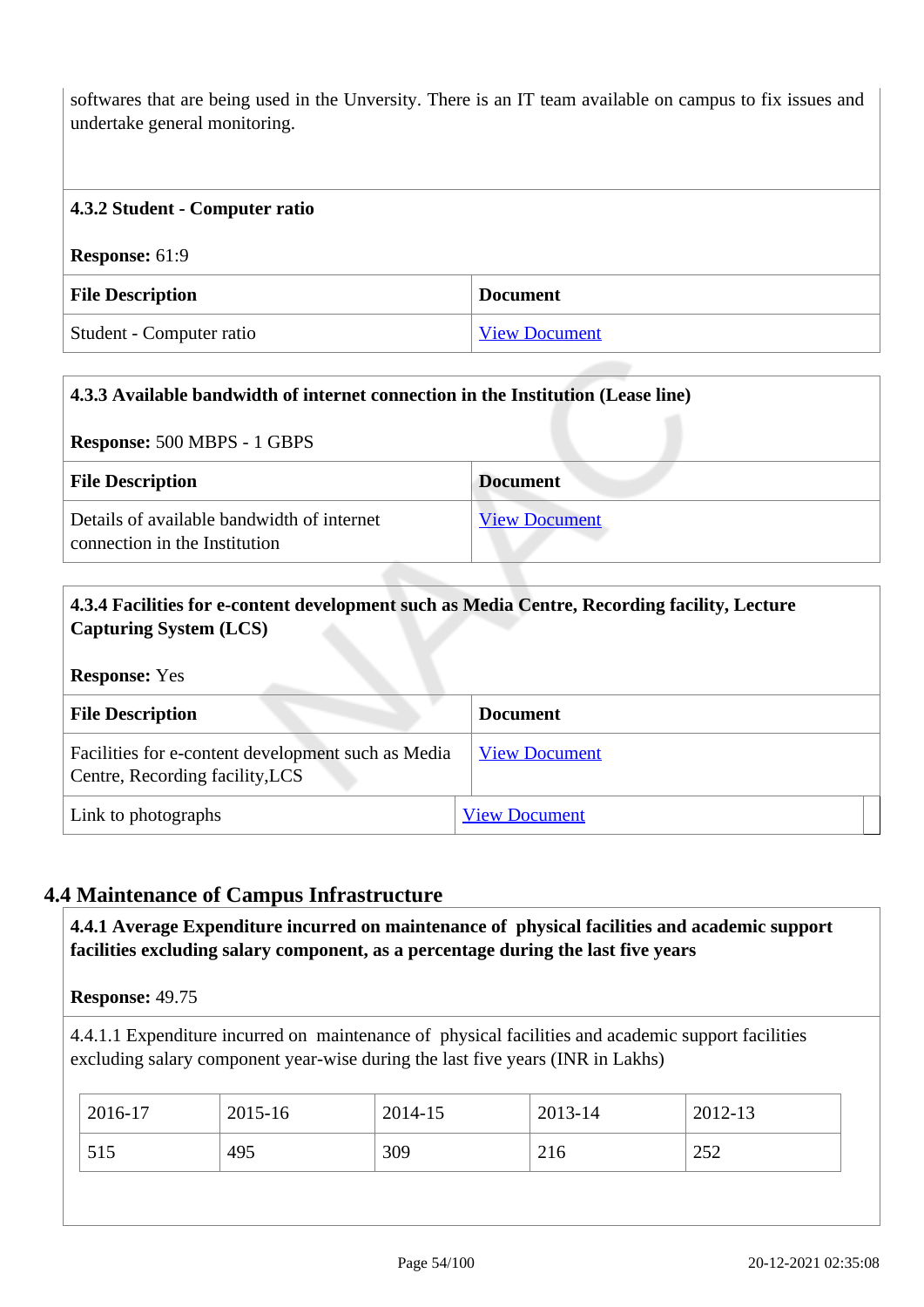| <b>File Description</b>                                                                         | <b>Document</b>      |
|-------------------------------------------------------------------------------------------------|----------------------|
| Details about assigned budget and expenditure on<br>physical facilities and academic facilities | <b>View Document</b> |
| Audited statements of accounts.                                                                 | <b>View Document</b> |

 **4.4.2 There are established systems and procedures for maintaining and utilizing physical, academic and support facilities - laboratory, library, sports complex, computers, classrooms etc.**

## **Response:**

• The Technical Support Team (TST) is responsible for the maintenance of computers and other accessories.

• The Technical Support Team consists of computer operators, administrators and lab attendants.

• The university also gives annual maintenance contract (AMCs) for repairing and supply of computer/ accessories

• Purchase of new equipments/accessories is made during expansion/obsolescence/ up gradation mode.

The university facilitates through procurement, training, repair and maintenance of its systems. The use of computer-aided teaching/learning materials is in the domain of individual teacher and department and the university supports these financially, whenever required or requisitioned.

University avails the web resources through which it makes the classroom interaction more effective.

• Since most students are techno-savvy, multi-media approaches are familiar as well as interesting for them.

• The Audio-visual mode has always been an effective strategy which is more stimulating than blackboard learning or dictation of notes.

• A student is motivated by his/her curiosity and is also able to access the material around a topic independently through e-resources and other resources.

• Online interaction is also possible in the classroom. The college allows using laptops and students also use their smart phones to go online.

Specify the web resources that are readily available and accessed by Faculty and Students.

There are established procedures and systems for utilizing and maintaining physical and academic support facilities such as library, sports facilities, computers and classrooms. Full time maintenance personnel are available to provide services such as electrical work, plumbing, furniture upkeep, building maintenance, gardening, maintenance of sports facilities and house-keeping. Technical support and maintenance are provided by Lab Assistants in the Management and Computer Science laboratories. Need based contracts are signed for equipment maintenance and college engineering works such as elevators, air conditioners, UPS and generators.

There is also a team of house keeping staff and maintainence team that take care of maintaining all the facilities in the campus regularly. There is also repair personnel like electricians, carpenters etc avaialble in the campus.

The University also makes sure there is painting , repair, maintainence work done whenever necessary.

There are gardening staff available to take care of maintainence of plants, trees lawns etc. Regular watering and mowing is also taken care of by the same team

There are separate staff for maintaining all the available sports facilities. They also take care of alloting the equipments to the students when requested.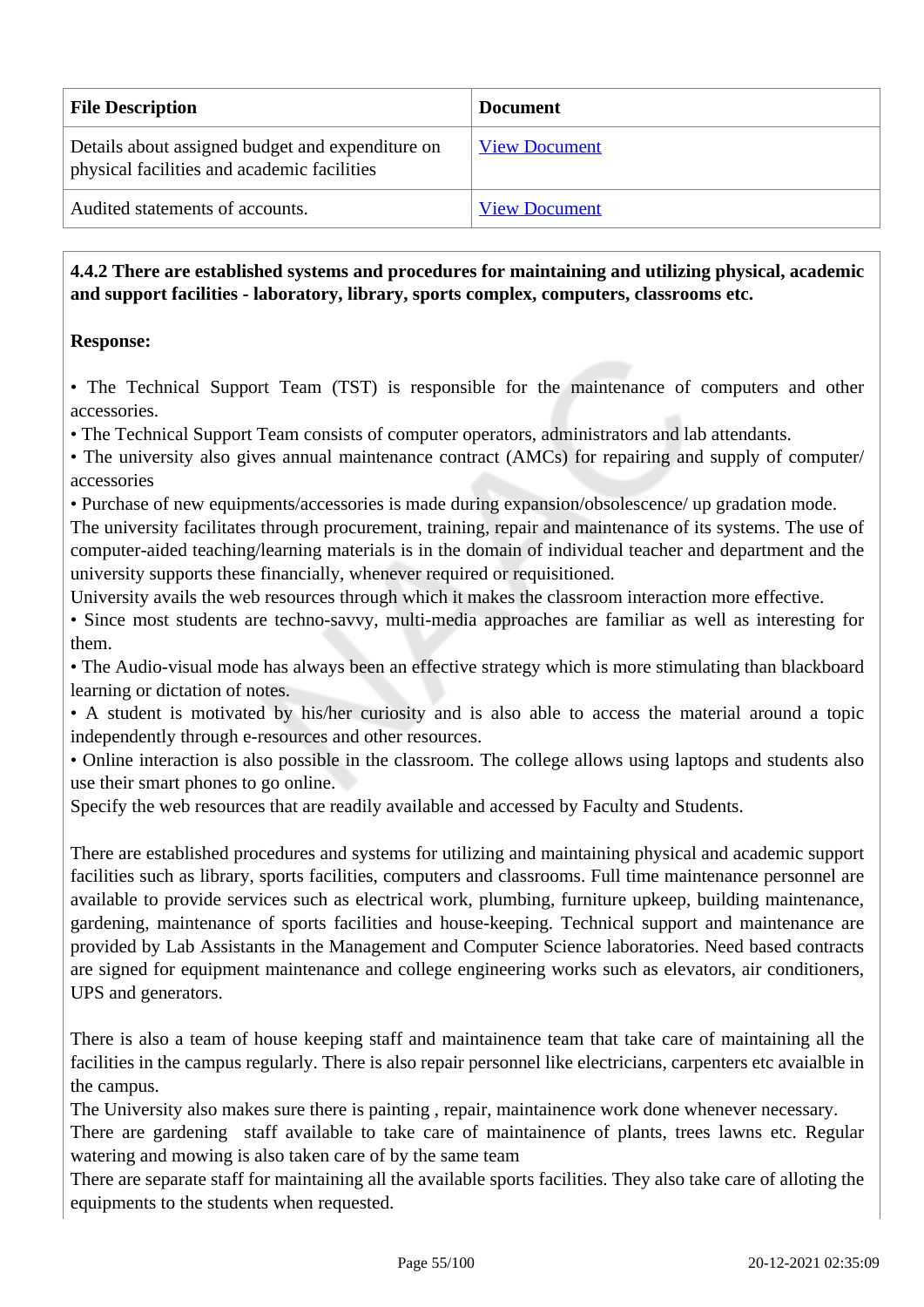| <b>File Description</b>    | <b>Document</b>      |
|----------------------------|----------------------|
| Any additional information | <b>View Document</b> |

 $\overline{\phantom{a}}$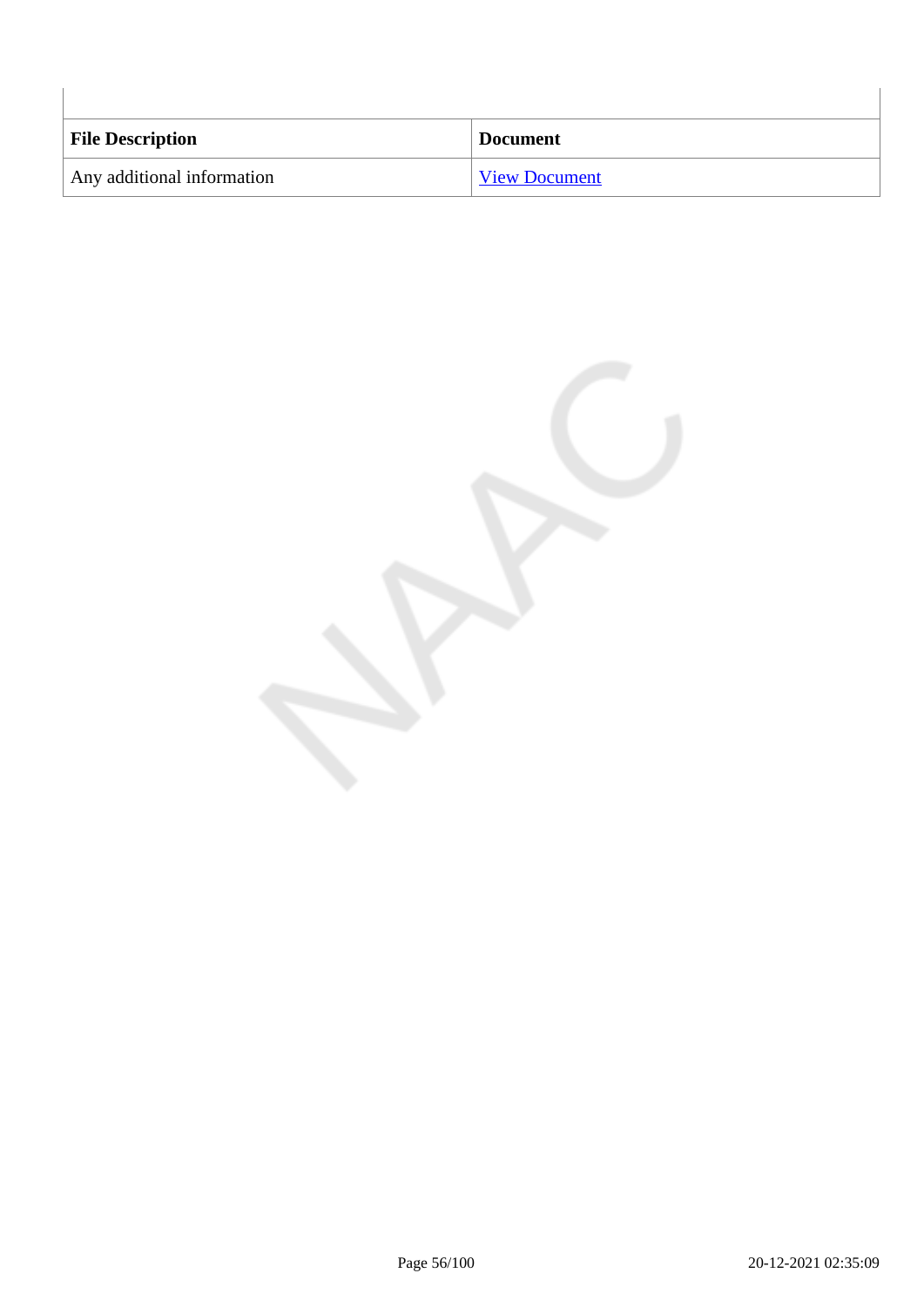## **5.1 Student Support**

## **5.1.1 Average percentage of students benefited by scholarships and freeships provided by the Government during the last five years**

## **Response:** 3.53

5.1.1.1 Number of students benefited by scholarships and freeships provided by the Government year-wise during the last five years

| 2016-17 | 2015-16 | 2014-15 | $2013 - 14$ | 2012-13 |
|---------|---------|---------|-------------|---------|
| 61      | 142     | 163     | 183         | 119     |

| <b>File Description</b>                                                                                                            | <b>Document</b>      |
|------------------------------------------------------------------------------------------------------------------------------------|----------------------|
| Upload self attested letter with the list of students<br>sanctioned scholarships                                                   | <b>View Document</b> |
| Average percentage of students benefited by<br>scholarships and freeships provided by the<br>Government during the last five years | <b>View Document</b> |

## **5.1.2 Average percentage of students benefited by scholarships, freeships, etc. provided by the institution besides government schemes during the last five years**

**Response:** 1.39

5.1.2.1 Total number of students benefited by scholarships, freeships, etc provided by the institution besides government schemes year-wise during the last five years

| 2016-17                                                                                                     | $2015 - 16$ | 2014-15              |                 | 2013-14 | 2012-13 |
|-------------------------------------------------------------------------------------------------------------|-------------|----------------------|-----------------|---------|---------|
| 45                                                                                                          | 52          | 47                   |                 | 91      | 31      |
|                                                                                                             |             |                      |                 |         |         |
| <b>File Description</b>                                                                                     |             |                      | <b>Document</b> |         |         |
| Number of students benefited by scholarships and<br>freeships besides government schemes in last 5<br>years |             | <b>View Document</b> |                 |         |         |
|                                                                                                             |             |                      |                 |         |         |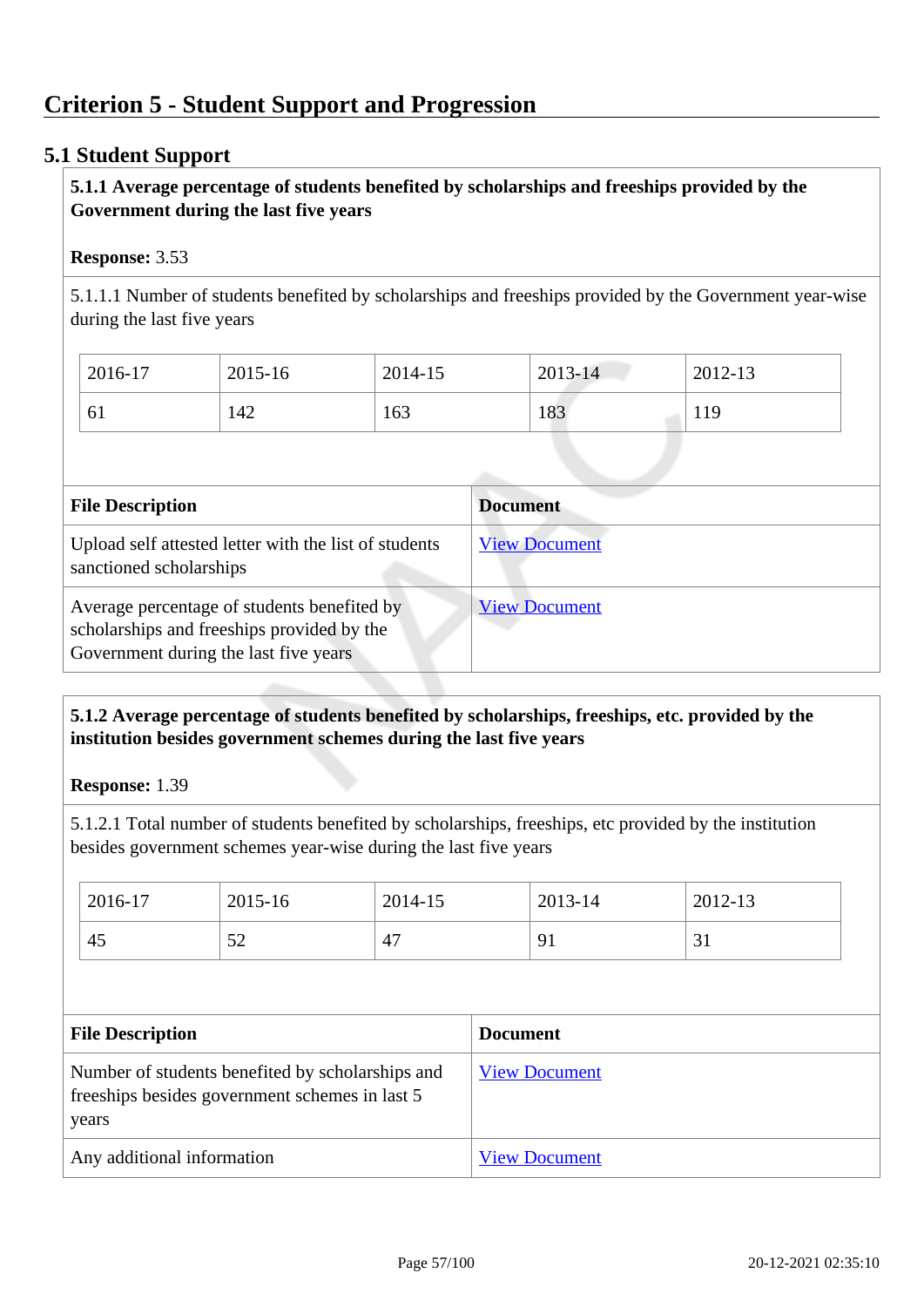| 5.1.3 Number of capability enhancement and development schemes –                                                                                                                                                                                                                           |                      |
|--------------------------------------------------------------------------------------------------------------------------------------------------------------------------------------------------------------------------------------------------------------------------------------------|----------------------|
| 1. Guidance for competitive examinations<br><b>2. Career Counselling</b><br>3. Soft skill development<br><b>4. Remedial coaching</b><br>5. Language lab<br><b>6. Bridge courses</b><br>7. Yoga and Meditation<br><b>8. Personal Counselling</b><br><b>Response:</b> 7 or more of the above |                      |
| <b>File Description</b>                                                                                                                                                                                                                                                                    | <b>Document</b>      |
| Details of capability enhancement and development<br>schemes                                                                                                                                                                                                                               | <b>View Document</b> |
| Link to Institutional website                                                                                                                                                                                                                                                              | <b>View Document</b> |

## **5.1.4 Average percentage of students benefited by guidance for competitive examinations and career counselling offered by the institution during the last five years**

## **Response:** 4.04

5.1.4.1 Number of students benefited by guidance for competitive examinations and career counselling offered by the institution year-wise during the last five years

| 2016-17 | 2015-16 | 2014-15 | 2013-14 | 2012-13 |
|---------|---------|---------|---------|---------|
| 201     | 185     | 195     | 102     |         |

| <b>File Description</b>                                                                                                       | <b>Document</b>      |
|-------------------------------------------------------------------------------------------------------------------------------|----------------------|
| Number of students benefited by guidance for<br>competitive examinations and career counselling<br>during the last five years | <b>View Document</b> |

 **5.1.5 The institution has an active international students cell to cater to the requirements of foreign students**

## **Response:**

"In Nims University Rajasthan, Jaipur has an International Student Cell, known as Directorate of Foreign Students which came into existence from 2010-11.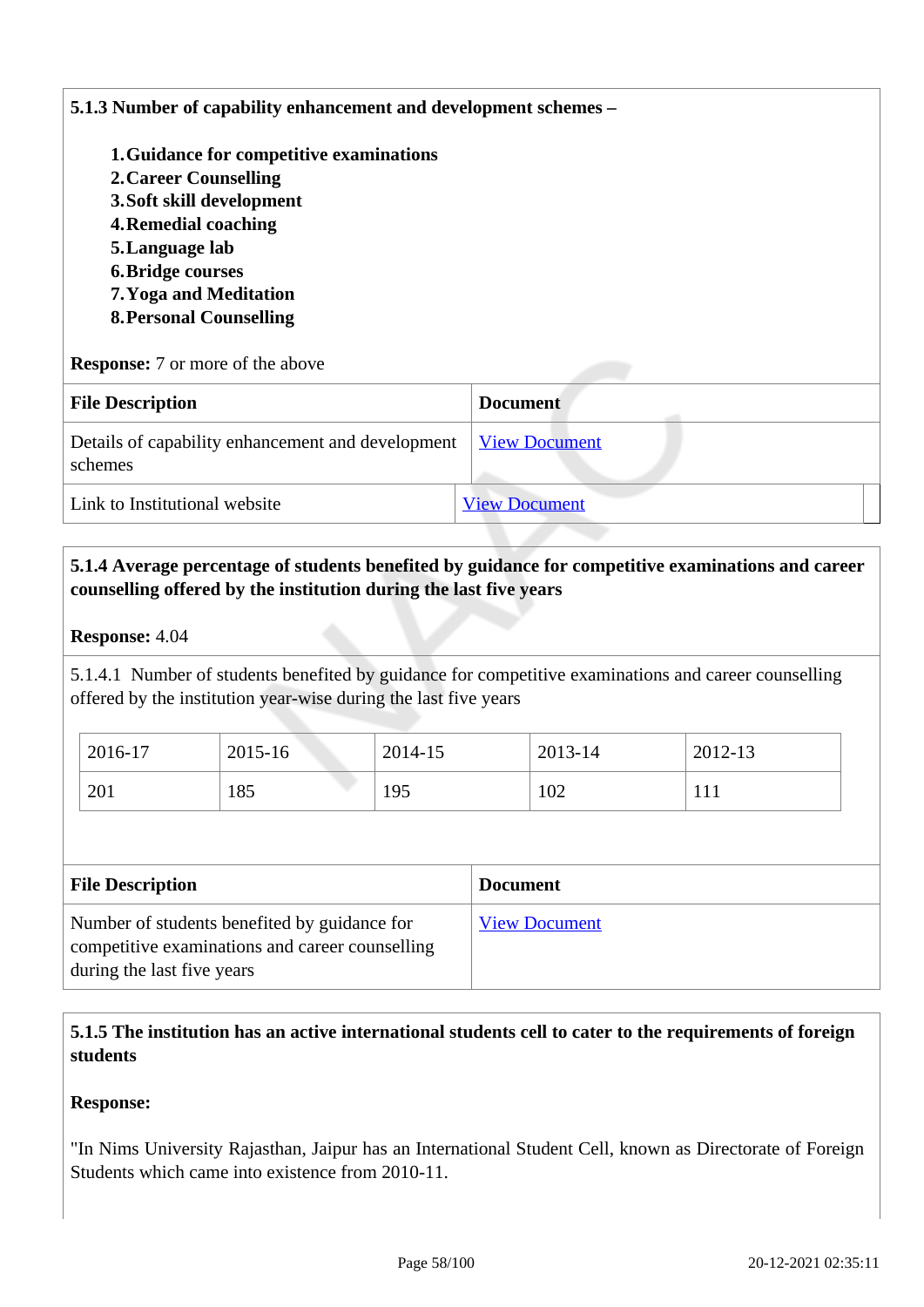Activity of the Directorate of Foreign Students (DFS):

• To assess the eligibility and process the admissions of the foreign students for admission as per the norms of Nims University Rajasthan, Jaipur and Guidelines issued by Association of Indian Universities (AIU), New Delhi.

. The foreign cell has introduced a mobile app for foreign students to foster inclusiveness, facilitate transactions such as issue of bonafide letter, updating Form-C, renewal of RP and also take feedback.

• To issue Provision Admission letter and Invitation letter to the eligible candidate for getting Visa from Indian Embassy in his country. On these letters, concerned student applies for Visa to the concerned Indian Embassy in his respective country.

• The foreign cell facilitates induction and admission process of the eligible students by providing facilities for logistics, transport from airport, accommodation, assistance in documentation, assistance in travel and ticketing through the University travel desk.

• To process the registration of student with the FRRO (Foreign Regional Registered Office) within 14 days of arrival in India as per the Rules of Foreign Act 1948.

• To help the student to start attending classes after getting registered with FRRO.

• To process the extension of VISA one month before expiry of Visa and to complete all formalities of documentation for Visa Extension.

• To provide support for the different activities like sports activities, cultural programme, freshers' programme, Annual Function and others activities.

## **5.1.6 The institution has a transparent mechanism for timely redressal of student grievances including sexual harassment and ragging cases**

**Response:** Yes

| <b>File Description</b>                                                                                                            | <b>Document</b>      |
|------------------------------------------------------------------------------------------------------------------------------------|----------------------|
| Minutes of the meetings of student redressal<br>committee, prevention of sexual harassment<br>committee and Anti Ragging committee | <b>View Document</b> |
| Details of student grievances including sexual<br>harassment and ragging cases                                                     | <b>View Document</b> |

## **5.2 Student Progression**

**5.2.1 Average percentage of placement of outgoing students during the last five years**

**Response:** 37.77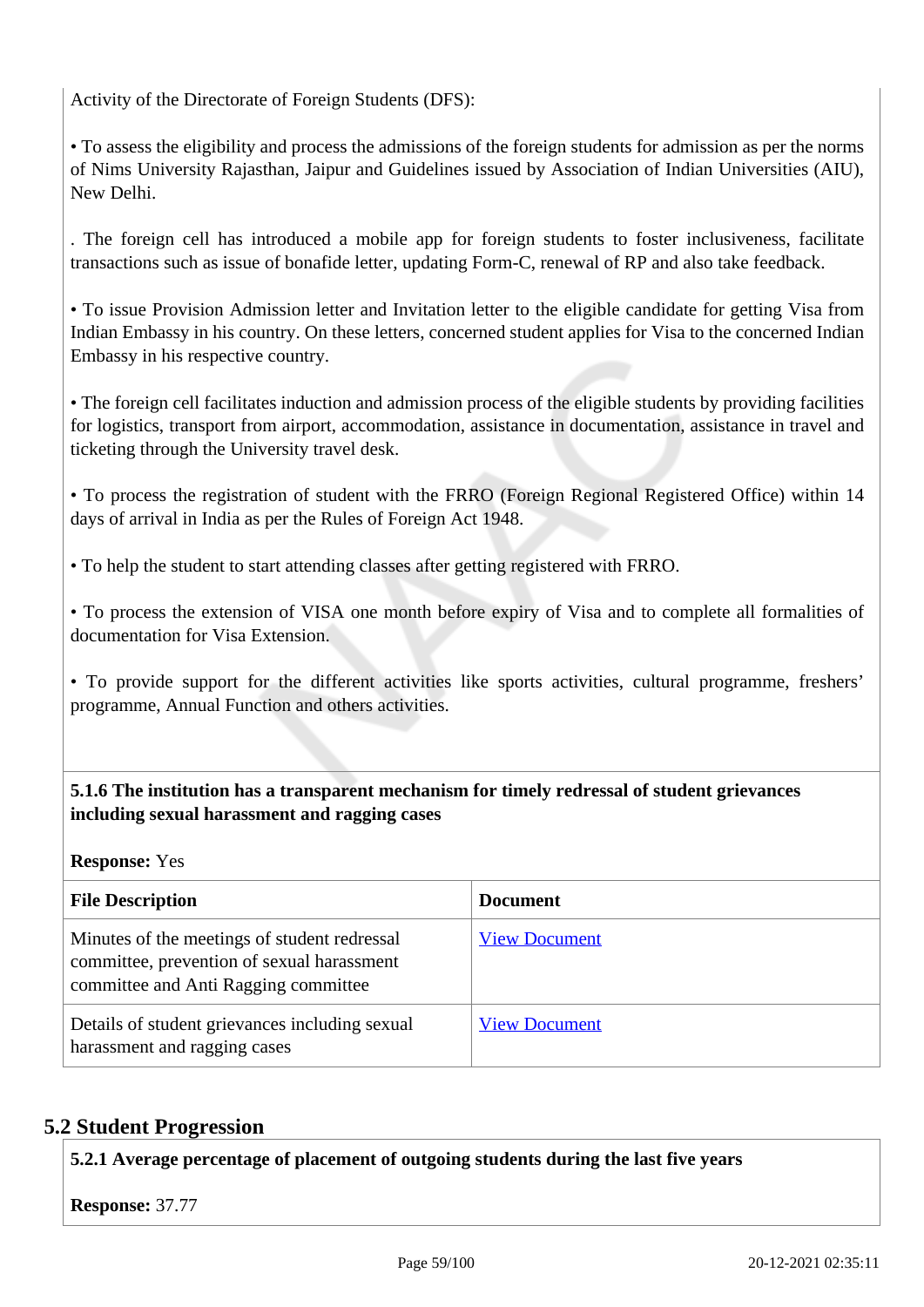5.2.1.1 Number of outgoing students placed year-wise during the last five years

| 2016-17 | 2015-16 | 2014-15 | 2013-14 | 2012-13     |
|---------|---------|---------|---------|-------------|
| 76      | 247     | 399     | 248     | 327<br>ا ڪٽ |

| <b>File Description</b>                                    | <b>Document</b>      |
|------------------------------------------------------------|----------------------|
| Self attested list of students placed                      | <b>View Document</b> |
| Details of student placement during the last five<br>years | <b>View Document</b> |
| Any additional information                                 | <b>View Document</b> |

## **5.2.2 Percentage of student progression to higher education (previous graduating batch)**

## **Response:** 1.21

5.2.2.1 Number of outgoing students progressing to higher education

Response: 13

| <b>File Description</b>                            | <b>Document</b>      |
|----------------------------------------------------|----------------------|
| Details of student progression to higher education | <b>View Document</b> |
| Any additional information                         | <b>View Document</b> |

 **5.2.3 Average percentage of students qualifying in State/ National/ International level examinations during the last five years (eg: NET/ SLET/ GATE/ GMAT/ CAT/ GRE/ TOEFL/ Civil Services/State government examinations)**

**Response:** 100

5.2.3.1 **Number of students qualifying in state/ national/ international level examinations (eg: JAM/CLAT/NET/ SLET/ GATE/ GMAT/CAT/GRE/ TOEFL/ Civil Services/ State government examinations) year wise during last five years**

| 2016-17 | 2015-16 | 2014-15 | 2013-14 | 2012-13 |
|---------|---------|---------|---------|---------|
|         | 29      | . .     | ິ       | ~       |

5.2.3.2 Number of students appearing in state/ national/ international level examinations (eg: NET/SLET/GATE/GMAT/CAT, GRE/TOEFL/ Civil Services/State government examinations) year-wise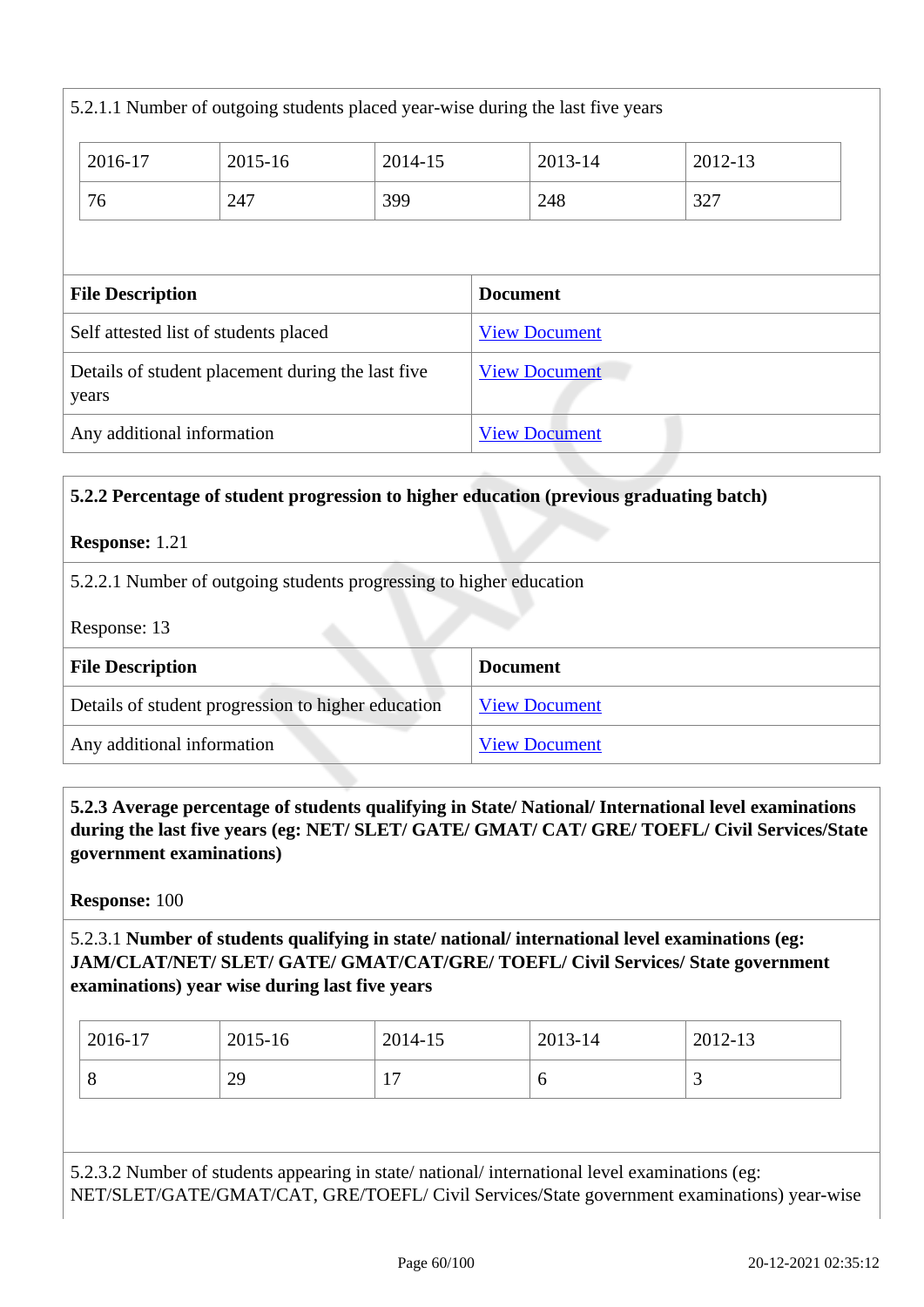during the last five years

|                         | 2016-17                             | 2015-16         | 2014-15 |  | 2013-14              | 2012-13 |
|-------------------------|-------------------------------------|-----------------|---------|--|----------------------|---------|
|                         | 8                                   | 29              | 17      |  | 6                    | 3       |
|                         |                                     |                 |         |  |                      |         |
| <b>File Description</b> |                                     | <b>Document</b> |         |  |                      |         |
|                         | Upload supporting data for the same |                 |         |  |                      |         |
|                         |                                     |                 |         |  | <b>View Document</b> |         |

# **5.3 Student Participation and Activities**

 **5.3.1 Number of awards/medals for outstanding performance in sports/cultural activities at national/international level (award for a team event should be counted as one) during the last five years**

## **Response:** 0

5.3.1.1 Number of awards/medals for outstanding performance in sports/cultural activities at national/international level (award for a team event should be counted as one) year-wise during the last five years

| 2016-17 | 2015-16 | 2014-15 | 2013-14 | 2012-13 |
|---------|---------|---------|---------|---------|
|         |         | v       |         | v       |

| <b>File Description</b>                                                                                                                            | <b>Document</b>      |
|----------------------------------------------------------------------------------------------------------------------------------------------------|----------------------|
| Number of awards/medals for outstanding<br>performance in sports/cultural activities at<br>national/international level during the last five years | <b>View Document</b> |

## **5.3.2 Presence of an active Student Council & representation of students on academic & administrative bodies/committees of the institution**

## **Response:**

Nims University Rajasthan, Jaipur Student Council is a strategic platform for students to acquire in-depth leadership experiences. The University Council serves as the chief representative body for students in the university, with representations from all faculties. Council focuses primarily into student integration and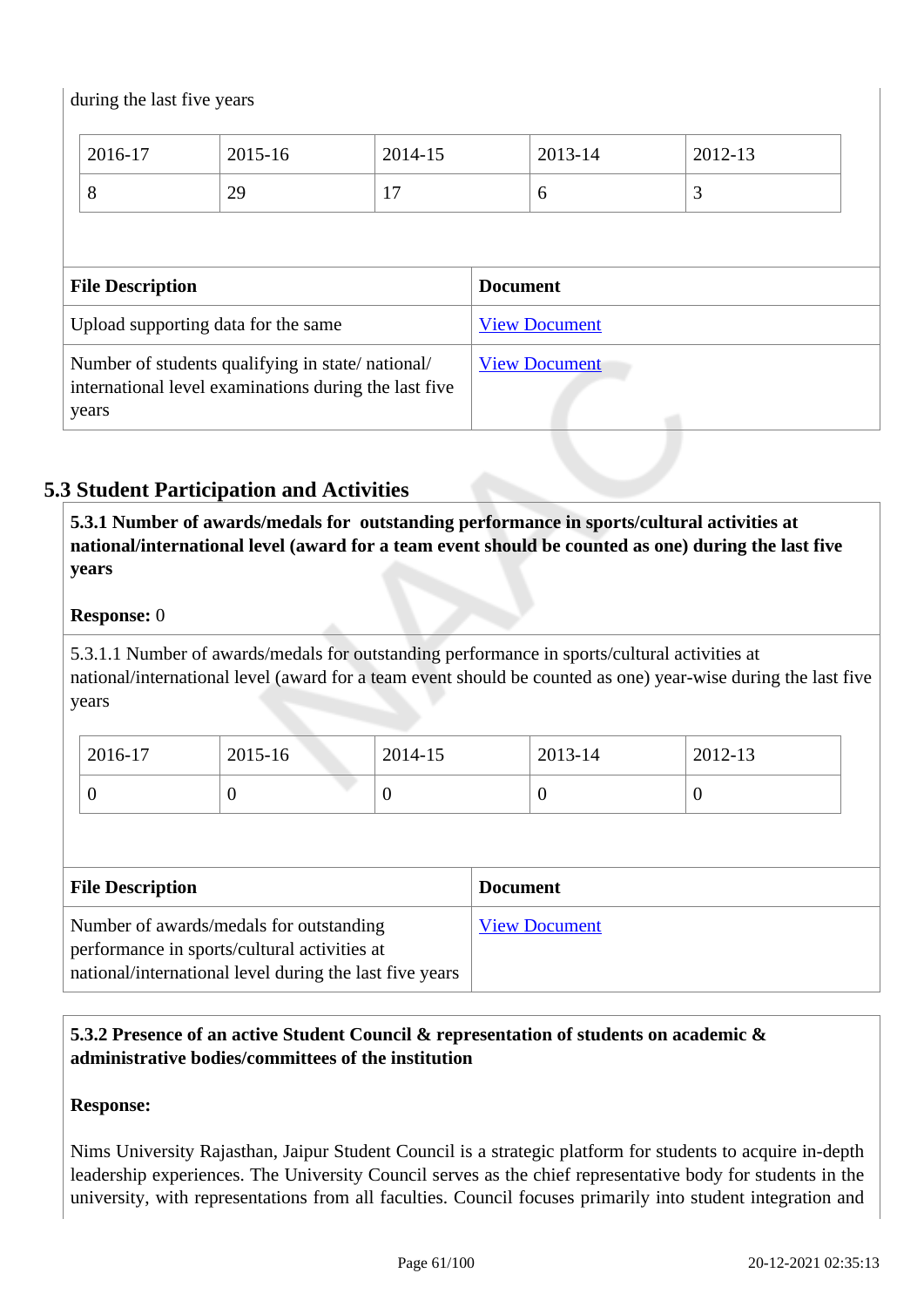the quality of life for campus students. The Students' Council is a student body having 02 students in each department and all the members elected the president of the Council. The Council also has an Executive Committee composed of 10 members. The President, two Vice Presidents, the General Secretary, two Joint Secretaries and four Executive Committee Members are the office bearers of the Students' Council. Student Council conducted various academic and extra- curricular programmes and initiated several student welfare measures. During the celebration of various programmes / events and activities student council monitors and helps in upkeep of discipline, decorum and overseeing execution of all the activities.

## **5.3.3 Average number of sports and cultural activities / competitions organised at the institution level per year**

## **Response:** 12

5.3.3.1 Number of sports and cultural activities / competitions organised at the institution level year-wise during the last five years

| 2016-17               | 2015-16        | 2014-15 | 2013-14 | 2012-13                   |
|-----------------------|----------------|---------|---------|---------------------------|
| 1 ^<br>$\overline{1}$ | $\overline{1}$ | ∸∸      | ∸∸      | 1 <sub>2</sub><br>$\perp$ |

| <b>File Description</b>                                                       | <b>Document</b>      |
|-------------------------------------------------------------------------------|----------------------|
| Number of sports and cultural activities /<br>competitions organised per year | <b>View Document</b> |

## **5.4 Alumni Engagement**

 **5.4.1 The Alumni Association/Chapters (registered and functional) contributes significantly to the development of the institution through financial and non financial means during the last five years**

## **Response:**

The University has a alumni association that every student who graduates from the college is part of. The fee for registartion is collected as part of the fee when they take admission in the University. There is alumni meet held every year. The Alumni also have access to an app where they can post jobs, internship opportunities for the current students. Feedback from the Alumni is also collected through the app.The feedback given is analysed online and necessary actions are taken after discussions. Alumni have also made non-financial donations like books to the library, planted trees etc.

Outstanding student in the University is felicitated during the alumni gathering. They are also asked to talk to the students during orientation program conducted during the beginning of the session.

**5.4.2 Alumni contribution during the last five years (INR in Lakhs)**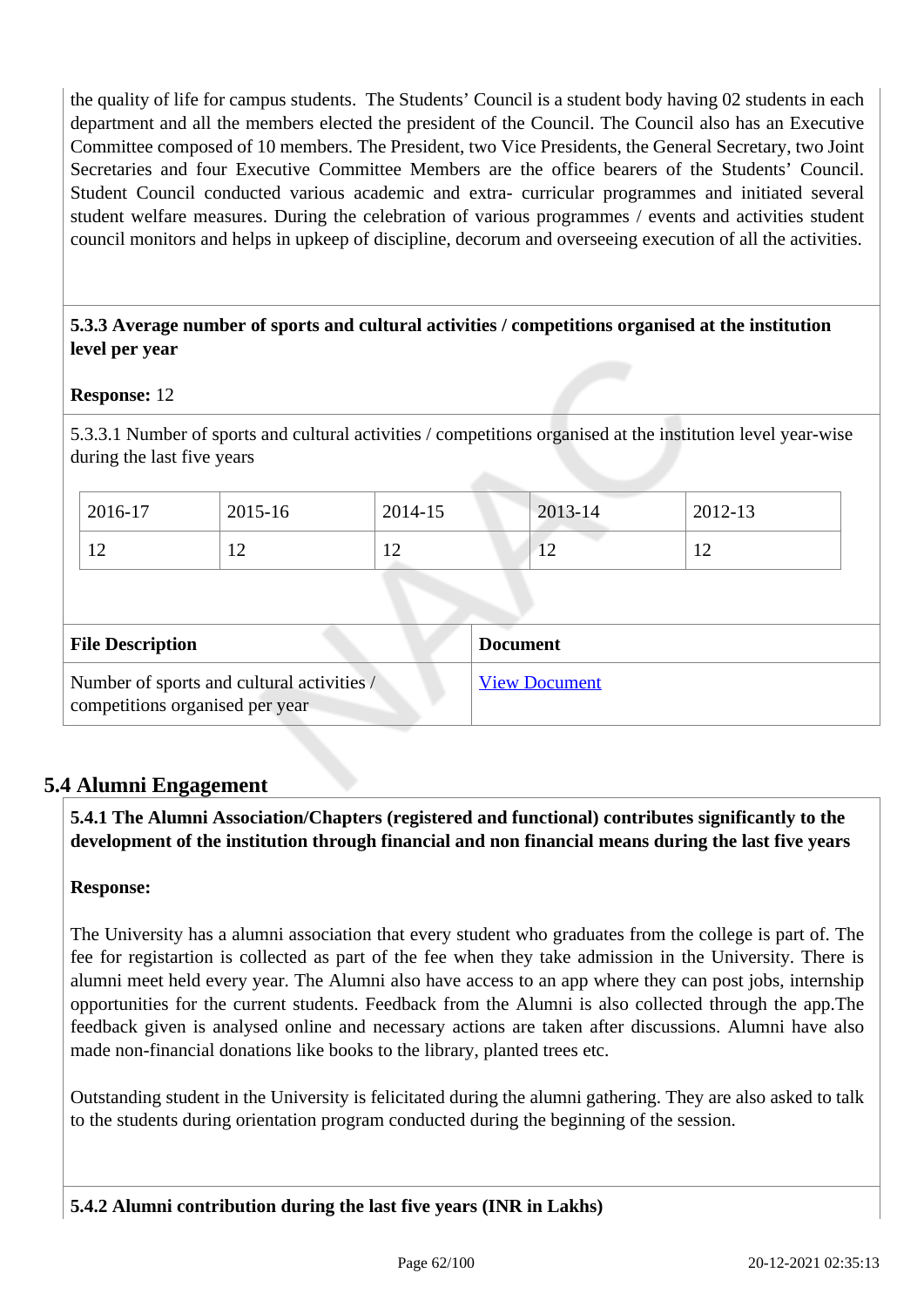| <b>Response:</b> 50 Lakhs -100 Lakhs  |                      |  |  |
|---------------------------------------|----------------------|--|--|
| <b>File Description</b>               | <b>Document</b>      |  |  |
| Any additional information            | <b>View Document</b> |  |  |
| Alumni association audited statements | <b>View Document</b> |  |  |

# **5.4.3 Number of Alumni Association / Chapters meetings held during the last five years**

## **Response:** 5

5.4.3.1 Number of Alumni Association /Chapters meetings held year-wise during the last five years

| 2016-17 | 2015-16 | 2014-15 | 2013-14 | 2012-13 |
|---------|---------|---------|---------|---------|
|         |         |         |         |         |

| <b>File Description</b>                                                                   | <b>Document</b>      |
|-------------------------------------------------------------------------------------------|----------------------|
| Report of the event                                                                       | <b>View Document</b> |
| Number of Alumni Association / Chapters meetings<br>conducted during the last five years. | <b>View Document</b> |

 $\overline{1}$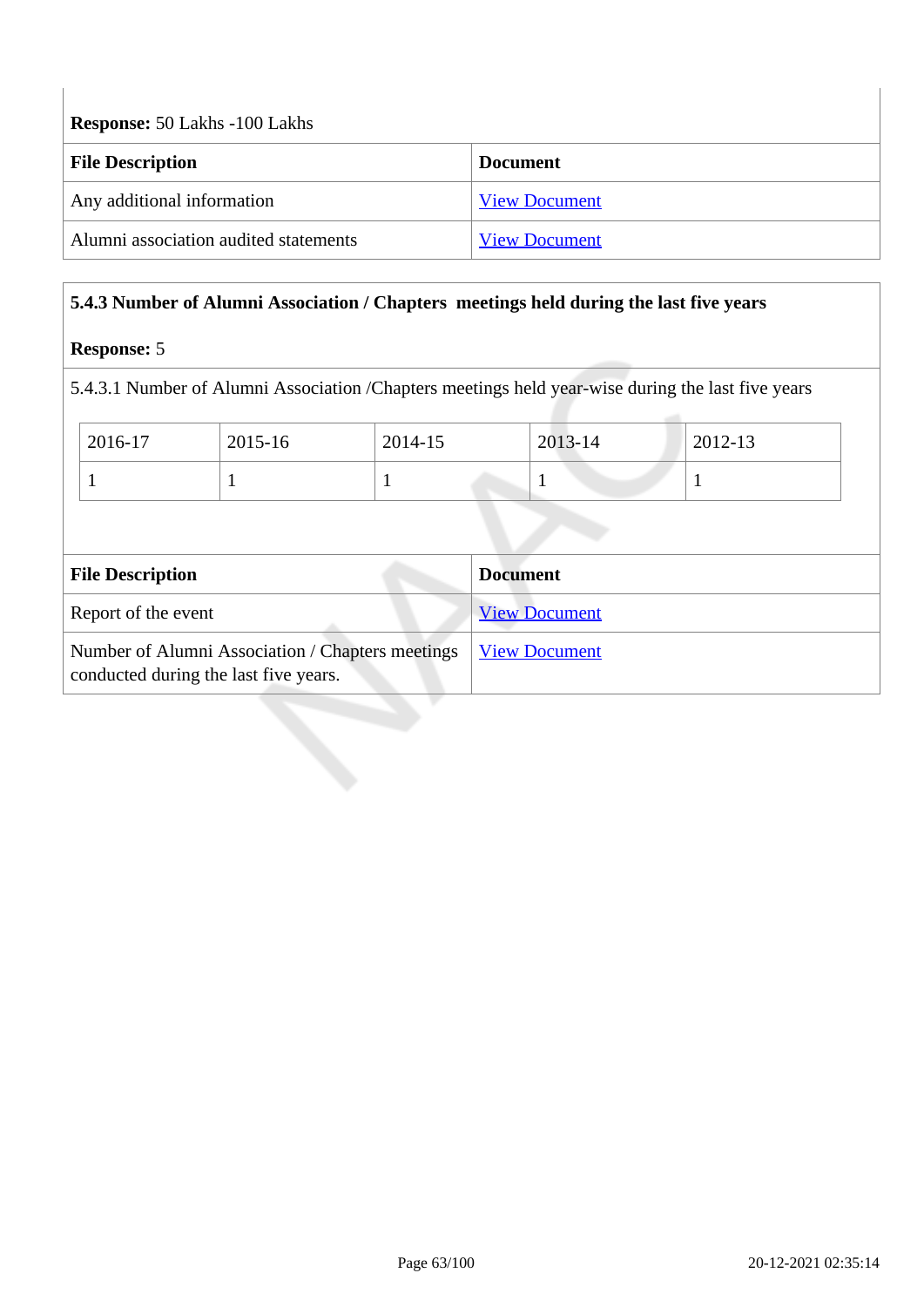## **6.1 Institutional Vision and Leadership**

 **6.1.1 The governance of the institution is reflective of an effective leadership in tune with the vision and mission of the University**

## **Response:**

Vision:

Transforming dreams of learners to realities by providing rich learning experiences that translates into successful careers.

Mission:

To provide affordable higher education for people from all walks of life and build employability for each learner by linking degrees meaningfully to careers.

The mission statement of the university defines its characteristics in terms of the needs of the society like: a) To provide affordable education to the society in all walks of life.

b) To provide technical, medical (including super speciality services) and other Professional courses with emphasis on developing value based ethical career orientation.

c) To develop employability of stakeholders.

d) To produce skilled and competent manpower with commitment to societal needs.

Chairperson, President, Pro-President, Principals & faculty play a great pro-active role in governance & management of the University. They ensure that academic, financial and logistic planning is carried out well in time & implemented. They ensure that there is equitable distribution of staff and resources to various departments for optimal functioning.

For academic functioning, the President interacts with the Deans and Heads of Department. For administrative functioning, the Registrar is the head of administration. Board of Management and the Academic Council function is the policy and decision-making body in academic affairs of the University.

The Board of management headed by the Chairperson, is the authority of the University entrusted with the task of developing, implementing and improving participatory and decentralized management systems.

The President is the head of the administrative academic bodies whereby he is involved in Policy Decisions in consultation with the members of the concerned body. Deans of Faculties review the progress of academic activities through Heads of the Departments. Controller of examinations interacts with Faculty members, Head of Departments, Dean of Faculty, Registrar, President and chairperson to discuss and update the schedules of examinations, evaluation of answer scripts and publication of the results thereof. Proctor interacts with students, Deans, Registrar and President so as to maintain discipline in the campus including hostels. The President also chairs and addresses the meetings of teaching and non-teaching staff, research scholars, students, parents and alumni to give and take suggestions and resolve issues in the interest of overall campus administration.

University reinforces a culture of excellence by way of rewarding good performances, encouraging the participatory style of leadership, promoting the culture of research, following the interactive pedagogy and imbibing the value and ethics in the students and staff. Leadership at various levels interacts with the stakeholders and collects the feedback which is discussed with the concerned bodies/committees of the University to identify the Organizational needs and solutions thereof.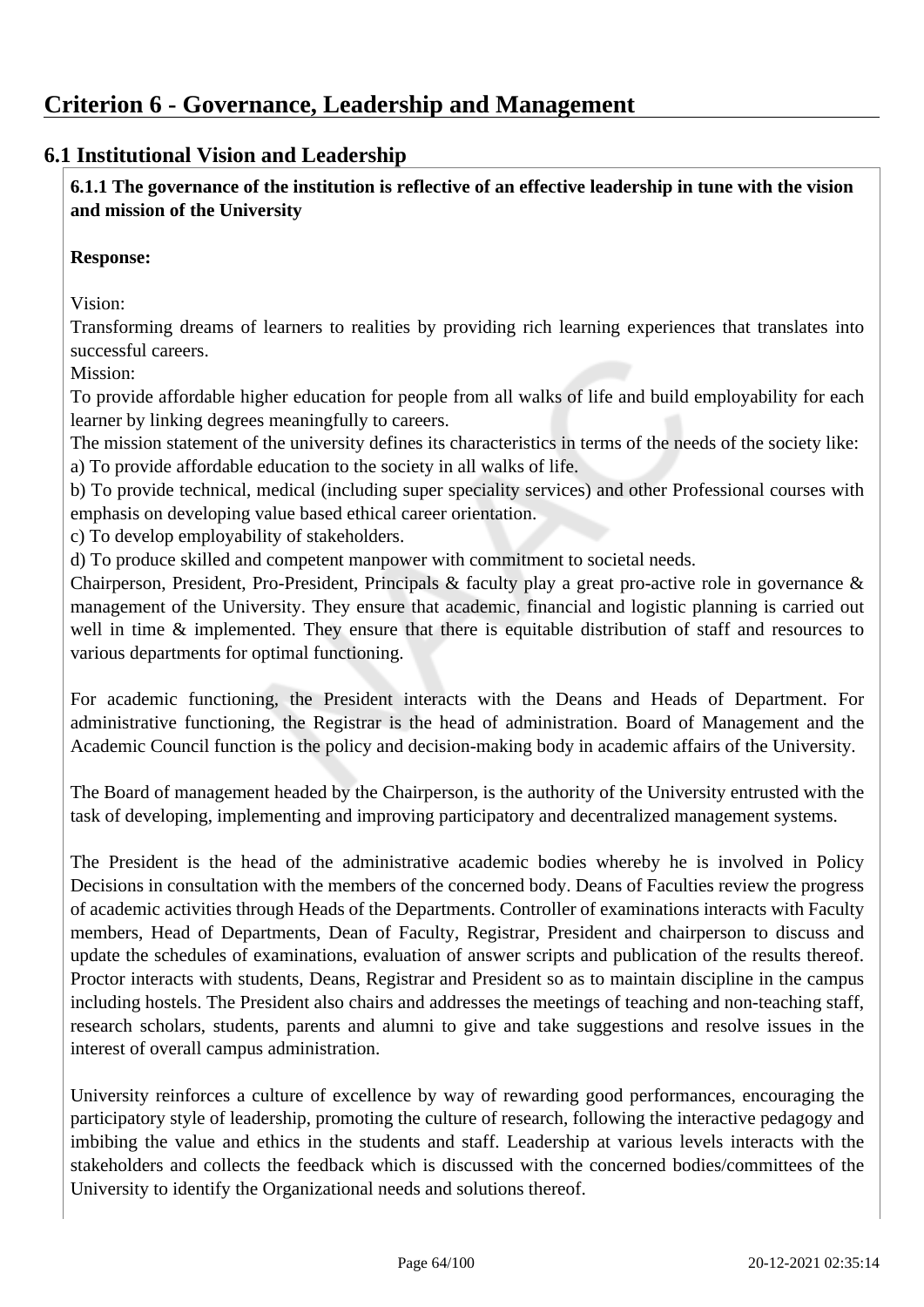| <b>File Description</b>                | <b>Document</b>      |
|----------------------------------------|----------------------|
| <b>Link for Additional Information</b> | <b>View Document</b> |

#### **6.1.2 The institution practices decentralization and participative management**

#### **Response:**

- All teaching and non- teaching staff contribute in the management of university affairs. The university staffs are associated with Board of Studies, State / National Level Events, Co-curricular Activities and various committees at university and departmental level
- The infrastructural planning, planning for equipment procurement, ICT requirement, academic planning and financial planning in the short and long term are carried out after extensive discussions at various levels & a time frame is agreed upon.
- Faculty members of each department are also members of Board of Studies, Committee for Advanced Studies and Research and the All Deans, Principals and HODs are the members of Academic Council. The powers and the functions of each authority and body are well-defined as per Act and Statute to ensure administrative decentralization. The proposals are generated at the grass root level and after careful consideration and deliberations; the recommendations of various bodies regarding academics are discussed at Academic Council and if policy matter, then discussed at Board of Management, which arrives at the final decision.
- Statutory bodies, Academic Council, Examination Committees and Board of Studies all ensure participative management. Management of curriculum, courses, and syllabus, examinations, tests, evaluation and teaching learning programs, cultural, sports and alumni activities in the schools/institutes and Student feedback analysis and action thereon are also indicative of participative management system.

| <b>File Description</b>         | <b>Document</b>      |
|---------------------------------|----------------------|
| Link for Additional Information | <b>View Document</b> |

## **6.2 Strategy Development and Deployment**

## **6.2.1 Perspective/Strategic plan and Deployment documents are available in the institution**

## **Response:**

The university has a perspective plan for next 10 years keeping in view the vision, mission and objectives of the university.

The main objective of the plan is in line with vision and mission of the university which seeks better quality of life for society at large through provision of high quality professional education. Planning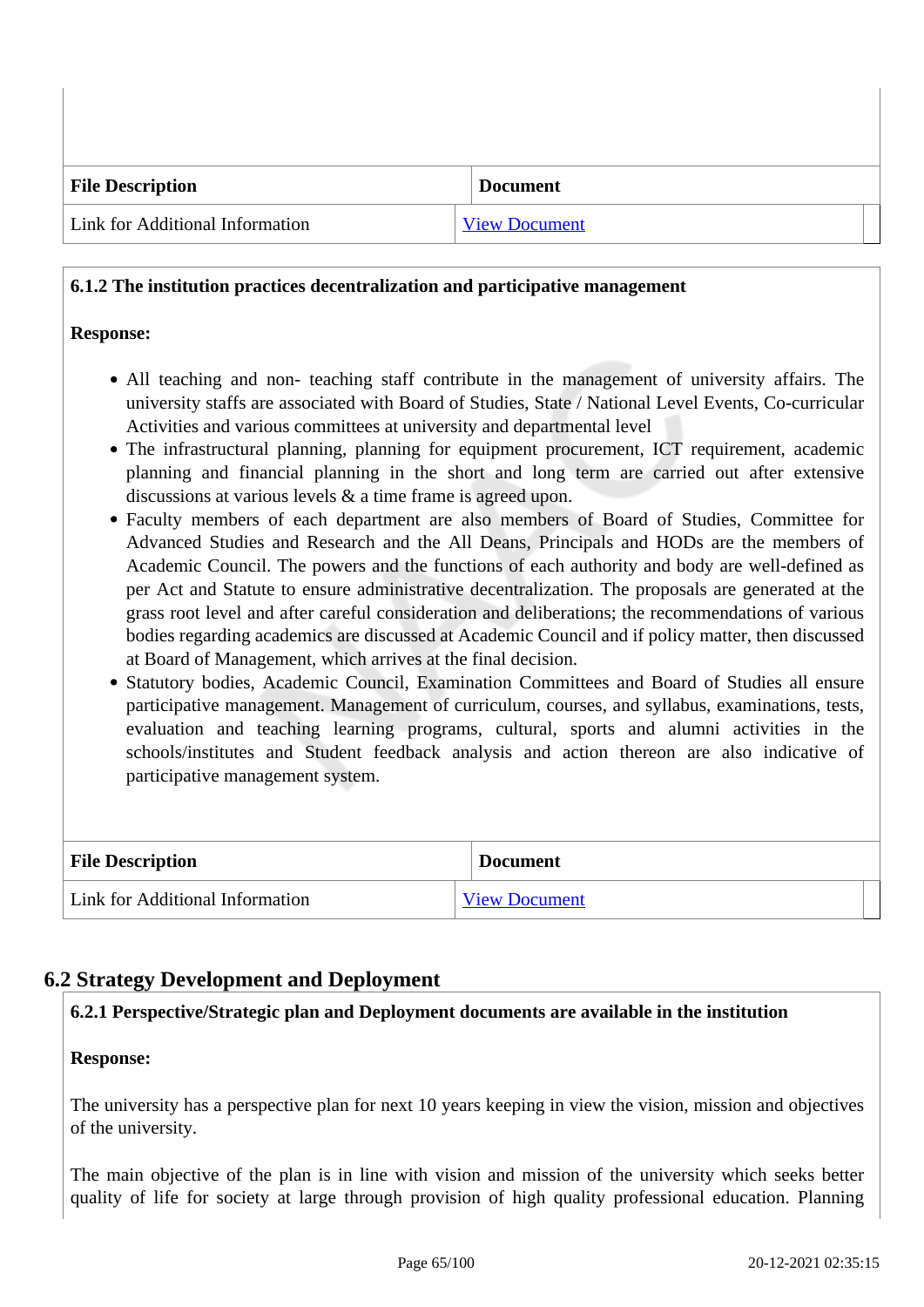initiatives also seek to transform University into a reputed consulting hub and national centre for research and entrepreneurial and health management activities.

The Perspective plan is deployed in stages of :

1. Level 1 - 1-2 years

2. Level 2 - 2-3 years

3. Level 3 - 3-5 years

Each of these stages have a definite set of milestones that needs to be achieved.

Implementing LMS and ICT in Teaching Learning - The University successfully implemented LMS all thorughout its affiliated Institutes and has taken the first step towards automation of academics. Feedbacks such as 360 degree feedback, library feedback etc was taken using the LMS, encouraging discretion while providing feedback. The university aims to have 100% ICT enabled classroom as per the perspective plan.

The University has adapted an fully automated exam management system which helps them to maintain student records, prepare tabulation result and generate question papers and implement online MCQ.

| <b>File Description</b>                                   | <b>Document</b>      |
|-----------------------------------------------------------|----------------------|
| Any additional information                                | <b>View Document</b> |
| Strategic Plan and deployment documents on the<br>website | <b>View Document</b> |
| Link for Additional Information                           | <b>View Document</b> |

 **6.2.2 Organizational structure of the University including governing body, administrative setup, and functions of various bodies, service rules, procedures, recruitment, promotional policies as well as grievance redressal mechanism**

## **Response:**

Organizational Structure of the University - The University is headed by the Chairperson, then the President, who in turn is incharge of the Pro-President, Registrar, and the IQAC. All the other Bodies such as - Deputy Registrar, Dean of Faculty, Dean of Academics, Controller of Examination, Chief Librarian, Security Head, Estate Office Control Room, etc come under the Pro-President, Registrar and IQAC. A Clear illustration of the heirarchy is shown as a flow chart.

Functions of various bodies, service rules, procedures, recruitment, promotional policies, and grievance redressal policies are inaccordance to the university norms, and are available on the University Webpage and the link is attached below.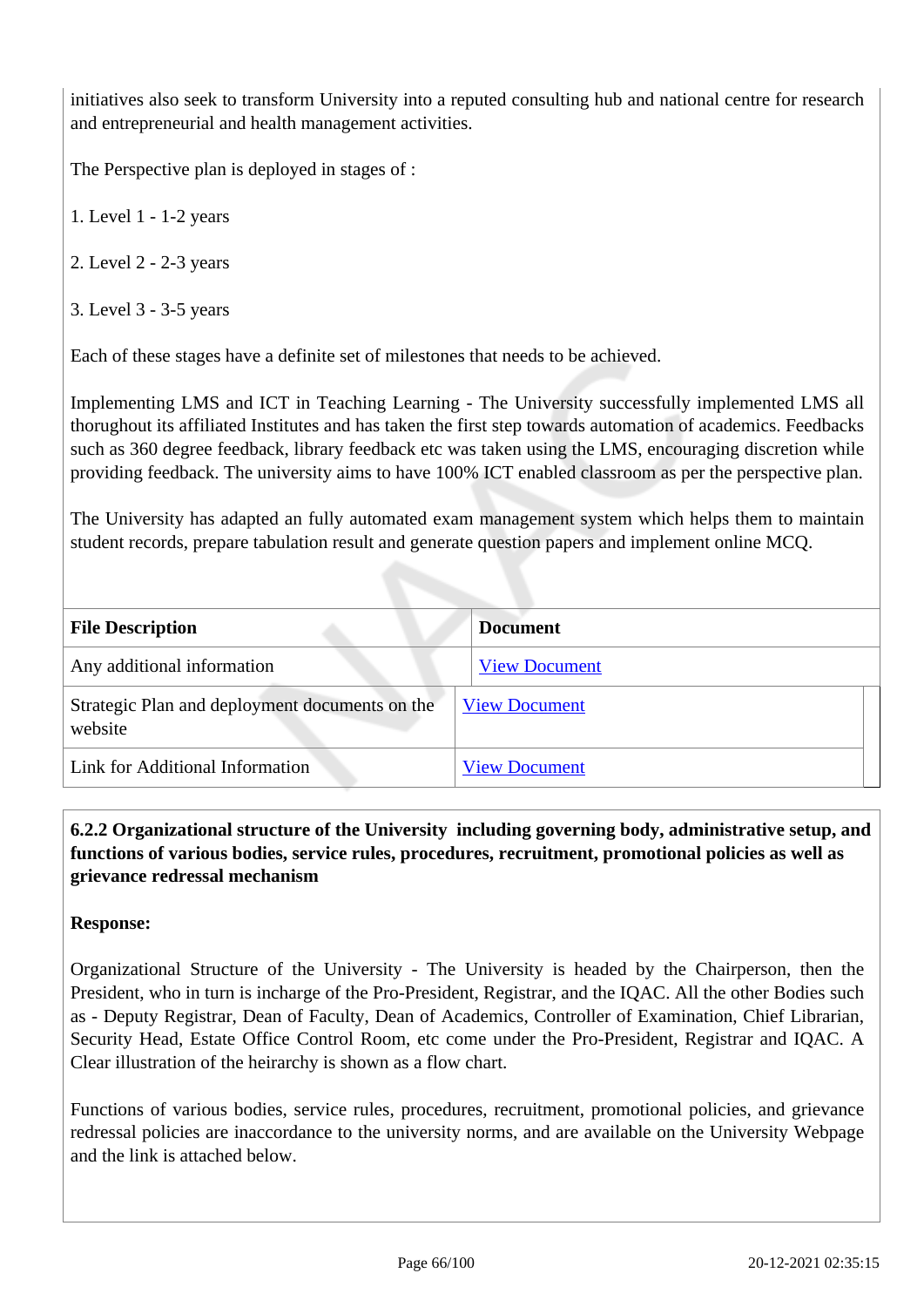| <b>File Description</b>                      | <b>Document</b>      |
|----------------------------------------------|----------------------|
| Link to Organogram of the University webpage | <b>View Document</b> |
| Link for Additional Information              | <b>View Document</b> |

| 6.2.3 Implementation of e-governance in areas of operation<br><b>1. Planning and Development</b><br>2. Administration<br><b>3. Finance and Accounts</b><br><b>4. Student Admission and Support</b> |                      |  |  |
|----------------------------------------------------------------------------------------------------------------------------------------------------------------------------------------------------|----------------------|--|--|
| 5. Examination                                                                                                                                                                                     |                      |  |  |
| <b>Response:</b> All 5 of the above                                                                                                                                                                |                      |  |  |
| <b>File Description</b>                                                                                                                                                                            | <b>Document</b>      |  |  |
| Screen shots of user interfaces                                                                                                                                                                    | <b>View Document</b> |  |  |
| <b>ERP</b> Document                                                                                                                                                                                | <b>View Document</b> |  |  |
| Details of implementation of e-governance in areas<br>of operation Planning and<br>Development, Administration etc                                                                                 | <b>View Document</b> |  |  |

## **6.2.4 Effectiveness of various bodies/cells/committees is evident through minutes of meetings and implementation of their resolutions**

## **Response:**

The college has several bodies like Aacdemic council, Board of studies, Board of management. These bodies have their maintained meeting minutes after every meeting. There are also committees like IQAC, womens cell, anti-ragging committee, anti-sexual harassment committee, placement cell, environment cell, Hostel committee, mess committee, cultural committee, student quality circle, grievance redressal cell etc who have representations from both students and staff. These committees conduct meetings and the relevant meeting minutes in maintained both online and offline.

## **Example of meeting minutes:**

## **Committee name:** Grievance Redressal Committee

Example meeting: A meeting of Students Grievance Redressal Committee was held on 16/03/2017, in the office of the registrar Nims University, Rajasthan, Jaipur at 02:00 pm. following members were present:

| Sr. No. | <b>Name</b>    | <b>University Designation</b>                              |  |
|---------|----------------|------------------------------------------------------------|--|
| 1.      | Dr. U.K. Gupta | Prof. & Head, Deptt. of Anatomy, National Institute of Med |  |
|         |                | Sciences & Research                                        |  |
|         |                |                                                            |  |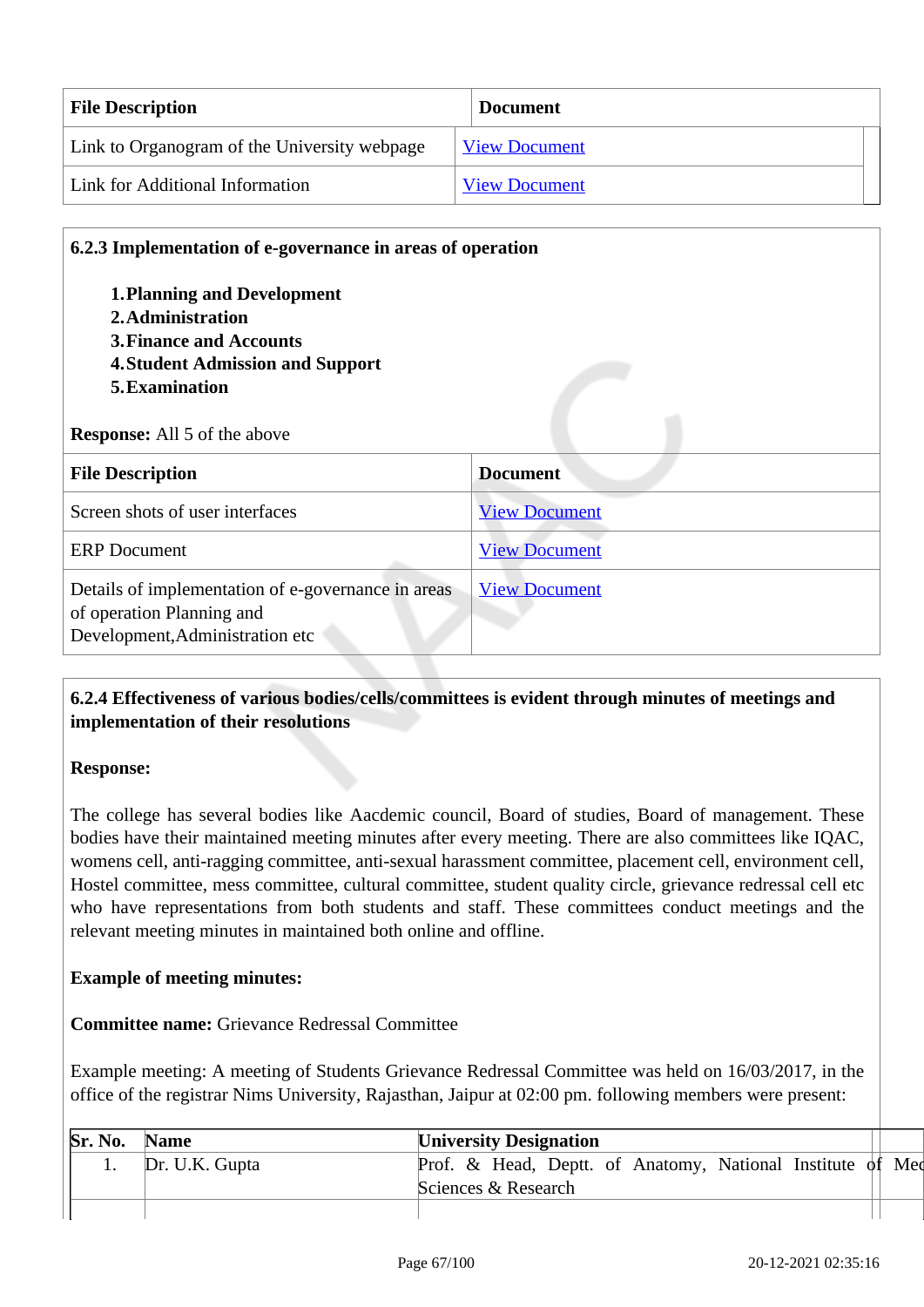| Dr. R.S. Verma        | Proctor                                                             |  |
|-----------------------|---------------------------------------------------------------------|--|
| Dr. S.S Chowhan       | Vice Principal, Nims Institute of Management & Computer Science     |  |
| Dr. Sandeep Tripathi  | Associate Professor, Nims Institute of Engineering & Technology     |  |
| Dr. Renu Sharma       | Associate Professor, Deptt. of Chemistry, Nims Institute of Enginee |  |
|                       | & Technology                                                        |  |
| Dr. Nishi Fatma       | Assistant Professor, Deptt. of Psychology, Nims School of Humani    |  |
|                       | Social Science & Commerce                                           |  |
| Mr. Ankit Kumar Singh | $B.B.A. + LL.B. 5th Year$                                           |  |
| Ms. Pratima Singh     | Pharm. D., 3rd Year                                                 |  |

## **The committee considered following agenda items, discussed and decided as follows:**

**Item 1.** Confirmation of last minutes of meeting held on 17.07.2016

The minutes of last meeting of the committee were approved unanimously.

**Item 2. Grievance Received** 

- 1.Medical facilities
- 2.Library facilities
- 3.Grocery Shop

1.The students demanded that they be provided medical facilities at concessional rates and medical checkup without any charge.

The committee requested the management to direct the Medical Superintendent to provide medical facilities to the students at concessional rate and medical checkup on nominal rate.

1.Students' grievance was that there is paucity of text books and reference books in the college library and also that only one reader's ticket is issued to borrow books from the library.

The committee requested the management to provide sufficient funds to purchase sufficient number of text books and reference books and to direct the Chief Librarian and college librarians to provide list of requisite books.

1.The hostler's grievance is that for procuring items of daily use, they have to go either Jaipur or nearby towns.

Their demand is that there must be a grocery shop so that they can purchase essential items.

The committee forwarded their request to the Chairperson to provide a place to open a grocery shop and call interested persons to run the shop.

The meeting ended with the vote of thanks to the Chair.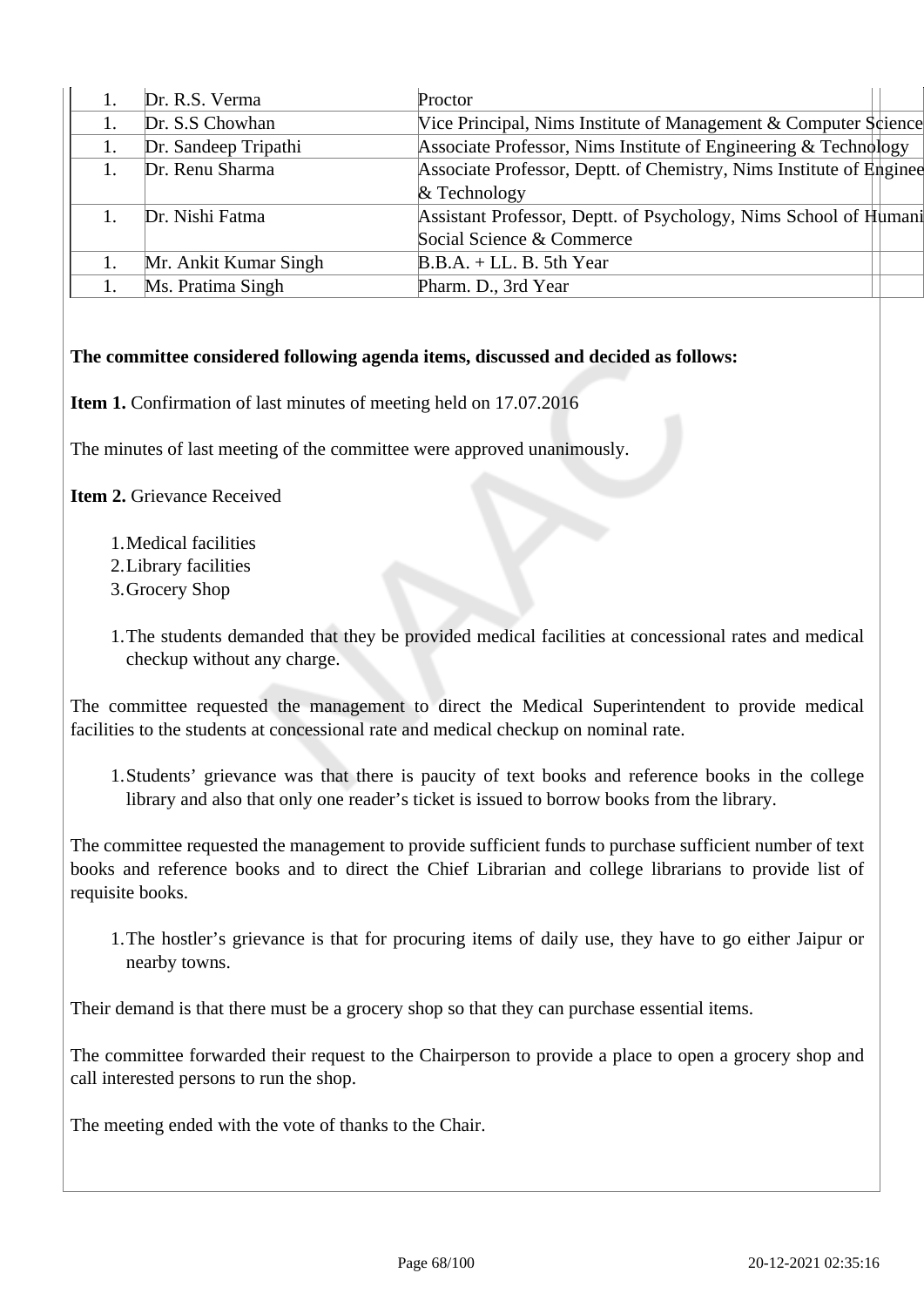# **6.3 Faculty Empowerment Strategies**

## **6.3.1 The institution has effective welfare measures for teaching and non-teaching staff**

### **Response:**

Teaching staff is encouraged to attend conferences, workshops, skill development programs to enhance their skills. The colleges helps by giving them lesser work load while they attend the programs. Skill development in computers and academic resourcing are also conducted at the institutional level for teachers.

Non-teaching staff are also encouraged to attend training and skill up-gradation programs conducted in the univerisity and other bodies.

TEACHER WELFARE:

The Welfare facilities for the Teachers may be divided into Conducive working conditions environment and Welfare facilities in addition to the remuneration.

These conditions and facilities include:-

Individual teacher's office room with adequate provisions, staff lounges, Departmental libraries, personal contingency and stationery grants etc.;

Residential quarters at reasonable rent, facilities of community/corporate life such as cultural / recreational activities;

Transportation facility

Medical facilities 24 hrs

Leave travel facilities for self and family as also travel facilities for making library reference works in the advanced centres of the nation, visiting industrial centres, visits abroad attending Conferences and Seminars etc.,

The Teacher Welfare Committee should continuously review, monitor and improve upon the availability and utilisation of the welfare facilities.

The university providing facilities for the research degree to the faculties.

NON-TEACHING STAFF

We encourage the non-teaching and technical staff to suggest their opinions on the university's functioning through respective Committees.

CBSE accredited school is available in the campus for employees' kids and students from the surrounding of the university.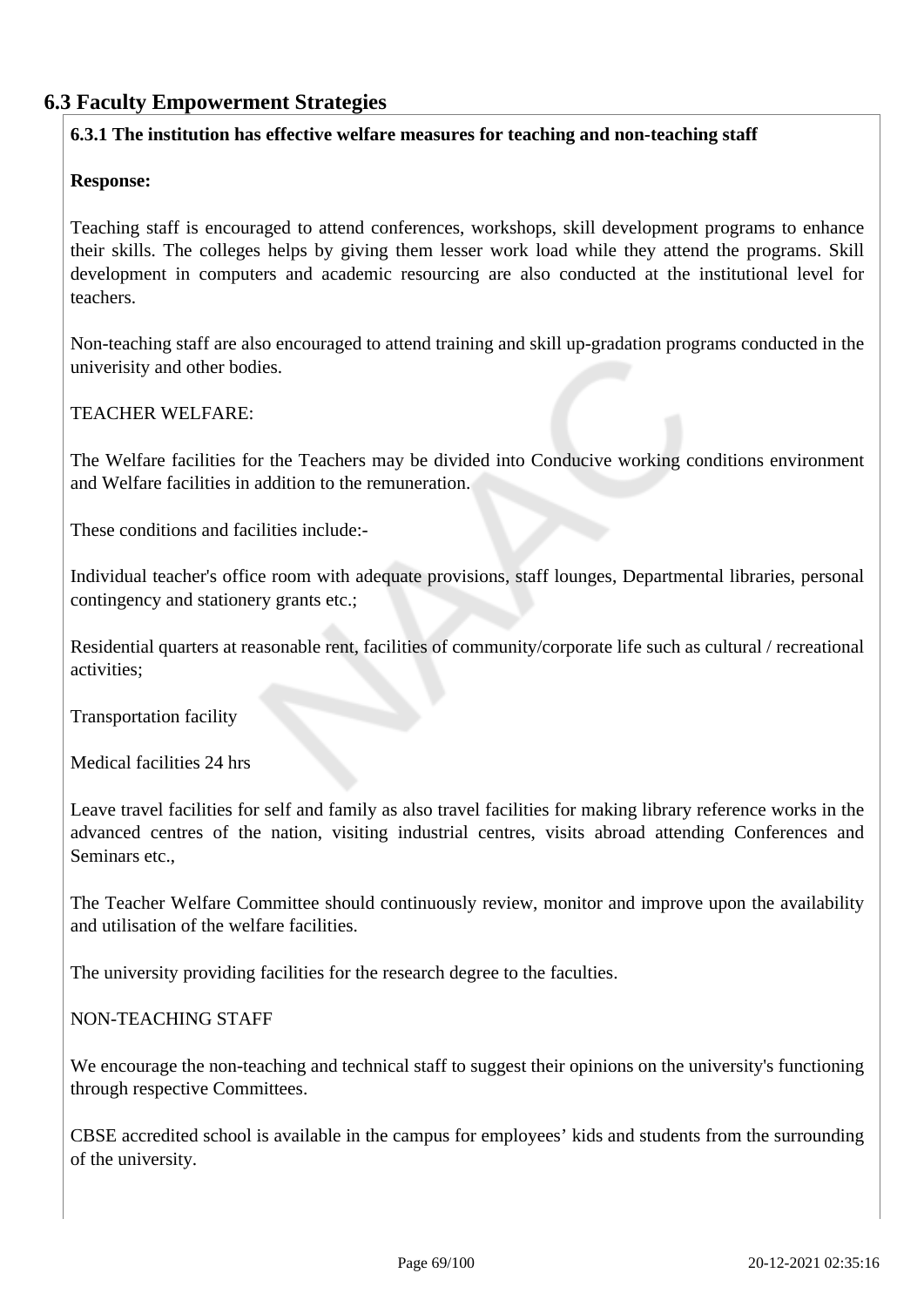## **6.3.2 Average percentage of teachers provided with financial support to attend conferences / workshops and towards membership fee of professional bodies during the last five years**

## **Response:** 10.96

6.3.2.1 Number of teachers provided with financial support to attend conferences / workshops and towards membership fee of professional bodies year-wise during the last five years

| 2016-17      | 2015-16 | 2014-15 | 2013-14      | 2012-13     |
|--------------|---------|---------|--------------|-------------|
| $\cap$<br>∠∠ | 19      | 18      | $\sim$<br>∠∠ | $\sim$<br>∼ |

| <b>File Description</b>                                                                                                    | <b>Document</b>      |
|----------------------------------------------------------------------------------------------------------------------------|----------------------|
| Details of teachers provided with financial support<br>to attend conferences, workshops etc. during the last<br>five years | <b>View Document</b> |

## **6.3.3 Average number of professional development / administrative training programs organized by the University for teaching and non teaching staff during the last five years**

## **Response:** 19.6

6.3.3.1 Total number of professional development / administrative training programs organized by the Institution for teaching and non teaching staff year-wise during the last five years

| 2016-17 | 2015-16  | 2014-15            | 2013-14 | 2012-13 |
|---------|----------|--------------------|---------|---------|
| 30      | 20<br>42 | 17<br>$\mathbf{r}$ | 10      | υ       |

| <b>File Description</b>                                                                                                                                             | <b>Document</b> |
|---------------------------------------------------------------------------------------------------------------------------------------------------------------------|-----------------|
| Details of professional development / administrative   <u>View Document</u><br>training programs organized by the University for<br>teaching and non teaching staff |                 |

 **6.3.4 Average percentage of teachers attending professional development programs viz., Orientation Program, Refresher Course, Short Term Course, Faculty Development Program during the last five years**

## **Response:** 8.54

6.3.4.1 Total number of teachers attending professional development programs, viz., Orientation Program,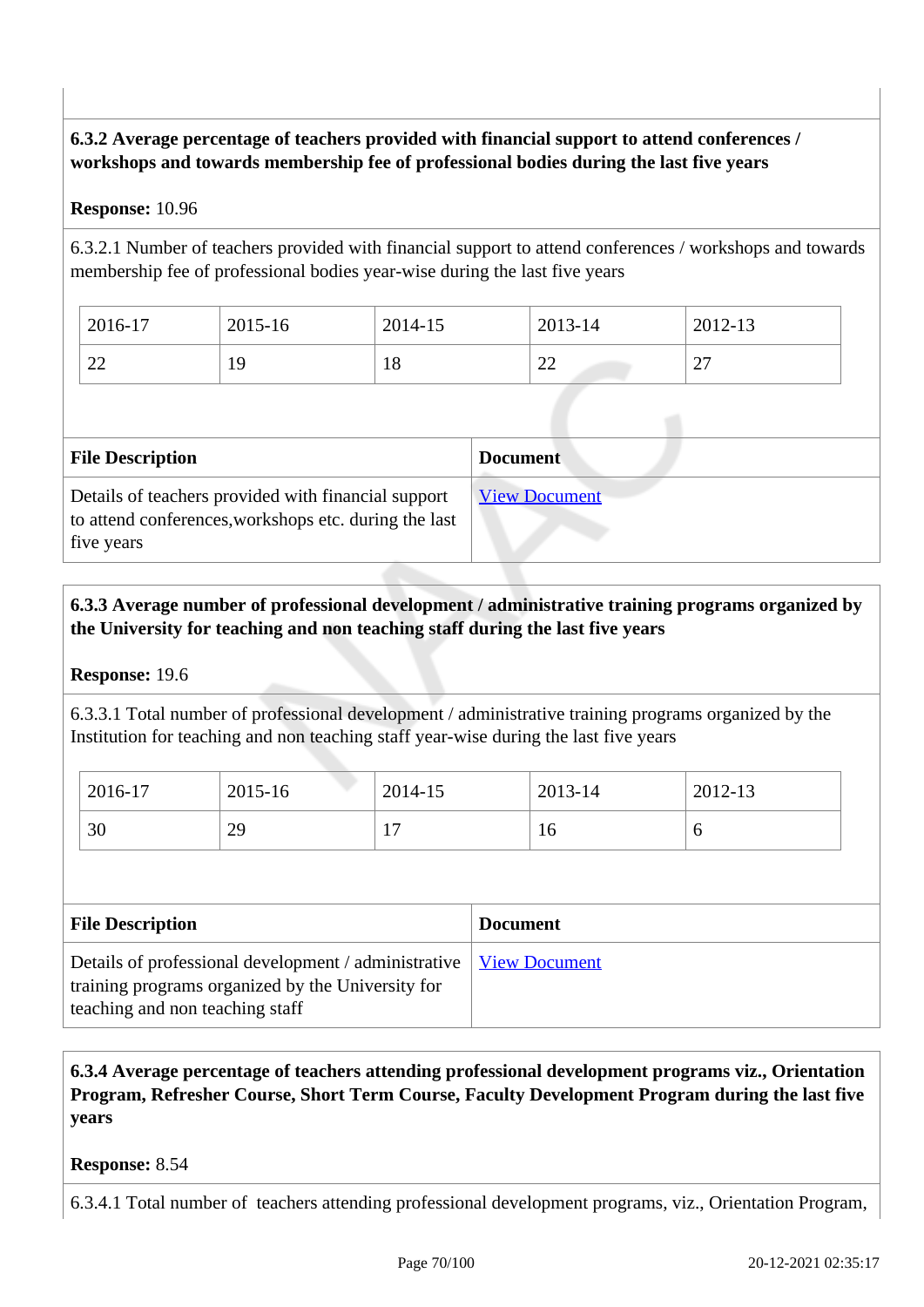## Refresher Course, Short Term Course, Faculty Development Programs year-wise during the last five years

| 2016-17                 | 2015-16 | 2014-15 |                 | 2013-14 | 2012-13 |  |
|-------------------------|---------|---------|-----------------|---------|---------|--|
| 29                      | 25      | 09      |                 | 14      | 9       |  |
|                         |         |         |                 |         |         |  |
|                         |         |         |                 |         |         |  |
| <b>File Description</b> |         |         | <b>Document</b> |         |         |  |

## **6.3.5 Institution has Performance Appraisal System for teaching and non-teaching staff**

## **Response:**

Our University has a well defined vision, mission and objective. It is made sure that the staff working here are well aware about the same. This is done during orientation and other meetings. University belives that success can be achieved only if the staff understand the vision, mission and work towards the same for acheiving success. The apprisal system is a continous process which is conducted for every staff to asesss their success, skills etc. Feedback is collected from students for every staff. this feedback is taken using an online 360 degree feedback system.The analysis is done online and the same is reviewed by chairman/director. The provided feedback is also communicated to the staff for suggesting improvments if necessray, to praise them if the feedback recieved is good etc.

API framework is also in place for performance apprisal of non-teaching staff.

The various departments also have the vision, mission and objectives defined. It is made sure that they are in line with that of University's vision, mission and objective. Self apprisal is also practiced where the staff are asked provided feedback about themselves. based on feedback provided by director/chairman, students, peers, self-competency score and complacency score is calculated which is considered during apprisal.

## **6.4 Financial Management and Resource Mobilization**

## **6.4.1 Institution conducts internal and external financial audits regularly**

#### **Response:**

**Nims University Rajasthan** own external audit system along with internal audit. The University has appointed statutory external auditors, **G. Mehta and Company** (Registration No. GSTIN-08AFCPM1519FIZR), who regularly audit the accounts of the University since many years.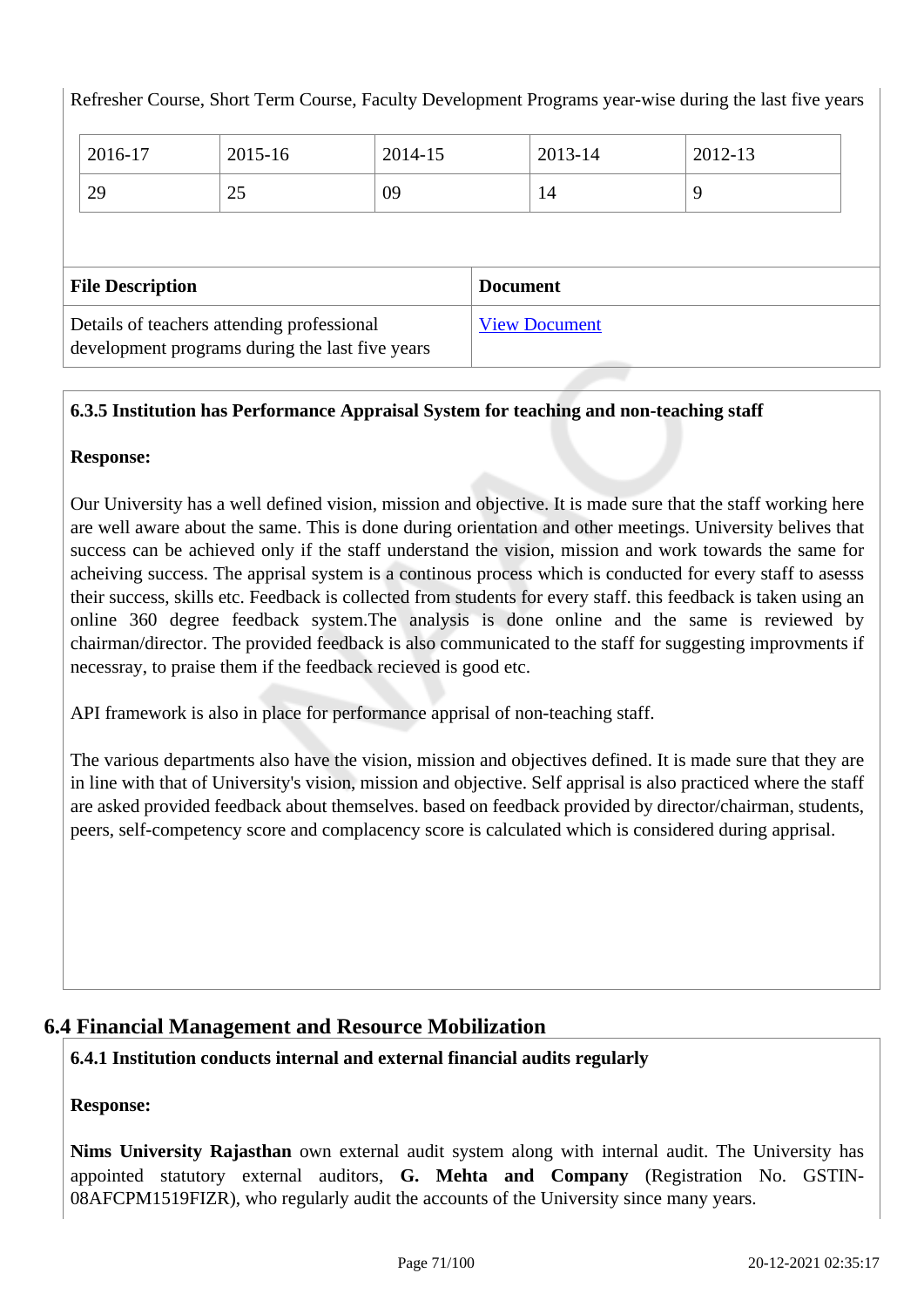**Internal Audit:** Since the University is going through developmental stage and also, because the area of finance handled by the University Finance Department is very limited, an internal audit mechanism has not yet been put in place. Rather, the Accounts and the Development Officer weekly review the status of the accounts and major expenditures with the Chairperson, thereby having checks and balances in place.

**External Audit:** The external auditors (**G. Mehta and Company)** audit the accounts of the Nims University Rajasthan in December and April every year (in December for the period April to December, and in April for the final audit). This practice is also intended as a measure of checks and balances with a vision of correcting all shortcomings and input for implementation of best practices.

As discussed above, the accounts of the University are regularly audited by G.M. Mehta and company and so far, there has not been any audit objections.

The Income and Expenditure Statements for the years 2012-2013, 2013-2014 2014-2015, 2015-2016 and 2016-2017 are attached here against the prompt: **Any additional information.**

| <b>File Description</b>         | <b>Document</b>      |
|---------------------------------|----------------------|
| Link for Additional Information | <b>View Document</b> |

## **6.4.2 Funds / Grants received from non-government bodies, individuals, Philanthropists during the last five years (not covered in Criterion III) (INR in Lakhs)**

## **Response:** 1

6.4.2.1 Total Grants received from non-government bodies, individuals, philanthropists year-wise during the last five years (INR in Lakhs)

| 2016-17                                                                                      | 2015-16  | 2014-15              |                 | 2013-14  | 2012-13  |
|----------------------------------------------------------------------------------------------|----------|----------------------|-----------------|----------|----------|
|                                                                                              | $\theta$ | 0                    |                 | $\theta$ | $\theta$ |
|                                                                                              |          |                      |                 |          |          |
| <b>File Description</b>                                                                      |          |                      | <b>Document</b> |          |          |
| Details of Funds / Grants received from non-<br>government bodies during the last five years |          | <b>View Document</b> |                 |          |          |

## **6.4.3 Institutional strategies for mobilisation of funds and the optimal utilisation of resources**

#### **Response:**

Nims University Rajasthan jaipur has developed strategies for mobilization of fund and optimum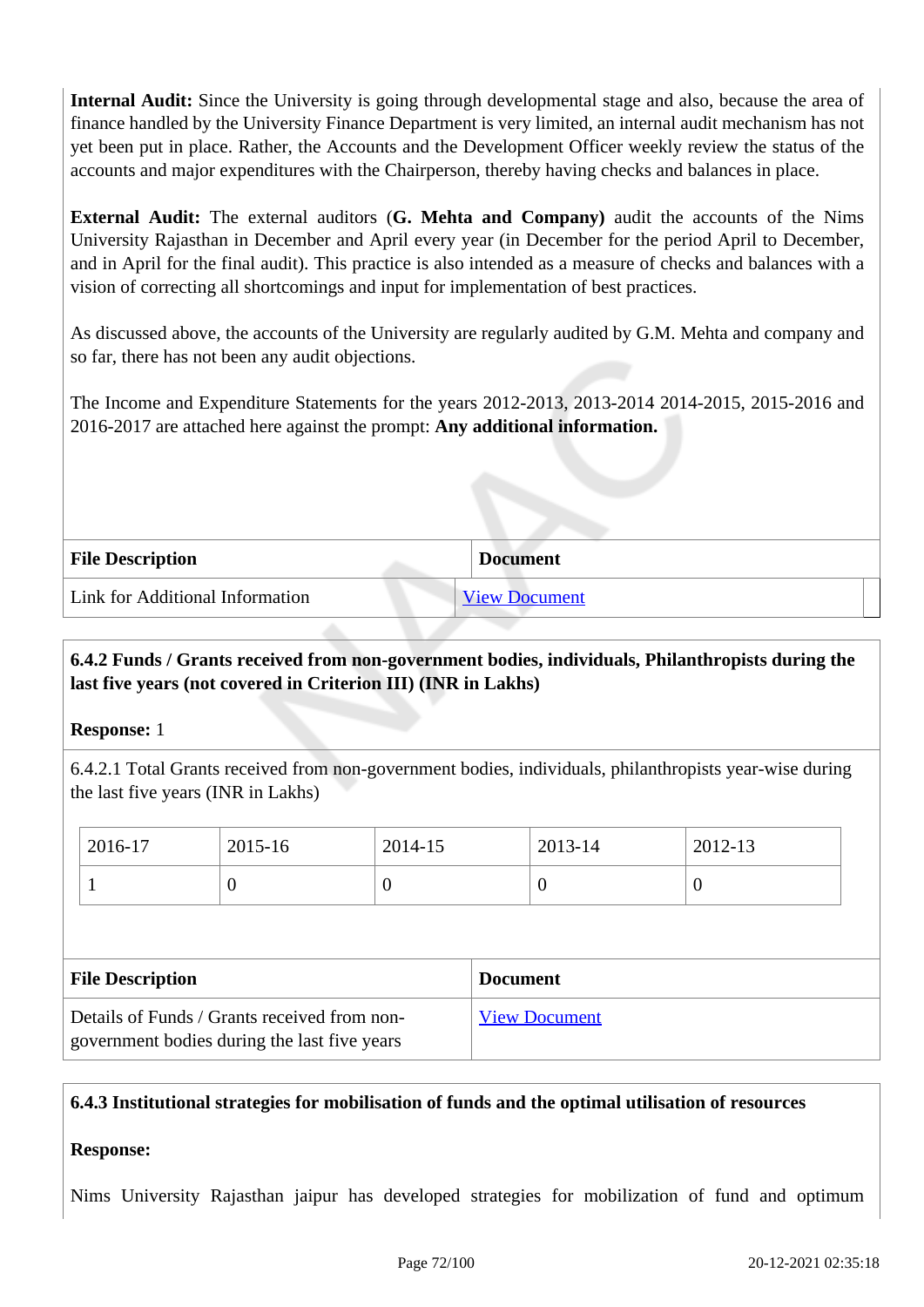utilization of resources to ensure sustainable growth. It is also important to create good infrastructure and maintain adequate ICT facilities to provide quality teaching-learning. Since the University does not have 12b affiliation the focus is to look for alternate channels and resource mobilization.Accordingly the University has adapted the following strategies.

- 1.Optimize admission to the course soffered
- 2.Investment of the available fund at the disposal of the University
- 3.Maximize income from the hospital
- 4.Maximize income from News India
- 5.Maximize income from consultancy and colaboration

The finance committee monitors approves all the financial transactions. The IQAC takes feedback about the optimal utilization of resources and suggest agumentation of available resources

## **6.5 Internal Quality Assurance System**

 **6.5.1 Internal Quality Assurance Cell (IQAC) has contributed significantly for institutionalizing the quality assurance strategies and processes**

#### **Response:**

6.5.1

IQAC team of NIMS University was established on March, 2017. Since its inception IQAC has been working to implement quality processes for overall improvement of teaching learning processes and infrastructure. Following are the two practices as the result of IQAC initiative.

- 1.Online Feedback System IQAC has implemented "Campus.Technology", an open source software platform to conduct feedback online. The following feedback are implemented:
- 1.360 Degree Feedback (Self, Peer)
- 2.Curriculum Feedback
- 3.Alumni Feedback
- 4.Parents Feedback
- 5.Course-exit Feedback
- 6.Institutional Feedback
- 7.Library Feedback
- 8.Seminar/Workshop Feedback

The feedback is taken by all the stakeholders through the mobile app, or taken by logging into the ERP software through the University website. The feedback data is automatically analysed and reports are created real-time. The reports are reviewed by the IQAC and the recommendations are forwarded to the management. Subsequently an Action Taken Report is created by the IQAC.

1.LMS – IQAC has been instrumental in setting up online Learning Management System in the campus. The faculties upload course material such as PowerPoint, videos, YouTube links, in the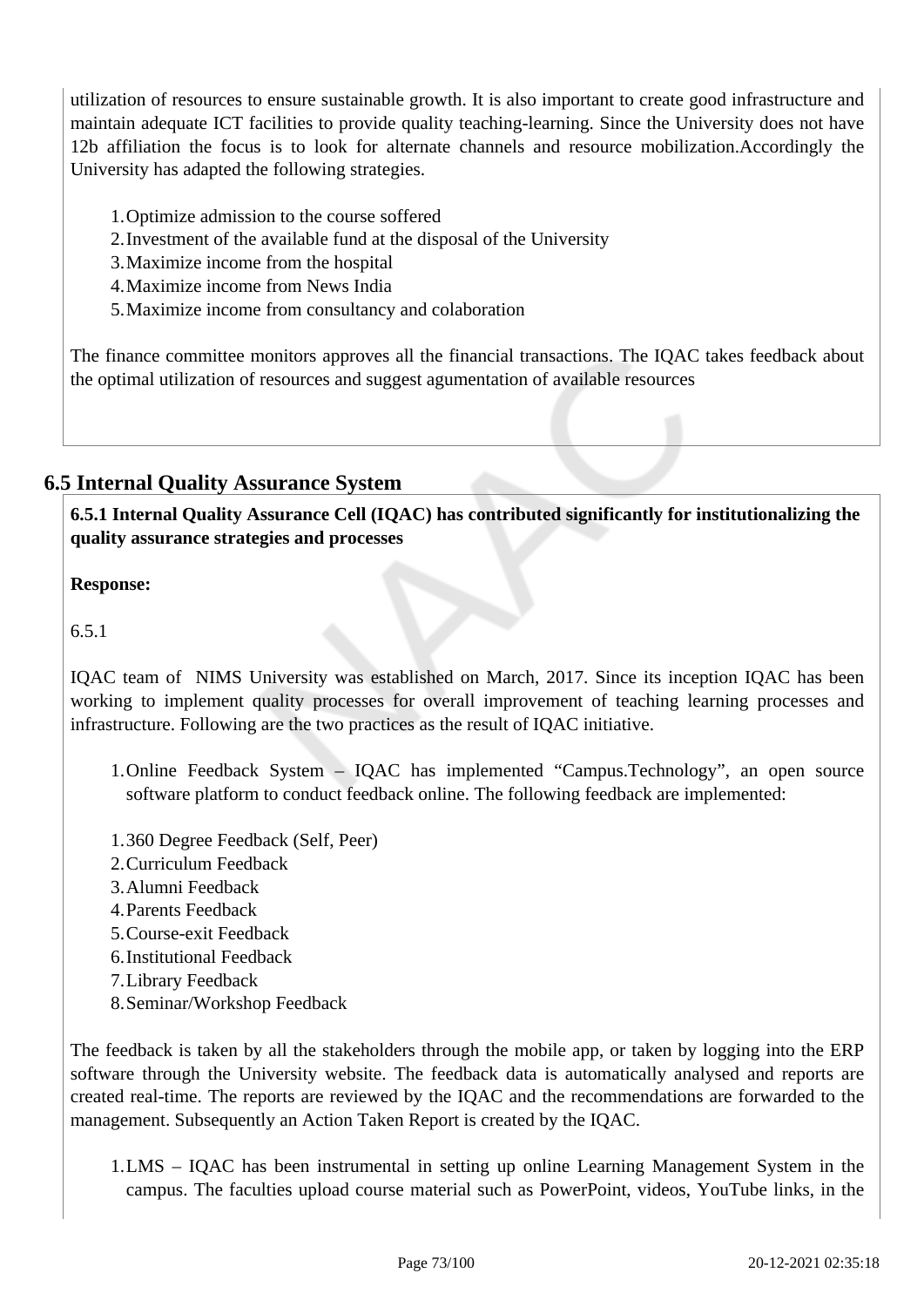Institution LMS, and the students access it through their mobile app. The usage for the same is recorded in the LMS. The faculties also upload online MCQ and the assignments, which can be viewed, taken and attempted by the students using their mobile app.

 **6.5.2 The institution reviews its teaching learning process, structures & methodologies of operations and learning outcomes at periodic intervals through IQAC set up as per norms**

## **Response:**

IQAC of the NIMS University has been monitoring the quality of teaching learning process, structures and methodologies of operations and learning outcomes at periodic intervals during quarterly meetings. Quality parameters and key performance indicators are designed for every course by the IQAC. The KPIs are shared with the department. The IQAC monitors the status of the KPIs and takes corrective action if there is any deviation. The IQAC reviews the academic progress of every department and conducts the session audit. The IQAC encourages the faculty to take part in FDP and FIP. The IQAC encourages faculties to participate in ICT workshop. The IQAC has enforced the effective use of ICT based teaching methodologies. The University monitors the quality of Teaching-Learning process by various methods which include taking online feedback from the students, monitoring their attendance and providing them timely guidance and analyzing the results of each course after every semester. In addition, certain other parameters such as academic performance, number of teaching days, extra classes conducted etc. are monitored by the IQAC. IQAC always encourages the teachers to make use of the latest ICT tools and techniques and student centric learning methodologies.

## **6.5.3 Average number of quality initiatives by IQAC for promoting quality culture per year**

#### **Response:** 1

6.5.3.1 Number of quality initiatives by IQAC for promoting quality year-wise for the last five years

|                                                                                 | 2016-17 | 2015-16              | 2014-15         |                      | 2013-14        | 2012-13  |  |
|---------------------------------------------------------------------------------|---------|----------------------|-----------------|----------------------|----------------|----------|--|
|                                                                                 | 5       | $\boldsymbol{0}$     | $\overline{0}$  |                      | $\overline{0}$ | $\theta$ |  |
|                                                                                 |         |                      |                 |                      |                |          |  |
| <b>File Description</b>                                                         |         |                      | <b>Document</b> |                      |                |          |  |
| Number of quality initiatives by IQAC per year for<br>promoting quality culture |         |                      |                 | <b>View Document</b> |                |          |  |
| <b>IQAC</b> link                                                                |         | <b>View Document</b> |                 |                      |                |          |  |

## **6.5.4 Quality assurance initiatives of the institution include**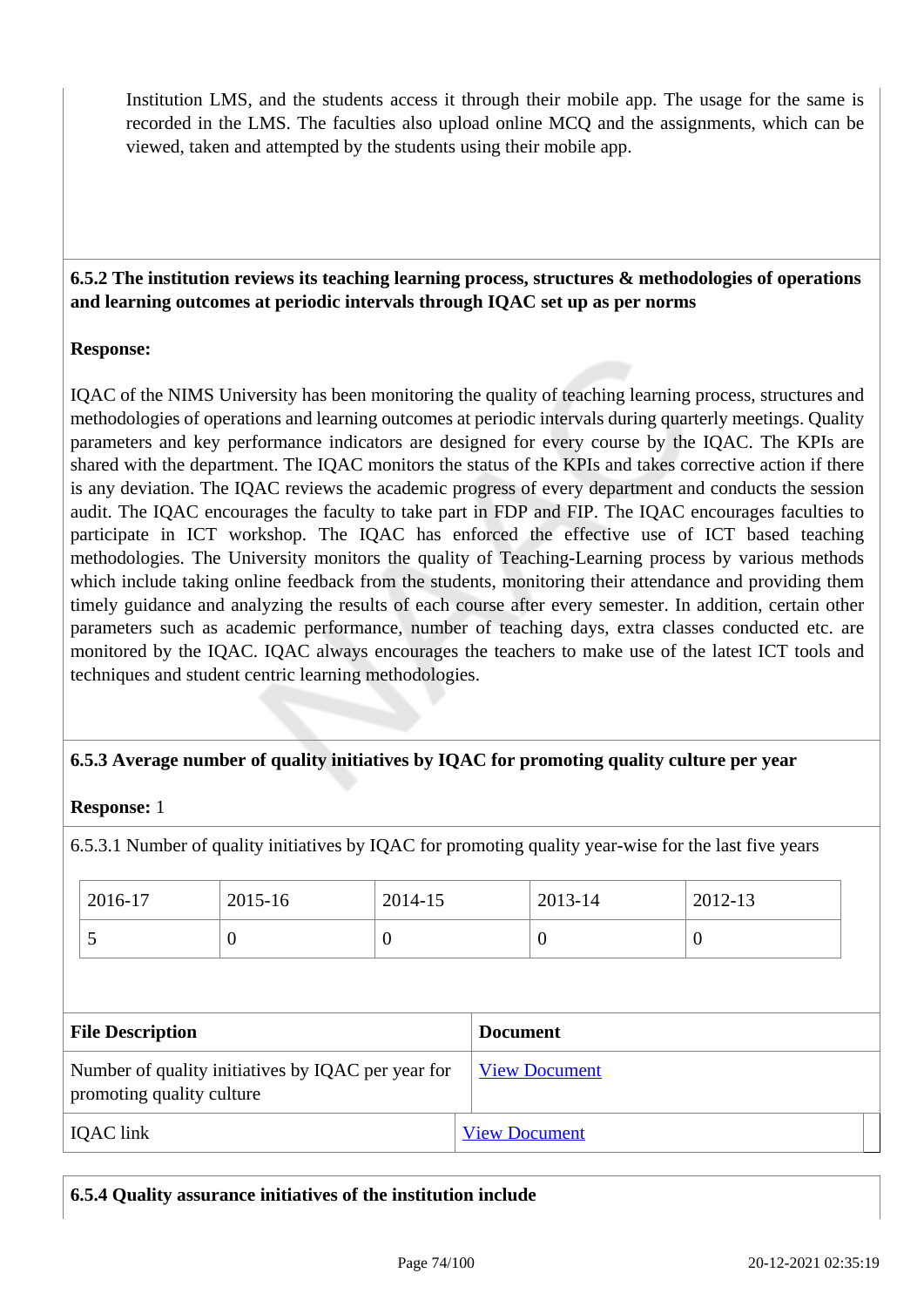## **1.Regular meeting of Internal Quality Assurance Cell (IQAC); timely submission of Annual Quality Assurance Report (AQAR) to NAAC; Feedback collected, analysed and used for improvements**

- **2.Academic Administrative Audit (AAA) and initiation of follow up action**
- **3.Participation in NIRF**
- **4.ISO Certification**

**Response:** Any 3 of the above

**5.NBA or any other quality audit**

| <b>Response:</b> Any 3 or the above                            |                      |  |  |
|----------------------------------------------------------------|----------------------|--|--|
| <b>File Description</b>                                        | <b>Document</b>      |  |  |
| Details of Quality assurance initiatives of the<br>institution | <b>View Document</b> |  |  |

 **6.5.5 Incremental improvements made during the preceding five years** *(in case of first cycle)* **Post accreditation quality initiatives** *(second and subsequent cycles)*

**Response:** 

Areas of improvement in the last five years are depicted as follows:

2012-13:

- 12th Annual conference of Soceity of Pharmacovigilance, India
- Establishment of National Referral Centre for Fluoride piosoning in India (NRCFPI)
- Development of Mandela Hostel for International Students
- Ambedkar Hostel for PG students
- Pratap Hostel for UG students

2013-14:

Nims Infertility Research Centre

Jijabai Girls Hostel

- Jodhabai Girls Hostel
- Ahilyabai Girls Hostel
- Residential Building for 4th class employees

 $2014 - 15$ 

- Pre Conference 29th IACDE&22nd IES National Conference
- Establishment of 24x7 news channel (News India)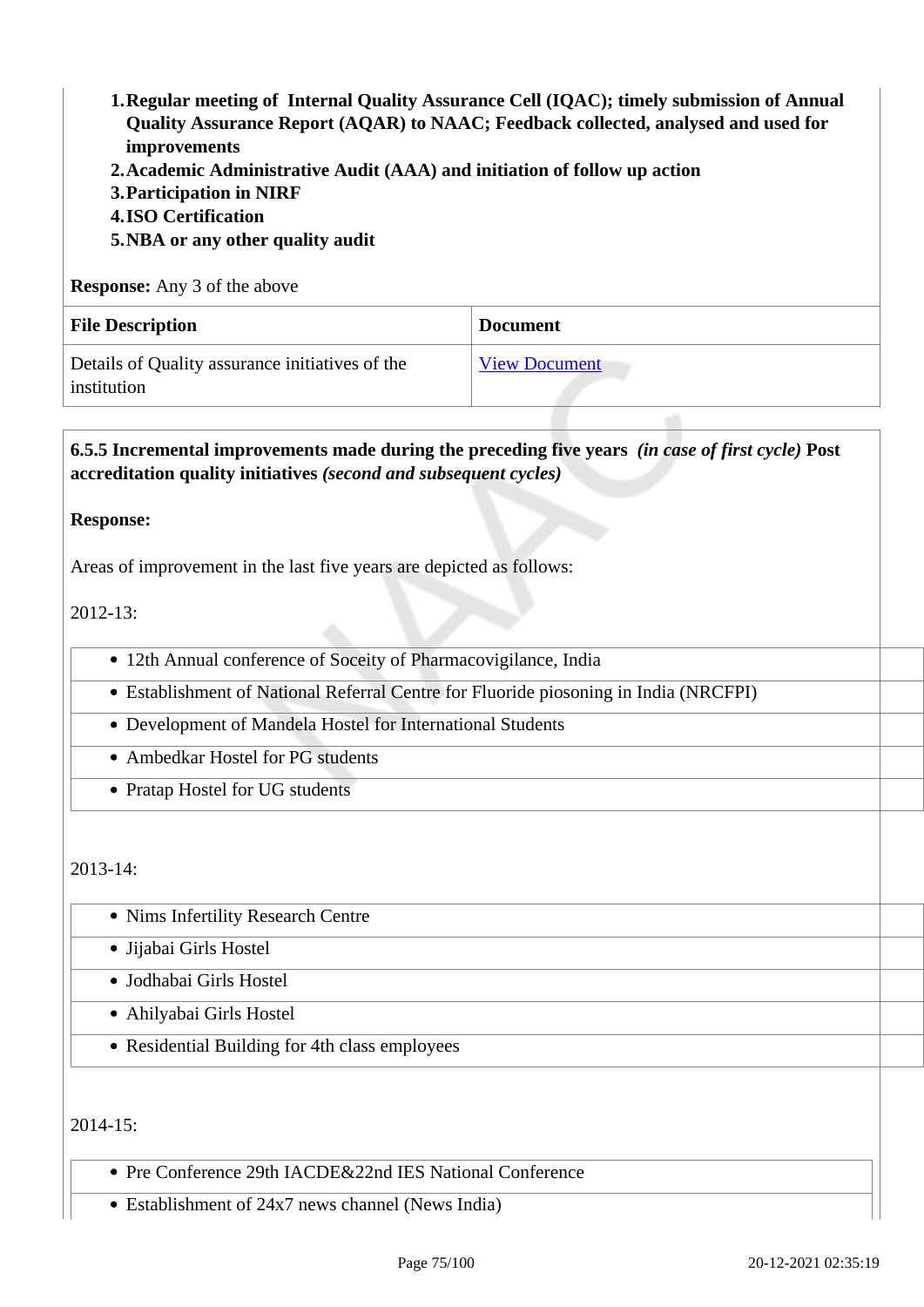- Centre for Excellence in renewable energy and sustainable technolgy
- Library Extension: A multistory building

2015-16:

- 4th Annual Conference of Infant and Young Child Feeding (IYCNCON-2015)
- ICICI Bank
- Beautification of buildings covered by glass
- Subhash Hostel for UG students
- Vivekanand Hostel for UG students
- Shivaji Hostel for UG students
- International conference on Paediatric Gastroenterology Hepatobiliary, Transplant and Nutrition (PGHTNCON-2016)
- Five modern Seminar / Conference Halls
- Multistory building for Paramedical College
- Established Nims Institute of GI and Liver Sciences
- Two day programme on Gyanarjan Mahotsav celebrated at Nims
- National Seminar on "Step towards Make in India"
- Seminar on 'Nation Building' through 'Digital India initiative
- SAVE GIRL CHILD Programme at Nims University (Hamari Beti)
- National Event "Giving wings to Daughter" supported by Nims University
- Nims University Celebrated Daughter's Day
- National Symposiumon "Integration of Indian Medicinal System into Modern Medicine"

2016-17:

- Extension of Nims superspeciality centre: New Building
- ANVESHAN: WEST ZONE STUDENTS RESEARCH CONVENTION
- International annual symposium for dental, medical & allied sciences on "management of TMJ disorders & deformities – a simplified logistic approach"
- New Sewage Treatment Plant
- National Seminar on "Writhing Pain and Silent Shrieks: Empowering the Cancer Survivors" supported by
- Tomar- Kashahara Garden
- National Seminar on "Writhing Pain and Silent Shrieks: Empowering the Cancer Survivors" supported by
- Establishment of the corner of University of Primoska at Nims University Rajasthan Jaipur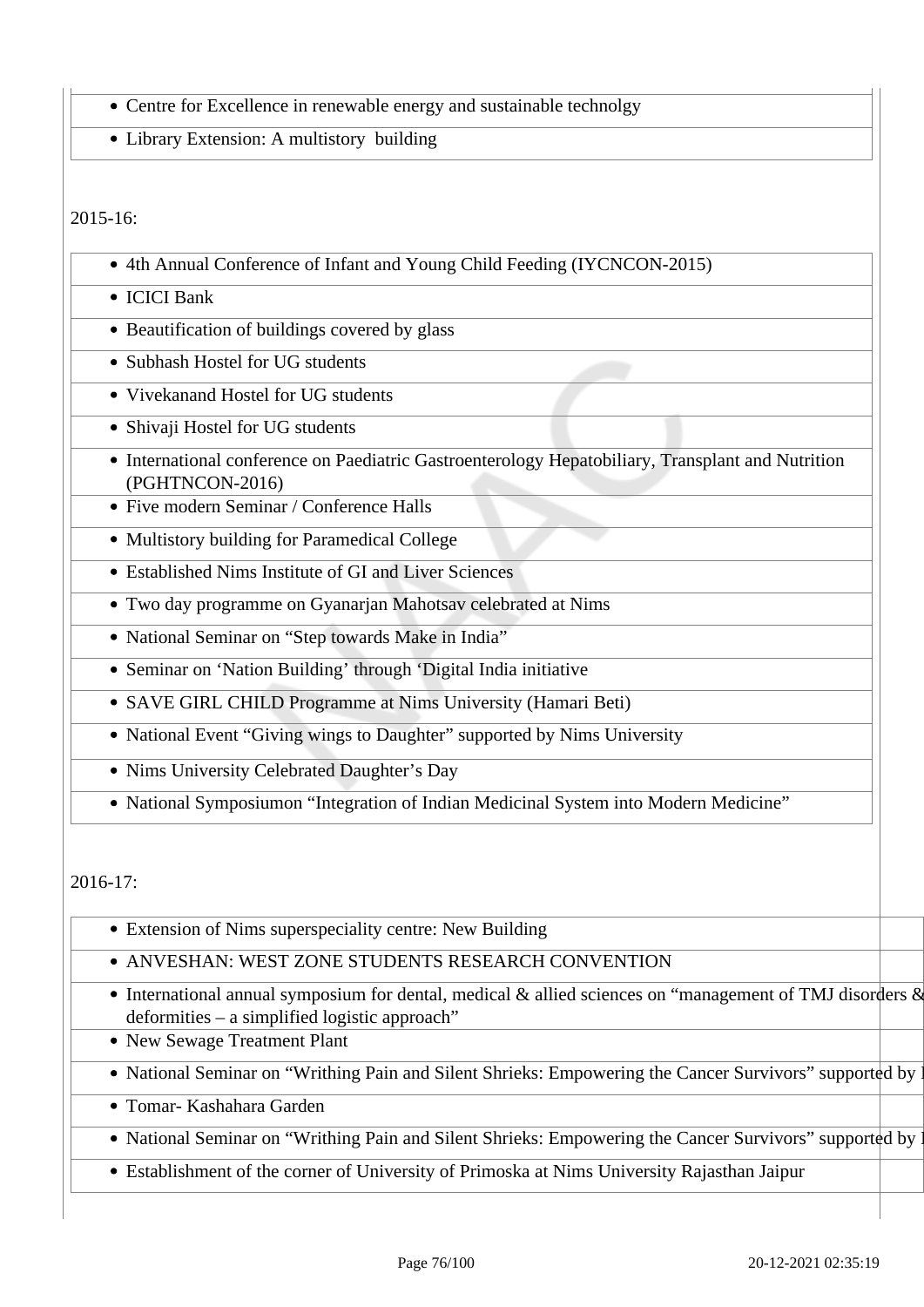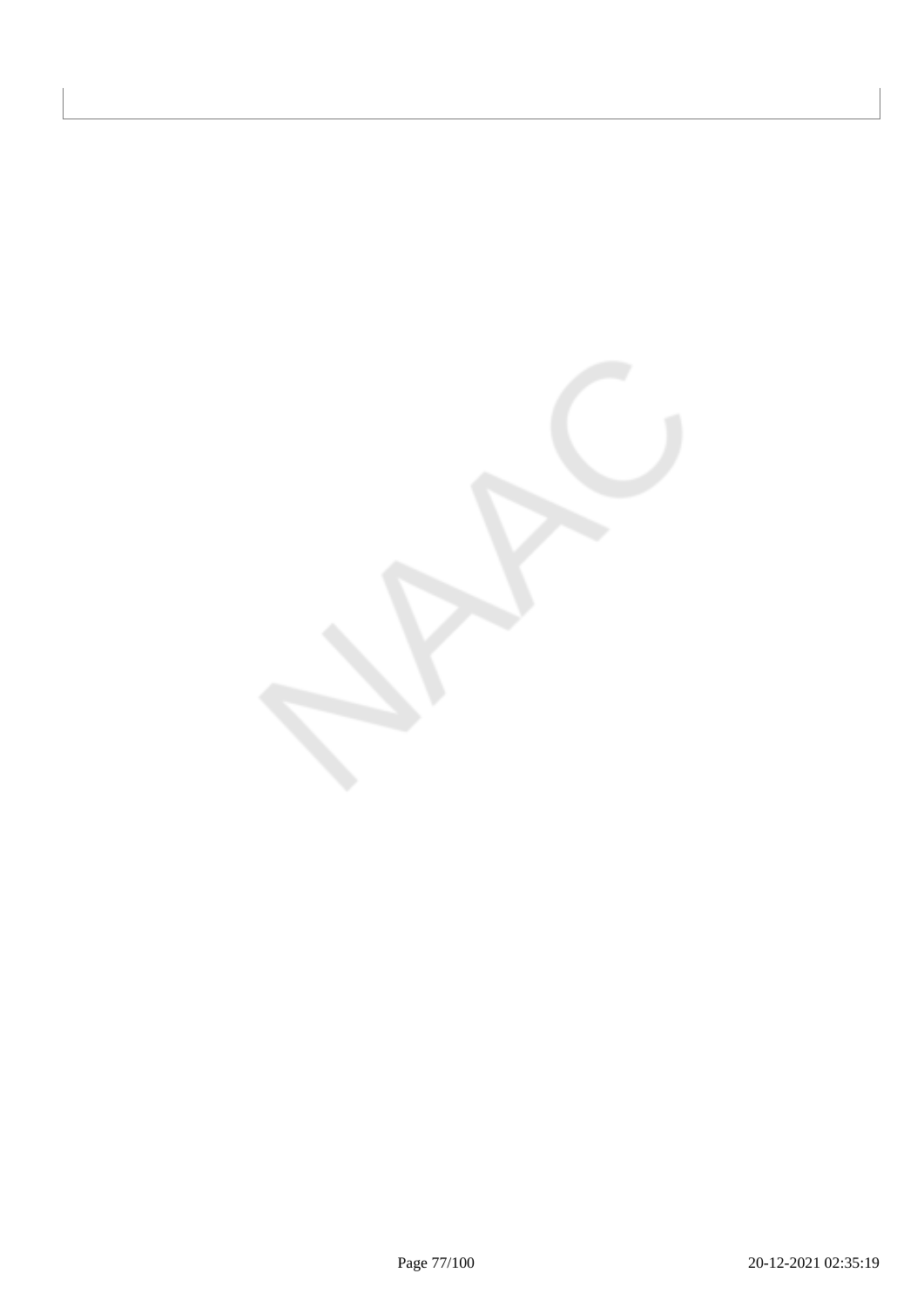## **Criterion 7 - Institutional Values and Best Practices**

## **7.1 Institutional Values and Social Responsibilities**

 **7.1.1 Number of gender equity promotion programs organized by the institution during the last five years** 

#### **Response:** 125

7.1.1.1 Number of gender equity promotion programs organized by the institution year-wise during the last five years

| 2016-17       | 2015-16 | 2014-15        | 2013-14 | 2012-13 |
|---------------|---------|----------------|---------|---------|
| $\cap$<br>ے ر | 29      | $\Omega$<br>رے | 24      | . L.J   |

| <b>File Description</b>                                                                  | <b>Document</b>      |
|------------------------------------------------------------------------------------------|----------------------|
| Report of the event                                                                      | <b>View Document</b> |
| List of gender equity promotion programs organized   View Document<br>by the institution |                      |
| Any additional information                                                               | <b>View Document</b> |

#### **7.1.2 Institution shows gender sensitivity in providing facilities such as**

**a) Safety and Security**

- **b) Counselling**
- **c) Common Room**

**Response:** 

#### **a) Safety and Security**

Safety and Security governed by following practices

- Separate and well protective and guarded hostels for girl students.
- 24x7 male and female guards
- Security check booths
- CCTV cameras in the campus and buildings for continous monitoring.
- Staff Identification and other security measures
- Sign boards for display to create awareness about prevention of sexual harassment/ragging
- Emergency contact numbers allotted and displayed at many sites in the campus
- High security fencing
- Anti Sexual harassment cell
- Timing for exit and entry in the college and hostels
- Regular reminders of ethical values of the organization through counseling and posters.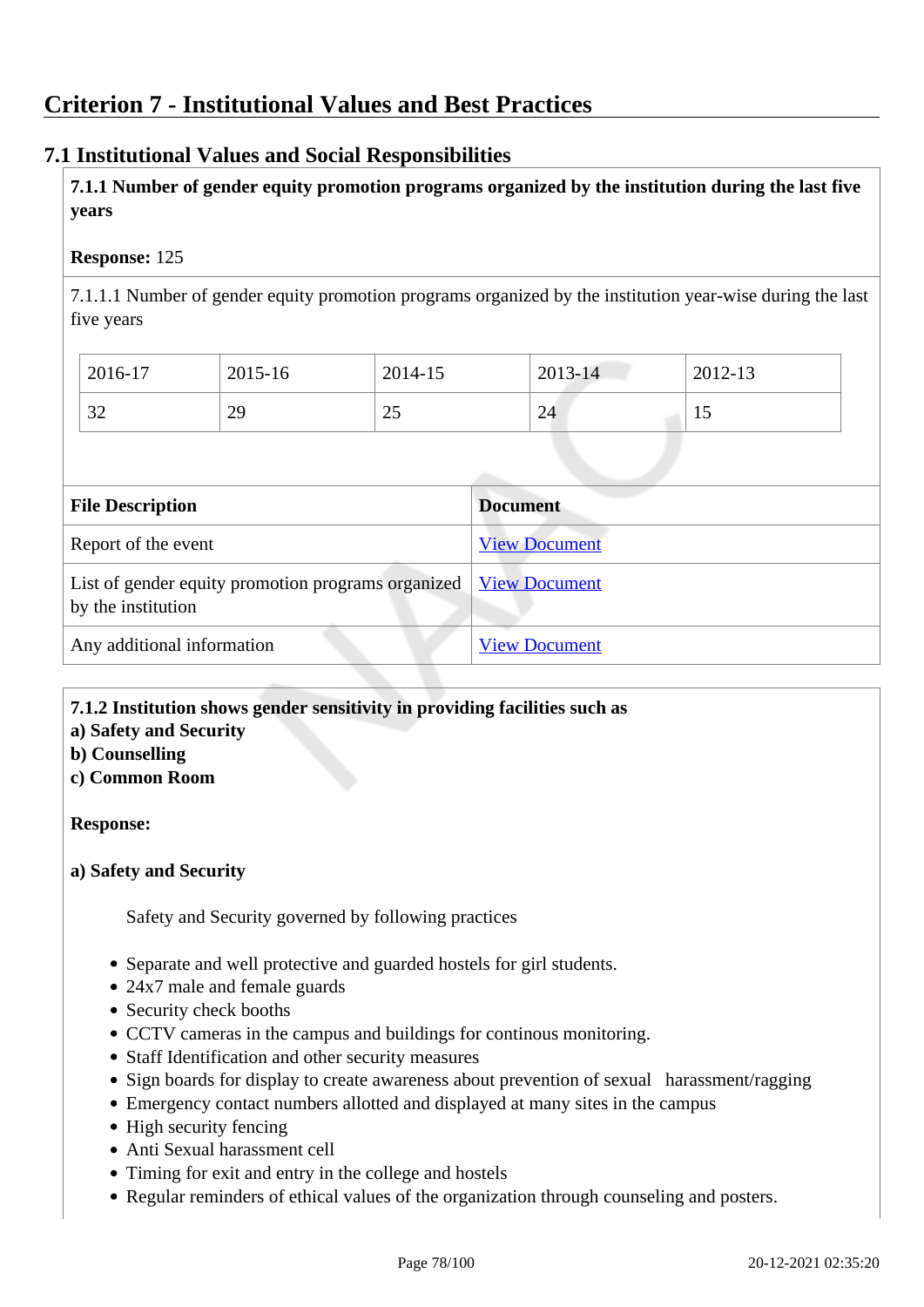• Biometric access for girls hostel

## **b) Counselling**

The college has Womens Cell: Girl students are encouraged to reach out to the cell for any problems and counselling. There is also psychometric counselling provided to the girl students as necessary through their respective mentors. There is a grievance redressal cell available in the campus to address issues like infrastructure, facilities etc.

The college has Women's Cell: Girl students are encouraged to reach out to the cell for any problems and counselling. The women's cell also conducts various awareness programs on days like women's day, etc.

Gender disparity has been a major hurdle when it comes to education in India. To curb the same many activities, awareness programs, workshops etc have been conducted in the college. Women education, women empowerment are very important for the entire social and human development. Hence importance has also been given for education for girls.

Programs have been initiated by the University like beti-padao beti-bachao where the university conducts activities to encourage the community to educate their daughters. Girl students who are on the verge of drop out due to family economic problems, child marriage etc have been identified and provided counselling by their teachers and women cell. There are scholarships available for the economically weaker section to help send their ward to pursue education. Health facilities at affordable cost has also been provided.

Gender audit as a best practice has been conducted in the college for girl students where feedbacks are taken on issues like ragging, sexual harassment if any, hygiene in the college, security in the campus and hostels etc. Based on the feedbacks analysis is conducted and necessary actions are taken by the women's cell as necessary.

There have been various other programs conducted every year like International day of the girl child, panel discussion on women progression in India, women self-defence workshop, discussion on women entrepreneurship, economic empowerment of women, Janani Suraksha scheme, Hamari Sehat-awareness on women health issues, etc.

Sexual harassment, ragging and violence has been amongst the reasons leading to reluctance of parents sending their daughters to study . To help change this thought process the university has set up anti-sexual harassment cell and Anti Ragging cell.

**c) Common room:** Common rooms are available in all colleges separately for both girls and boys. There are sitting facilities, water purifiers, washrooms available too.

 **7.1.3 Percentage of annual power requirement of the Institution met by the renewable energy sources**

#### **Response:** 100

7.1.3.1 Annual power requirement met by renewable energy sources (in KWH)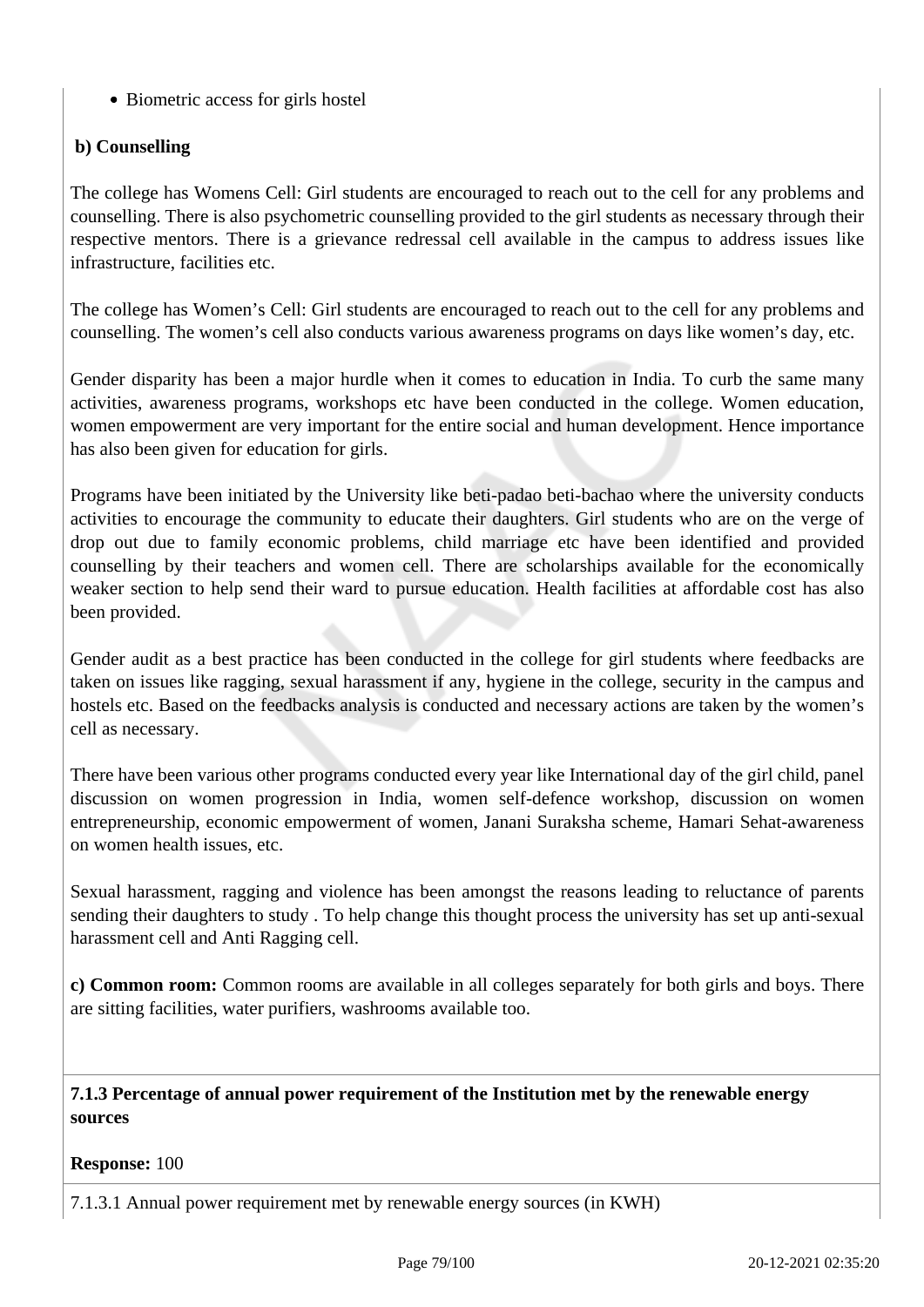| Response: 1221510                                                                 |                      |  |  |  |
|-----------------------------------------------------------------------------------|----------------------|--|--|--|
| <b>File Description</b>                                                           | <b>Document</b>      |  |  |  |
| Details of power requirement of the university met<br>by renewable energy sources | <b>View Document</b> |  |  |  |

#### **7.1.4 Percentage of annual lighting power requirements met through LED bulbs**

#### **Response:** 100

 $\overline{\phantom{a}}$ 

7.1.4.1 Annual lighting power requirement met through LED bulbs (in KWH)

Response: 621510

| <b>File Description</b>                                                       | <b>Document</b> |  |
|-------------------------------------------------------------------------------|-----------------|--|
| Details of lighting power requirements met through View Document<br>LED bulbs |                 |  |

#### **7.1.5 Waste Management steps including:**

- **Solid waste management**
- **Liquid waste management**
- **E-waste management**

#### **Response:**

#### 7.1.5 **Waste management**

Waste management practice at NIMS University, Jaipur follows three main principles "sustainable development", "precaution" and "polluter pays".

- 1.**Solid waste Management**: Sanitary landfills were adopted as the substitute for open-burning dumps. In a sanitary landfill, wastes are dumped in a depression or trench after compaction, and covered with dirt every day in the University by sweepers. Waste generated in the campus is divided into three types - (a) bio-degradable, (b) recyclable and (c) the non-biodegradable. Garbage generated is sorted before giving for recycling. The biodegradable materials put into deep pits in the ground and left for natural breakdown. The non-biodegradable is given for disposed off.
- 2.**Liquid Waste Management:** Waste water or sewage that are generated from a toilet, bath, laundry, lavatory, and kitchen- sink wastes, and surface run off. There are many sewage disposal methods followed in the campus to keep the campus free from micro-organisms. There are modern sewage systems in the University for Liquid Waste Management.
- 3.**E-waste:** Components of E-waste are toxic and non-biodegradable. E-waste includes electronics, computers, televisions, LED or CRT monitors, printers and hard drives. E-waste present both occupational and environmental health threats including toxic smoke from recycling processes and leaching from e-waste in landfill into local water tables. University waste includes mercury-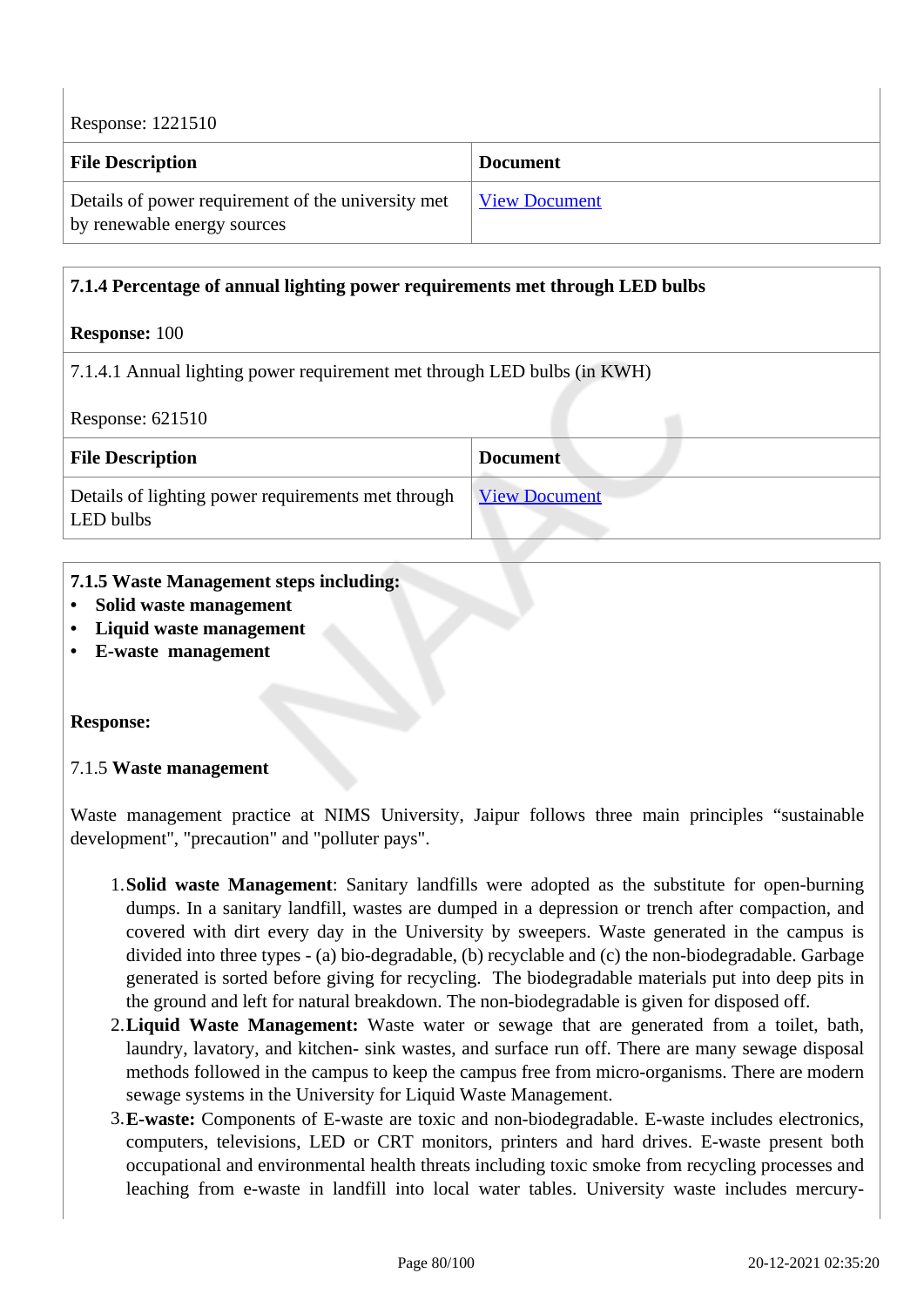containing equipment, such as CFL bulbs and other lamps, alkaline and lithium batteries, and cell phones. Waste contains a lot of heavy metals and toxic materials that can seep into the water supply or poison the ground. NIMS university is following rules according to 2007 guidelines issued by CPCB, for E-waste disposition for "Hazardous Waste (Management and Handling) Rules 2003" and Municipal Solid Waste Management Rule, 2000. E-wastes generated in the university is buried in landfills or incinerated. Metals like copper, iron, silicon, nickel and gold are recovered during recycling process.

4.**Bio-medical waste**: Hospitals generate hazardous wastes contains disinfectants and other harmful chemicals and also pathogenic micro-organisms. Such wastes require careful treatment and disposal. The use of incinerators is crucial to disposal of hospital waste. According to CBWTF (Common Biomedical Waste Treatment Facility) there should be biomedical waste material disposition center at every 150KM distance in country. At NIMS University, biomedical medical waste is picked up by Instomedix Private limited thrice a day from each ward of the hospital to keep the environment neat, clean and disease free.

| <b>File Description</b>    | <b>Document</b>      |
|----------------------------|----------------------|
| Any additional information | <b>View Document</b> |

#### **7.1.6 Rain water harvesting structures and utilization in the campus**

**Response:** 

#### **7.1.6. Rain water harvesting system**

**NIMS university Jaipur is located is semi desert area of Rajasthan in the foot hills of Aravali range.** The rainfall is scanty and water is extracted through borewells and remaining requirement is met through private water tanks. In order to restore the water table, limited available rain water is harvested from rooftops of hostels, surface runoff from open area and runoff from NIMS campus.

There is a environment committe/club set up in the college. This committee proposed that a rain water harvesting system be implemented in the campus.

The rain water harvesting architecture has been integrated into the Univesrity building plan. Accordingly provision of soak pits have been made accross the university to collecet the rain water.

Each soak pit is connected to a reservoir to collect the rain water. At the same time a network of storm water drains and channels exsist in the campus to redistribute excess water. Through this method the usage of ground water is reduced as much as possible. This is a easy method that requires minimal effort when it comes to collection of rain water for future use.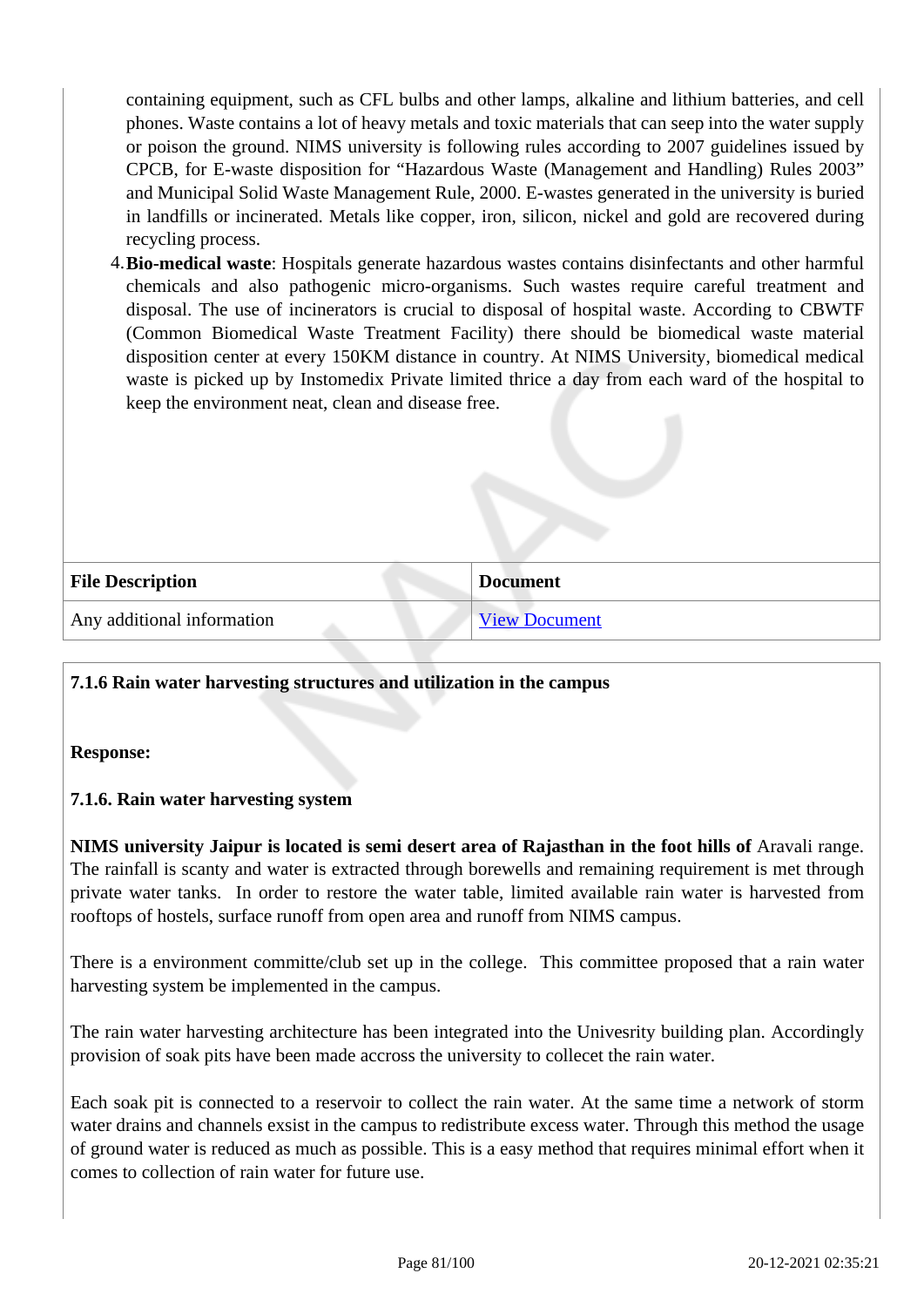The water from the reservoir is frequently used for watering the plants in the horticulture garden. The University implements the practice of agroforestry in and around the campus to enhance the scope of ground water recharging.

The university also has a functional animal house. The water stored in the reservoir is also used for cleaning the animal house whenever possible. The excess water in the reservoir is also used for the purpose of cleaning the campus as applicable.

- 1.**Surface Runoff Harvesting**: Surface runoff water from different areas surrounding the hospital and is collected in trenches located in eastern and western part of NIMS campus (near the gate number 1 and 2). Runoff near the NIET building is drained into open area nearby.
- 2.**Rooftop rainwater harvesting**: Rooftop rainwater harvesting is done from hospital building, girls and boys hostels rooftops and other campus buildings. Rainwater from these buildings is taken into open trenches prepared at various locations in the university. The silt-free water overflows into the recharge well. The recharge well encompasses a bore well which is 100mm in diameter and 30m deep.
- 3.**Impact:** Water level data: Before installing the rainwater harvesting system water levels in NIMS University were declining at very high rate. After this practice water level improved at significant rate.

| <b>File Description</b>    | <b>Document</b> |
|----------------------------|-----------------|
| Any additional information | View Document   |

#### **7.1.7 Green Practices**

- **Students, staff using**
- **a) Bicycles**
- **b) Public Transport**
- **c) Pedestrian friendly roads**
- **Plastic-free campus**
- **Paperless office**
- **Green landscaping with trees and plants**

#### **Response:**

University has both Pedestrian Friendly Roads and Bicycles/E-carts for the transport within the campus. Various promotional activities are being carried out to encourage the same. Our campus is a " No Plastic Zone". The policy Manual includes not only consumer alternatives to dispose off plastics, but more importantly, organizing advice on running campaigns, working with administration, facilitating crosscampus collaborations, and passing the baton on to other student organizers during graduation. University has created a paperless environment within the campus offices.

The university has planted various trees as an important part of the biosphere supporting the eco-system. Different kinds of trees like Juniperus, Hare Krishna Tree, Alstonia Scholari, Tecomastans, Horsinigar,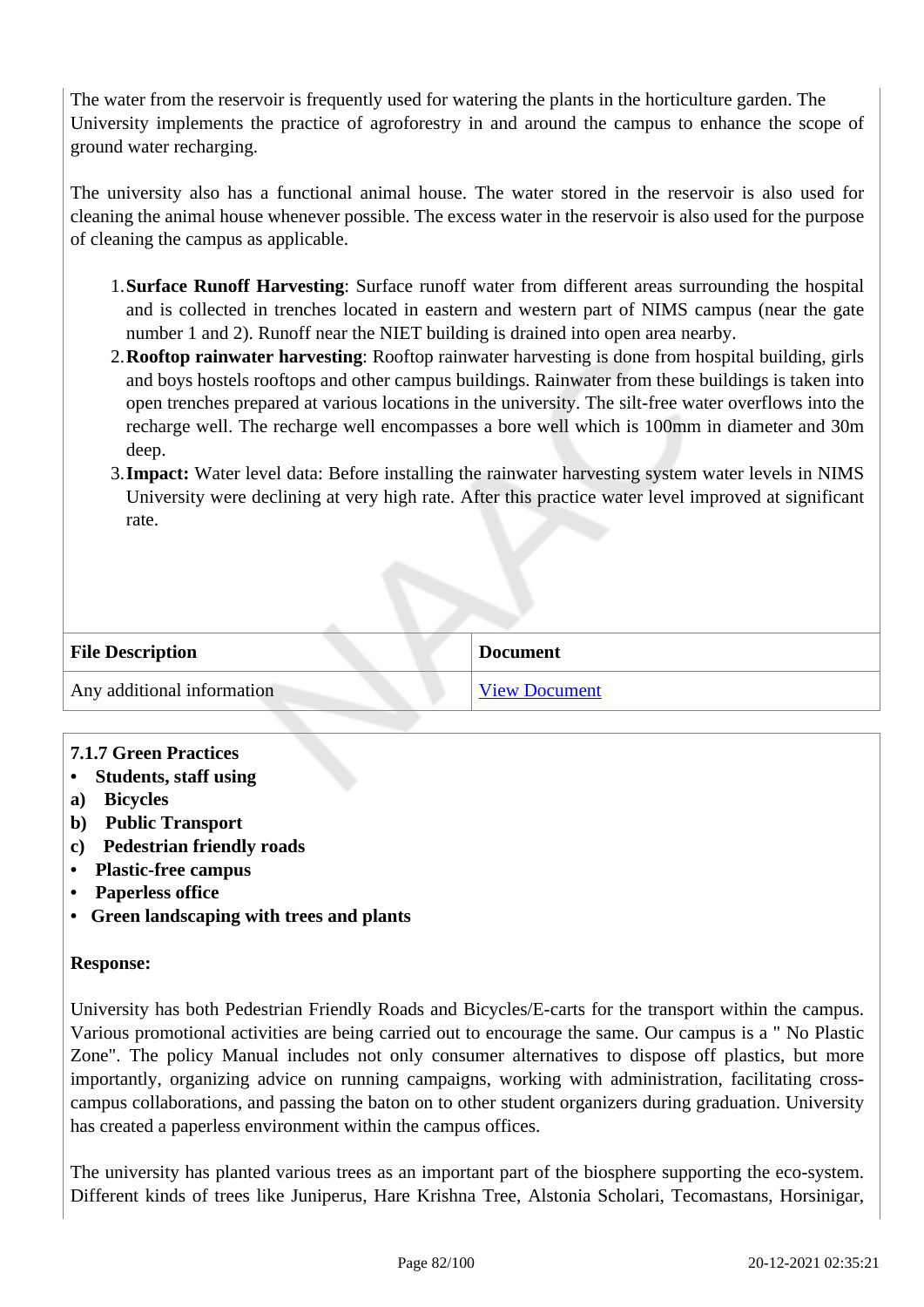Amelia, Gold Duranta, Platycladus, Ashoka, Palm, Bottle Neck, Fuhara, Chinse Fan Pala, Jamia Pol, Cycas Palm, Sheesham, Neem, Megnolia (Champa), Debt Tree and many other big and mini plants, have been planted in the campus. Apart from the above plantations, buildings of university have lawns, flower pots and trees. Both sides of access roads are planted with hedges trees and plants. There is a green house in the campus that is manitained by the department of Agriculture engineering where the plants are groen in controlled environments.

Celebration of Environmental day where awareness programms are conducted for both staff and students on keeping the environment green and clean

Green audit is also conducted to assess the effect of environment pollution and the steps taken by the university to curb the same. Green policy is also in place to keep have a better check on environmental quality via various activities and also to comply with the green/environmental policy which is in place.

Energy conservation: The University encourages minimal consumption of energy. This is carried out by creating awareness among the all the staff and students, notices are put up to encourage the same. Switch off drill is conducted in the institutes to help bringing about coginizance about energy conservation. Solar panels are installed to help save energy. There is 90% usage of LED bulbs in the entire campus.

Car pooling/vehicle pooling is encouraged in the college. There are also bus faclities for transportation for staff and students.

## **7.1.8 Average percentage expenditure on green initiatives and waste management excluding salary component during the last five years**

#### **Response:** 9.21

7.1.8.1 Total expenditure on green initiatives and waste management excluding salary component yearwise during the last five years(INR in Lakhs)

| 2016-17 | 2015-16 | 2014-15 | 2013-14 | 2012-13 |
|---------|---------|---------|---------|---------|
| 60      | 159     | 54      | 50      | 34      |

| <b>File Description</b>                                                                                        | <b>Document</b>      |
|----------------------------------------------------------------------------------------------------------------|----------------------|
| Green audit report                                                                                             | <b>View Document</b> |
| Details of expenditure on green initiatives and waste   View Document<br>management during the last five years |                      |

#### **7.1.9 Differently abled (Divyangjan) Friendliness Resources available in the institution:**

#### **1.Physical facilities**

#### **2.Provision for lift**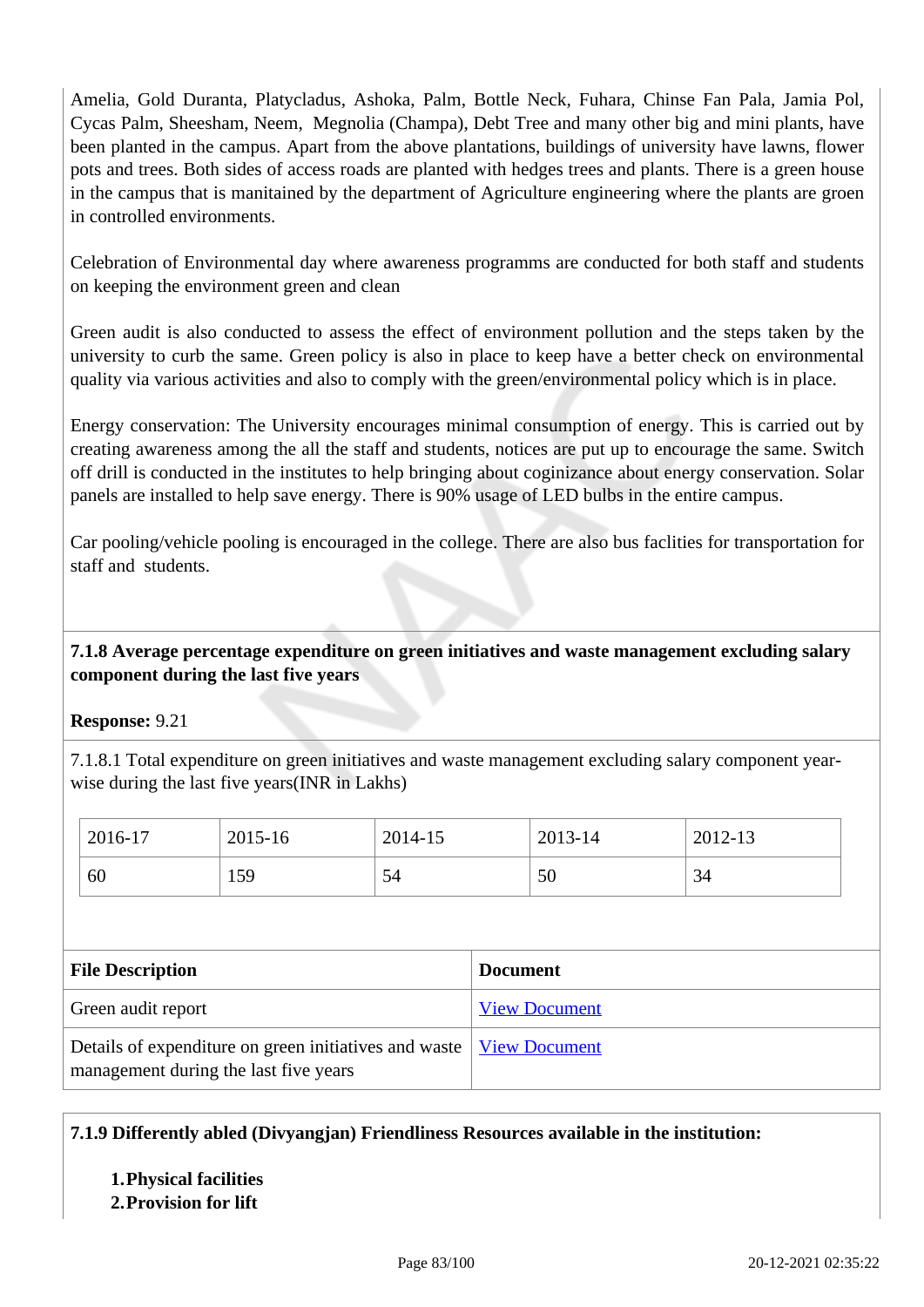| 3. Ramp / Rails<br><b>4. Braille Software/facilities</b><br><b>5. Rest Rooms</b><br><b>6. Scribes for examination</b><br>7. Special skill development for differently abled students<br><b>8. Any other similar facility (Specify)</b><br><b>Response:</b> A. 7 and more of the above |                      |  |
|---------------------------------------------------------------------------------------------------------------------------------------------------------------------------------------------------------------------------------------------------------------------------------------|----------------------|--|
| <b>File Description</b>                                                                                                                                                                                                                                                               | <b>Document</b>      |  |
| Resources available in the institution for<br>Divyangjan                                                                                                                                                                                                                              | <b>View Document</b> |  |

## **7.1.10 Number of Specific initiatives to address locational advantages and disadvantages during the last five years**

#### **Response:** 11

7.1.10.1 Number of specific initiatives to address locational advantages and disadvantages year-wise during the last five years

| 2016-17 | 2015-16 | 2014-15 | $2013 - 14$ | 2012-13 |
|---------|---------|---------|-------------|---------|
|         |         |         |             |         |

| <b>File Description</b>                                                              | <b>Document</b> |
|--------------------------------------------------------------------------------------|-----------------|
| Number of Specific initiatives to address locational<br>advantages and disadvantages | View Document   |

#### **7.1.11 Number of initiatives taken to engage with and contribute to local community during the last five years (Not addressed elsewhere)**

**Response:** 1226

7.1.11.1 Number of initiatives taken to engage with and contribute to local community year-wise during the last five years

| 2016-17<br>2015-16 | 2014-15 | 2013-14 | 2012-13 |
|--------------------|---------|---------|---------|
| 496<br>305         | 113     | 196     | 116     |
|                    |         |         |         |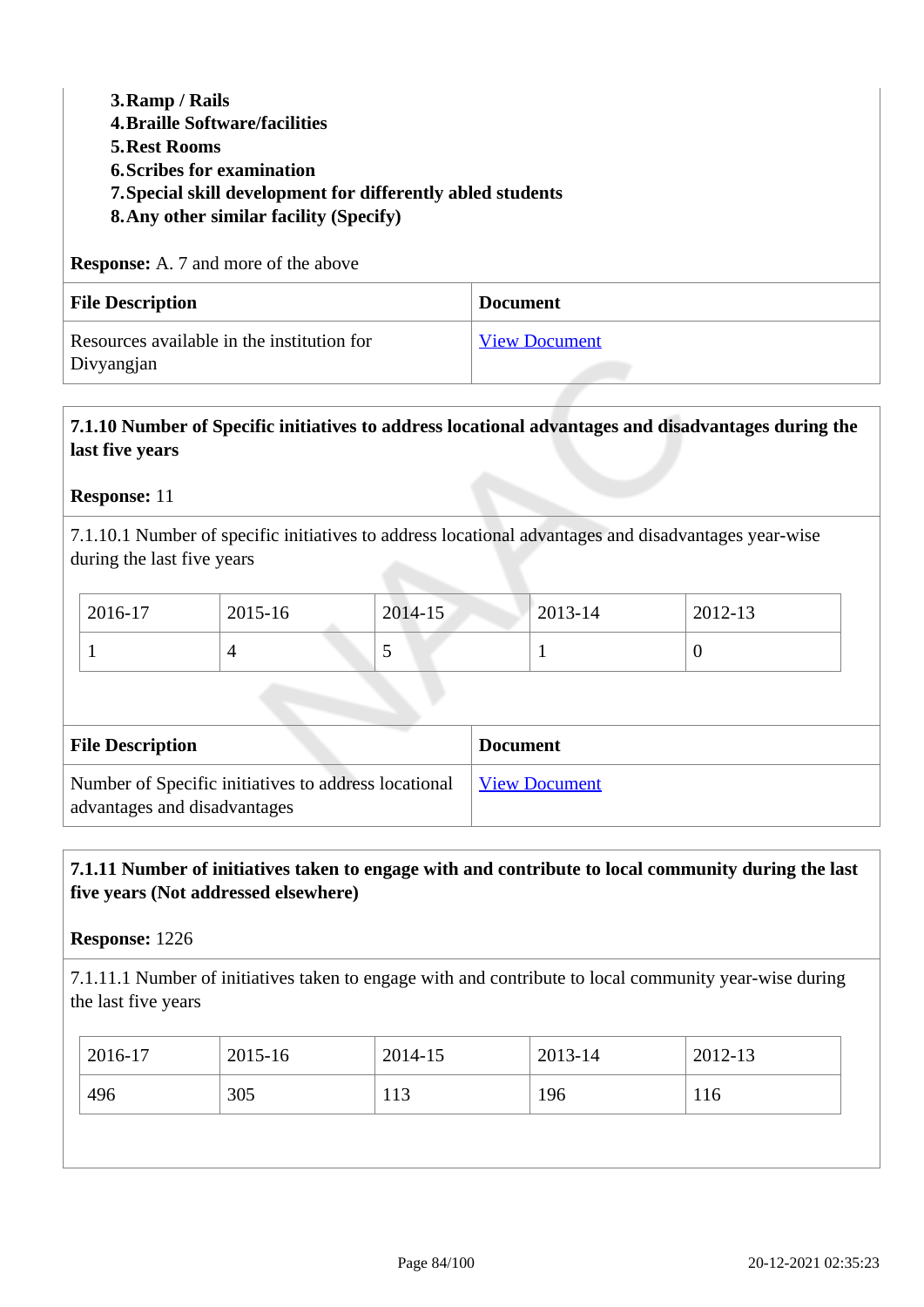| <b>File Description</b>                                                                   | <b>Document</b>      |
|-------------------------------------------------------------------------------------------|----------------------|
| Report of the event                                                                       | <b>View Document</b> |
| Details of initiatives taken to engage with local<br>community during the last five years | <b>View Document</b> |

## **7.1.12**

## **Code of conduct handbook exists for students, teachers, governing body, administration including Vice Chancellor / Director / Principal /Officials and support staff**

**Response:** Yes

| <b>File Description</b>                                                                                                           | <b>Document</b>      |
|-----------------------------------------------------------------------------------------------------------------------------------|----------------------|
| URL to Handbook on code of conduct for<br>students and teachers, manuals and brochures on<br>human values and professional ethics | <b>View Document</b> |

| 7.1.13 Display of core values in the institution and on its website |                      |
|---------------------------------------------------------------------|----------------------|
| <b>Response:</b> Yes                                                |                      |
| <b>File Description</b>                                             | <b>Document</b>      |
| Provide URL of website that displays core values                    | <b>View Document</b> |

## **7.1.14 The institution plans and organizes appropriate activities to increase consciousness about national identities and symbols; Fundamental Duties and Rights of Indian citizens and other constitutional obligations**

**Response:** Yes

| <b>File Description</b>                                                                            | <b>Document</b>      |
|----------------------------------------------------------------------------------------------------|----------------------|
| Details of activities organized to increase<br>consciousness about national identities and symbols | <b>View Document</b> |

#### **7.1.15 The institution offers a course on Human Values and professional ethics**

#### **Response:** Yes

| <b>File Description</b>                                                                     | <b>Document</b>      |  |
|---------------------------------------------------------------------------------------------|----------------------|--|
| Provide link to Courses on Human Values and<br>professional ethics on Institutional website | <b>View Document</b> |  |

**7.1.16 The institution functioning is as per professional code of prescribed / suggested by statutory**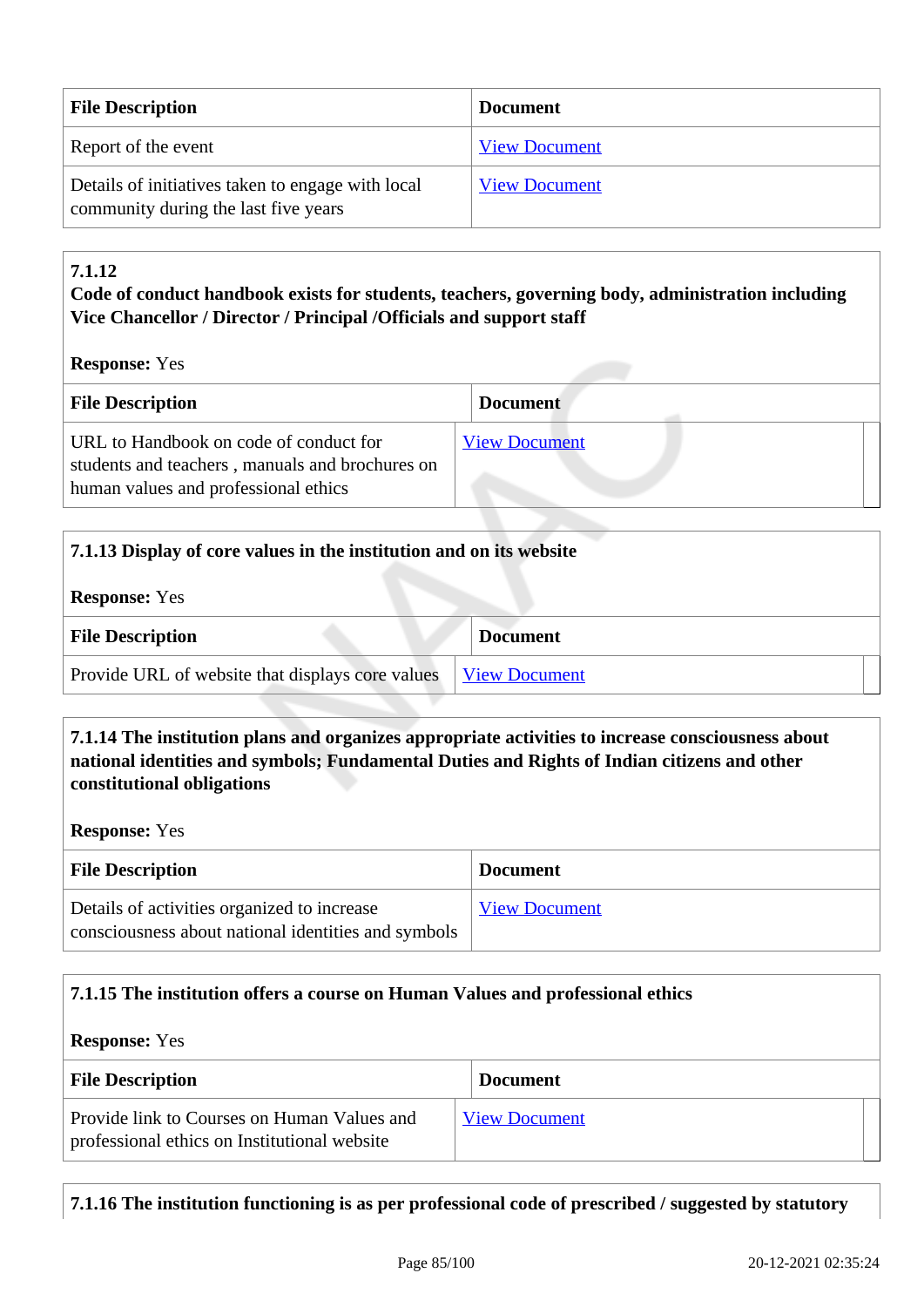## **bodies / regulatory authorities for different professions**

**Response:** Yes

 **7.1.17 Number of activities conducted for promotion of universal values (Truth, Righteous conduct, Love, Non-Violence and peace); national values, human values, national integration, communal harmony and social cohesion as well as for observance of fundamental duties during the last five years**

#### **Response:** 30

7.1.17.1 Number of activities conducted for promotion of universal values (Truth, Righteous conduct, Love, Non-Violence and peace); national values, human values, national integration, communal harmony and social cohesion as well as for observance of fundamental duties year-wise during the last five years

| 2016-17 | 2015-16 | 2014-15 | 2013-14 | 2012-13 |
|---------|---------|---------|---------|---------|
|         |         |         | 1 V     |         |

| <b>File Description</b>                                           | <b>Document</b>      |
|-------------------------------------------------------------------|----------------------|
| List of activities conducted for promotion of<br>universal values | <b>View Document</b> |

## **7.1.18 Institution organizes national festivals and birth / death anniversaries of the great Indian personalities**

#### **Response:**

India is a country of rich culture, heritage and diversity. This is evident through the various diversities of people staying here. Festivals represent many aspects of the society. It also instilss happiness The University celebrates national festivals every year. This is done to encourage cultural diversity among all. Students are encouraged to portray various cultures through dance, skit, drama etc. Cultural club is also set up in the college to conduct cultural activities. Both students and staff are encouraged to participate in the same.

Birth/death anniversaries of national personalities are celebrated to instill patriotic values in staff and students. Events like hoisting the our National flag on independence day, Republic day etc. Birthday's of personalities like Dr Ambedkar, Sarvapalli Radhakrishnan, Mahatma Gandhi, Bal Gangadhar Tilak, Rabindranath Tagore, Vallabhai Patel, Jawaharlal Nehru, Bhagat Singh, Lal Bahadur Shastri etc. During the celebration of the Birthdays/Anniversaries talks on their life, contribution to society etc are spoken about to create awareness among the staff and students.

| S.No. | Name of the Personality | Birth /Death Date     | Name of the Programme |  |
|-------|-------------------------|-----------------------|-----------------------|--|
|       |                         |                       |                       |  |
|       | Dr. Bhimrao Ambedkar    | $ 14 - \text{April} $ | Ambedkar Jyanti       |  |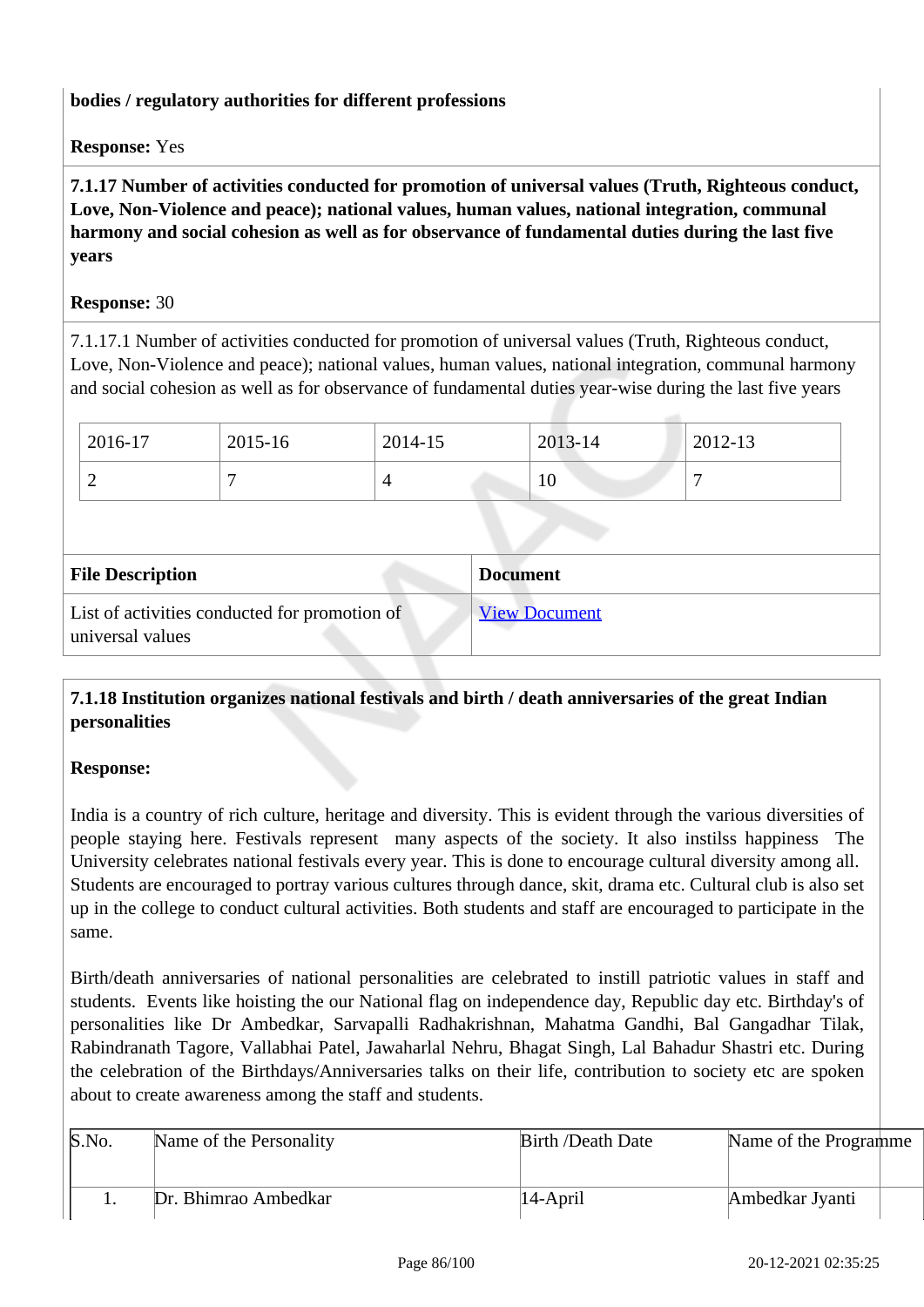| $\mathsf{b}$    | Pt. Jawaharlal Nehru         | 14 November     | Children's Day         |
|-----------------|------------------------------|-----------------|------------------------|
| $\beta$         | Mahatma Gandhi               | 2 October       | Gandhi Jayanti         |
| <b>4</b>        | Dr. Sarvepalli Radhakrishnan | 5 September     | Teacher's Day          |
| $\mathfrak b$   | Lord Krishna                 | Aug-Sep         | Krishna Janmashtami    |
| $\vert 6 \vert$ | Jesus Christ                 | 25th December   | Christmas              |
| l7              | Hussein ibn Ali              | Every year      | Mu?arram               |
|                 |                              | (Date variable) |                        |
| $\vert 8$       | Swami Vevekanand             | 12- January     | Swami Vevekanand Jayan |

| S.No. | Name of the Day  | <b>Date</b>  | <b>Activities</b>          |
|-------|------------------|--------------|----------------------------|
|       | Independence Day | $15$ August  | Flag Hosting, National     |
|       |                  |              | Activities                 |
| þ     | Republic Day     | 26th January | Flag Hosting, National     |
|       |                  |              | Activities, Prize and awar |
| B     | Yoga Day         | 21st June    | Yoga, meditation, cultur   |
|       |                  |              | health and fitness         |
| 14    | Gandhi Jayanti   | 2nd October  | Talk on freedom moveme     |
|       |                  |              | and patriotism             |

 **7.1.19 The institution maintains complete transparency in its financial, academic, administrative and auxiliary functions**

**Response:** 

**University Annual report**: This report is also prepared by the IQAC.

**Audit report:** The University conducts financial audit every year. There is also academic, administrative and green audit

**Organizational structure and function**: The IQAC contains representation from faculty, alumni, students etc. Student council also exists in the campus and a quality circle is formed to facilitate quality initiatives to be implemented related to teaching learning, student support and infrastructure

**Objective Appraisal System**: 3600-degree performance appraisal system is put in place for appraisal of teaching and non-teaching staff.

Online Admission process: there is a transparent online admission system in which the applicants can login to their own portal and fill in their required details. They can also track their application status, update payment information, and respond to any queries or contact the University admission officer for any queries.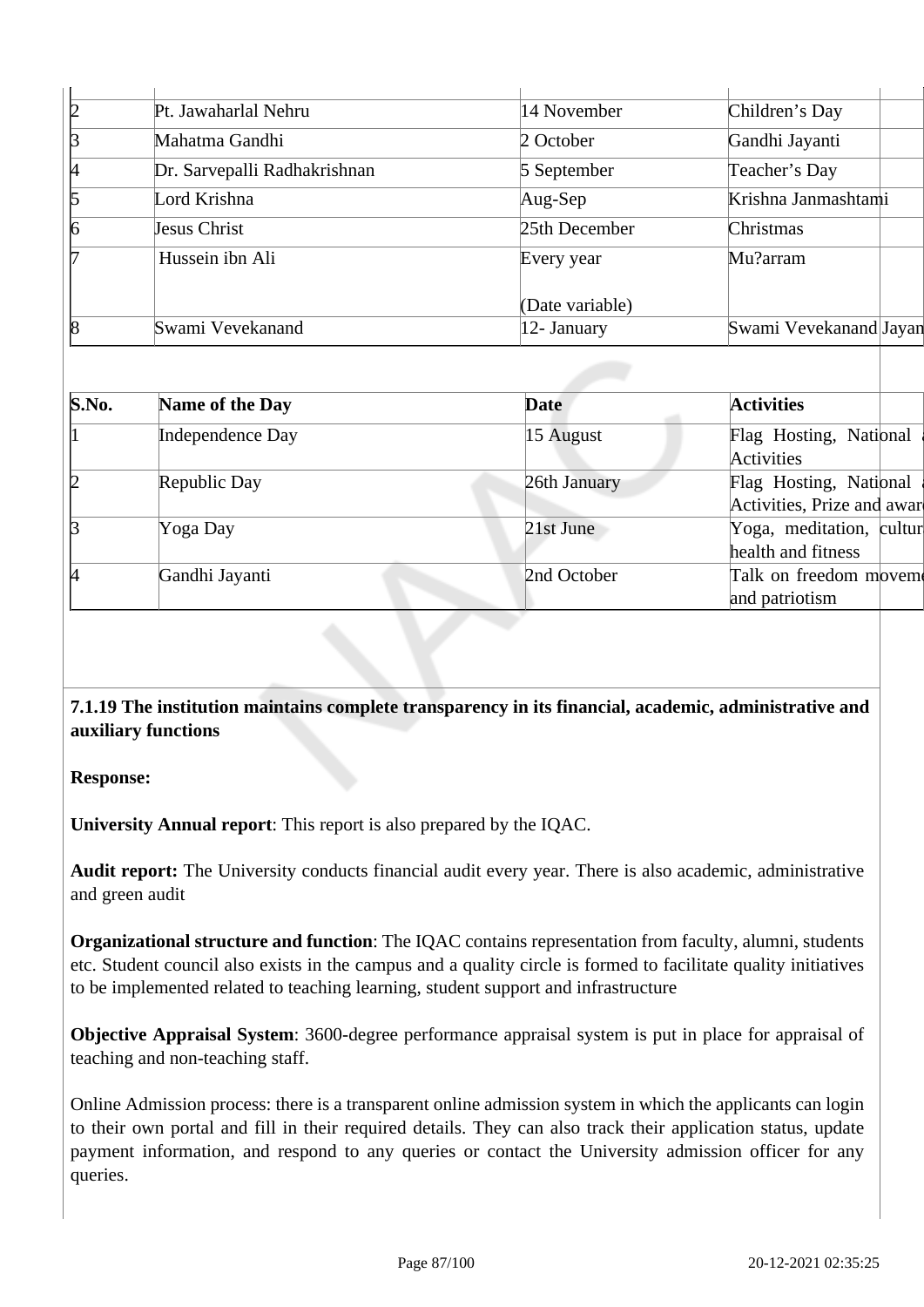Integration of Online Payment Gateway: Students can pay online using payment gateway.

**Academic Calendar**: This calendar is prepared before the starting of the session where all details like exams, internals, holidays, activities are mentioned. This calendar is also displayed in the University website.

**Exam Automation System**: The University has implemented fully automated Exam Automation system in which the result data of all students are available facilitating generation of mark sheet and transcripts. The students can view their assessment scores through the mobile app. Online MCQ with randomly generated questions from the uploaded question bank which is being introduced as an part of internal assessment framework to improve transparency

**Objective, robust and transparent evaluation process**: Students can apply for revaluation. The answers scripts are also show to the students if requested.

Timely Recognition and approval of all programmes/institutes by their respective regulatory bodies.

**Inventory managemen**t with QR code tracking is implemented in the University to track all the available assets

**Student information system**: This system is implemented in campus along with the app for faculty and students to access academic and administrative information.

**Learning management system**: The faculty use this system to upload PPT's, study materials, videos of the subjects. Students can access this for a better understanding of the topics.

**Installation of ISO 90001-2015** and similar quality assurance systems: The university has obtained ISO 9001 -certification in 2012. Quality audits are also conducted on the basis of Washington accord

## **7.2 Best Practices**

**7.2.1 Describe at least two institutional best practices (as per NAAC Format)**

**Response:** 

#### **1. Title of the practice:**

Adaption of inter-disciplinary approach between medical sciences and allied health sciences for enhancement of clinical and research skills.

#### **2. Objectives:**

Integrate multidisciplinary approach between medical sciences and allied health sciences for enhancement of clinical and research skills among allied health professionals and Increasing employability, entrepreneurship.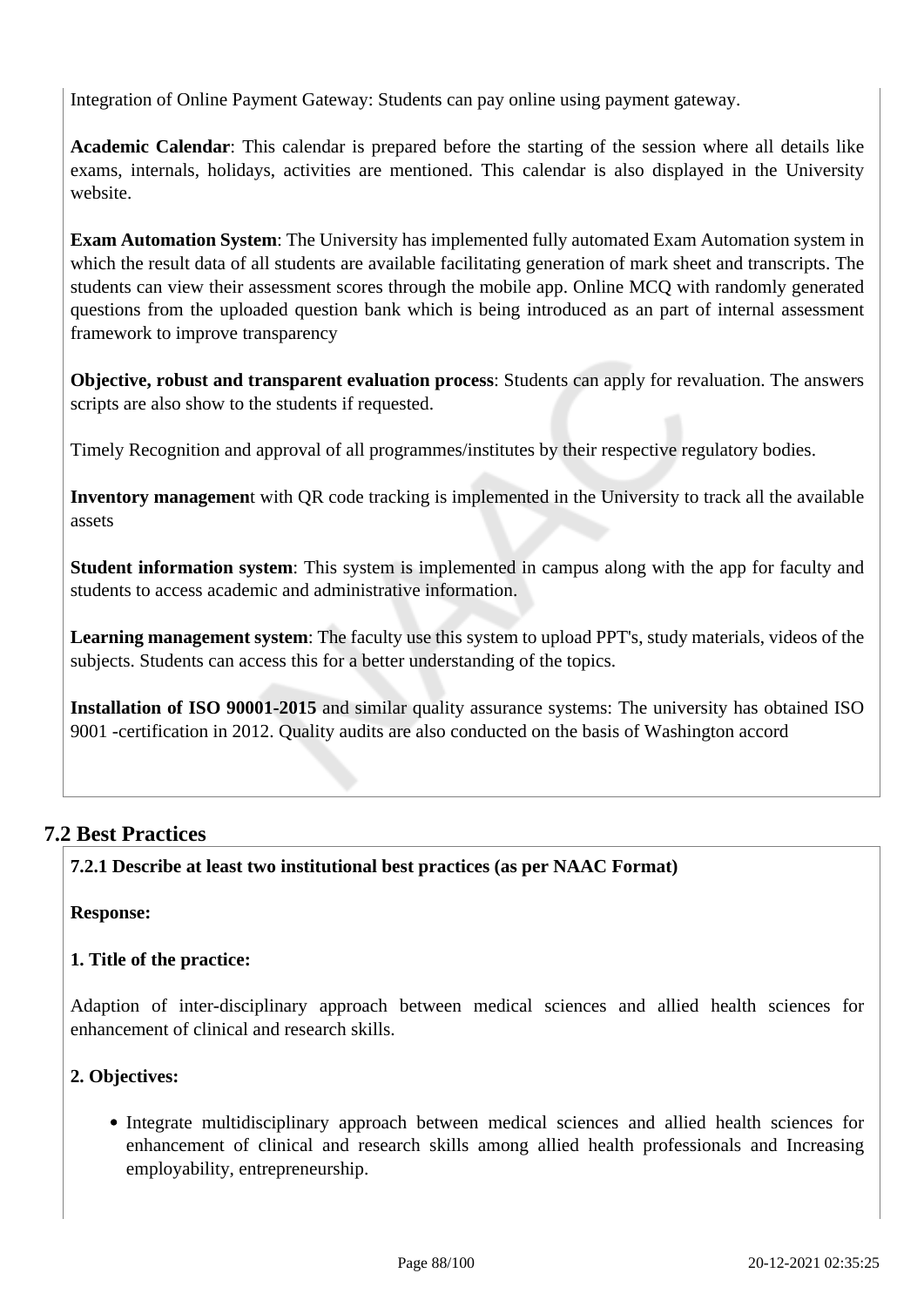## **3. The Context:**

Low number of allied health professionals like paramedical, nurses and midwives remains one of the biggest challenges that health industry is facing in India. Due to lack of appropriate training resources, even the newly qualified workforce of allied health professionals lack high level of professional skills and therefore, remains unable to perform at the optimum level. This coupled with the apparent discrepancy in different states and urban-rural areas, means that a large number of population, mostly rural dwellers or the poor urban is liable to receive care from unqualified or under-qualified providers.

After recognising the situation, our University streamlined its resources towards developing state-of-the-art interdisciplinary, integrated and innovative approaches to health care education which is directed towards enhancing employability, knowledge and skills of the trained health workers.

## **4. The Practice:**

Our University offers allied health programmes in number of disciplines including paramedical, nursing, physiotherapy and pharmacy. The constituent colleges have good facilities, highly qualified teachers and excellent research environment to perform cutting edge research and innovations. These facilities and resources remain essential for performing advanced research and mastering the professional skills of their disciplines, it is difficult to imagine that the professionals can acquire their maximum potential without receiving hardcore clinical training. In order to overcome this, we have adopted inter-disciplinary and innovative methods of training which pay attention to the clinical training of all allied health professionals. Nims University has got an associated medical college with one of the largest number of beds in our state. It has got all clinical training facilities including bedside teaching, OPDs, theatres, etc. All allied health professionals are given relevant clinical training facilities as a part of their curricula. These interdisciplinary methods of training have improved the quality of graduates dramatically. As demonstrated by the increasing number of placements for the allied healthcare graduates passed out from Nims University, this approach has been successful in augmenting the skill-set and hence employability of these trainees.

Furthermore, aligning ourselves to our vision of achieving global entrepreneurship Nims University aims to impart the required skills to all trainees. Conducting research remains one of the most important attributes in our trainees and therefore they are provided with relevant training in research methodology and tools of biostatics. Nims institute of management and computer sciences plays a vital role in imparting entrepreneurship and management skills in our trainees.

#### **5. Evidence of Success**

- Physiotherapists, Paramedical and nursing students getting good jobs or becoming entrepreneurs
- Establishment of state-of-the-art centres like National Referral Centre for Fluoride Poisoning in India (NRCFPI).

#### **6. problems encountered**

- Lot of investment to set for infrastructure and facilities.
- Coordination between different department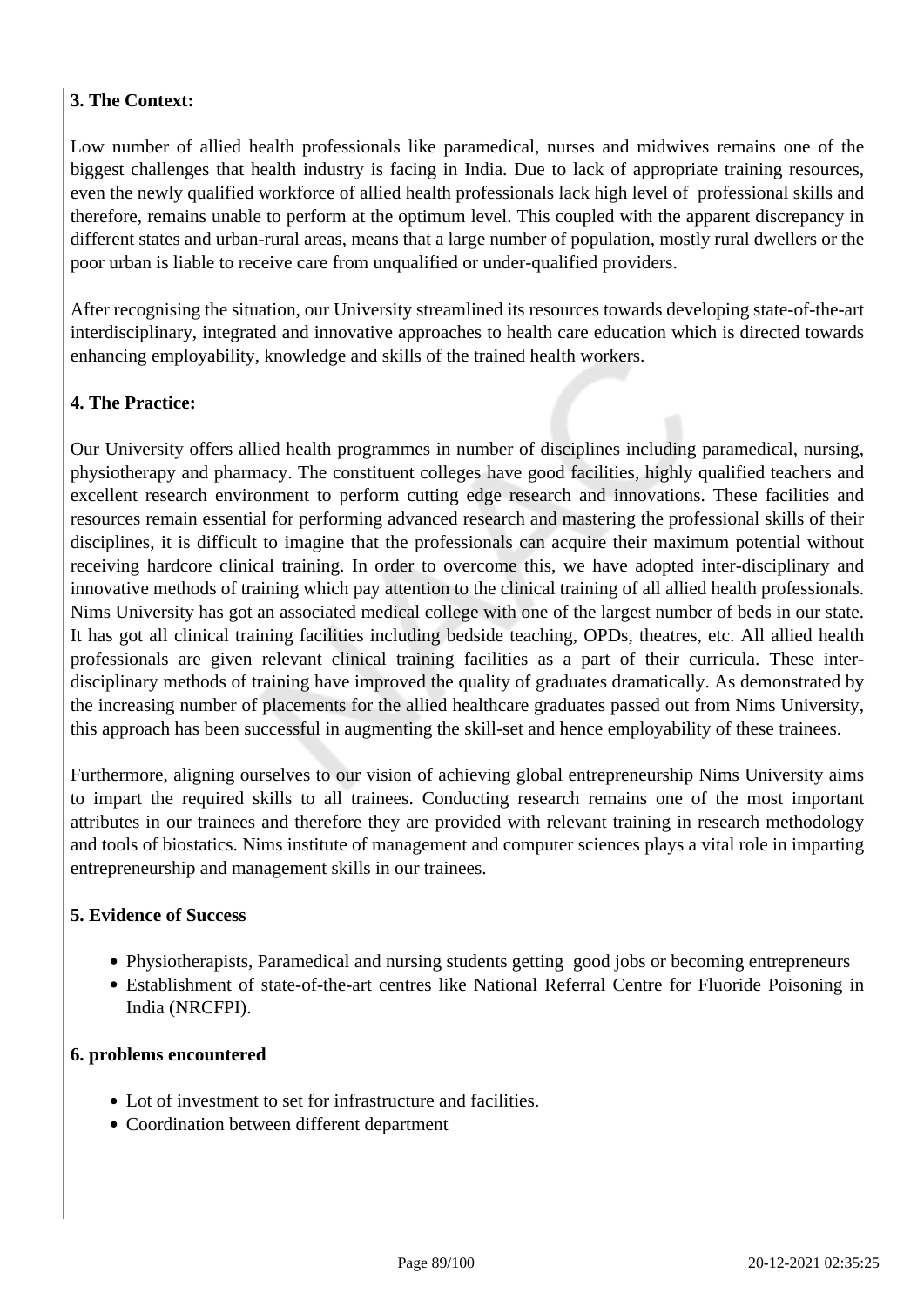| <b>File Description</b>    | <b>Document</b>      |  |  |  |  |
|----------------------------|----------------------|--|--|--|--|
| Any additional information | <b>View Document</b> |  |  |  |  |

## **7.3 Institutional Distinctiveness**

 **7.3.1 Describe/Explain the performance of the institution in one area distinctive to its vision, priority and thrust**

#### **Response:**

The Nims University owes its existence and support to Indian Medial Trust through an Act of Rajasthan Legislature. Within a short span, Nims has attained the status of 2(f) of the University Grant Commission and has gained recognition by MCI, DCI, PCI, Indian Nursing College, Council of Architecture, BCI and AICTE.

The recognition was given for MBBS degree by MCI in the year 2009. Latest modern and sophisticated equipment have been added to central diagnostic division of the NIMS Hospital. Lecture theatres have been equipped with audio-visual aids. Three new super specialty departments namely Cardiology, Nephrology and Cardio Thoracic Surgery have been added. A new mile stone, in the name of In-Vitro Fertilization has been added. Patients are taking full advantage of these Bio Engineering technique using stem cell to create cornea and part of cornea is being transplanted with success in the Department of Ophthalmology. This technique provides vision to those who cannot gain vision through regular corneal transplant or have inherited genetic degenerative conditions of cornea. Corneal transplant in patients with corneal opacity has provided vision to large member of blind individuals starting from the age of few months. For the prevention of blindness, camps are regularly organized. The Nims tertiary level hospital having 1140 bed strength manage outreach programme relating to health sciences and has provided free treatment and preventive measures in more than 150 villages.

The hospital is equipped with latest modern imaging technologies 2 MRI (1.5 Tesla), 2 whole body CT scan (128 Slice and 16), cath lab with angiography and angioplasty facility, facility for Renal Transplant, Cochlear, Corneal, Hair Transplant, Bypass Surgery, valve replacement surgery, laser assisted all urological procedures, facility for knee and hip replacement and spinal surgery, 24×7 critical care units and trauma care unit (with facilities of Neuro Sugery, Orthopeadics, Oral Maxillofacial Surgery, all neurological surgeries assisted by high end microscope and endoscope, facilities for In Vitro Fertilisation(IVF), facility for Liver Transplant. High end gastroenterology endroscopic suites with facilities of ERCP, endroscopy, colono scopy and EUS (Endroscopic Ultra Sound) with high end facility of oncology (cancer).

A number of ultrasound equipments and Coloured Doppler for noninvasive imaging. High Pressure Liquid Chromatography, Automated Five Parts Cell Counter, Autoanalysers Blood Gas Analyzer, conventional PCR System Microscan, BACTAC (9050) and Immulite Chemiluminscence etc. for central diagnostic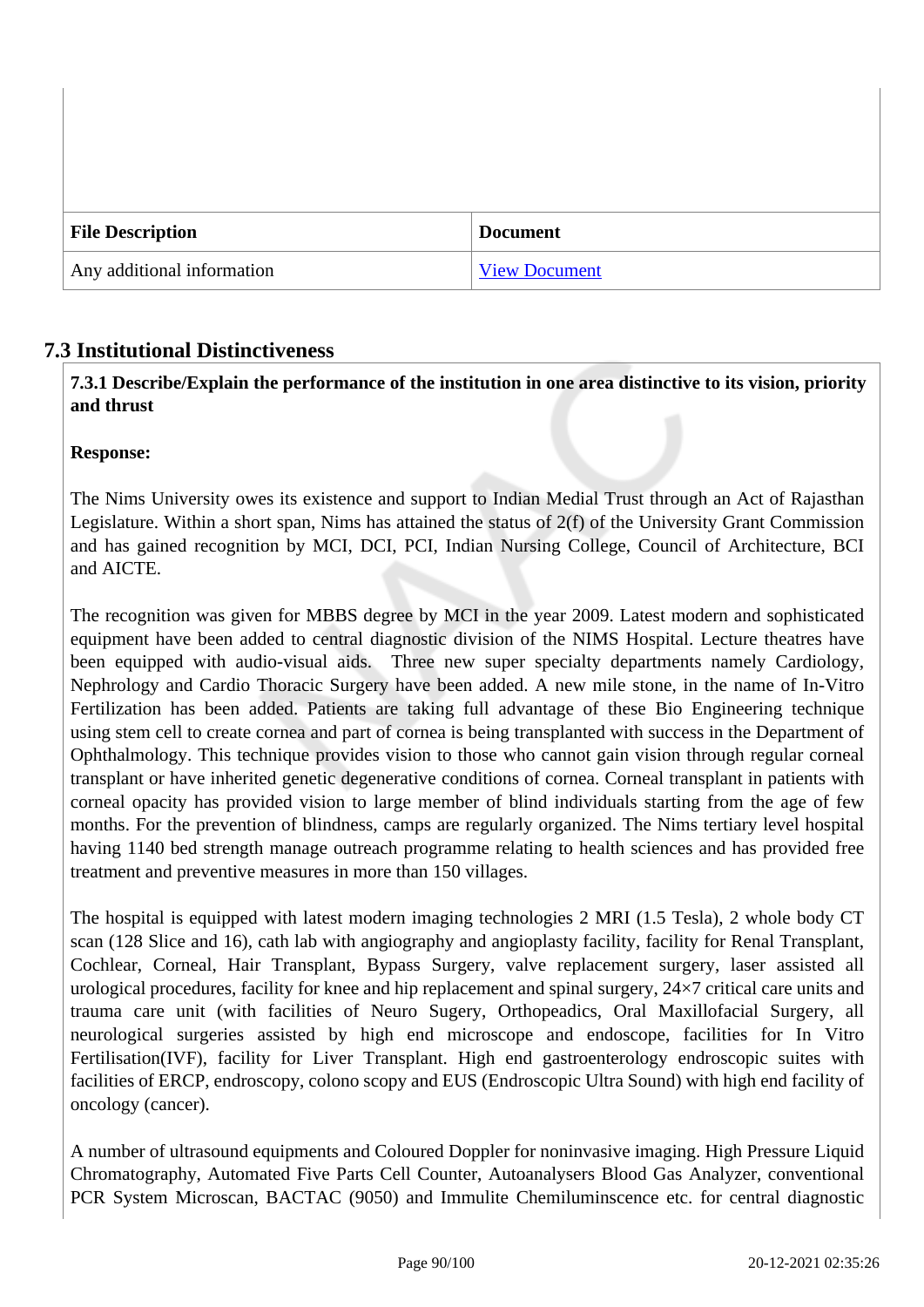support. The Blood Bank works round the clock and ensures that each unit of blood issued is tested for AIDS, Hepatitis-B and C viruses. Medical, surgical PICU/NICU and respiratory critical intensive care units provide excellent critical care services. The casualty services unit is being upgraded as a separate emergency services department with all modern critical care of trauma.

The operation theatre complex consists of modular operating suits that are equipped with the modern anesthetic equipments and monitors. The superspecialty departments like Cardiothoracic Surgery, Urology and Plastic surgery are providing quality care. Video Laproscopic Surgery and Nasal Endoscopic Sinus Surgery services are functioning in the hospital. The Orthopedic Centre houses modern facilities with Physiotherapy and Occupational Therapy units.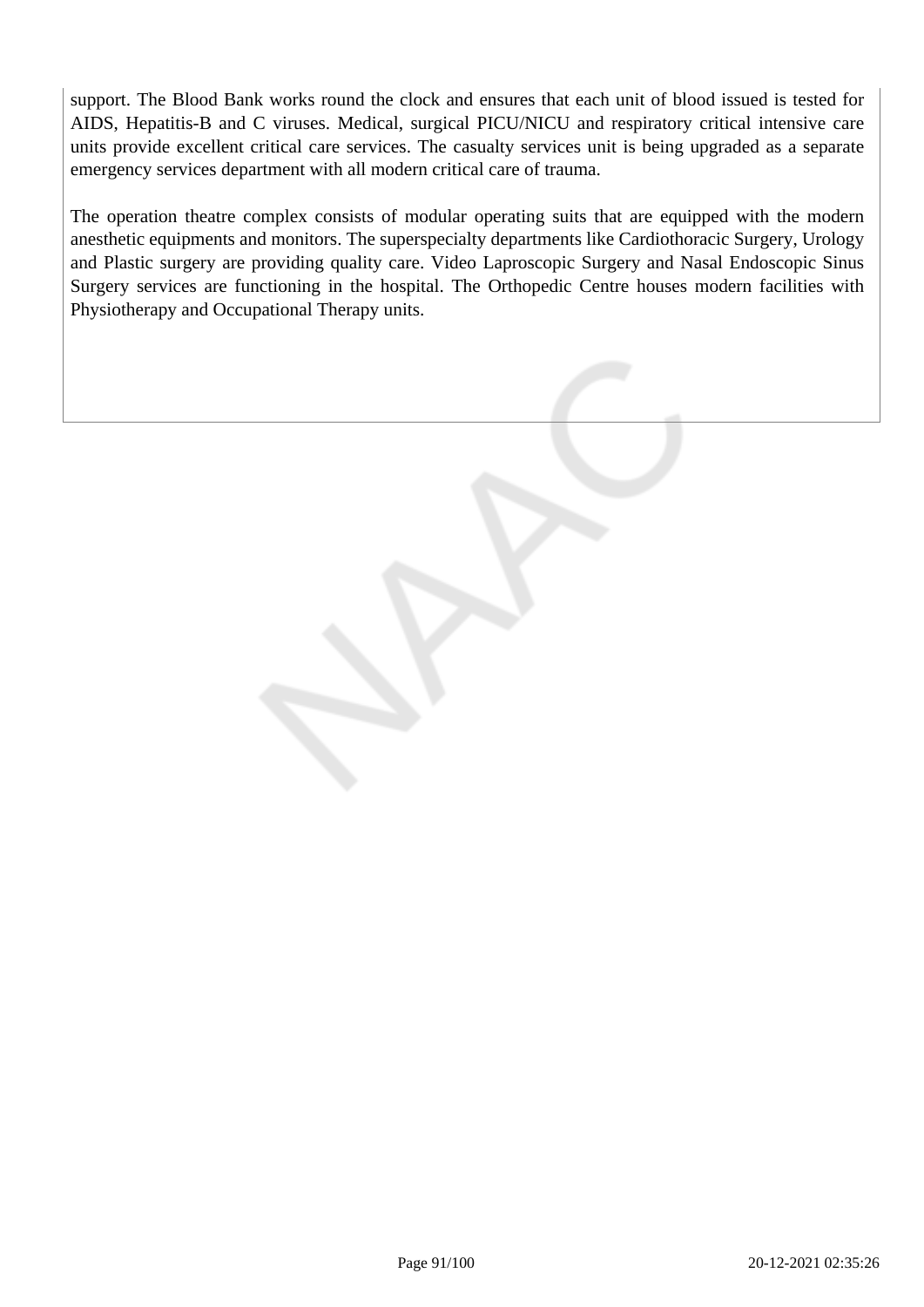# **5. CONCLUSION**

## **Additional Information :**

#### **Award and recognition of the University**

- 1. Best University in India 2017 by WESC
- 2. Best Private University of the Year 2017in National Education Excellence Award 2017 by ASSOCHAM
- 3. International Excellence Award-2017 "Best Private University"
- 4. "Best Private University" in Rajasthan by Indian Research Media and Awards 2017
- 5. Best Private University in India 2017 given by Centre for Education Growth and Research & All India Council of Technical Education
- 6. University of the Future By India Today Aspire Ed. April 2017
- 7. Ranked as "5th Emerging Best Medical College" in India by India Today 2016 Nielsen Survey
- 8. "Best Professional Institute for Skill Development 2016" by The Associated Chambers of Commerce of India
- 9. SIX SIGMA HEALTHCARE EXCELLENCE AWARDS "Best Medical Science University" of the Year Nims University, Jaipur 2015
- 10. Global Environment Award 2015 presented to NIMS University, Jaipur "For outstanding achievements in Reducing Pollution and Environment Management"
- 11. CCI Technology Education Excellent Award 2014 to Nims University, Jaipur India for Innovative Research
- 12. "Best Private University" in North India by Time Research 2013

## **Concluding Remarks :**

The commendable progress that the university has made in teaching, research providing education and training in wide range of courses has not made us complacent, instead we are striving hard to accomplish our mission of attaining distinction in providing time tested learning experiences and exploring new areas for research of national importance.

We are primarily focusing on:

- Consolidation, up gradation and expansion of programmes which have already been initiated in the university. The Board of Studies are vigilant and keen to update and modify the syllabus and curriculum to enable our graduates to keep pace with the latest developments.
- Augmented infrastructure facilities for students opting for research.
- University providing advance short term teachers training courses for those on campus and regular and long term for potential candidates opting teaching as their career.

The Nims University has transformed to provide setting for the development of innovative minds to face the extra ordinary challenges that our country faces today.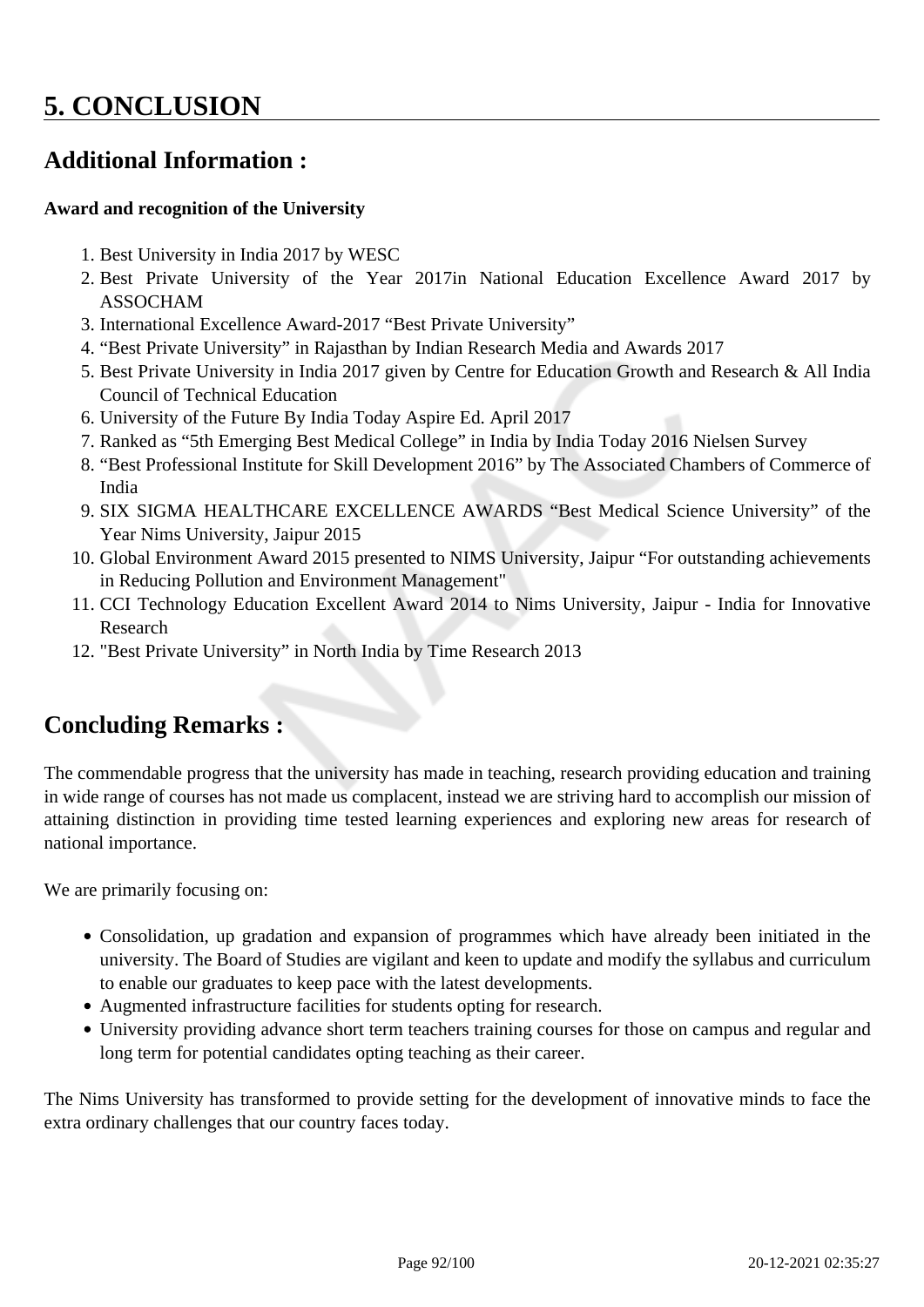# **6.ANNEXURE**

## **1.Metrics Level Deviations**

| Metric ID | Sub Questions and Answers before and after DVV Verification                                                                                                                                                                                                                                            |                                             |         |         |         |         |  |  |  |  |
|-----------|--------------------------------------------------------------------------------------------------------------------------------------------------------------------------------------------------------------------------------------------------------------------------------------------------------|---------------------------------------------|---------|---------|---------|---------|--|--|--|--|
| 1.1.2     | Percentage of programs where syllabus revision was carried out during the last five years<br>1.1.2.1.                                                                                                                                                                                                  |                                             |         |         |         |         |  |  |  |  |
|           | How many programs were revised out of total number of programs offered during the last five years                                                                                                                                                                                                      |                                             |         |         |         |         |  |  |  |  |
|           | Answer before DVV Verification : 72                                                                                                                                                                                                                                                                    |                                             |         |         |         |         |  |  |  |  |
|           | Answer after DVV Verification: 71                                                                                                                                                                                                                                                                      |                                             |         |         |         |         |  |  |  |  |
|           |                                                                                                                                                                                                                                                                                                        |                                             |         |         |         |         |  |  |  |  |
| 1.1.3     | Average percentage of courses having focus on Employability/ Entrepreneurship/ Skill development<br>during the last five years 1.1.3.1. Number of courses having focus on employability/<br>entrepreneurship/skill development year-wise during the last five years<br>Answer before DVV Verification: |                                             |         |         |         |         |  |  |  |  |
|           | 2012-13<br>2016-17<br>2015-16<br>2014-15<br>2013-14                                                                                                                                                                                                                                                    |                                             |         |         |         |         |  |  |  |  |
|           |                                                                                                                                                                                                                                                                                                        | 133                                         | 111     | 91      | 82      | 71      |  |  |  |  |
|           |                                                                                                                                                                                                                                                                                                        | Answer After DVV Verification:              |         |         |         |         |  |  |  |  |
|           |                                                                                                                                                                                                                                                                                                        | 2016-17                                     | 2015-16 | 2014-15 | 2013-14 | 2012-13 |  |  |  |  |
|           |                                                                                                                                                                                                                                                                                                        | 133                                         | 111     | 91      | 82      | 71      |  |  |  |  |
|           |                                                                                                                                                                                                                                                                                                        | Remark : As per clarification given by HEI. |         |         |         |         |  |  |  |  |
| 1.2.1     | Percentage of new Courses introduced out of the total number of courses across all Programs offered<br>during last five years<br>1.2.1.1. How many new courses are introduced within the last five years<br>Answer before DVV Verification: 1020<br>Answer after DVV Verification: 85                  |                                             |         |         |         |         |  |  |  |  |
| 1.2.2     | Percentage of programs in which Choice Based Credit System (CBCS)/Elective course system has<br>been implemented<br>1.2.2.1. Number of programmes in which CBCS/Elective course system implemented.<br>Answer before DVV Verification : 122<br>Answer after DVV Verification: 122                      |                                             |         |         |         |         |  |  |  |  |
| 2.1.1     | Average percentage of students from other States and Countries during the last five years<br>2.1.1.1. Number of students from other states and countries year-wise during the last five years<br>Answer before DVV Verification:                                                                       |                                             |         |         |         |         |  |  |  |  |
|           |                                                                                                                                                                                                                                                                                                        | 2016-17                                     | 2015-16 | 2014-15 | 2013-14 | 2012-13 |  |  |  |  |
|           |                                                                                                                                                                                                                                                                                                        | 611                                         | 814     | 684     | 680     | 433     |  |  |  |  |
|           |                                                                                                                                                                                                                                                                                                        | <b>Answer After DVV Verification:</b>       |         |         |         |         |  |  |  |  |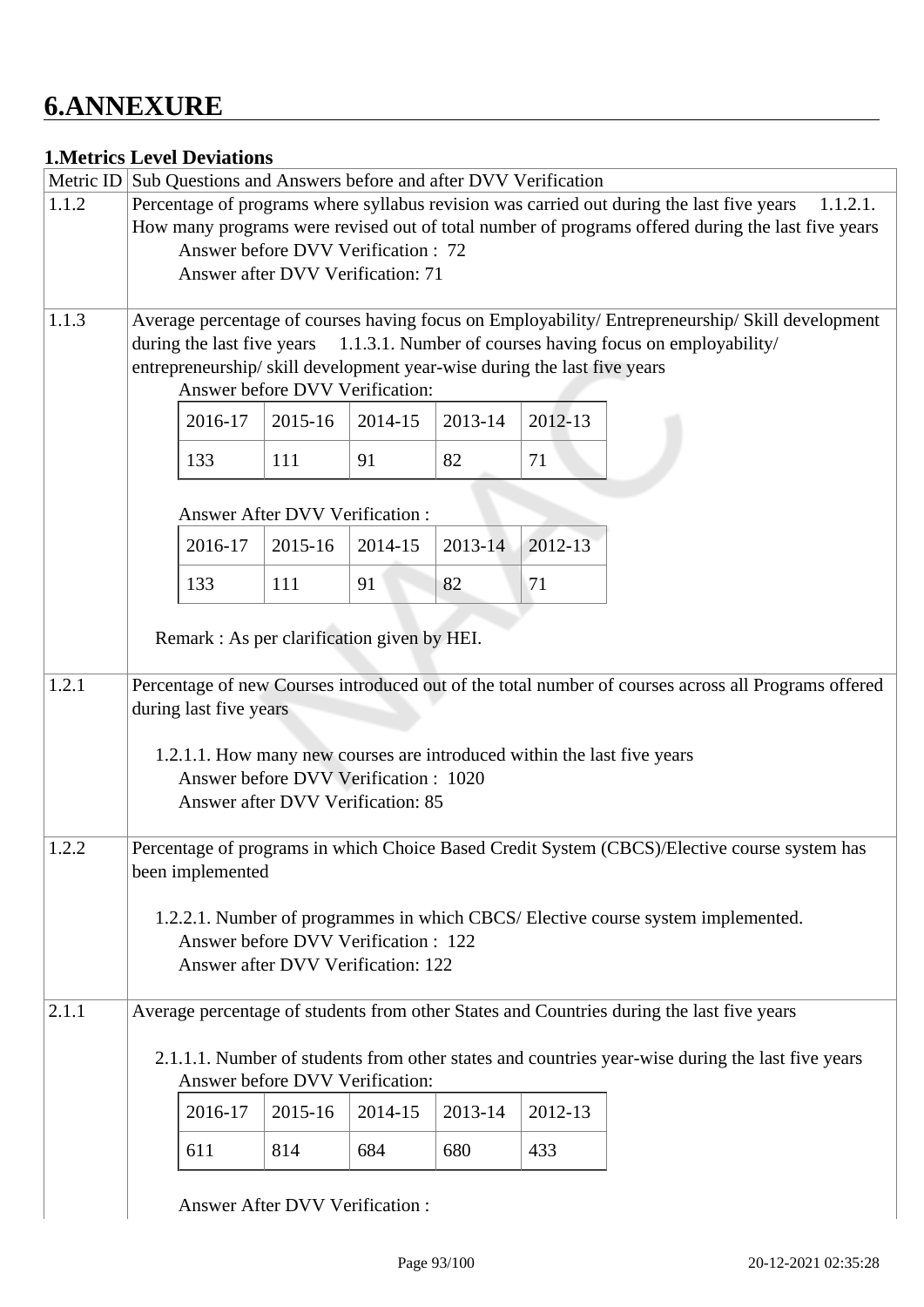|       |                                                                                                                                                                                                                                                                                                            | 2016-17                               | 2015-16 | 2014-15 | 2013-14 | 2012-13                                                            |                                                                                                 |  |  |  |  |
|-------|------------------------------------------------------------------------------------------------------------------------------------------------------------------------------------------------------------------------------------------------------------------------------------------------------------|---------------------------------------|---------|---------|---------|--------------------------------------------------------------------|-------------------------------------------------------------------------------------------------|--|--|--|--|
|       |                                                                                                                                                                                                                                                                                                            |                                       |         |         |         |                                                                    |                                                                                                 |  |  |  |  |
|       |                                                                                                                                                                                                                                                                                                            | 611                                   | 814     | 684     | 680     | 433                                                                |                                                                                                 |  |  |  |  |
|       | Remark : As per supporting.                                                                                                                                                                                                                                                                                |                                       |         |         |         |                                                                    |                                                                                                 |  |  |  |  |
| 2.1.2 | Demand Ratio(Average of last five years)                                                                                                                                                                                                                                                                   |                                       |         |         |         |                                                                    |                                                                                                 |  |  |  |  |
|       | 2.1.2.1. Number of seats available year-wise during the last five years<br>Answer before DVV Verification:                                                                                                                                                                                                 |                                       |         |         |         |                                                                    |                                                                                                 |  |  |  |  |
|       |                                                                                                                                                                                                                                                                                                            | 2016-17                               | 2015-16 | 2014-15 | 2013-14 | 2012-13                                                            |                                                                                                 |  |  |  |  |
|       |                                                                                                                                                                                                                                                                                                            | 1040                                  | 1040    | 1040    | 1040    | 970                                                                |                                                                                                 |  |  |  |  |
|       | Answer After DVV Verification :                                                                                                                                                                                                                                                                            |                                       |         |         |         |                                                                    |                                                                                                 |  |  |  |  |
|       |                                                                                                                                                                                                                                                                                                            | 2016-17                               | 2015-16 | 2014-15 | 2013-14 | 2012-13                                                            |                                                                                                 |  |  |  |  |
|       |                                                                                                                                                                                                                                                                                                            | 5477                                  | 5517    | 5249    | 5262    | 5041                                                               |                                                                                                 |  |  |  |  |
| 2.1.3 | Average percentage of seats filled against seats reserved for various categories as per applicable<br>reservation policy during the last five years<br>2.1.3.1. Number of actual students admitted from the reserved categories year-wise during the last<br>five years<br>Answer before DVV Verification: |                                       |         |         |         |                                                                    |                                                                                                 |  |  |  |  |
|       |                                                                                                                                                                                                                                                                                                            | 2016-17                               | 2015-16 | 2014-15 | 2013-14 | 2012-13                                                            |                                                                                                 |  |  |  |  |
|       |                                                                                                                                                                                                                                                                                                            | 355                                   | 193     | 245     | 178     | 371                                                                |                                                                                                 |  |  |  |  |
|       |                                                                                                                                                                                                                                                                                                            | <b>Answer After DVV Verification:</b> |         |         |         |                                                                    |                                                                                                 |  |  |  |  |
|       |                                                                                                                                                                                                                                                                                                            | 2016-17                               | 2015-16 | 2014-15 | 2013-14 | 2012-13                                                            |                                                                                                 |  |  |  |  |
|       |                                                                                                                                                                                                                                                                                                            | 525                                   | 551     | 574     | 513     | 307                                                                |                                                                                                 |  |  |  |  |
|       |                                                                                                                                                                                                                                                                                                            |                                       |         |         |         | Remark : Supporting document provide by HEI does not match.        |                                                                                                 |  |  |  |  |
| 2.3.2 |                                                                                                                                                                                                                                                                                                            | E-learning resources etc.             |         |         |         |                                                                    | Percentage of teachers using ICT for effective teaching with Learning Management Systems (LMS), |  |  |  |  |
|       | 2.3.2.1. Number of teachers using ICT<br>Answer before DVV Verification : 295<br>Answer after DVV Verification: 295                                                                                                                                                                                        |                                       |         |         |         |                                                                    |                                                                                                 |  |  |  |  |
| 2.3.3 |                                                                                                                                                                                                                                                                                                            | 2.3.3.1. Number of mentors            |         |         |         | Ratio of students to mentor for academic and stress related issues |                                                                                                 |  |  |  |  |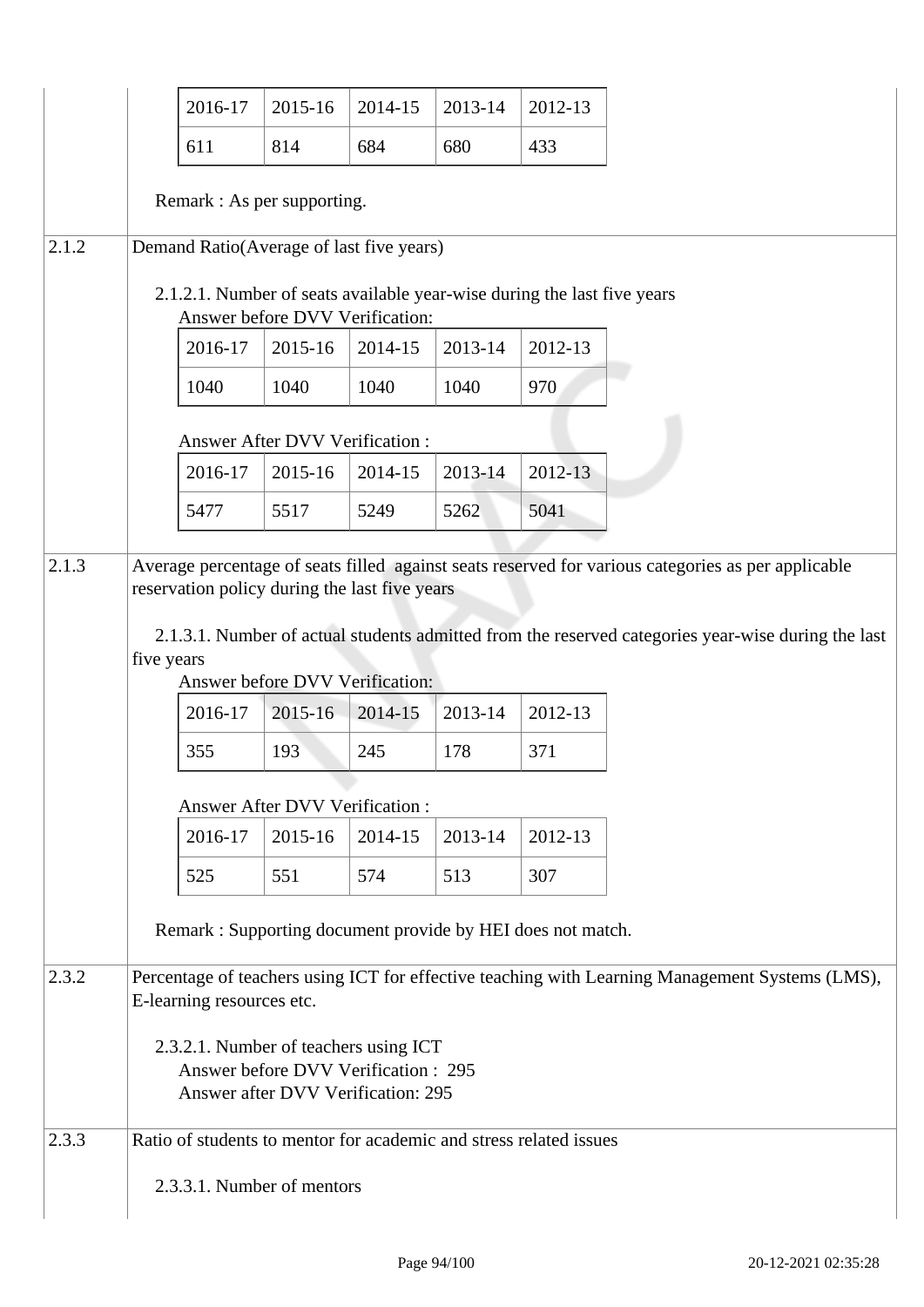|       | Answer before DVV Verification: 1087<br>Answer after DVV Verification: 224                                                                                                                                                                           |                                                                        |                |                                 |         |                |                                                                                                  |  |  |  |
|-------|------------------------------------------------------------------------------------------------------------------------------------------------------------------------------------------------------------------------------------------------------|------------------------------------------------------------------------|----------------|---------------------------------|---------|----------------|--------------------------------------------------------------------------------------------------|--|--|--|
| 2.4.4 | Percentage of full time teachers who received awards, recognition, fellowships at State, National,<br>International level from Government, recognised bodies during the last five years                                                              |                                                                        |                |                                 |         |                |                                                                                                  |  |  |  |
|       |                                                                                                                                                                                                                                                      | from Government recognised bodies year-wise during the last five years |                | Answer before DVV Verification: |         |                | 2.4.4.1. Number of full time teachers receiving awards from state /national /international level |  |  |  |
|       |                                                                                                                                                                                                                                                      | 2016-17<br>2015-16<br>2013-14<br>2012-13<br>2014-15                    |                |                                 |         |                |                                                                                                  |  |  |  |
|       |                                                                                                                                                                                                                                                      | 31                                                                     | $\overline{4}$ | 10                              | 15      | 7              |                                                                                                  |  |  |  |
|       | <b>Answer After DVV Verification:</b>                                                                                                                                                                                                                |                                                                        |                |                                 |         |                |                                                                                                  |  |  |  |
|       |                                                                                                                                                                                                                                                      | 2016-17                                                                | 2015-16        | 2014-15                         | 2013-14 | 2012-13        |                                                                                                  |  |  |  |
|       |                                                                                                                                                                                                                                                      | 24                                                                     | $\overline{4}$ | 8                               | 15      | 5              |                                                                                                  |  |  |  |
| 2.4.5 | Average percentage of full time teachers from other States against sanctioned posts during the last<br>five years<br>2.4.5.1. Number of full time teachers from other states year-wise during the last five years<br>Answer before DVV Verification: |                                                                        |                |                                 |         |                |                                                                                                  |  |  |  |
|       |                                                                                                                                                                                                                                                      | 2016-17                                                                | 2015-16        | 2014-15                         | 2013-14 | 2012-13        |                                                                                                  |  |  |  |
|       |                                                                                                                                                                                                                                                      | 52                                                                     | 70             | 62                              | 56      | 47             |                                                                                                  |  |  |  |
|       |                                                                                                                                                                                                                                                      | Answer After DVV Verification:                                         |                |                                 |         |                |                                                                                                  |  |  |  |
|       |                                                                                                                                                                                                                                                      | 2016-17                                                                | 2015-16        | 2014-15                         | 2013-14 | 2012-13        |                                                                                                  |  |  |  |
|       |                                                                                                                                                                                                                                                      | 40                                                                     | 43             | 54                              | 50      | 36             |                                                                                                  |  |  |  |
| 3.1.2 |                                                                                                                                                                                                                                                      |                                                                        |                |                                 |         |                | The institution provides seed money to its teachers for research (average per year)              |  |  |  |
|       | 3.1.2.1. The amount of seed money provided by institution to its faculty year-wise during the last<br>five years(INR in Lakhs)<br>Answer before DVV Verification:                                                                                    |                                                                        |                |                                 |         |                |                                                                                                  |  |  |  |
|       |                                                                                                                                                                                                                                                      | 2016-17                                                                | 2015-16        | 2014-15                         | 2013-14 | 2012-13        |                                                                                                  |  |  |  |
|       |                                                                                                                                                                                                                                                      | 44                                                                     | 37             | 33                              | 7       | $\overline{7}$ |                                                                                                  |  |  |  |
|       |                                                                                                                                                                                                                                                      | Answer After DVV Verification:                                         |                |                                 |         |                |                                                                                                  |  |  |  |
|       |                                                                                                                                                                                                                                                      | 2016-17                                                                | 2015-16        | 2014-15                         | 2013-14 | 2012-13        |                                                                                                  |  |  |  |
|       |                                                                                                                                                                                                                                                      | 44                                                                     | 37             | 33                              | 7       | 7              |                                                                                                  |  |  |  |
|       |                                                                                                                                                                                                                                                      |                                                                        |                |                                 |         |                |                                                                                                  |  |  |  |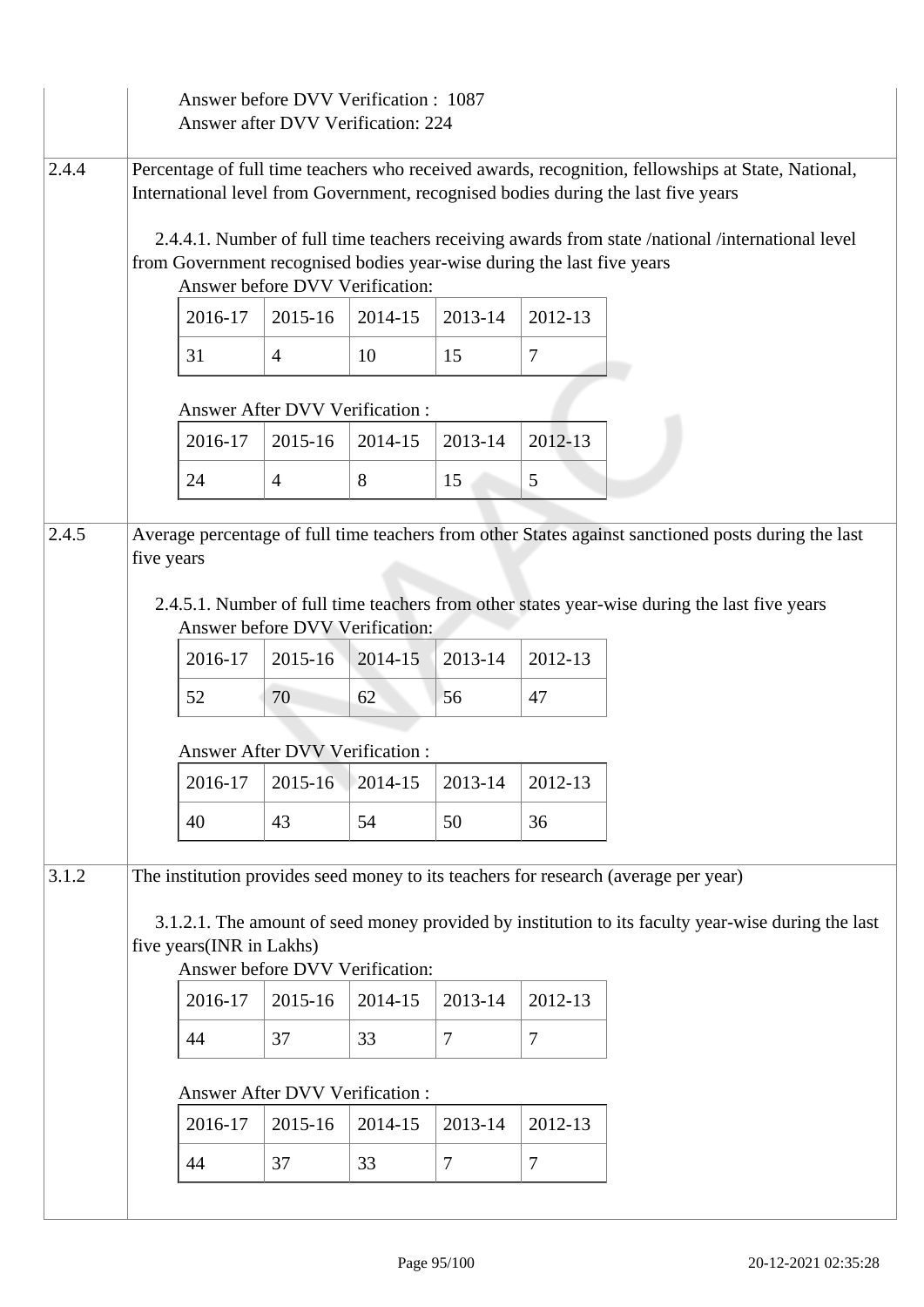| 3.1.3 | Number of teachers awarded international fellowship for advanced studies/research during the last                                                                                      |                                                                                                                                                                                                                |                  |                                 |                  |                |                                                                                                                                                                                      |  |  |  |  |
|-------|----------------------------------------------------------------------------------------------------------------------------------------------------------------------------------------|----------------------------------------------------------------------------------------------------------------------------------------------------------------------------------------------------------------|------------------|---------------------------------|------------------|----------------|--------------------------------------------------------------------------------------------------------------------------------------------------------------------------------------|--|--|--|--|
|       | five years                                                                                                                                                                             |                                                                                                                                                                                                                |                  |                                 |                  |                |                                                                                                                                                                                      |  |  |  |  |
|       | 3.1.3.1. The number of teachers awarded international fellowship for advanced studies / research<br>year-wise during the last five years<br>Answer before DVV Verification:<br>2013-14 |                                                                                                                                                                                                                |                  |                                 |                  |                |                                                                                                                                                                                      |  |  |  |  |
|       |                                                                                                                                                                                        |                                                                                                                                                                                                                |                  |                                 |                  |                |                                                                                                                                                                                      |  |  |  |  |
|       |                                                                                                                                                                                        | 2016-17                                                                                                                                                                                                        | 2015-16          | 2014-15                         |                  | 2012-13        |                                                                                                                                                                                      |  |  |  |  |
|       |                                                                                                                                                                                        | $\overline{0}$                                                                                                                                                                                                 | $\overline{0}$   | $\mathbf{0}$                    | $\theta$         | $\mathbf{0}$   |                                                                                                                                                                                      |  |  |  |  |
|       | <b>Answer After DVV Verification:</b>                                                                                                                                                  |                                                                                                                                                                                                                |                  |                                 |                  |                |                                                                                                                                                                                      |  |  |  |  |
|       |                                                                                                                                                                                        | 2016-17                                                                                                                                                                                                        | 2015-16          | 2014-15                         | 2013-14          | 2012-13        |                                                                                                                                                                                      |  |  |  |  |
|       |                                                                                                                                                                                        | $\boldsymbol{0}$                                                                                                                                                                                               | $\boldsymbol{0}$ | $\mathbf{0}$                    | $\mathbf{0}$     | $\overline{0}$ |                                                                                                                                                                                      |  |  |  |  |
| 3.1.4 | Number of JRFs, SRFs, Post Doctoral Fellows, Research Associates, other research fellows in the<br>university enrolled during the last five years                                      |                                                                                                                                                                                                                |                  |                                 |                  |                |                                                                                                                                                                                      |  |  |  |  |
|       |                                                                                                                                                                                        | 3.1.4.1. The Number of JRFs, SRFs, Post Doctoral Fellows, Research Associates and other<br>research fellows in the university enrolled year-wise during the last five years<br>Answer before DVV Verification: |                  |                                 |                  |                |                                                                                                                                                                                      |  |  |  |  |
|       |                                                                                                                                                                                        | 2016-17                                                                                                                                                                                                        | 2015-16          | 2014-15                         | 2013-14          | 2012-13        |                                                                                                                                                                                      |  |  |  |  |
|       |                                                                                                                                                                                        | 1                                                                                                                                                                                                              | $\overline{0}$   | $\mathbf{0}$                    | $\overline{0}$   | 1              |                                                                                                                                                                                      |  |  |  |  |
|       |                                                                                                                                                                                        | <b>Answer After DVV Verification:</b>                                                                                                                                                                          |                  |                                 |                  |                |                                                                                                                                                                                      |  |  |  |  |
|       |                                                                                                                                                                                        | 2016-17                                                                                                                                                                                                        | 2015-16          | 2014-15                         | 2013-14          | 2012-13        |                                                                                                                                                                                      |  |  |  |  |
|       |                                                                                                                                                                                        |                                                                                                                                                                                                                | $\boldsymbol{0}$ | $\boldsymbol{0}$                | $\boldsymbol{0}$ | 1              |                                                                                                                                                                                      |  |  |  |  |
| 3.4.6 | Number of books and chapters in edited volumes / books published, and papers in<br>national/international conference-proceedings per teacher during the last five years                |                                                                                                                                                                                                                |                  |                                 |                  |                |                                                                                                                                                                                      |  |  |  |  |
|       |                                                                                                                                                                                        |                                                                                                                                                                                                                |                  | Answer before DVV Verification: |                  |                | 3.4.6.1. Total number of books and chapters in edited volumes / books published, and papers in<br>national/international conference-proceedings year-wise during the last five years |  |  |  |  |
|       |                                                                                                                                                                                        | 2016-17                                                                                                                                                                                                        | 2015-16          | 2014-15                         | 2013-14          | 2012-13        |                                                                                                                                                                                      |  |  |  |  |
|       |                                                                                                                                                                                        | 16                                                                                                                                                                                                             | $\overline{7}$   | 5                               | 10               | $\mathbf{1}$   |                                                                                                                                                                                      |  |  |  |  |
|       |                                                                                                                                                                                        | Answer After DVV Verification:                                                                                                                                                                                 |                  |                                 |                  |                |                                                                                                                                                                                      |  |  |  |  |
|       |                                                                                                                                                                                        | 2016-17                                                                                                                                                                                                        | 2015-16          | 2014-15                         | 2013-14          | 2012-13        |                                                                                                                                                                                      |  |  |  |  |
|       |                                                                                                                                                                                        | 16                                                                                                                                                                                                             | 6                | 5                               | 10               | $\mathbf{1}$   |                                                                                                                                                                                      |  |  |  |  |
| 3.4.7 |                                                                                                                                                                                        |                                                                                                                                                                                                                |                  |                                 |                  |                | Bibliometrics of the publications during the last five years based on average citation index in Scopus/                                                                              |  |  |  |  |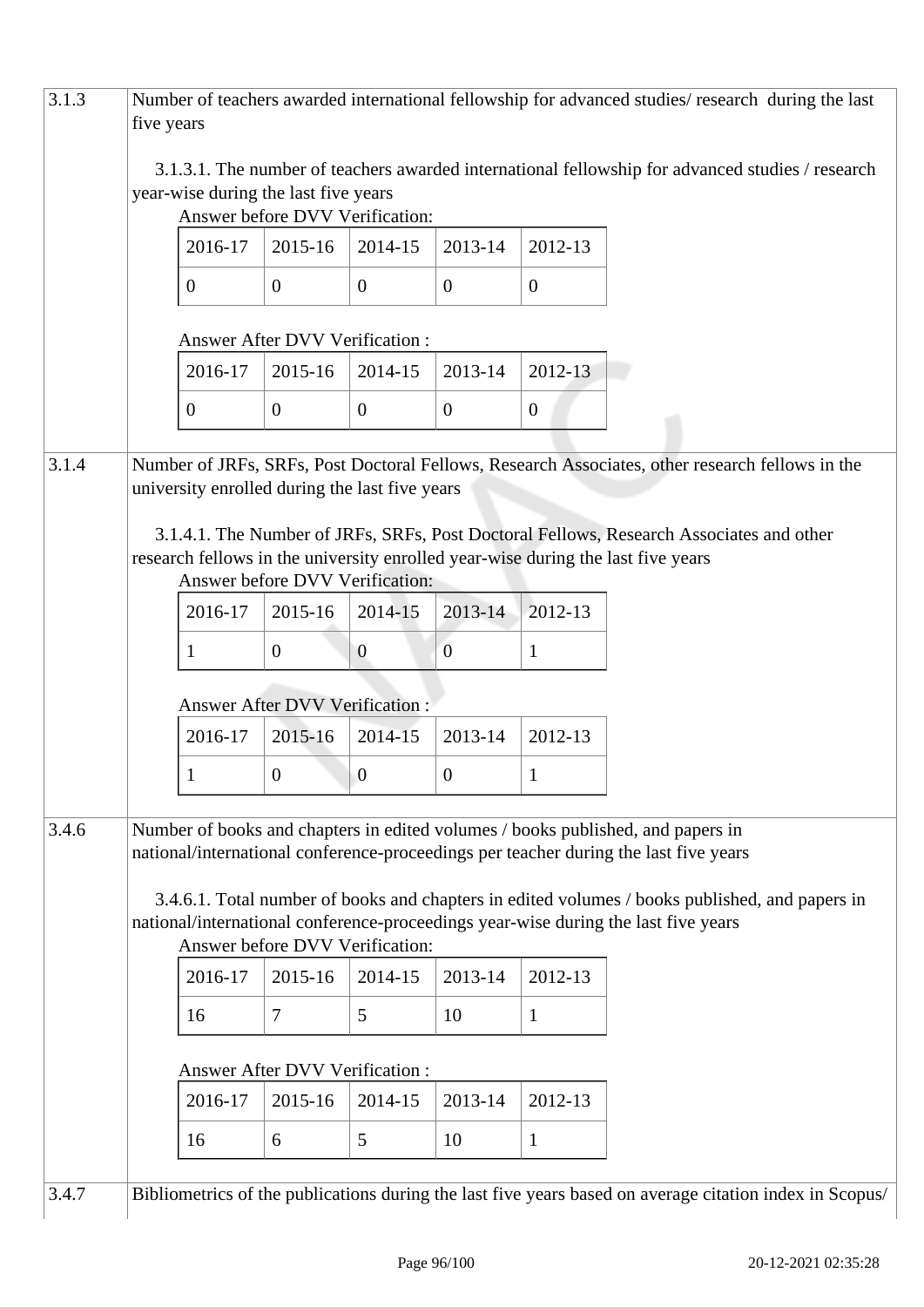|       | Web of Science or PubMed                                                                                                                                                                                                                                                                                                            |                                                                                                                                                                                          |                                 |              |              |                |                                                                                                  |  |  |  |  |
|-------|-------------------------------------------------------------------------------------------------------------------------------------------------------------------------------------------------------------------------------------------------------------------------------------------------------------------------------------|------------------------------------------------------------------------------------------------------------------------------------------------------------------------------------------|---------------------------------|--------------|--------------|----------------|--------------------------------------------------------------------------------------------------|--|--|--|--|
|       | 3.4.7.1. Total number of citations received by publications in the last 5 years, which are included<br>in online databases such as SCOPUS, web of science or PubMed/ Indian Citation Index<br>Answer before DVV Verification: 496<br>Answer after DVV Verification: 496                                                             |                                                                                                                                                                                          |                                 |              |              |                |                                                                                                  |  |  |  |  |
| 3.4.8 | Bibliometrics of the publications during the last five years based on Scopus/Web of Science - h-<br>index of the Institution                                                                                                                                                                                                        |                                                                                                                                                                                          |                                 |              |              |                |                                                                                                  |  |  |  |  |
|       | 3.4.8.1. Number of citations received by individual research publications in the last 5 years<br>3.4.8.2. Number of publications receiving<br>Answer before DVV Verification : 491<br>proportionately maximum number of citation in the last five years<br>Answer before DVV Verification: 478<br>Answer after DVV Verification: 57 |                                                                                                                                                                                          |                                 |              |              |                |                                                                                                  |  |  |  |  |
| 3.5.2 |                                                                                                                                                                                                                                                                                                                                     | Revenue generated from consultancy during the last five years                                                                                                                            |                                 |              |              |                |                                                                                                  |  |  |  |  |
|       | Lakhs)                                                                                                                                                                                                                                                                                                                              |                                                                                                                                                                                          | Answer before DVV Verification: |              |              |                | 3.5.2.1. Total amount generated from consultancy year-wise during the last five years (INR in    |  |  |  |  |
|       |                                                                                                                                                                                                                                                                                                                                     | 2016-17                                                                                                                                                                                  | 2015-16                         | 2014-15      | 2013-14      | 2012-13        |                                                                                                  |  |  |  |  |
|       |                                                                                                                                                                                                                                                                                                                                     | 534                                                                                                                                                                                      | 330                             | 381          | 289          | 133            |                                                                                                  |  |  |  |  |
|       |                                                                                                                                                                                                                                                                                                                                     | <b>Answer After DVV Verification:</b>                                                                                                                                                    |                                 |              |              |                |                                                                                                  |  |  |  |  |
|       | 2016-17<br>2013-14<br>2012-13<br>2015-16<br>2014-15                                                                                                                                                                                                                                                                                 |                                                                                                                                                                                          |                                 |              |              |                |                                                                                                  |  |  |  |  |
|       |                                                                                                                                                                                                                                                                                                                                     | 50.8                                                                                                                                                                                     | 30.6                            | 35.7         | 26.1         | 10.8           |                                                                                                  |  |  |  |  |
| 3.6.2 | bodies during the last five years<br>Government /recognised bodies year-wise during the last five years                                                                                                                                                                                                                             | Number of awards and recognition received for extension activities from Government /recognised<br>3.6.2.1. Total number of awards and recognition received for extension activities from |                                 |              |              |                |                                                                                                  |  |  |  |  |
|       |                                                                                                                                                                                                                                                                                                                                     | 2016-17                                                                                                                                                                                  | 2015-16                         | 2014-15      | 2013-14      | 2012-13        |                                                                                                  |  |  |  |  |
|       |                                                                                                                                                                                                                                                                                                                                     | 93                                                                                                                                                                                       | 69                              | 78           | 63           | 52             |                                                                                                  |  |  |  |  |
|       |                                                                                                                                                                                                                                                                                                                                     |                                                                                                                                                                                          | Answer After DVV Verification:  |              |              |                |                                                                                                  |  |  |  |  |
|       |                                                                                                                                                                                                                                                                                                                                     | 2016-17                                                                                                                                                                                  | 2015-16                         | 2014-15      | 2013-14      | 2012-13        |                                                                                                  |  |  |  |  |
|       |                                                                                                                                                                                                                                                                                                                                     | $\overline{0}$                                                                                                                                                                           | 3                               | $\mathbf{1}$ | $\mathbf{1}$ | $\overline{0}$ |                                                                                                  |  |  |  |  |
| 4.2.4 | Lakhs)                                                                                                                                                                                                                                                                                                                              |                                                                                                                                                                                          |                                 |              |              |                | Average annual expenditure for purchase of books and journals during the last five years (INR in |  |  |  |  |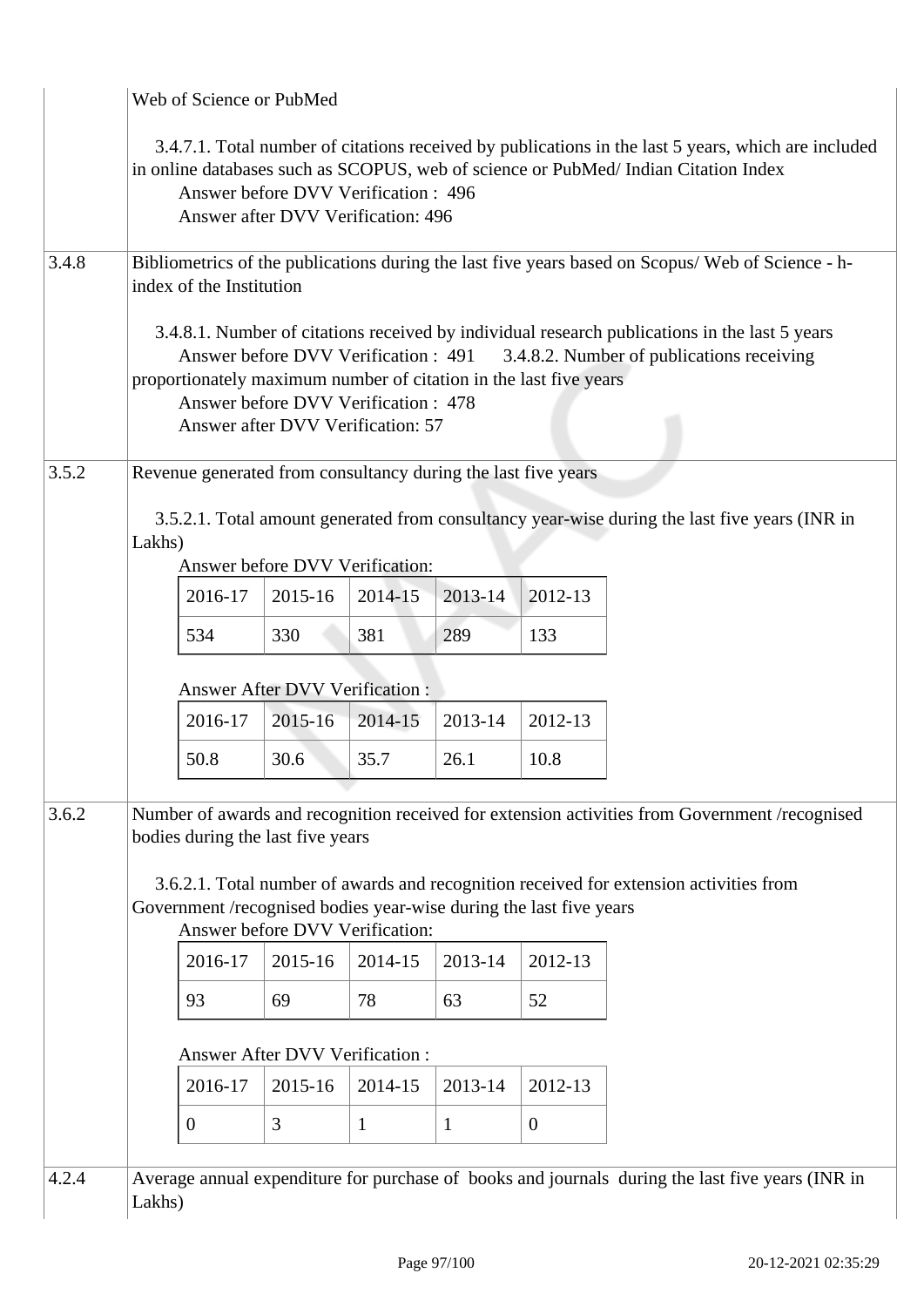|       |       | years (INR in Lakhs)                                                                                                                             | Answer before DVV Verification:                         |                |                |                | 4.2.4.1. Annual expenditure for purchase of books and journals year-wise during the last five                                                                                                       |
|-------|-------|--------------------------------------------------------------------------------------------------------------------------------------------------|---------------------------------------------------------|----------------|----------------|----------------|-----------------------------------------------------------------------------------------------------------------------------------------------------------------------------------------------------|
|       |       | 2016-17                                                                                                                                          | 2015-16                                                 | 2014-15        | 2013-14        | 2012-13        |                                                                                                                                                                                                     |
|       |       | 22.05                                                                                                                                            | 102.92                                                  | 89.3           | 92.9           | 58.5           |                                                                                                                                                                                                     |
|       |       |                                                                                                                                                  | Answer After DVV Verification :                         |                |                |                |                                                                                                                                                                                                     |
|       |       | 2016-17                                                                                                                                          | 2015-16                                                 | 2014-15        | 2013-14        | 2012-13        |                                                                                                                                                                                                     |
|       |       | 19.4                                                                                                                                             | 99.8                                                    | 86.2           | 92.1           | 57.7           |                                                                                                                                                                                                     |
| 5.1.1 |       | during the last five years<br>year-wise during the last five years                                                                               | Answer before DVV Verification:                         |                |                |                | Average percentage of students benefited by scholarships and freeships provided by the Government<br>5.1.1.1. Number of students benefited by scholarships and freeships provided by the Government |
|       |       | 2016-17                                                                                                                                          | 2015-16                                                 | 2014-15        | 2013-14        | 2012-13        |                                                                                                                                                                                                     |
|       |       | 61                                                                                                                                               | 142                                                     | 163            | 189            | 119            |                                                                                                                                                                                                     |
|       |       | 2016-17<br>61                                                                                                                                    | <b>Answer After DVV Verification:</b><br>2015-16<br>142 | 2014-15<br>163 | 2013-14<br>183 | 2012-13<br>119 |                                                                                                                                                                                                     |
| 5.1.4 |       | counselling offered by the institution during the last five years<br>counselling offered by the institution year-wise during the last five years | Answer before DVV Verification:                         |                |                |                | Average percentage of students benefited by guidance for competitive examinations and career<br>5.1.4.1. Number of students benefited by guidance for competitive examinations and career           |
|       |       | 2016-17                                                                                                                                          | 2015-16                                                 | 2014-15        | 2013-14        | 2012-13        |                                                                                                                                                                                                     |
|       |       | 201                                                                                                                                              | 185                                                     | 195            | 58             | 111            |                                                                                                                                                                                                     |
|       |       |                                                                                                                                                  | Answer After DVV Verification :                         |                |                |                |                                                                                                                                                                                                     |
|       |       | 2016-17                                                                                                                                          | 2015-16                                                 | 2014-15        | 2013-14        | 2012-13        |                                                                                                                                                                                                     |
|       |       | 201                                                                                                                                              | 185                                                     | 195            | 102            | 111            |                                                                                                                                                                                                     |
| 6.3.4 | years |                                                                                                                                                  |                                                         |                |                |                | Average percentage of teachers attending professional development programs viz., Orientation<br>Program, Refresher Course, Short Term Course, Faculty Development Program during the last five      |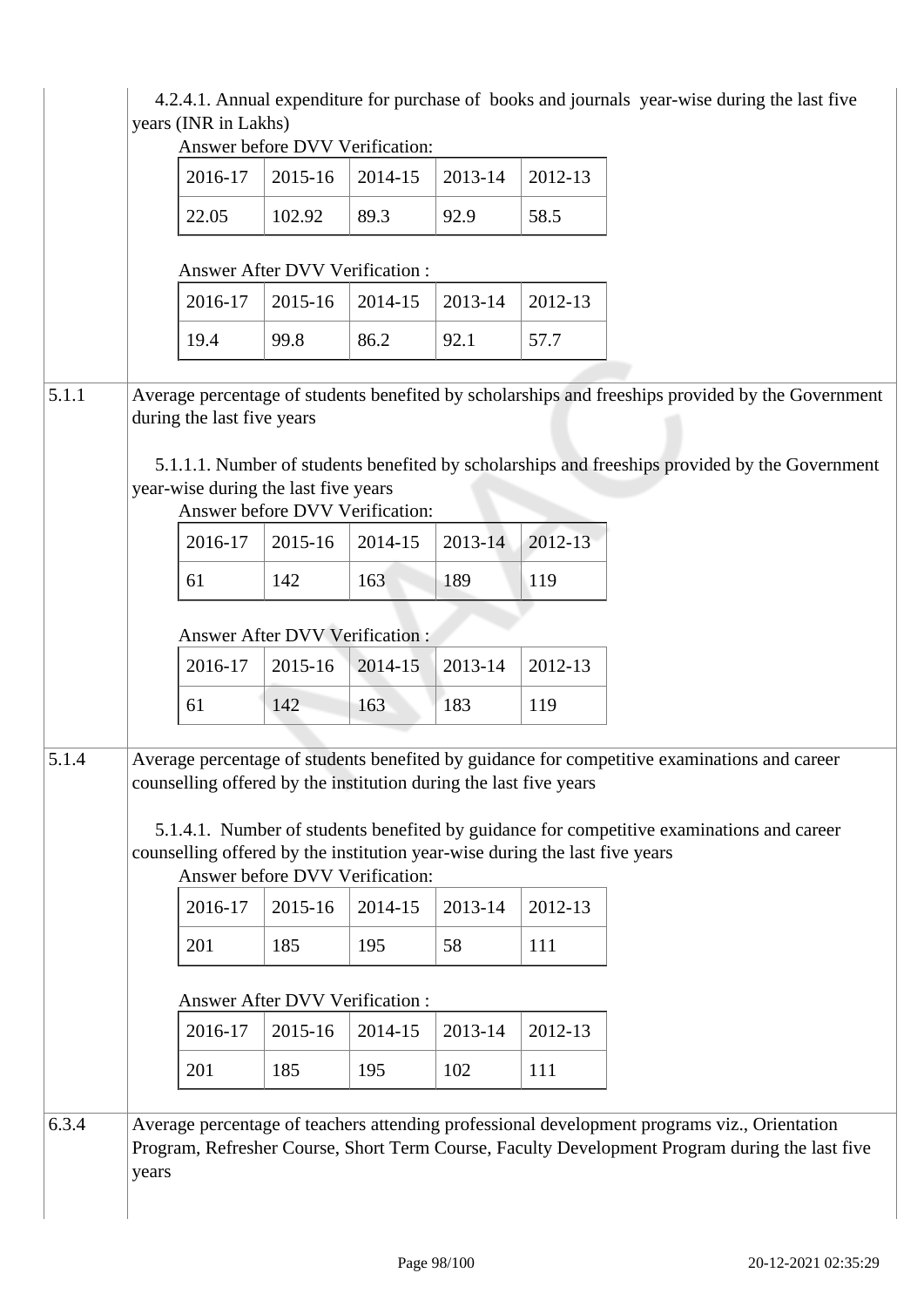|        |                                 |         |                                      |                                                                                                                                     | 6.3.4.1. Total number of teachers attending professional development programs, viz., Orientation<br>Program, Refresher Course, Short Term Course, Faculty Development Programs year-wise during the        |                |  |  |  |  |
|--------|---------------------------------|---------|--------------------------------------|-------------------------------------------------------------------------------------------------------------------------------------|------------------------------------------------------------------------------------------------------------------------------------------------------------------------------------------------------------|----------------|--|--|--|--|
|        | last five years                 |         |                                      | Answer before DVV Verification:                                                                                                     |                                                                                                                                                                                                            |                |  |  |  |  |
|        |                                 | 2016-17 | 2015-16                              | 2014-15                                                                                                                             | 2013-14                                                                                                                                                                                                    | 2012-13        |  |  |  |  |
|        |                                 | 29      | 25                                   | 15                                                                                                                                  | 22                                                                                                                                                                                                         | 9              |  |  |  |  |
|        |                                 |         | Answer After DVV Verification:       |                                                                                                                                     |                                                                                                                                                                                                            |                |  |  |  |  |
|        |                                 | 2016-17 | 2015-16                              | 2014-15                                                                                                                             | 2013-14                                                                                                                                                                                                    | 2012-13        |  |  |  |  |
|        | 29                              |         | 25                                   | 09                                                                                                                                  | 14                                                                                                                                                                                                         | 9              |  |  |  |  |
| 6.4.2  |                                 |         |                                      | years (not covered in Criterion III) (INR in Lakhs)<br>during the last five years (INR in Lakhs)<br>Answer before DVV Verification: | Funds / Grants received from non-government bodies, individuals, Philanthropists during the last five<br>6.4.2.1. Total Grants received from non-government bodies, individuals, philanthropists year-wise |                |  |  |  |  |
|        |                                 | 2016-17 | 2015-16                              | 2014-15                                                                                                                             | 2013-14                                                                                                                                                                                                    | 2012-13        |  |  |  |  |
|        | $\overline{0}$                  |         | 10                                   | $\overline{0}$                                                                                                                      | $\mathbf{0}$                                                                                                                                                                                               | $\overline{0}$ |  |  |  |  |
|        | Answer After DVV Verification : |         |                                      |                                                                                                                                     |                                                                                                                                                                                                            |                |  |  |  |  |
|        |                                 | 2016-17 | 2015-16                              | 2014-15                                                                                                                             | 2013-14                                                                                                                                                                                                    | 2012-13        |  |  |  |  |
|        | 1                               |         | $\overline{0}$                       | $\overline{0}$                                                                                                                      | $\overline{0}$                                                                                                                                                                                             | $\overline{0}$ |  |  |  |  |
| 6.5.3  |                                 |         |                                      |                                                                                                                                     | Average number of quality initiatives by IQAC for promoting quality culture per year                                                                                                                       |                |  |  |  |  |
|        | years                           |         |                                      | Answer before DVV Verification:                                                                                                     | 6.5.3.1. Number of quality initiatives by IQAC for promoting quality year-wise for the last five                                                                                                           |                |  |  |  |  |
|        |                                 | 2016-17 | 2015-16                              | 2014-15                                                                                                                             | 2013-14                                                                                                                                                                                                    | 2012-13        |  |  |  |  |
|        | 7                               |         | $\overline{0}$                       | $\mathbf{0}$                                                                                                                        | $\overline{0}$                                                                                                                                                                                             | $\overline{0}$ |  |  |  |  |
|        |                                 |         | Answer After DVV Verification:       |                                                                                                                                     |                                                                                                                                                                                                            |                |  |  |  |  |
|        |                                 | 2016-17 | 2015-16                              | 2014-15                                                                                                                             | 2013-14                                                                                                                                                                                                    | 2012-13        |  |  |  |  |
|        | 5                               |         | $\overline{0}$                       | $\mathbf{0}$                                                                                                                        | $\overline{0}$                                                                                                                                                                                             | $\overline{0}$ |  |  |  |  |
| 7.1.10 | years                           |         | year-wise during the last five years | Answer before DVV Verification:                                                                                                     | Number of Specific initiatives to address locational advantages and disadvantages during the last five<br>7.1.10.1. Number of specific initiatives to address locational advantages and disadvantages      |                |  |  |  |  |